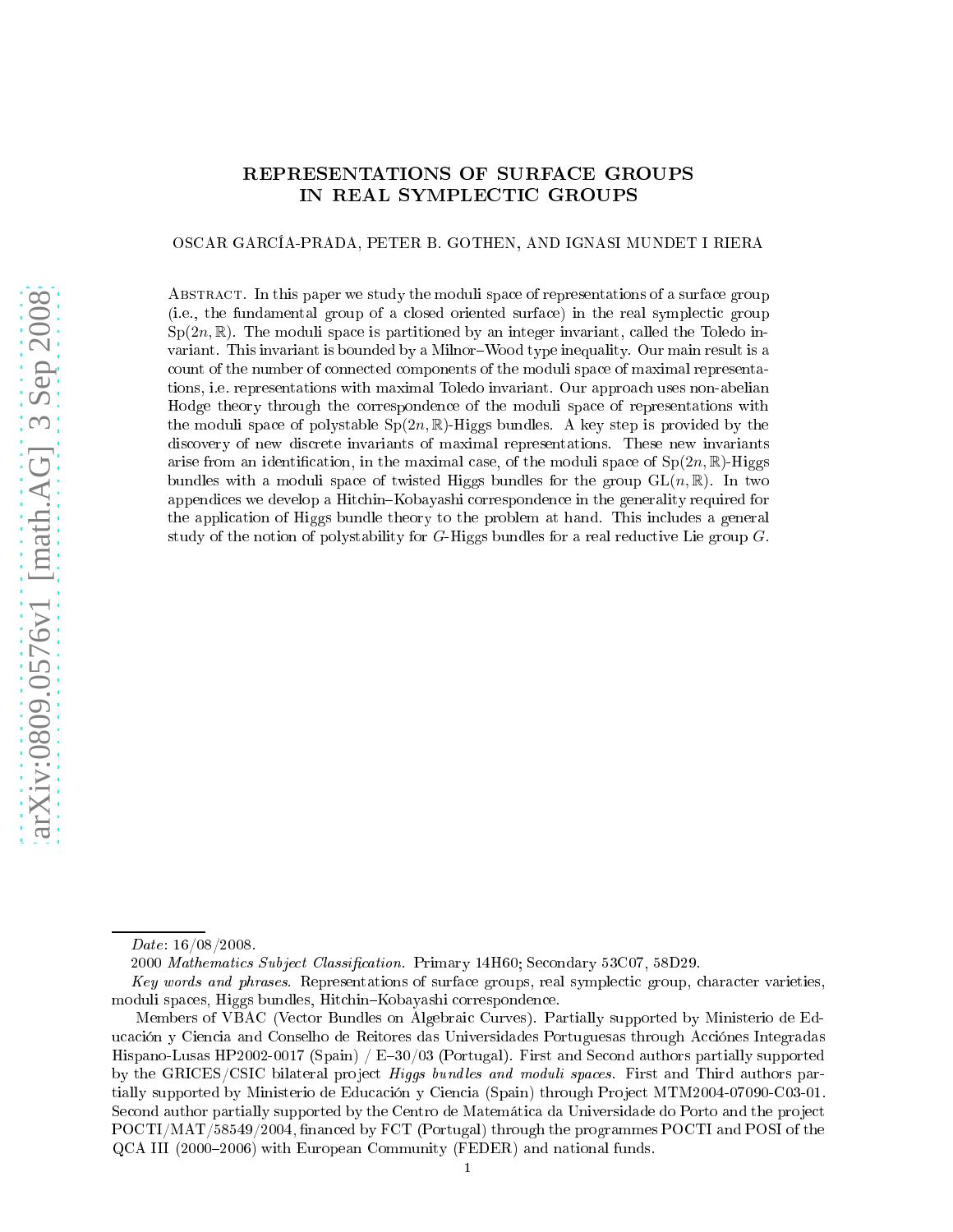#### **CONTENTS**

|    | Introduction                                                                    | $\overline{2}$ |
|----|---------------------------------------------------------------------------------|----------------|
| 2. | G-Higgs bundles and surface group representations                               | 7              |
| 3. | $Sp(2n,\mathbb{R})$ -Higgs bundles                                              | 16             |
| 4. | Maximal degree $Sp(2n,\mathbb{R})$ -Higgs bundles and the Cayley correspondence | 30             |
| 5. | The Hitchin functional                                                          | 32             |
| 6. | Minima in the smooth locus of the moduli space                                  | 35             |
| 7. | Minima on the entire moduli space                                               | 43             |
|    | 8. Counting components: main results                                            | 52             |
|    | Appendix A. Stability of twisted pairs and Hitchin-Kobayashi correspondence     | 54             |
|    | Appendix B. Twisted G-Higgs pairs and simplified stability                      | 73             |
|    | References                                                                      |                |

## 1. INTRODUCTION

In this paper we study representations of the fundamental group of a compact oriented surface X in Sp $(2n,\mathbb{R})$  — the group of linear transformations of  $\mathbb{R}^{2n}$  which preserve the standard symplectic form. By a representation we mean a homomorphism from  $\pi_1(X)$  to  $Sp(2n,\mathbb{R})$ . Given a representation of  $\pi_1(X)$  in  $Sp(2n,\mathbb{R})$  there is an integer, often referred to as the Toledo invariant, associated to it. This integer can be obtained geometrically by considering the flat  $Sp(2n,\mathbb{R})$ -bundle corresponding to the representation and taking a reduction of the structure group of the underlying smooth vector bundle to  $U(n)$  – a maximal compact subgroup of  $Sp(2n, \mathbb{R})$ . The degree of the resulting  $U(n)$ -bundle is the Toledo invariant (this is well defined because  $Sp(2n,\mathbb{R})/ U(n)$  is contractible, so all reductions of the structure group from  $Sp(2n,\mathbb{R})$  to  $U(n)$  are homotopic and hence define isomorphic complex vector bundles). As shown by Turaev [53] the Toledo invariant d of a representation satisfies the inequality

$$
(1.1) \t\t |d| \le n(g-1),
$$

where g is the genus of the surface. When  $n = 1$ , one has  $Sp(2, \mathbb{R}) \cong SL(2, \mathbb{R})$ , the Toledo invariant coincides with the Euler class of the  $SL(2,\mathbb{R})$ -bundle, and  $(1.1)$  is the classical inequality of Milnor  $|37|$  which was later generalized by Wood  $|55|$ . We shall follow custom and refer to  $(1.1)$  as as the Milnor-Wood inequality.

Given two representations, a basic question to ask is whether one can be continuously deformed into the other. Put in a more precise way, we are asking for the connected omponents of the spa
e of representations

$$
\mathrm{Hom}(\pi_1(X), \mathrm{Sp}(2n,\mathbb{R})).
$$

As shown in  $\left[24\right]$ , this space has the same number of connected components as the moduli space, or character variety,

$$
\mathcal{R}(\pi_1(X), \operatorname{Sp}(2n, \mathbb{R})) = \operatorname{Hom}^+(\pi_1(X), \operatorname{Sp}(2n, \mathbb{R})) / \operatorname{Sp}(2n, \mathbb{R})
$$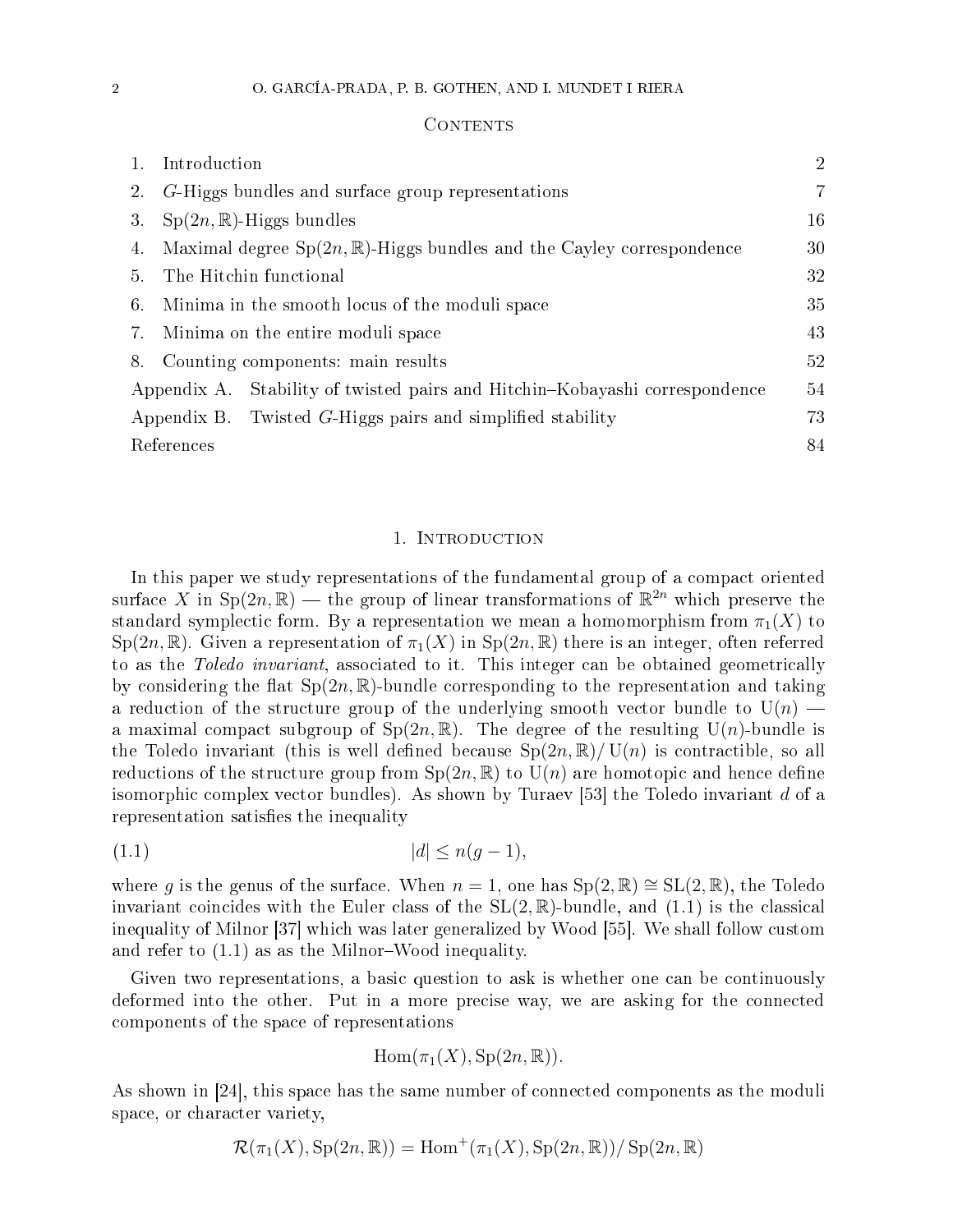of reductive representations  $\rho: \pi_1(X) \to \mathrm{Sp}(2n,\mathbb{R})$ , modulo the natural equivalence given by the action of  $Sp(2n,\mathbb{R})$  by overall conjugation. The notation "Hom<sup>+</sup>" refers to reductive representations, i.e., those whose image has reductive Zariski closure. Replacing Hom by Hom<sup>+</sup> is justified by the fact that the quotient space  $\text{Hom}^+(\pi_1(X), \text{Sp}(2n, \mathbb{R})) / \text{Sp}(2n, \mathbb{R})$ is Hausdorff, whereas  $\mathrm{Hom}^+(\pi_1(X), \mathrm{Sp}(2n,\mathbb{R}))/\mathrm{Sp}(2n,\mathbb{R})$  is not Hausdorff in general (see Theorem  $11.4$  in  $[43]$ ).

The Toledo invariant descends to the quotient so, for any d satisfying  $(1.1)$ , we can define

$$
\mathcal{R}_d(\pi_1(X), \operatorname{Sp}(2n, \mathbb{R})) \subset \mathcal{R}(\pi_1(X), \operatorname{Sp}(2n, \mathbb{R}))
$$

to be the subspa
e of representations with Toledo invariant d. For ease of notation, for the remaining part of the Introduction, we shall write  $\mathcal{R}_d$  for  $\mathcal{R}_d(\pi_1(X), Sp(2n,\mathbb{R}))$  and  $\mathcal R$  for  $\mathcal{R}(\pi_1(X), \operatorname{Sp}(2n, \mathbb{R}))$ . Since the Toledo invariant varies continuously with the representation, the subspace  $\mathcal{R}_d$  is a union of connected components, and our basic problem is that of counting the number of connected components of  $\mathcal{R}_d$  for d satisfying (1.1). This has been done for  $n = 1$  by Goldman [25, 28] and Hitchin [31], and for  $n = 2$  in [29] (in the cases  $d = 0$  and  $|d| = 2g - 2$ ) and [24] (in the cases  $|d| < 2g - 2$ ). In this paper we count the number of connected components of  $\mathcal{R}_d$  for  $n > 2$  when  $d = 0$  and  $|d| = n(g-1)$  — the maximal value allowed by the Milnor-Wood inequality. Our main result is the following (Theorem 8.7 below).

**Theorem 1.1.** Let X be a compact oriented surface of genus g. Let  $\mathcal{R}_d$  be the moduli space of reductive representations of  $\pi_1(X)$  in  $Sp(2n,\mathbb{R})$  with Toledo invariant d. Let  $n > 3$ . Then

- (1)  $\mathcal{R}_0$  is non-empty and connected;
- (2)  $\mathcal{R}_{\pm n(g-1)}$  has  $3.2^{2g}$  non-empty connected components.

The main tool we employ to count connected components is the theory of Higgs bundles, as pioneered by Hitchin [31] for  $SL(2,\mathbb{R}) = Sp(2,\mathbb{R})$ . In the following we outline the main features of the theory which make it relevant to our problem — much more detail will be provided in the body of the paper. We fix a complex structure on  $X$  endowing it with a structure of a compact Riemann surface, which we will denote, abusing notation, also by  $X$ . An Sp(2n, R)-Higgs bundle over X is a triple  $(V, \beta, \gamma)$  consisting of a rank n holomorphic vector bundle V and holomorphic sections  $\beta \in H^0(X, S^2V \otimes K)$  and  $\gamma \in H^0(X, S^2V^* \otimes K)$ , where K is the canonical line bundle of X. The sections  $\beta$  and  $\gamma$  are often referred to as Higgs fields. Looking at X as an algebraic curve, algebraic moduli spaces for  $Sp(2n, \mathbb{R})$ -Higgs bundle exist as a consequence of the work of Schmitt [44, 45]. Fixing  $d \in \mathbb{Z}$ , we denote by  $\mathcal{M}_d$  the moduli space of  $Sp(2n,\mathbb{R})$ -Higgs bundles on X with deg  $V = d$ . As usual, one must introdu
e an appropriate stability ondition (with related onditions of poly- and semistability) in order to have good moduli spaces. Thus  $\mathcal{M}_d$  parametrizes isomorphism classes of polystable  $Sp(2n,\mathbb{R})$ -Higgs bundles. A basic result of non-abelian Hodge theory, growing out of the work of Corlette [17], Donaldson [19], Hitchin [31] and Simpson  $[47, 48, 49, 50]$ , is the following (Theorem 2.28 below).

## **Theorem 1.2.** The moduli spaces  $\mathcal{R}_d$  and  $\mathcal{M}_d$  are homeomorphic.

An essential part of the proof of this Theorem follows from a Hitchin-Kobayashi correspondence between polystable  $Sp(2n,\mathbb{R})$ -Higgs bundles and solutions to certain gauge theoretic equations, known as Hitchin's equations, for a triple  $(A, \beta, \gamma)$ . Here A is a smooth unitary connection on a smooth complex vector bundle of rank n and degree d, and  $\beta$  and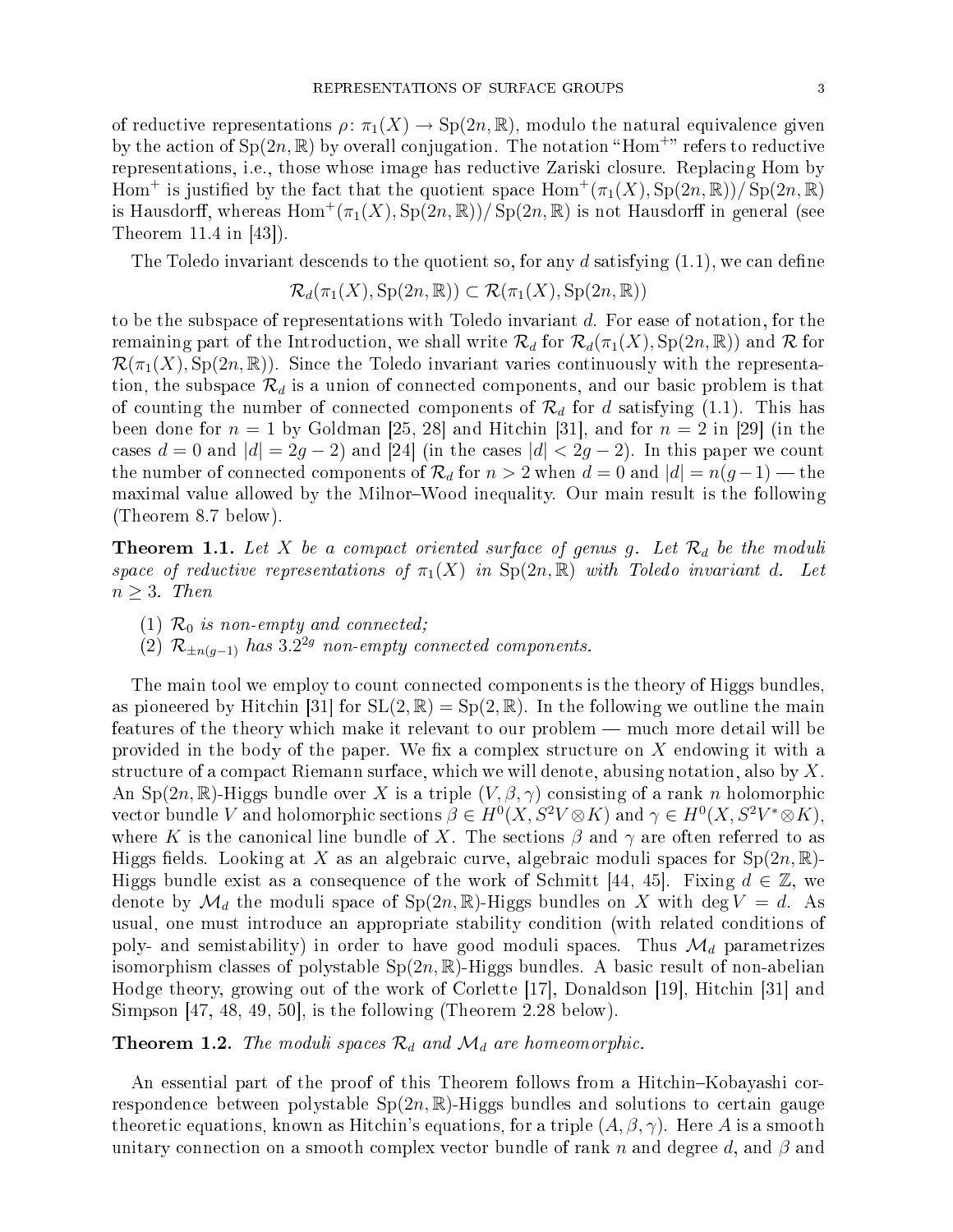$\gamma$  are smooth counterparts to the holomorphic sections defined above. Under the correspondence,  $A$  is the Chern connection on the the holomorphic bundle V introduced above endowed with a suitable Hermitian metric which is an analogue for Higgs bundles of the Hermite–Einstein metric. In the generality required for stable  $Sp(2n,\mathbb{R})$ -Higgs bundles, the Hitchin–Kobayashi correspondence is provided by the general theory of [10]. However, in that paper no proper attention was given to the ase of polystable (non-stable) pairs in general, and we take the opportunity to fill this gap in the present paper.

Using the homeomorphism  $\mathcal{R}_d \cong \mathcal{M}_d$ , our problem is reduced to studying the connectedness properties of  $\mathcal{M}_d$ . This is done by using the Hitchin functional. This is a proper non-negative function which is defined on  $\mathcal{M}_d$  using the solution to Hitchin's equations, as follows:

(1.2) 
$$
f: \mathcal{M}_d \to \mathbb{R},
$$

$$
(A, \beta, \gamma) \mapsto \frac{1}{2} ||\beta||^2 + \frac{1}{2} ||\gamma||^2.
$$

Here  $\lVert \cdot \rVert$  is the  $L^2$ -norm obtained by using the Hermitian metric in V whose Chern connection gives a solution to Hitchin equations and integrating over  $X$ . This function arises as the moment map for the Hamiltonian circle action on the moduli space obtained by multiplying the Higgs field by an element of  $U(1)$ . It was proved by Hitchin [31, 32] that f is proper, and this implies that f has a mimimun on each connected component of  $\mathcal{M}_d$ . Using this fact, our problem essentially reduces to characterizing the subvariety of minima of the Hit
hin fun
tional and studying its onne
tedness properties.

While we characterize the minima for every value of  $d$  satisfying the Milnor-Wood inequality (see Theorem 5.10), we only carry out the full programme for  $d = 0$  and  $|d| =$  $n(q-1)$ , the extreme values of d. For  $d=0$ , the subvariety of minima of the Hitchin functional on  $\mathcal{M}_0$  coincides with the set of Higgs bundles  $(V, \beta, \gamma)$  with  $\beta = \gamma = 0$ . This, in turn, can be identified with the moduli space of polystable vector bundles of rank  $n$  and degree 0. Since this moduli space is connected by the results of Narasimhan–Seshadri [39],  $\mathcal{M}_0$  is connected and hence  $\mathcal{R}_0$  is connected.

The analysis for the *maximal case*,  $|d| = n(g-1)$ , is far more involved and interesting. It turns out that in this case one of the Higgs fields  $\beta$  or  $\gamma$  for a semistable Higgs bundle  $(V, \beta, \gamma)$  becomes an isomorphism. Whether it is  $\beta$  or  $\gamma$ , actually depends on the sign of the Toledo invariant. Since the map  $(V, \beta, \gamma) \mapsto (V^*, \gamma^t, \beta^t)$  defines an isomorphism  $\mathcal{M}_{-d} \cong \mathcal{M}_d$ , there is no loss of generality in assuming that  $0 \leq d \leq n(g-1)$ . Suppose that  $d = n(g-1)$ . Then  $\gamma : V \to V^* \otimes K$  is an isomorphism (see Proposition 3.22). Since  $\gamma$  is furthermore symmetric, it equips V with a K-valued nondegenerate quadratic form. In order to have a proper quadratic bundle, we fix a square root  $L_0 = K^{1/2}$  of the canonical bunle, and define  $W\,=\,V^*\otimes L_0.$  Then  $Q\,:=\,\gamma\otimes I_{L_0^{-1}}\,:\,W^*\,\to\,W$  is a symmetric isomorphism defining an orthogonal structure on W, in other words,  $(W, Q)$  is an O $(n,\mathbb{C})$ -holomorphic bundle. The  $K^2$ -twisted endomorphism  $\psi:W\rightarrow W\mathop{\otimes} K^2$  defined by  $\psi = (\gamma \otimes I_{K \otimes L_0}) \circ \beta \otimes I_{L_0}$  is Q-symmetric and hence  $(W, Q, \psi)$  defines what we call a  $K^2$ -twisted GL $(n, \mathbb{R})$ -Higgs pair, from which we can recover the original Sp $(2n, \mathbb{R})$ -Higgs bundle. The main result is the following (Theorem 4.4 below).

**Theorem 1.3.** Let  $\mathcal{M}_{\text{max}}$  be the moduli space of polystable  $\text{Sp}(2n,\mathbb{R})$ -Higgs bundles with  $d = n(g-1)$ , and let M' be the moduli space of polystable  $K^2$ -twisted  $GL(n, \mathbb{R})$ -Higgs pairs. The map  $(V, \beta, \gamma) \mapsto (W, Q, \psi)$  defines an isomorphism of complex algebraic varieties

$$
\mathcal{M}_{\max}\cong\mathcal{M}'.
$$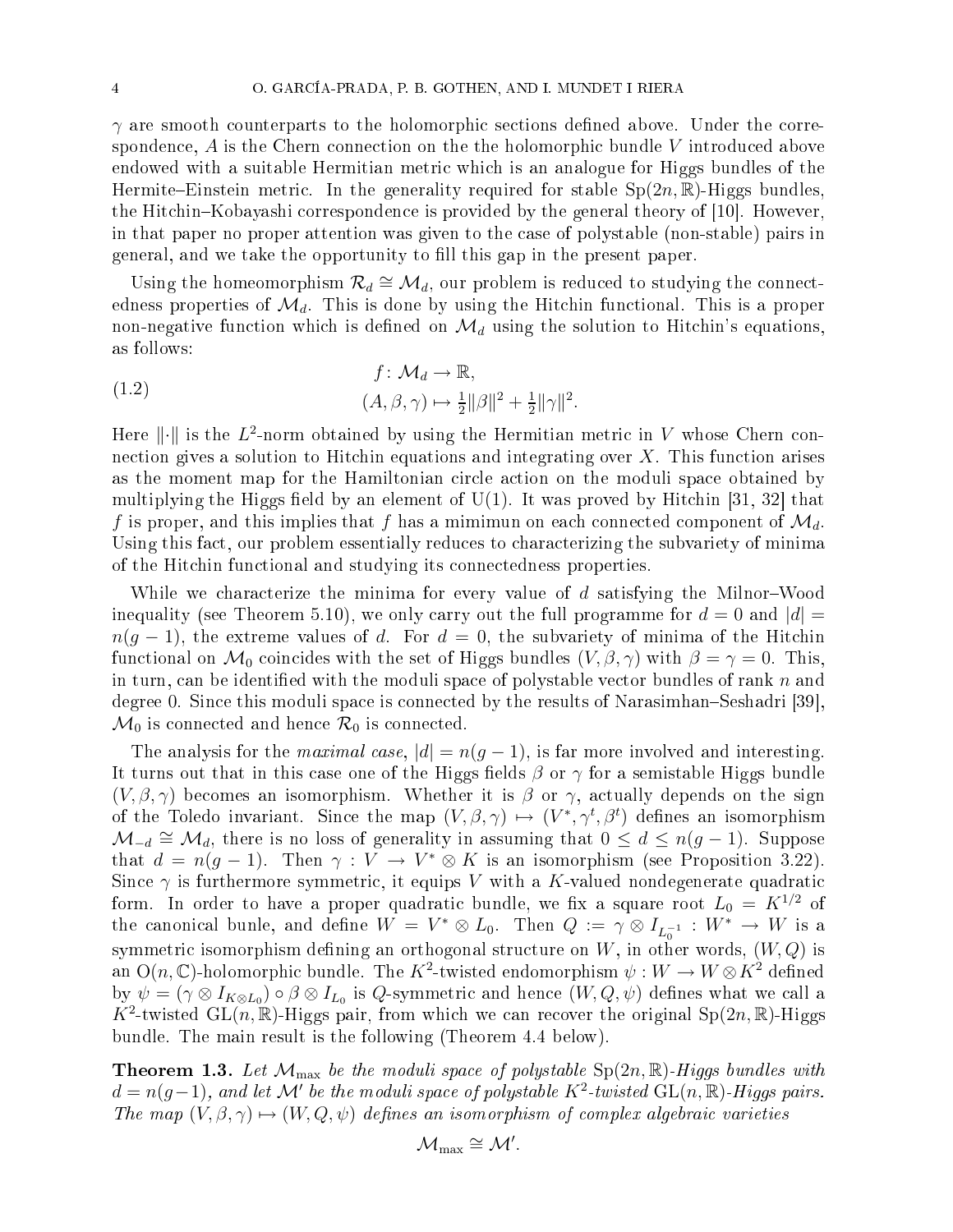We refer to this isomorphism as the *Cayley correspondence*. This name is motivated by the geometry of the bounded symmetric domain associated to the Hermitian symmetric space  $Sp(2n,\mathbb{R})/ U(n)$ . The Cayley transform defines a biholomorphism between this domain and a tube type domain defined over the symmetric cone  $GL(n,\mathbb{R})/O(n)$  — the Siegel upper half-space. In fact, there is a similar correspondence to that given in Theorem 1.3 for every semisimple Lie group G which, like  $Sp(2n,\mathbb{R})$ , is the group of isometries of a Hermitian symmetric space of tube type (see  $[8]$  for a survey on this subject).

A key point is that the Cayley correspondence brings to the surface new topological invariants, hidden a priori, which are naturally attached to an  $Sp(2n,\mathbb{R})$ -Higgs bundle with maximal Toledo invariant. These are the first and second Stiefel-Whitney classes  $(w_1, w_2)$  of a reduction to  $O(n)$  of the  $O(n, \mathbb{C})$ -bundle defined by  $(W, Q)$ . It turns out that there is a connected component for each possible value of  $(w_1, w_2)$ , contaning  $K^2$ -twisted  $\mathrm{GL}(n,\mathbb{R})$ -Higgs pairs  $(W,Q,\psi)$  with  $\psi=0$ . This accounts for  $2.2^{2g}$  of the  $3.2^{2g}$  connected components of  $\mathcal{M}_{\rm max}$ . Thus it remains to account for the  $2^{2g}$  "extra" components. As already mentioned, the group  $Sp(2n, \mathbb{R})$  is the group of isometries of a Hermitian symmetric space, but it also has the property of being a split real form. In fact, up to finite coverings, it is the only Lie group with this property. In  $[32]$  Hitchin shows that for every semisimple split real Lie group G, the moduli space of reductive representations of  $\pi_1(X)$  in G has a topological component which is isomorphic to  $\mathbb{R}^{\dim G(2g-2)}$ , and which naturally contains Teichmüller space. Indeed, when  $G = SL(2, \mathbb{R})$ , this component can be identified with Teichmüller space, via the Riemann uniformization theorem. Since  $Sp(2n,\mathbb{R})$  is split, the moduli space for  $Sp(2n,\mathbb{R})$  must have a Hitchin component. It turns out that there are  $2^{2g}$  isomorphic Hitchin components (this is actually true for arbitrary n). As follows from Hitchin's construction, the  $K^2$ -twisted Higgs pairs  $(W,Q,\psi)$  in the Hitchin component all have  $\psi \neq 0$ .

From many points of view maximal representations are the most interesting ones. They have been the object of intense study in recent years, using methods from diverse branches of geometry, and it has become clear that they enjoy very special properties. In particular, at least in many ases, maximal representations have a lose relationship to geometri structures on the surface. The prototype of this philosophy is Goldman's theorem [25, 27 that the maximal representations in  $SL(2,\mathbb{R})$  are exactly the Fuchsian ones. In the following, we briefly mention some results of this kind.

Using bounded ohomology methods, maximal representations in general Hermitian type groups have been studied by Burger-Iozzi  $[11, 12]$  and Burger-Iozzi-Wienhard  $[14, 15,$ 16. Among many other results, they have given a very general Milnor–Wood inequality and they have shown that maximal representations are discrete, faithful and completely reducible. One consequence of this is that the restriction to reductive representations is unnecessary in the case of the moduli space  $\mathcal{R}_{\text{max}}$  of maximal representations. Building on this work and the work of Labourie [36], Burger-Iozzi-Labourie-Wienhard [13] have shown that maximal representations in  $Sp(2n, \mathbb{R})$  are Anosov (in the sense of [36]). Furthermore, it has been shown that the action of the mapping class group on  $\mathcal{R}_{\text{max}}$  is proper, by Wienhard [54] (for classical simple Lie groups of Hermitian type), and by Labourie [35] (for  $Sp(2n,\mathbb{R})$ ), who also proves further geometric properties of maximal representations in  $Sp(2n,\mathbb{R})$ .

From yet a different perspective, representations in the Teichmüller component have been studied in the work on higher Teichmüller theory of Fock–Goncharov [21], using methods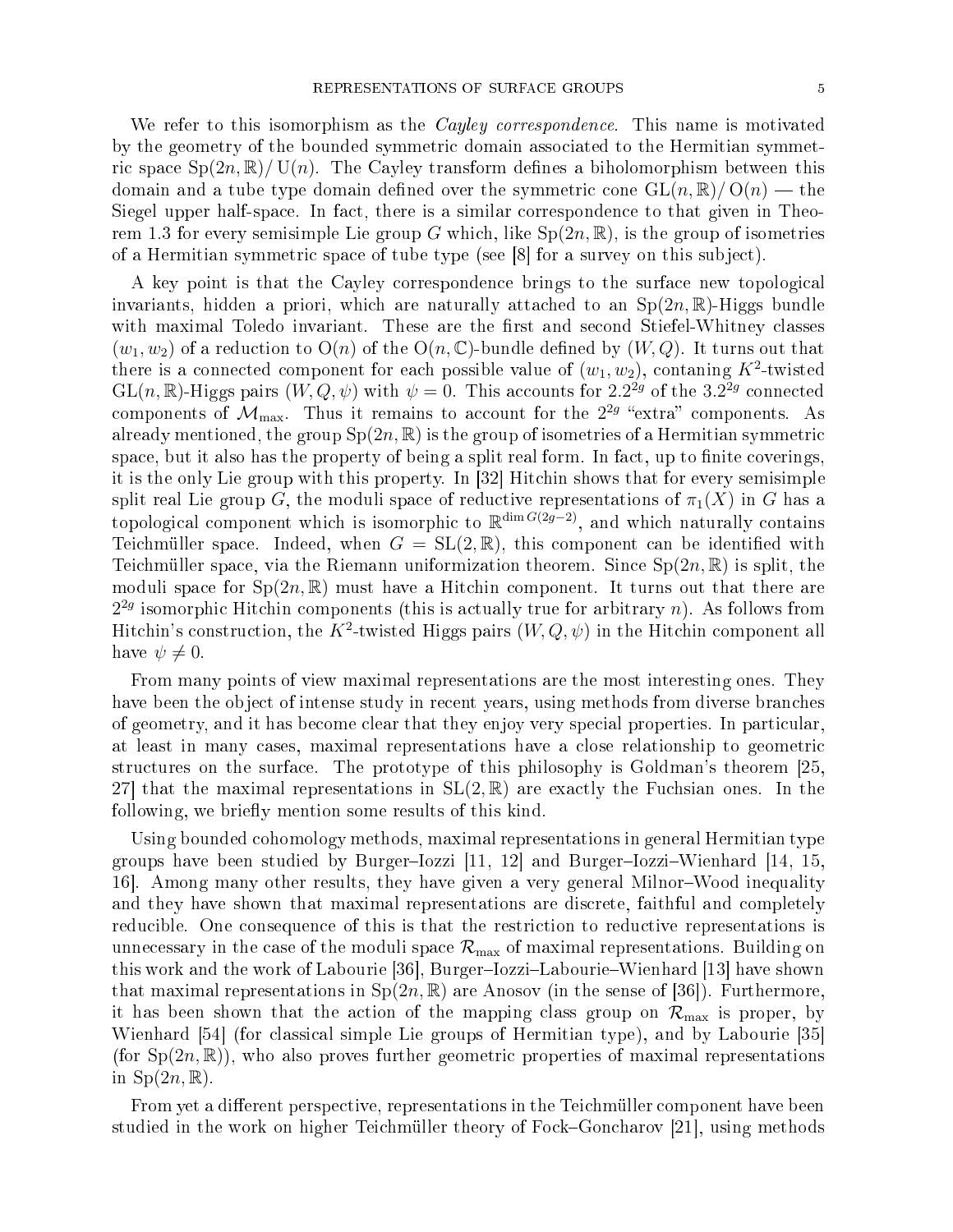of tropical geometry. In particular, the fact that representations in the Teichmüller component for  $Sp(2n, \mathbb{R})$  are faithful and discrete also follows from their work

Thus, while Higgs bundle techniques are very efficient in the study of topological properties of the moduli space (like counting components), these other approaches have been more powerful in the study of spe
ial properties of individual representations. It would be very interesting indeed to gain a better understanding of the relation between these distin
t methods.

We describe now briefly the content of the different sections of the paper.

In Appendix A we review the general theory of  $L$ -twisted pairs and the Hitchin–Kobayashi correspondence over a compact Riemann surface X. By an L-twisted pair over X we mean a pair  $(E, \varphi)$  consisting of a holomorphic H<sup>C</sup>-principal bundle, where H<sup>C</sup> is a complex reductive Lie group and  $\varphi$  is a holomorphic section of  $E(B) \otimes L$ , where  $E(B)$  is the vector bundle associated to a complex representation  $H^{\mathbb{C}} \to GL(B)$  and L is a holomorphic line bundle over  $X$ .

Appendix B deals with L-twisted G-Higgs pairs over a compact Riemann surface  $X$ . Let G be a reductive real Lie group with maximal compact subgroup  $H \subset G$ , let L be a holomorphic line bundle over X and let  $\mathfrak{g} = \mathfrak{h} \oplus \mathfrak{m}$  be the Cartan decomposition of  $\mathfrak{g}$ . Then an L-twisted G-Higgs pair is a pair  $(E, \varphi)$ , consisting of a holomorphic  $H^{\mathbb{C}}$ -principal bundle E over X and a holomorphic section  $\varphi$  of  $E(\mathfrak{m}^{\mathbb{C}}) \otimes L$ . Here  $E(\mathfrak{m}^{\mathbb{C}})$  is the  $\mathfrak{m}^{\mathbb{C}}$ bundle associated to E via the isotropy representation  $H^{\acute{\mathbb C}} \to \mathrm{GL}(\mathfrak{m}^{\mathbb C}).$  These objects are a particular case of the general twisted pairs introduced in Appendix A. We study how the stability condition stated in general in Appendix A simplifies for  $L$ -twisted  $G$ -Higgs pairs for various groups relevant to our study. This certainly includes  $G = Sp(2n, \mathbb{R})$ , but also other groups that naturally contain  $Sp(2n,\mathbb{R})$ , like  $Sp(2n,\mathbb{C})$ , and  $SL(2n,\mathbb{C})$ , as well as  $GL(n,\mathbb{R})$ , which is the group of isometries of the cone of the tube domain associated to  $Sp(2n,\mathbb{R}).$ 

In Section 2 we study non-abelian Hodge theory over a compact Riemann surface X for a general connected semisimple Lie group  $G$ . We introduce  $G$ -Higgs bundles over X — these are simply K-twisted G-Higgs pairs, where K is the canonical line bundle over  $X \longrightarrow$ , and study their deformations and their moduli spaces. An important result is the orresponden
e between the moduli spa
e of polystable G-Higgs bundles and the moduli space of solutions to the Hitchin equations. While this is well-known when  $G$  is actually complex  $\left[31, 47, 48\right]$  or compact  $\left[39, 41\right]$ , a proof for the non-compact non-complex case follows from [10] for stable G-Higgs bundles. In this paper, we prove the general case of a polystable G-Higgs bundle. The result is a consequence of the more general Hitchin-Kobayashi orresponden
e given in Theorem A.17.

We then introduce the moduli space of reductive representations of the fundamental group of a compact Riemann surface in a Lie group  $G$  and, using Corlette's existence theorem of harmonic metrics  $[17]$ , we establish the correspondence between this moduli space and the moduli spa
e of polystable G-Higgs bundles when G is onne
ted and semisimple.

In Section 3, we specialize the non-abelian Hodge theory correspondence of Section 2 to  $G = Sp(2n, \mathbb{R})$  — our case of interest in this paper. Using technical results given in Appendix B, we prove basic facts about the moduli space of  $Sp(2n,\mathbb{R})$ -Higgs bundles, including the Milnor–Wood inequality. To do this, we study and exploit the relation between the polystability of a  $Sp(2n,\mathbb{R})$ -Higgs bundles and the  $SL(2n,\mathbb{C})$ -Higgs bundle naturally asso
iated to it.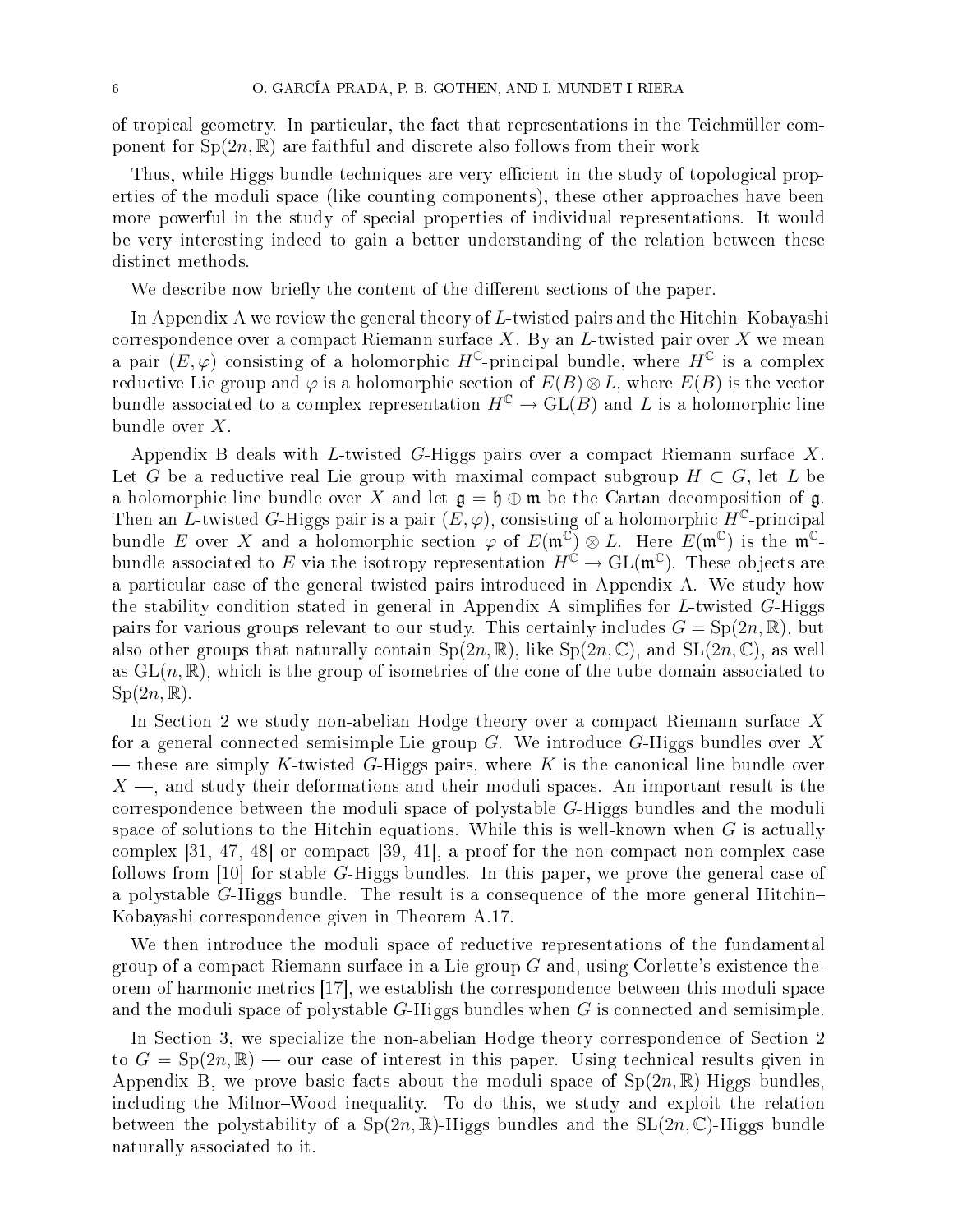In Section 4 we study the Cayley correspondence between  $Sp(2n,\mathbb{R})$ -Higgs bundles with maximal Toledo invariant and  $K^2$ -twisted  $\text{GL}(n,\mathbb{R})$ -Higgs pairs.

The rest of the paper is mostly devoted to the study of the onne
tedness properties of the moduli space of  $Sp(2n,\mathbb{R})$ -Higgs bundles and, in particular, to prove Theorem 8.3. In Section 5 we introduce the Hitchin functional on the moduli space of  $Sp(2n,\mathbb{R})$ -Higgs bundles and characterize its minima. We then use this and the Cayley correspondence of Section 4 to count the number of connected components of the moduli space of  $Sp(2n, \mathbb{R})$ -Higgs bundles for  $d = 0$  and  $|d| = n(g - 1)$ . The proof of the characterization of the minima is split in two cases: the case of minima in the smooth locus of the moduli space, given in Se
tion 6 and the ase of the remaining minima, treated in Se
tion 7.

The results of this paper have been announ
ed in several onferen
es over the last four years or so, while several preliminary versions of this paper have been circulating. The main results, together with analogous results for other groups of Hermitian type have appeared in the review paper  $[8]$ . The authors apologize for having taken so long in producing this final version.

Acknowledgements. The authors thank Steven Bradlow, Marc Burger, Bill Goldman, Nigel Hit
hin, Alessandra Iozzi, François Labourie, S. Ramanan, Domingo Toledo, and Anna Wienhard for numerous useful onversations and shared insights.

#### 2. G-Higgs bundles and surfa
e group representations

2.1. G-Higgs bundles. Let G be a real reductive Lie group, let  $H \subset G$  be a maximal compact subgroup and let  $\mathfrak{g} = \mathfrak{h} \oplus \mathfrak{m}$  be a Cartan decomposition, so that the Lie algebra structure on  $\mathfrak g$  satisfies

$$
[\mathfrak{h},\mathfrak{h}]\subset\mathfrak{h},\qquad[\mathfrak{h},\mathfrak{m}]\subset\mathfrak{m},\qquad[\mathfrak{m},\mathfrak{m}]\subset\mathfrak{h}.
$$

The group  $H$  acts linearly on  $\mathfrak m$  through the adjoint representation, and this action extends to a linear holomorphic action of  $H^{\mathbb{C}}$  on  $\mathfrak{m}^{\mathbb{C}} = \mathfrak{m} \otimes \mathbb{C}$  the isotropy representation.

Let X be a compact Riemann surface and let K be its canonical line bundle.

**Definition 2.1.** A G-Higgs bundle over X is a pair  $(E, \varphi)$  consisting of a principal holomorphic  $H^{\mathbb{C}}$ -bundle E over X and a holomorphic section of  $E(\mathfrak{m}^{\mathbb{C}}) \otimes K$ , where  $E(\mathfrak{m}^{\mathbb{C}})$ is the  $\mathfrak{m}^{\mathbb{C}}$ -bundle associated to E via the isotropy representation.

In other words, a  $G$ -Higgs bundle is a  $K$ -twisted  $G$ -Higgs pair in the sense of Appendix B. Thus, as for any twisted G-Higgs pair,  $\alpha$ -stability, semistability and polystability are defined for any  $\alpha \in \mathbf{i} \mathfrak{h} \cap \mathfrak{z}$ , where  $\mathfrak{z}$  is the centre of  $\mathfrak{h}^{\mathbb{C}}$ . However, in order to relate  $G$ -Higgs bundles to representations of the fundamental group of  $X$  (or certain central extension of the fundamental group) in G, one requires  $\alpha$  to lie also in the centre of  $\mathfrak{g}$ . Since we will be mostly concerned with G-Higgs bundles for G semisimple, we will take  $\alpha = 0$ , and we will simply talk about stability of <sup>a</sup> G-Higgs bundle, meaning 0-stability.

When G is compact  $\mathfrak{m} = 0$  and hence a G-Higgs bundle is simply a holomorphic principal  $G^{\mathbb{C}}$ -bundle. When G is complex, if  $U \subset G$  is a maximal compact subgroup, the Cartan decomposition of  $\mathfrak g$  is  $\mathfrak g = \mathfrak u + i\mathfrak u$ , where  $\mathfrak u$  is the Lie algebra of U. Then a G-Higgs bundle  $(E, \varphi)$  consists of a a holomorphic G-bundle E and  $\varphi \in H^0(X, E(\mathfrak{g}) \otimes K)$ , where  $E(\mathfrak{g})$  is the  $\mathfrak g$ -bundle associated to E via the adjoint representation. These are the objects introduced originally by Hitchin [31] when  $G = SL(2, \mathbb{C})$ .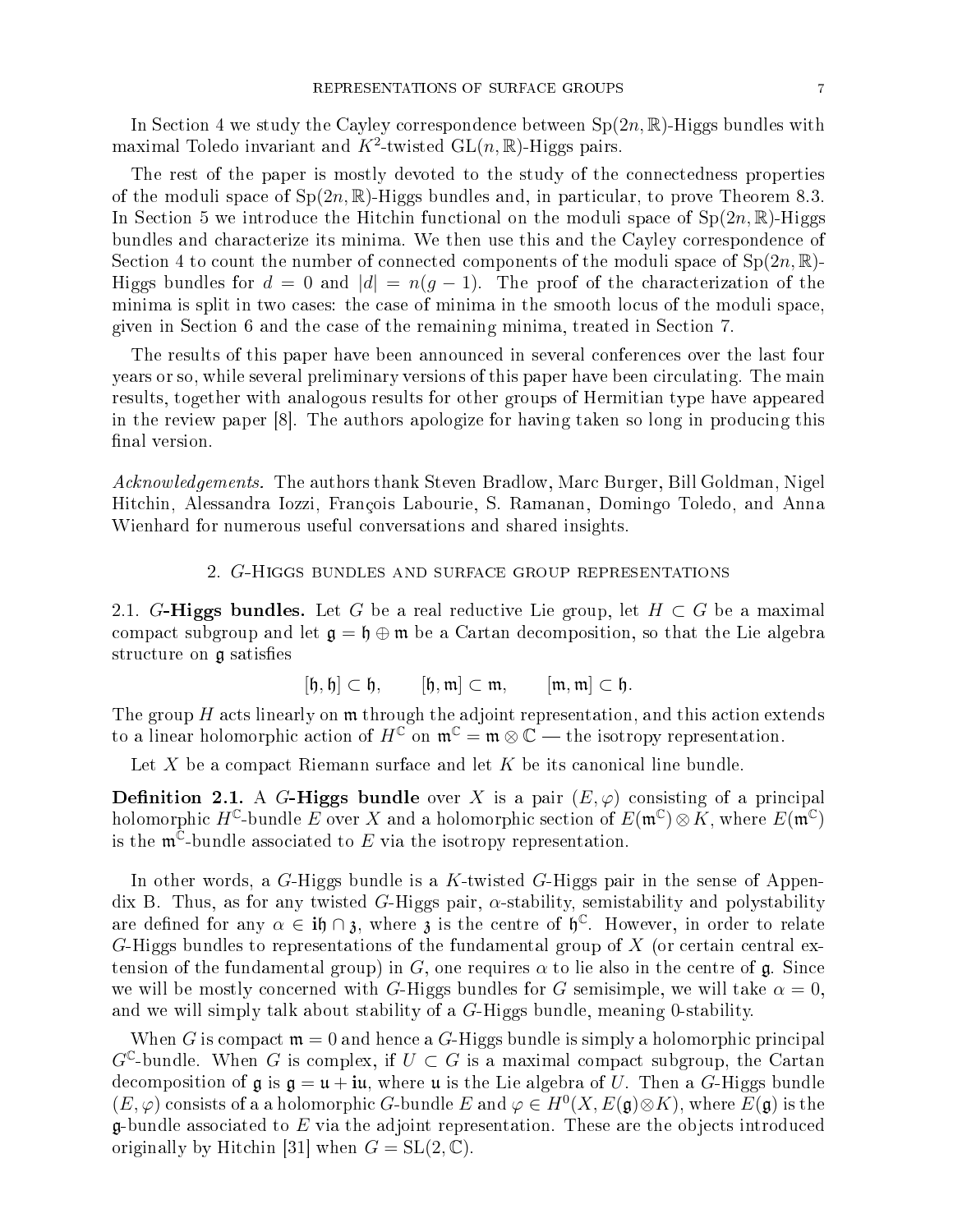Henceforth, we shall assume that  $G$  is connected. Then the topological classification of  $H^{\mathbb{C}}$ -bundles E on X is given by a characteristic class  $c(E) \in \pi_1(H^{\mathbb{C}}) = \pi_1(H) = \pi_1(G)$ . For a fixed  $d \in \pi_1(G)$ , the moduli space of polystable G-Higgs bundles  $\mathcal{M}_d(G)$  is the set of isomorphism classes of polystable G-Higgs bundles  $(E, \varphi)$  such that  $c(E) = d$ . When G is compact, the moduli space  $\mathcal{M}_d(G)$  coincides with  $M_d(G^{\mathbb{C}})$ , the moduli space of polystable  $G^{\bar{\mathbb{C}}}$ -bundles with topological invariant d.

The moduli space  $\mathcal{M}_d(G)$  has the structure of a complex analytic variety. This can be seen by the standard slice method (see, e.g., Kobayashi [34]). Geometric Invariant Theory constructions are available in the literature for G compact algebraic (Ramanathan [42]) and for G complex reductive algebraic (Simpson  $[49, 50]$ ). The case of a real form of a complex reductive algebraic Lie group follows from the general constructions of Schmitt [44, 45]. We thus have the following.

**Theorem 2.2.** The moduli space  $\mathcal{M}_d(G)$  is a complex analytic variety, which is algebraic when *G* is algebraic.

2.2. Deformation theory of G-Higgs bundles. In this section we recall some standard facts about the deformation theory of G-Higgs bundles. A convenenient reference for this material is Biswas-Ramanan [2].

**Definition 2.3.** Let  $(E, \varphi)$  be a G-Higgs bundle. The *deformation complex* of  $(E, \varphi)$  is the following omplex of sheaves:

(2.3) 
$$
C^{\bullet}(E,\varphi) \colon E(\mathfrak{h}^{\mathbb{C}}) \xrightarrow{\mathrm{ad}(\varphi)} E(\mathfrak{m}^{\mathbb{C}}) \otimes K.
$$

This definition makes sense because  $\phi$  is a section of  $E(\mathfrak{m}^{\mathbb{C}}) \otimes K$  and  $[\mathfrak{m}^{\mathbb{C}}, \mathfrak{h}^{\mathbb{C}}] \subseteq \mathfrak{m}^{\mathbb{C}}$ .

The following result generalizes the fact that the infinitesimal deformation space of a holomorphic vector bundle V is isomorphic to  $H^1(\text{End }V)$ .

**Proposition 2.4.** The space of infinitesimal deformations of a G-Higgs bundle  $(E, \varphi)$  is naturally isomorphic to the hypercohomology group  $\mathbb{H}^1(C^{\bullet}(E,\varphi))$ .

In particular, if  $(E, \varphi)$  represents a non-singular point of the moduli space  $\mathcal{M}_d(G)$  then the tangent space at this point is canonically isomorphic to  $\mathbb{H}^1(C^{\bullet}(E,\varphi)).$ 

For any G-Higgs bundle there is a natural long exact sequence

$$
(2.4) \qquad 0 \to \mathbb{H}^0(C^\bullet(E,\varphi)) \to H^0(E(\mathfrak{h}^{\mathbb{C}})) \xrightarrow{\mathrm{ad}(\varphi)} H^0(E(\mathfrak{m}^{\mathbb{C}}) \otimes K)
$$
  

$$
\to \mathbb{H}^1(C^\bullet(E,\varphi)) \to H^1(E(\mathfrak{h}^{\mathbb{C}})) \xrightarrow{\mathrm{ad}(\varphi)} H^1(E(\mathfrak{m}^{\mathbb{C}}) \otimes K) \to \mathbb{H}^2(C^\bullet(E,\varphi)) \to 0.
$$

As an immediate consequence we have the following result.

**Proposition 2.5.** The infinitesimal automorphism space  $\text{aut}(E, \varphi)$  defined in Section A.7 is isomorphic to  $\mathbb{H}^0(C^{\bullet}(E,\varphi)).$ 

Let  $d\iota \colon \mathfrak{h}^{\mathbb{C}} \to \text{End}(\mathfrak{m}^{\mathbb{C}})$  be the derivative at the identity of the complexified isotropy representation  $\iota = \operatorname{Ad}_{|H^{\mathbb{C}}}: H^{\mathbb{C}} \to \operatorname{Aut}(\mathfrak{m}^{\mathbb{C}})$  (cf. Section B.1). Let ker  $d\iota \subseteq \mathfrak{h}^{\mathbb{C}}$  be its kernel and let  $E(\ker d\iota) \subseteq E(\mathfrak{h}^{\mathbb{C}})$  be the corresponding subbundle. Then there is an inclusion  $H^0(E(\ker d\iota)) \hookrightarrow \mathbb{H}^0(C^{\bullet}(E, \varphi)).$ 

**Definition 2.6.** A G-Higgs bundle  $(E, \varphi)$  is said to be **infinitesimally simple** if the infinitesimal automorphism space  $\mathbb{H}^0(C^\bullet(E,\varphi))$  is isomorphic to  $H^0(E(\ker d\iota \cap{\mathfrak{z}})).$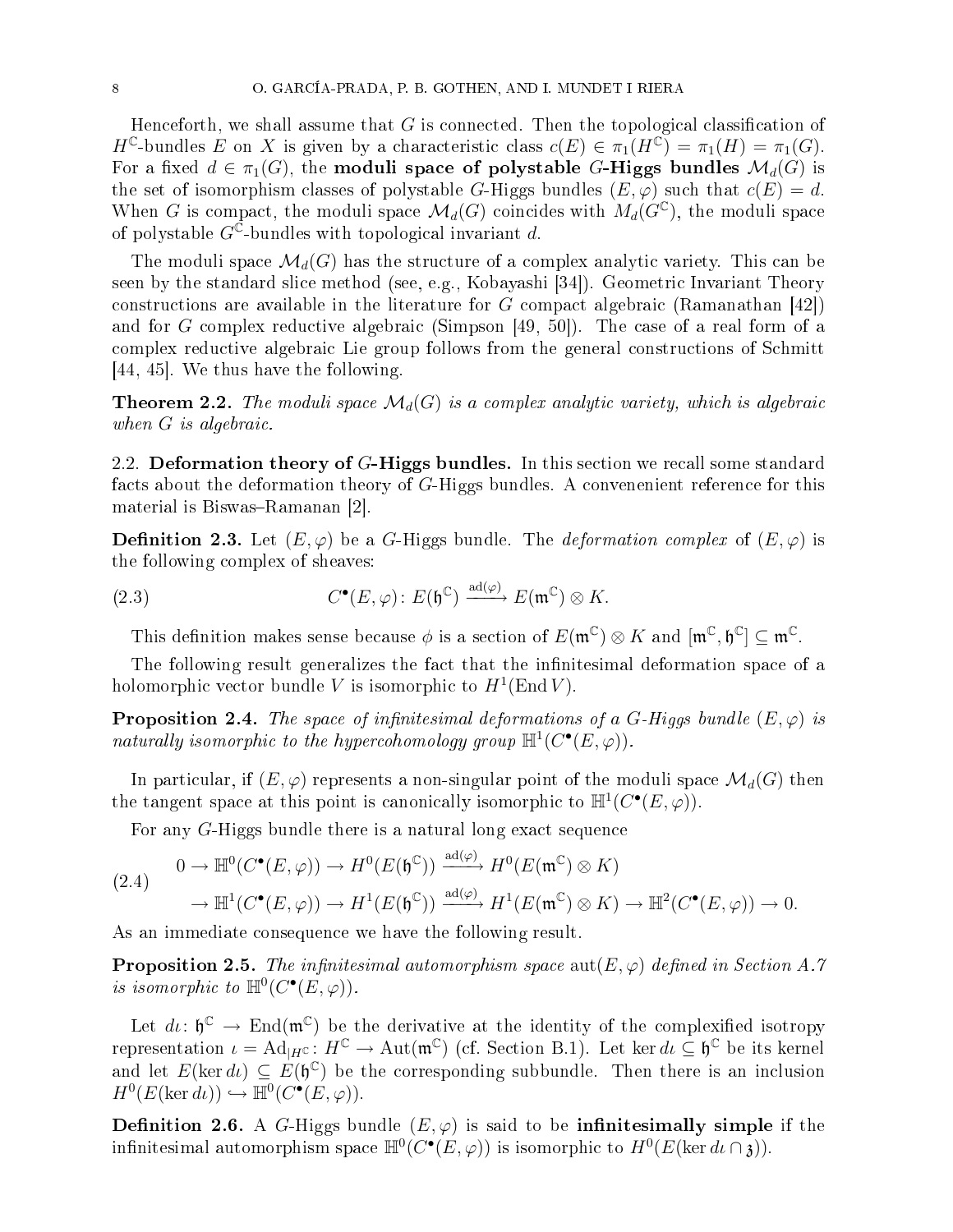Similarly, we have an inclusion ker  $\iota \cap Z(H^{\mathbb{C}}) \hookrightarrow \text{Aut}(E, \phi)$ .

**Definition 2.7.** A G-Higgs bundle  $(E, \varphi)$  is said to be **simple** if  $\text{Aut}(E, \varphi) = \ker \iota \cap Z(H^{\mathbb{C}}),$ where  $Z(H^{\mathbb{C}})$  is the centre of  $H^{\mathbb{C}}$ .

As a onsequen
e of Propositions 2.5 and A.7 we have the following.

**Proposition 2.8.** Any stable G-Higgs bundle  $(E, \varphi)$  with  $\varphi \neq 0$  is infinitesimally simple.

Remark 2.9. If ker  $d\iota = 0$ , then  $(E, \varphi)$  is infinitesimally simple if and only if the vanishing  $\mathbb{H}^0(C^{\bullet}(E,\varphi)) = 0$  holds. A particular case of this situation is when the group G is a omplex semisimple group: indeed, in this ase the isotropy representation is just the adjoint representation.

Next we turn to the question of the vanishing of  $\mathbb{H}^2$  of the deformation complex. In order to deal with this question we shall use Serre duality for hypercohomology (see e.g. Theorem  $3.12$  in  $[33]$ , which says that there are natural isomorphisms

(2.5) 
$$
\mathbb{H}^i(C^{\bullet}(E,\varphi)) \cong \mathbb{H}^{2-i}(C^{\bullet}(E,\varphi)^* \otimes K)^*,
$$

where the dual of the deformation complex  $(2.3)$  is

$$
C^{\bullet}(E, \varphi)^* \colon E(\mathfrak{m}^{\mathbb{C}}) \otimes K^{-1} \xrightarrow{-\mathrm{ad}(\varphi)} E(\mathfrak{h}^{\mathbb{C}}).
$$

An important special case of this is when  $G$  is a complex group.

**Proposition 2.10.** Assume that  $G$  is a complex group. Then there is a natural isomorphism

$$
\mathbb{H}^2(C^\bullet(E,\varphi)) \cong \mathbb{H}^0(C^\bullet(E,\varphi))^*.
$$

*Proof.* This is immediate from (2.5) and the fact that the the deformation complex is dual to itself, except for a sign in the map which does not influence the cohomology (cf. Section  $2.1$ :

(2.6) 
$$
C^{\bullet}(E,\varphi)^* \otimes K : E(\mathfrak{g}) \xrightarrow{-\mathrm{ad}(\varphi)} E(\mathfrak{g}) \otimes K.
$$

Remark 2.11. The isomorphism  $\mathbb{H}^1(C^{\bullet}(E,\varphi)) \cong \mathbb{H}^1(C^{\bullet}(E,\varphi))^*$  is also important: it gives rise to the natural complex symplectic structure on the moduli space of G-Higgs bundles for omplex groups G.

We have the following key observation (cf.  $(2.6)$ ; again we are ignoring the irrelevant hange of sign in the dual omplex).

**Proposition 2.12.** Let G be a real group and let  $G^{\mathbb{C}}$  be its complexification. Let  $(E, \varphi)$  be a G-Higgs bundle. Then there is an isomorphism of complexes:

$$
C_{G^{\mathbb{C}}}^{\bullet}(E,\varphi) \cong C_{G}^{\bullet}(E,\varphi) \oplus C_{G}^{\bullet}(E,\varphi)^* \otimes K,
$$

where  $C^{\bullet}_{G^{\mathbb{C}}}(E,\varphi)$  denotes the deformation complex of  $(E,\varphi)$  viewed as a  $G^{\mathbb{C}}$ -Higgs bundle, and  $C_G^{\bullet}(E, \varphi)$  denotes the deformation complex of  $(E, \varphi)$  viewed as a G-Higgs bundle.

Corollary 2.13. With the same hypotheses as in the previous Proposition, there is an isomorphism

$$
\mathbb{H}^0(C_{G^{\mathbb{C}}}^{\bullet}(E,\varphi)) \cong \mathbb{H}^0(C_G^{\bullet}(E,\varphi)) \oplus \mathbb{H}^2(C_G^{\bullet}(E,\varphi))^*.
$$

 $\Box$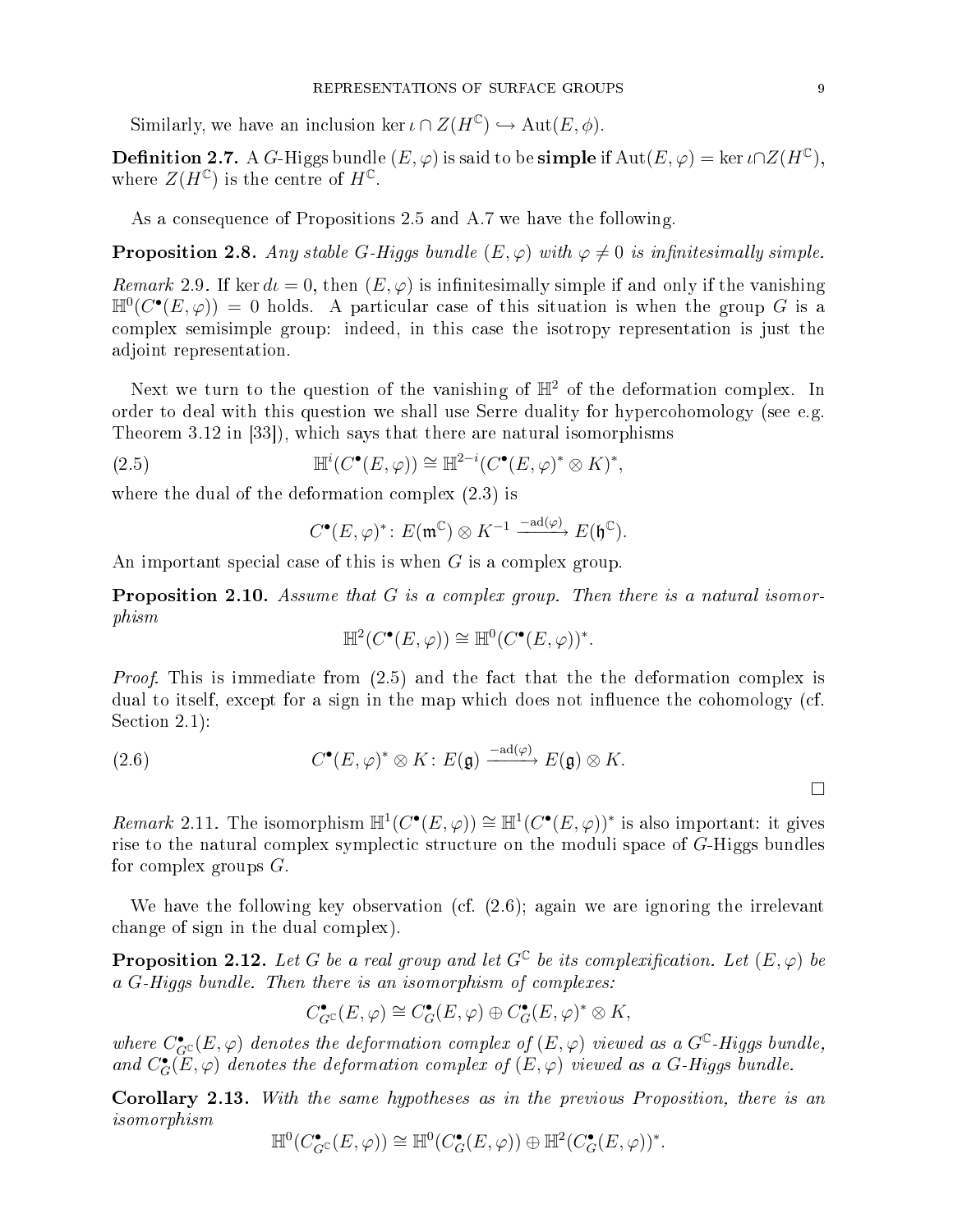*Proof.* Immediate from the Proposition and Serre duality  $(2.5)$ .

**Proposition 2.14.** Let G be a real semisimple group and let  $G^{\mathbb{C}}$  be its complexification. Let  $(E, \varphi)$  be a G-Higgs bundle which is stable viewed as a G<sup>C</sup>-Higgs bundle. Then the vanishing

$$
\mathbb{H}^0(C_G^{\bullet}(E,\varphi)) = 0 = \mathbb{H}^2(C_G^{\bullet}(E,\varphi))
$$

holds.

*Proof.* Since G is semisimple, so is  $G^{\mathbb{C}}$ . Hence, in view of Remark 2.9, the result follows at once from Corollary 2.13 and Proposition 2.8.

The following result on smoothness of the moduli spa
e an be proved, for example, from the standard slice method construction referred to above.

**Proposition 2.15.** Let  $(E, \varphi)$  be a stable G-Higgs bundle. If  $(E, \varphi)$  is simple and

$$
\mathbb{H}^2(C_G^{\bullet}(E,\varphi)) = 0,
$$

then  $(E, \varphi)$  is a smooth point in the moduli space. In particular, if  $(E, \varphi)$  is a simple G-Higgs bundle which is stable as a  $G^{\mathbb{C}}$ -Higgs bundle, then it is a smooth point in the moduli space.

Suppose now that we are in the situation of Proposition 2.15. Then a local universal family exists (see  $[45]$ ) and hence the dimension of the component of the moduli space containing  $(E, \varphi)$  equals the dimension of the infinitesimal deformation space  $\mathbb{H}^1(C^{\bullet}_G(E,\varphi))$ . In view of Proposition 2.8, Remark 2.9 and Proposition 2.16, we also have  $\mathbb{H}^0(C_G^{\bullet}(E,\varphi)) = \mathbb{H}^2(C_G^{\bullet}(E,\varphi)) = 0.$  So we have  $\mathbb{H}^1(C_G^{\bullet}(E,\varphi)) = -\chi(C_G^{\bullet}(E,\varphi)).$  A remarkable fact on this equality is that, whereas the left hand side may depend on the choice of  $(E, \phi)$ , the right hand side is independent of it, as we will see in the proposition below. We shall refer to  $-\chi(C_G^\bullet(E,\varphi))$  as the  $\bf{expected\ dimension}$  of the moduli space.

**Proposition 2.16.** Let G be semisimple. Then the expected dimension of the moduli space of G-Higgs bundles is  $(g-1)$  dim  $G^{\mathbb{C}}$ .

*Proof.* Let  $(E, \varphi)$  be any G-Higgs bundle. The long exact sequence (2.4) gives us

 $\chi(C_G^{\bullet}(E,\varphi)) - \chi(E(\mathfrak{h}^{\mathbb{C}})) + \chi(E(\mathfrak{m}^{\mathbb{C}}) \otimes K) = 0.$ 

Serre duality implies that  $\chi(E(\mathfrak{m}^{\mathbb{C}})\otimes K)=\chi(E(\mathfrak{m}^{\mathbb{C}}))$  and from the Riemann–Roch formula we therefore obtain

$$
-\chi(C_G^{\bullet}(E,\varphi)) = \deg(E(\mathfrak{m}^{\mathbb{C}})) + (g-1)\operatorname{rk}(E(\mathfrak{m}^{\mathbb{C}})) - (\deg(E(\mathfrak{h}^{\mathbb{C}})) + (1-g)\operatorname{rk}(E(\mathfrak{h}^{\mathbb{C}})).
$$

Any invariant pairing on  $\frak g^\mathbb C$  (e.g. the Killing form) induces isomorphisms  $E(\frak m^\mathbb C)\simeq E(\frak m^\mathbb C)^*$ and  $E(\mathfrak{h}^{\mathbb{C}}) \simeq E(\mathfrak{h}^{\mathbb{C}})^*$ . Hence  $\deg(E(\mathfrak{m}^{\mathbb{C}})) = \deg(E(\mathfrak{h}^{\mathbb{C}})) = 0$ , whence the result. In particular, the value of  $-\chi(C_G^{\bullet}(E,\varphi))$  is independent of the choice of G-Higgs bundle  $(E, \varphi)$ .

Remark 2.17. Note that the actual dimension of the moduli space (if non-empty) can be smaller than the expected dimension. This happens for example when  $G = SU(p, q)$  with  $p \neq q$  and maximal Toledo invariant (this follows from the study of  $U(p, q)$ -Higgs bundles in [6]) — in this case there are in fact no stable  $SU(p, q)$ -Higgs bundles.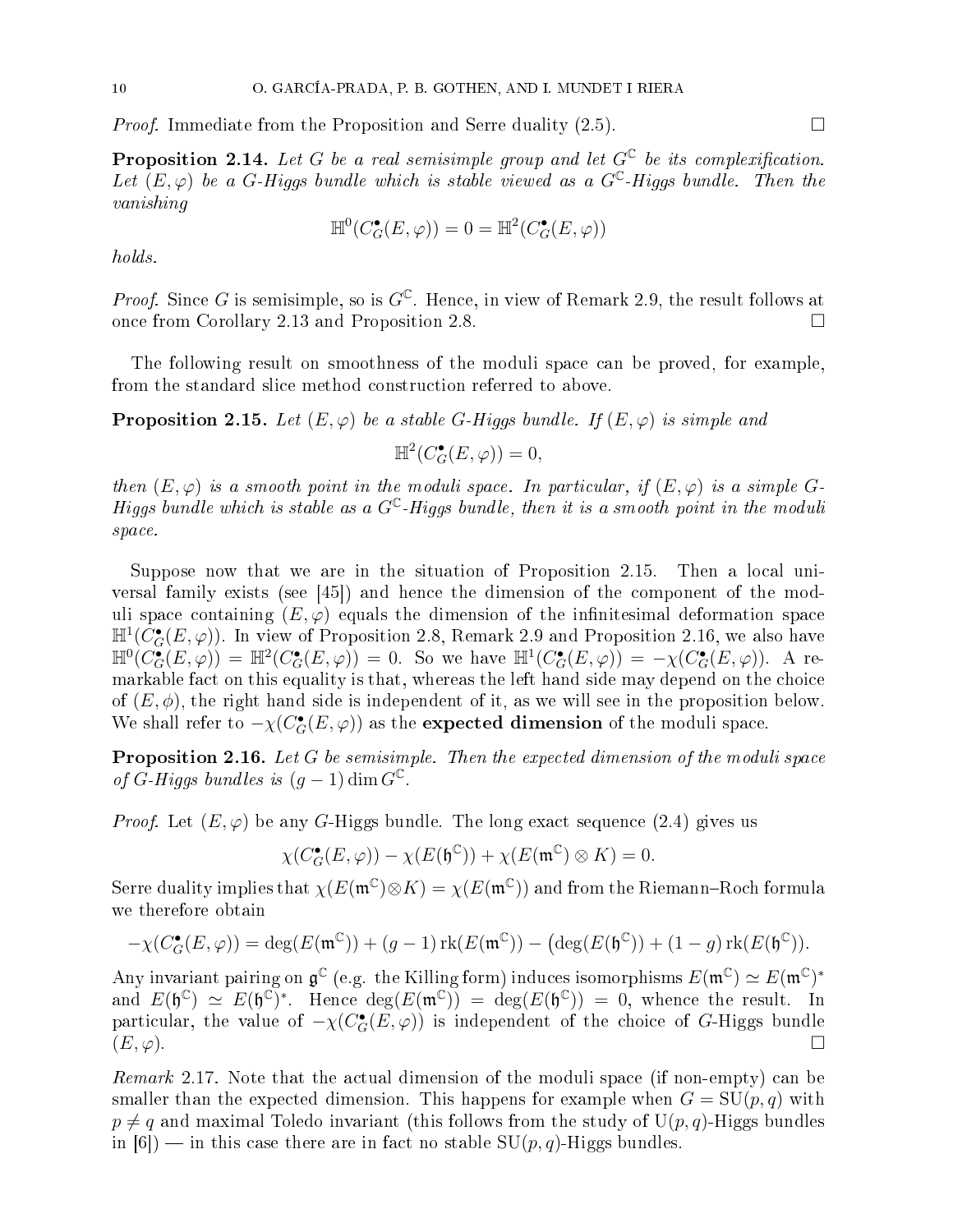2.3. G-Higgs bundles and Hitchin equations. Let  $G$  be connected semisimple real Lie group. Let  $(E, \varphi)$  be a G-Higgs bundle over a compact Riemann surface X. By a slight abuse of notation, we shall denote the  $C^\infty$ -objects underlying  $E$  and  $\varphi$  by the same symbols. In particular, the Higgs field can be viewed as a  $(1,0)$ -form:  $\varphi \in \Omega^{1,0}(E(\mathfrak{m}^{\mathbb{C}}))$ . Let  $\tau \colon \Omega^1(E(\mathfrak{g}^{\mathbb{C}})) \to \Omega^1(E(\mathfrak{g}^{\mathbb{C}}))$  be the compact conjugation of  $\mathfrak{g}^{\mathbb{C}}$  combined with complex conjugation on complex 1-forms. Given a reduction h of structure group to H in the smooth  $H^{\mathbb{C}}$ -bundle  $\tilde{E}$ , we denote by  $F_h$  the curvature of the unique connection compatible with  $h$  and the holomorphic structure on  $E$ .

**Theorem 2.18.** There exists a reduction h of the structure group of E from  $H^{\mathbb{C}}$  to H satisfying the Hitchin equation

$$
F_h - [\varphi, \tau(\varphi)] = 0
$$

if and only if  $(E, \varphi)$  is polystable.

Theorem 2.18 was proved by Hitchin [31] for  $G = SL(2, \mathbb{C})$  and Simpson [47, 48] for an arbitrary semisimple complex Lie group  $G$ . The proof for an arbitrary reductive real Lie group G when  $(E, \varphi)$  is stable is given in [10], and the general polystable case follows as a particular case of the more general Hitchin–Kobayashi correspondence given in Theorem A.17.

From the point of view of moduli spaces it is convenient to fix a  $C^\infty$  principal  $H$ bundle  $\mathbf{E}_H$  with fixed topological class  $d \in \pi_1(H)$  and study the moduli space of solutions to **Hitchin's equations** for a pair  $(A, \varphi)$  consisting of an *H*-connection *A* and  $\varphi \in \Omega^{1,0}(X,{\bf{E}}_H(\mathfrak{m}^{\mathbb{C}}))$ :

(2.7) 
$$
F_A - [\varphi, \tau(\varphi)] = 0
$$

$$
\bar{\partial}_A \varphi = 0.
$$

Here  $d_A$  is the covariant derivative associated to A and  $\bar{\partial}_A$  is the  $(0,1)$  part of  $d_A$ , which defines a holomorphic structure on  $\mathbf{E}_H$ . The gauge group  $\mathscr{H}$  of  $\mathbf{E}_H$  acts on the space of solutions and the moduli spa
e of solutions is

 $\mathcal{M}_d^{\text{gauge}}(G) := \{ (A, \varphi) \text{ satisfying } (2.7) \} / \mathscr{H}.$ 

Now, Theorem 2.18 an be reformulated as follows.

Theorem 2.19. There is a homeomorphism

$$
\mathcal{M}_d(G) \cong \mathcal{M}_d^{\text{gauge}}(G)
$$

To explain this orresponden
e we interpret the moduli spa
e of G-Higgs bundles in terms of pairs  $(\bar{\partial}_E, \varphi)$  consisting of a  $\bar{\partial}$ -operator (holomorphic structure) on the  $H^{\mathbb{C}}$ -bundle  ${\bf E}_H$ c obtained from  $\mathbf{E}_H$  by the extension of structure group  $H \subset H^{\mathbb{C}}$ , and  $\varphi \in \Omega^{1,0}(X, \mathbf{E}_{H^{\mathbb{C}}}(\mathfrak{m}^{\tilde{\mathbb{C}}}))$ satisfying  $\bar{\partial}_E \varphi = 0$ . Such pairs are in correspondence with G-Higgs bundles  $(E, \varphi)$ , where E is the holomorphic H<sup>C</sup>-bundle defined by the operator  $\bar{\partial}_E$  on  $\mathbf{E}_{H^C}$  and  $\bar{\partial}_E \varphi = 0$  is equivalent to  $\varphi \in H^0(X, E(\mathfrak{m}^{\mathbb{C}}) \otimes K)$ . The moduli space of polystable G-Higgs bundles  $\mathcal{M}_d(G)$  can now be identified with the orbit space

 $\{(\bar{\partial}_E, \varphi) \ : \ \bar{\partial}_E \varphi = 0, \ \ (\bar{\partial}_E, \varphi) \ \text{defines a polystable } G \text{-Higgs bundle}\}/\mathscr{H}^{\mathbb{C}},$ 

where  $\mathscr{H}^{\mathbb{C}}$  is the gauge group of  $\mathbf{E}_{H^{\mathbb{C}}},$  which is in fact the complexification of  $\mathscr{H}.$  Since there is a one-to-one correspondence between H-connections on  $\mathbf{E}_H$  and  $\bar{\partial}$ -operators on  $\mathbf{E}_{H^{\mathbb{C}}}$ , the correspondence given in Theorem 2.19 can be interpreted by saying that in the  $\check{{\mathscr H}}^{\mathbb C}$ -orbit of a polystable G-Higgs bundle  $(\bar{\partial}_{E_0},\varphi_0)$  we can find another Higgs bundle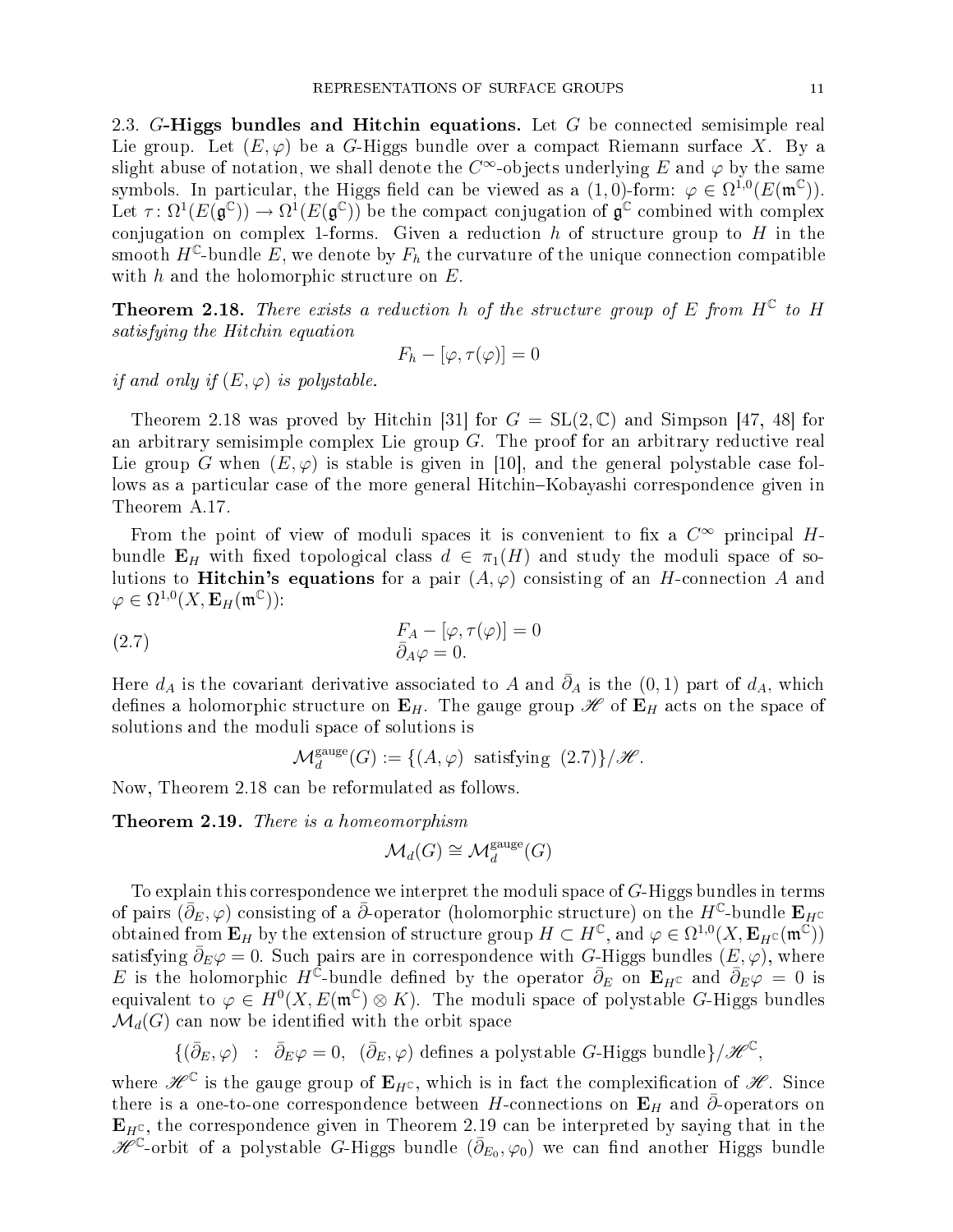$(\bar{\partial}_E, \varphi)$  whose corresponding pair  $(d_A, \varphi)$  satisfies  $F_A - [\varphi, \tau(\varphi)] = 0$ , and this is unique up to  $H$ -gauge transformations.

The infinitesimal deformation space of a solution  $(A, \varphi)$  to Hitchin's equations can be described as the first cohomology group of a certain elliptic deformation complex. To do this, we follow Hitchin [31,  $\S$  5]. The linearized equations are:

$$
d_A(\dot{A}) - [\dot{\varphi}, \tau(\varphi)] - [\varphi, \tau(\dot{\varphi})] = 0,
$$
  

$$
\bar{\partial}_A \dot{\varphi} + [\dot{A}^{0,1}, \varphi] = 0,
$$

for  $\dot{A}\in\Omega^1(X,{\bf{E}}_H(\mathfrak{h}))$  and  $\dot{\varphi}\in\Omega^{1,0}(X,{\bf{E}}_H(\mathfrak{m}^{\mathbb{C}})).$  The infinitesimal action of  $\psi \in \mathrm{Lie}\,\mathscr{H} = \Omega^0(X,\mathbf{E}_H(\mathfrak{h}))$ 

is

$$
(A, \phi) \mapsto (d_A \psi, [\phi, \psi]).
$$

Thus the deformation theory of Hitchin's equations is governed by the (elliptic) complex

$$
C^{\bullet}(A,\varphi) \colon \Omega^{0}(X, \mathbf{E}_{H}(\mathfrak{h})) \xrightarrow{d_{0}} \Omega^{1}(X, \mathbf{E}_{H}(\mathfrak{h})) \oplus \Omega^{1,0}(X, \mathbf{E}_{H}(\mathfrak{m}^{\mathbb{C}}))
$$

$$
\xrightarrow{d_{1}} \Omega^{2}(X, \mathbf{E}_{H}(\mathfrak{h})) \oplus \Omega^{1,1}(X, \mathbf{E}_{H}(\mathfrak{m}^{\mathbb{C}})),
$$

where the maps are

$$
d_0(\psi) = (d_A \psi, [\varphi, \psi])
$$

and

$$
d_1(\psi) = (d_A(\dot{A}) - [\dot{\varphi}, \tau(\varphi)] - [\phi, \tau(\dot{\varphi})], \bar{\partial}_A \dot{\varphi} + [\dot{A}^{0,1}, \varphi]).
$$

The fact that  $(A, \varphi)$  is a solution to the equations, together with the gauge invariance of the equations, guarantees that  $d_1 \circ d_0 = 0$ . Denote by  $H^i(C^{\bullet}(A,\varphi))$  the cohomology groups of the gauge theory deformation complex  $C^{\bullet}(A,\varphi)$ .

Let

$$
Aut(A, \varphi) := \{ h \in \mathcal{H} : h^*A = A, \text{ and } \iota(h)(\varphi) = \varphi \}.
$$

Here  $\iota : H \to \text{Aut}(\mathfrak{m})$  is the isotropy representation. Clearly  $Z(H) \cap \ker \iota \subset \text{Aut}(A, \varphi)$ .

**Definition 2.20.** Let  $(A, \varphi)$  be a solution of (2.7). We say that  $(A, \varphi)$  is **irreducible** if and only if  $\text{Aut}(A, \varphi) = Z(H) \cap \ker \iota$ . We say that  $(A, \varphi)$  is **infinitesimally irreducible** if the Lie algebra of  $\text{Aut}(A, \varphi)$ , which is identified with  $H^0(C^{\bullet}(A, \varphi))$  equals  $Z(\mathfrak{h}) \cap \ker d\iota$ .

**Proposition 2.21.** Assume that  $H^0(C^{\bullet}(A, \varphi)) = H^2(C^{\bullet}(A, \varphi)) = 0$  and that  $(A, \varphi)$  is irreducible. Then  $\mathcal{M}_d^{\text{gauge}}$  is smooth at  $[A, \varphi]$  and the tangent space is

$$
T_{[A,\varphi]} \mathcal{M}_d^{\text{gauge}} \cong H^1(C^\bullet(A,\varphi)).
$$

For a proper understanding of many aspects of the geometry of the moduli space of Higgs bundles, one needs to consider the moduli space as the gauge theory moduli space  $\mathcal{M}_d^{\text{gauge}}(G)$ . On the other hand, the formulation of the deformation theory in terms of hypercohomology is very convenient. Fortunately, one has the following.

**Proposition 2.22.** At a smooth point of the moduli space, there is a natural isomorphism of infinitesimal deformation spaces

$$
H^1(C^{\bullet}(A,\varphi)) \cong \mathbb{H}^1(C^{\bullet}(E,\varphi)),
$$

where the holomorphic structure on the Higgs bundle  $(E, \varphi)$  is given by  $\bar{\partial}_A$ .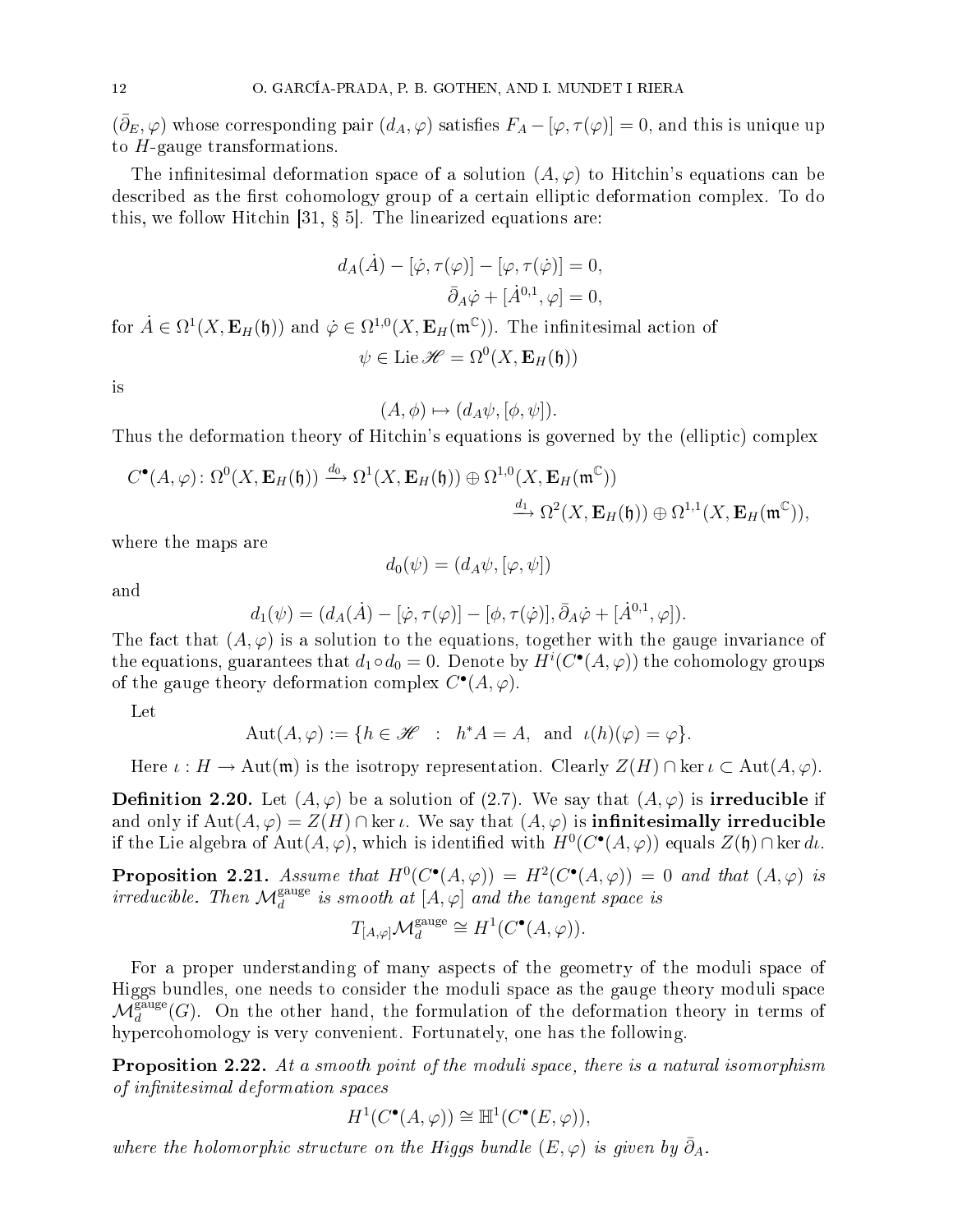As in Donaldson–Kronheimer [20,  $\S$  6.4] this can be seen by using a Dolbeault resolution to calculate  $\mathbb{H}^1(C^{\bullet}(E,\varphi))$  and using harmonic representatives of cohomology classes, via Hodge theory. For this reason we an freely apply the omplex deformation theory des
ribed in Se
tion 2.2 to the gauge theory situation.

The following result is not essential for the present paper but we include it here for completeness. It can be deduced from the treatment of the Hitchin–Kobayashi correspondence given in Appendix A.

Proposition 2.23. Under the correspondence given by Theorem 2.19, a stable G-Higgs bundle corresponds to an infinitesimally irreducible solution to Hitchin equations, while a  $G$ -Higgs bundle which is stable and simple is in correspondence with an irreducible solution.

2.4. Surface group representations. Let X be a closed oriented surface of genus q and let

$$
\pi_1(X) = \langle a_1, b_1, \dots, a_g, b_g \mid \prod_{i=1}^g [a_i, b_i] = 1 \rangle
$$

be its fundamental group. Let G be a connected reductive real Lie group. By a represen**tation** of  $\pi_1(X)$  in G we understand a homomorphism  $\rho: \pi_1(X) \to G$ . The set of all such homomorphisms,  $\mathrm{Hom}(\pi_1(X), G)$ , can be naturally identified with the subset of  $G^{2g}$  consisting of 2g-tuples  $(A_1, B_1, \ldots, A_g, B_g)$  satisfying the algebraic equation  $\prod_{i=1}^g [A_i, B_i] = 1$ . This shows that  $Hom(\pi_1(X), G)$  is a real analytic variety, which is algebraic if G is algebrai
.

The group G acts on  $\text{Hom}(\pi_1(X), G)$  by conjugation:

$$
(g \cdot \rho)(\gamma) = g\rho(\gamma)g^{-1}
$$

for  $g \in G$ ,  $\rho \in \text{Hom}(\pi_1(X), G)$  and  $\gamma \in \pi_1(X)$ . If we restrict the action to the subspace  $\mathrm{Hom}^+(\pi_1(X),g)$  consisting of *reductive representations*, the orbit space is Hausdorff (see Theorem 11.4 in  $[43]$ . By a reductive representation we mean one that composed with the adjoint representation in the Lie algebra of  $G$  decomposes as a sum of irreducible representations. If  $G$  is algebraic this is equivalent to the Zariski closure of the image of  $\pi_1(X)$  in G being a reductive group. (When G is compact every representation is reductive.) Define the *moduli space of representations* of  $\pi_1(X)$  in G to be the orbit space

 $\mathcal{R}(G) = \text{Hom}^+(\pi_1(X), G)/G.$ 

One has the following (see e.g. Goldman  $[26]$ ).

**Theorem 2.24.** The moduli space  $\mathcal{R}(G)$  has the structure of a real analytic variety, which is algebraic if  $G$  is algebraic and is a complex variety if  $G$  is complex.

Given a representation  $\rho: \pi_1(X) \to G$ , there is an associated flat G-bundle on X, defined as  $E_{\rho} = \tilde{X} \times_{\rho} G$ , where  $\tilde{X} \to X$  is the universal cover and  $\pi_1(X)$  acts on G via  $\rho$ . This gives in fact an identification between the set of equivalence classes of representations  $Hom(\pi_1(X), G)/G$  and the set of equivalence classes of flat G-bundles, which in turn is parametrized by the cohomology set  $H^1(X, G)$ . We can then assign a topological invariant to a representation  $\rho$  given by the characteristic class  $c(\rho) := c(E_{\rho}) \in \pi_1(G)$  corresponding to  $E_{\rho}$ . To define this, let  $\tilde{G}$  be the universal covering group of G. We have an exact sequen
e

$$
1 \longrightarrow \pi_1(G) \longrightarrow \widetilde{G} \longrightarrow G \longrightarrow 1
$$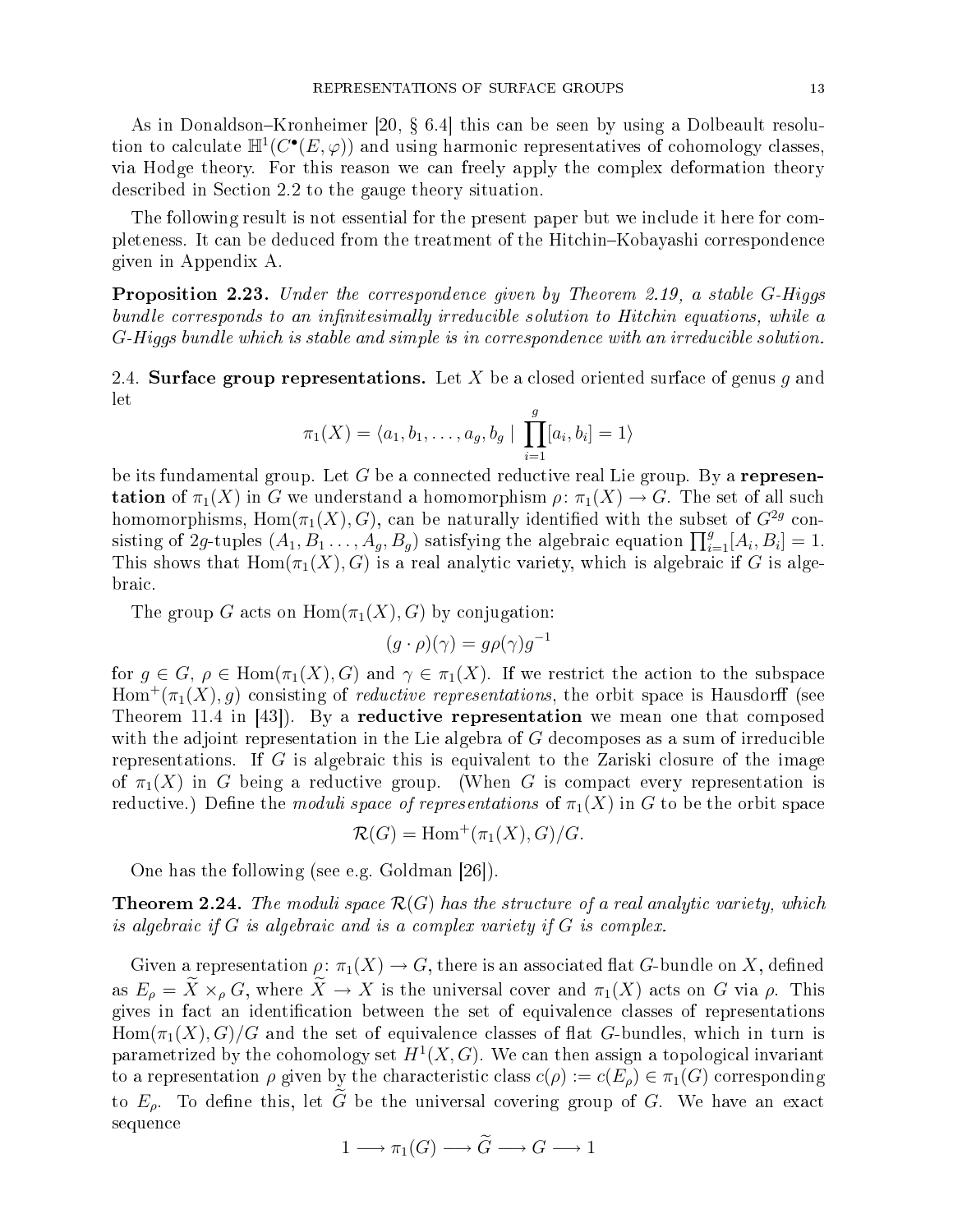which gives rise to the (pointed sets) cohomology sequence

(2.8) 
$$
H^1(X, \widetilde{G}) \longrightarrow H^1(X, G) \stackrel{c}{\longrightarrow} H^2(X, \pi_1(G)).
$$

Since  $\pi_1(G)$  is abelian the orientation of X defines an isomorphism

$$
H^2(X, \pi_1(G)) \cong \pi_1(G),
$$

and  $c(E_{\rho})$  is defined as the image of E under the last map in (2.8). Thus the class  $c(E_{\rho})$  measures the obstruction to lifting  $E_{\rho}$  to a flat  $\tilde{G}$ -bundle, and hence to lifting  $\rho$ to a representation of  $\pi_1(X)$  in G. For a fixed  $d \in \pi_1(G)$ , the moduli space of reductive representations  $\mathcal{R}_d(G)$  with topological invariant d is defined as the subvariety

(2.9) 
$$
\mathcal{R}_d(G) := \{ [\rho] \in \mathcal{R}(G) \mid c(\rho) = d \},
$$

where as usual  $[\rho]$  denotes the G-orbit  $G \cdot \rho$  of  $\rho \in \text{Hom}^+(\pi_1(X), G)$ .

One can study deformations of a class of representations  $[\rho] \in \mathcal{R}_d(G)$  by means of group cohomology (see [26]). The Lie algebra g is endowed with the structure of a  $\pi_1(X)$ -module by means of the omposition

$$
\pi_1(X) \xrightarrow{\rho} G \xrightarrow{\text{Ad}} \text{Aut}(\mathfrak{g}).
$$

**Definition 2.25.** Let  $\rho : \pi_1(X) \to G$  be a representation of  $\pi_1(X)$  in G. Let  $Z_G(\rho)$  be the centralizer in G of  $\rho(\pi_1(X))$ . We say that  $\rho$  is **irreducible** if and only if it is reductive and  $Z_G(\rho) = Z(G)$ , where  $Z(G)$  is the centre of G. We say that  $\rho$  is an **infinitesimally irreducible** representation if it is reductive and Lie  $Z_G(\rho) = \text{Lie }Z(G)$ .

One has the following basic facts  $([26])$ .

**Proposition 2.26.** (1) The Zariski tangent space to  $\mathcal{R}_d(G)$  at an equivalence class [ $\rho$ ] is isomorphic to the cohomology group  $H^1(\pi_1(X), \mathfrak{g}_{\mathrm{Ad}}\circ \rho)$ .

$$
(2) H^0(\pi_1(X), \mathfrak{g}_{\mathrm{Ad}\circ\rho}) \cong \mathrm{Lie}\, Z_G(\rho).
$$

$$
(3) H^2(\pi_1(X), \mathfrak{g}_{\mathrm{Ad}\,\circ\rho}) \cong H^0(\pi_1(X), \mathfrak{g}_{\mathrm{Ad}\,\circ\rho})^*
$$

From this one obtains the following  $(|26|)$ .

**Proposition 2.27.** Let G be a semisimple Lie group and let  $\rho : \pi_1(X) \to G$  be irreducible. Then the equivalence class  $[\rho]$  is a smooth point in  $\mathcal{R}_d(G)$ .

This is simply because  $Z_G(\rho) = Z(G)$  is finite and hence

$$
H^0(\pi_1(X), \mathfrak{g}_{\mathrm{Ad}\circ\rho}) = H^2(\pi_1(X), \mathfrak{g}_{\mathrm{Ad}\circ\rho}) = 0.
$$

An alternative way to study deformations of a representation is by using the orresponding flat connection. To explain this, let  $\mathbf{E}_G$  be a  $C^\infty$  principal  $G\text{-bundle over }X$  with fixed topological class  $d \in \pi_1(G) = \pi_1(H)$ . Let D be a G-connection on  $\mathbf{E}_G$  and let  $F_D$  be its curvature. If D is flat, i.e.  $F_D = 0$ , then the holonomy of D around a closed loop in X only depends on the homotopy class of the loop and thus defines a representation of  $\pi_1(X)$  in G. This gives an identification<sup>1</sup>,

 $\mathcal{R}_d(G) \cong \{\text{Reductive } G\text{-connections } D \mid F_D = 0\}/\mathscr{G},$ 

<sup>&</sup>lt;sup>1</sup> even when G is complex algebraic, this is merely a real *analytic* isomorphism, see Simpson [48, 49, 50]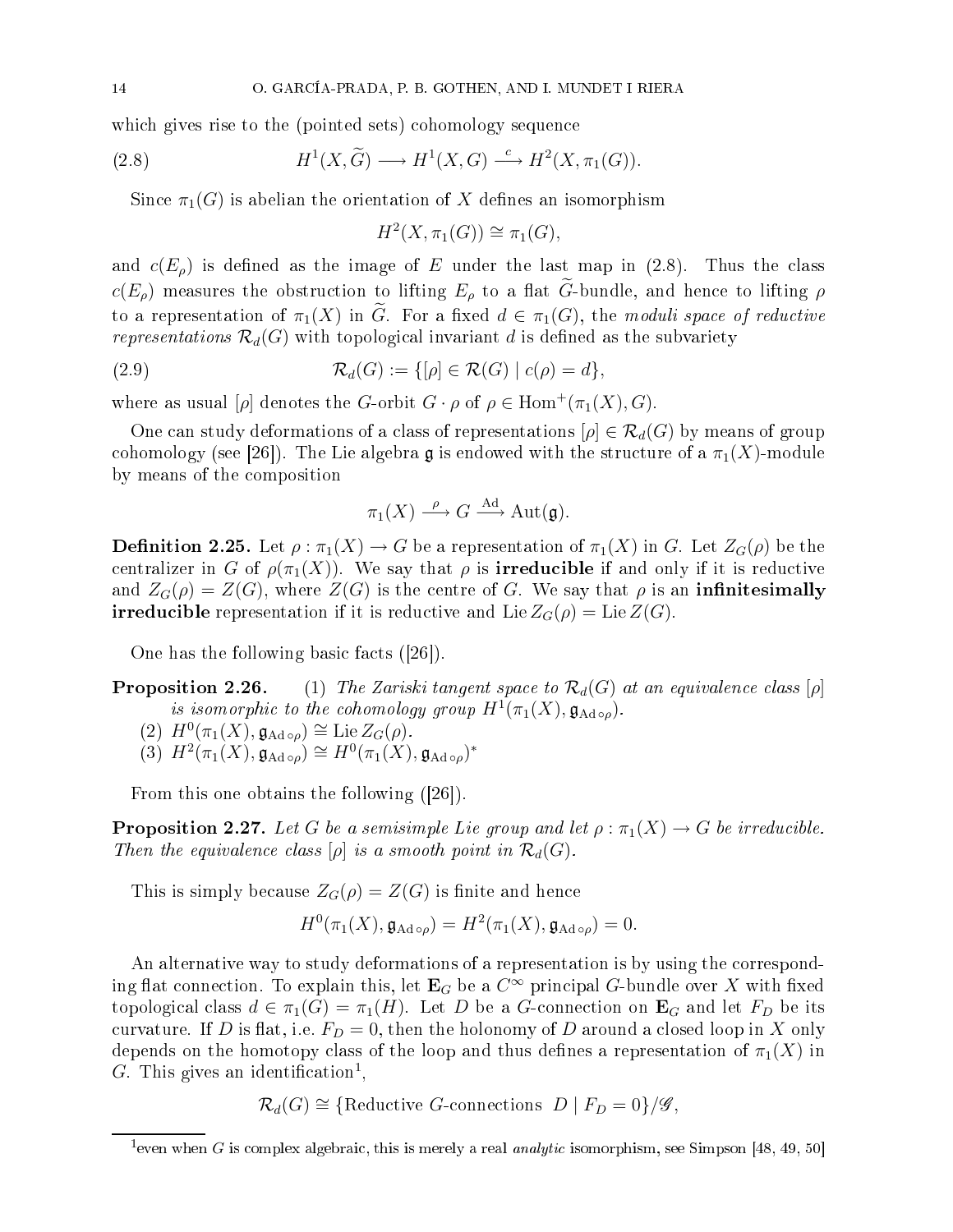where, by definition, a flat connection is reductive if the corresponding representation of  $\pi_1(X)$  in G is reductive, and G is the group of automorphisms of  $\mathbf{E}_G$  — the gauge group. We can now linearize the flatness condition near a flat connection  $D$ :

$$
\frac{d}{dt}F(D+bt)_{t=0} = D(b)
$$

for  $b \in \Omega^1(X, \text{Ad}(\mathbf{E}))$ .

Linearize the action of the gauge group  $D \mapsto g \cdot D = gDg^{-1}$ . For  $g(t) = \exp(\psi t)$  with  $\psi \in \Omega^0(X, \operatorname{Ad}(\mathbf{E})),$ 

$$
\frac{d}{dt}(g(t)\cdot D)_{t=0}=D(\psi).
$$

Thus the infinitesimal deformation space is  $H<sup>1</sup>$  of the complex

$$
0 \to \Omega^0(X, \mathbf{E}(\mathfrak{g})) \xrightarrow{D} \Omega^1(X, \mathbf{E}(\mathfrak{g})) \xrightarrow{D} \Omega^2(X, \mathbf{E}(\mathfrak{g})) \to 0.
$$

Note that  $F_D = D^2 = 0$  means that this is in fact a complex.

2.5. Representations and  $G$ -Higgs bundles. We assume now that  $G$  is connected and semisimple. With the notation of the previous se
tions, we have the following.

**Theorem 2.28.** Let G be a connected semisimple real Lie group. There is a homeomorphism  $\mathcal{R}_d(G) \cong \mathcal{M}_d(G)$ . Under this homeomorphism, stable G-Higgs bundles correspond to infinitesimally irreducible representations, and stable and simple  $G$ -Higgs bundles correspond to irreducible representations.

*Remark* 2.29. On the open subvarieties defined by the smooth points of  $\mathcal{R}_d$  and  $\mathcal{M}_d$ , this orresponden
e is in fa
t an isomorphism of real analyti varieties.

*Remark* 2.30. There is a similar correspondence when  $G$  is reductive but not semisimple. In this case, it makes sense to consider nonzero values of the stability parameter  $\alpha$ . The resulting Higgs bundles an be geometri
ally interpreted in terms of representations of the universal central extension of the fundamental group of X, and the value of  $\alpha$  prescribes the image of a generator of the enter in the representation.

The proof of Theorem 2.28 is the ombination of two existen
e theorems for gaugetheoretic equations. To explain this, let  $\mathbf{E}_G$  be, as above, a  $C^\infty$  principal G-bundle over  $X$ with fixed topological class  $d \in \pi_1(G) = \pi_1(H)$ . Every G-connection D on  $\mathbf{E}_G$  decomposes uniquely as

$$
D=d_A+\psi,
$$

where  $d_A$  is an H-connection on  $\mathbf{E}_H$  and  $\psi \in \Omega^1(X, \mathbf{E}_H(\mathfrak{m}))$ . Let  $F_A$  be the curvature of  $d_A$ . We consider the following set of equations for the pair  $(d_A, \psi)$ :

(2.10) 
$$
F_A + \frac{1}{2}[\psi, \psi] = 0 \nd_A \psi = 0 \nd_A^* \psi = 0.
$$

These equations are invariant under the action of  $\mathcal{H}$ , the gauge group of  $\mathbf{E}_H$ . A theorem of Corlette [17], and Donaldson [19] for  $G = SL(2, \mathbb{C})$ , says the following.

**Theorem 2.31.** There is a homeomorphism

 ${Reductive\ G\text{-}connections\ D | F_D = 0}/\mathscr{G} \cong {(d_A, \psi) satisfying (2.10)}/\mathscr{H}.$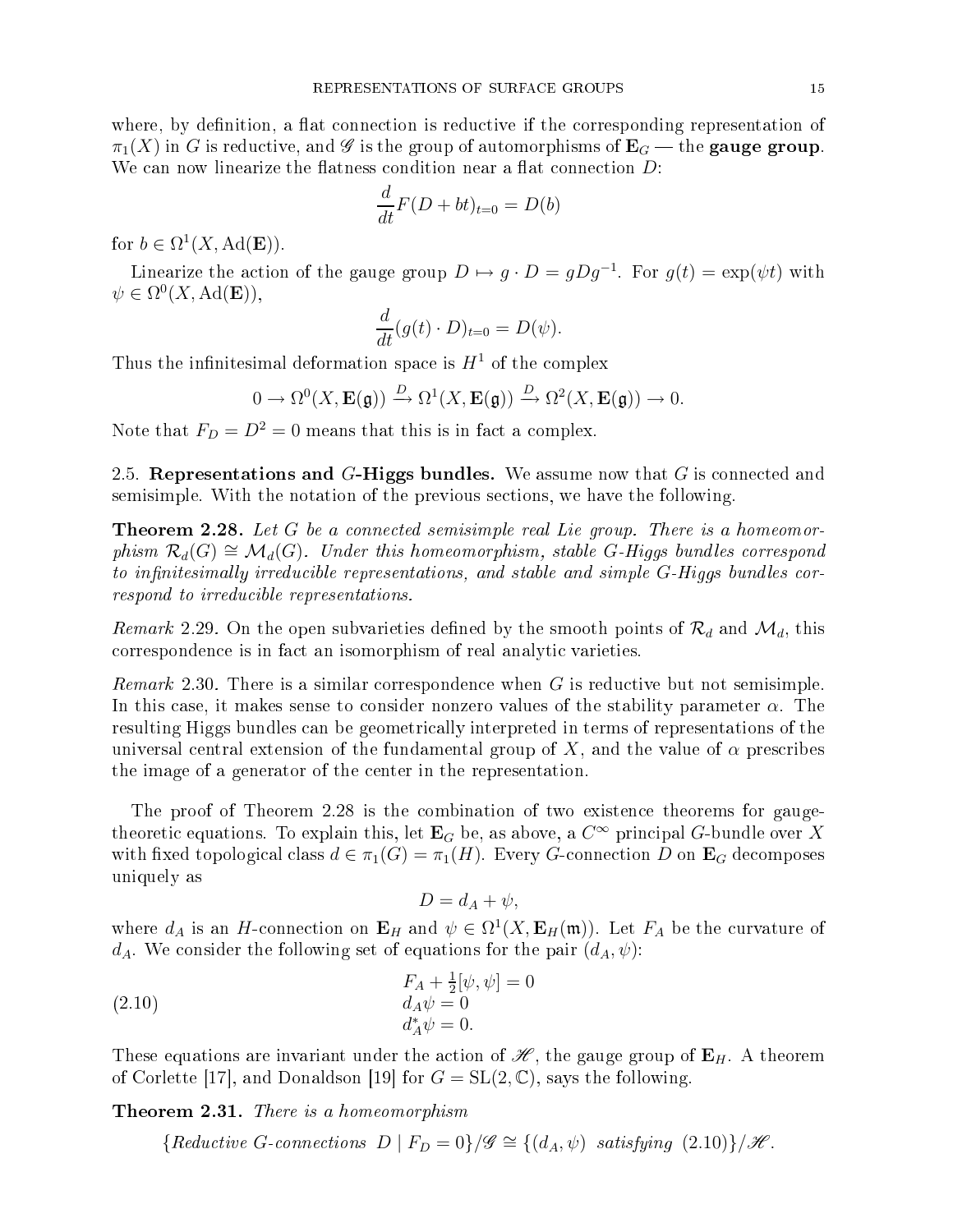The first two equations in (2.10) are equivalent to the flatness of  $D = d_A + \psi$ , and Theorem 2.31 simply says that in the *G*-orbit of a reductive flat *G*-connection  $D_0$  we can find a flat G-connection  $D = g(D_0)$  such that if we write  $D = d_A + \psi$ , the additional condition  $d_A^*\psi = 0$  is satisfied. This can be interpreted more geometrically in terms of the reduction  $h = g(h_0)$  of  $\mathbf{E}_G$  to an H-bundle obtained by the action of  $g \in \mathscr{G}$  on  $h_0$ . The equation  $d_A^*\psi = 0$  is equivalent to the harmonicity of the  $\pi_1(X)$ -equivariant map  $\tilde{X} \to G/H$  corresponding to the new reduction of structure group h.

To omplete the argument, leading to Theorem 2.28, we just need Theorem 2.18 and the following simple result.

**Proposition 2.32.** The correspondence  $(d_A, \varphi) \mapsto (d_A, \psi) := \varphi - \tau(\varphi)$  defines a homeomorphism

 ${(d_A, \varphi)}$  satisfying  $(2.7)$ }/ $\mathscr{H} \cong {(d_A, \psi)}$  satisfying  $(2.10)$ }/ $\mathscr{H}$ .

## 3.  $Sp(2n,\mathbb{R})$ -Higgs bundles

3.1.  $Sp(2n,\mathbb{R})$ -Higgs bundles. Let X be a compact Riemann surface. The maximal compact subgroup of  $\text{Sp}(2n,\mathbb{R})$  is  $\text{U}(n)$ . If  $\mathbb{V}=\mathbb{C}^n$  is the fundamental representation of  $GL(n,\mathbb{C})$ , then the isotropy representation space is:

$$
\mathfrak{m}^{\mathbb{C}}=S^2\mathbb{V}\oplus S^2\mathbb{V}^*.
$$

An Sp(2n, R)-Higgs bundle over X is thus a triple  $(V, \beta, \gamma)$  consisting of a rank n holomorphic vector bundle  $V$  and holomorphic sections  $\beta\in H^0(X,S^2V{\otimes}K)$  and  $\gamma\in H^0(X,S^2V^*{\otimes}K)$  $K$ ), where K is the canonical line bundle of X.

Let  $(V_i, \varphi_i)$  be  $Sp(2n_i, \mathbb{R})$ -Higgs bundles and let  $n = \sum n_i$ . We can define an  $Sp(2n, \mathbb{R})$ -Higgs bundle  $(V, \varphi)$  by setting

$$
V = \bigoplus V_i \quad \text{and} \quad \varphi = \sum \varphi_i
$$

by using the canonical inclusions  $H^0(K \otimes (S^2V_i \oplus S^2V_i^*)) \subset H^0(K \otimes (S^2V \oplus S^2V^*))$ . We shall slightly abuse language and write  $(V, \varphi) = \bigoplus (V_i, \varphi_i)$ , referring to this as "the direct sum of the  $(V_i, \varphi_i)$ ".

In Appendix A we introduce a very general notion of (semi-, poly-)stability for certain kind of holomorphic objects.  $Sp(2n,\mathbb{R})$ -Higgs bundles are instances of such kind of objects. These notions are in general rather complicated to study in concrete terms but it turns out that the general (semi-,poly-)stability conditions, when applied to  $Sp(2n,\mathbb{R})$ -Higgs bundles, can be sensibly simplified (this is also the case for many other kinds of objects, and it might well be true that a general simplified condition exists for all G-Higgs bundles). The simplification of the (semi-)stability conditions for  $Sp(2n,\mathbb{R})$ -Higgs bundles are given in Theorems B.2 and B.4 of Appendix B, with the parameter value  $\alpha = 0$  (recall from Section 2.1 that we are fixing this value, since it is the one relevant for the study of representations of surfa
e groups). Before giving a pre
ise statement we introdu
e some notation. If  $W$  is a vector bundle and  $W',W''\subset W$  are subbundles, then  $W'\otimes_S W''$  denotes the subbundle of the second symmetric power  $S^2W$  which is the image of  $W' {\otimes} W'' \subset W {\otimes} W$ under the symmetrization map  $W \otimes W \to S^2 W$  (of course this should be defined in sheaf theoretical terms to be sure that  $W' \otimes_S W''$  is indeed a subbundle, since the intersection of  $W' \otimes W''$  and the kernel of the symmetrization map might change dimension from one fiber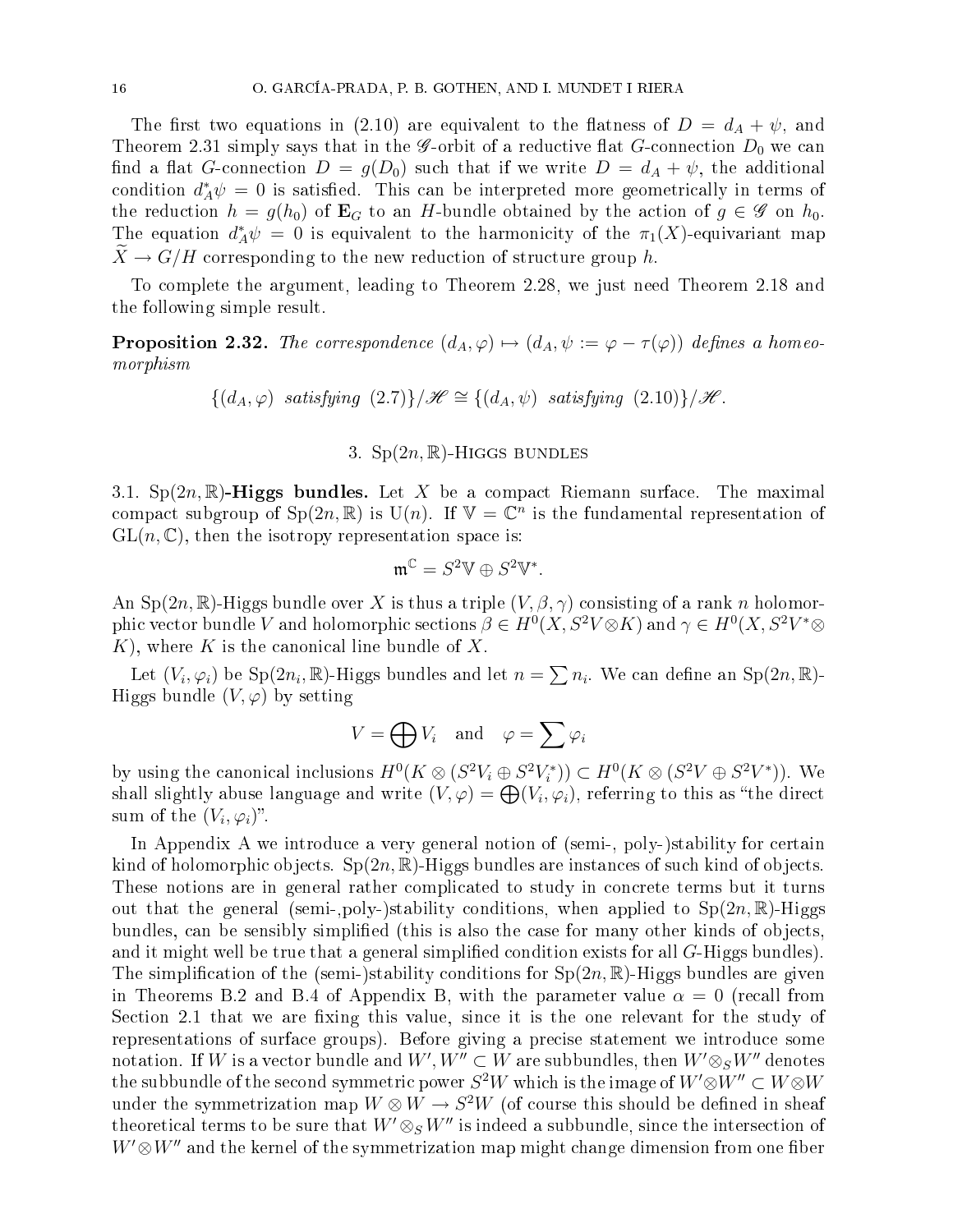to the other). Also, we denote by  $W'^{\perp} \subset W^*$  the kernel of the restriction map  $W^* \to W'^*$ . Now the simplied (semi-)stability ondition is given by the following proposition.

**Proposition 3.1.** An Sp( $2n, \mathbb{R}$ )-Higgs bundle  $(V, \phi)$  is stable if, for any filtration of subbundles

$$
0 \subset V_1 \subset V_2 \subset V
$$

such that

$$
(3.11) \qquad \beta \in H^0(K \otimes (S^2 V_2 + V_1 \otimes_S V)), \quad \gamma \in H^0(K \otimes (S^2 V_1^{\perp} + V_2^{\perp} \otimes_S V^*)),
$$

the following holds: if at least one of the subbundles  $V_1$  and  $V_2$  is proper, then the inequality

(3.12) 
$$
\deg(V) - \deg(V_1) - \deg(V_2) > 0
$$

holds and, in any other case,

(3.13) 
$$
\deg(V) - \deg(V_1) - \deg(V_2) \ge 0.
$$

The condition for  $(V, \varphi)$  to be semistable is obtained by omitting the strict inequality (3.12).

The following observation will be useful many times below.

Remark 3.2. If  $0 \subset V_1 \subset V_2 \subset V$  is a filtration of vector bundles then for any  $\beta \in H^0(K \otimes$  $S^2V$ ) and  $\gamma \in H^0(K \otimes S^2V^*)$  the condition  $\beta \in H^0(K \otimes (S^2V_2 + V_1 \otimes_S V))$  is equivalent to  $\beta V_2^{\perp} \subset K \otimes V_1$  and  $\beta V_1^{\perp} \subset K \otimes V_2$ , and similarly  $\gamma \in H^0(K \otimes (S^2 V_1^{\perp} + V_2^{\perp} \otimes_S V^*))$  is equivalent to  $\gamma V_1 \subset K \otimes V_2^{\perp}$  and  $\gamma V_2 \subset K \otimes V_1^{\perp}$ , where  $V_i^{\perp}$  is the kernel of the projection  $V^* \to V_i^*$  and we view  $\beta$  and  $\gamma$  as symmetric maps  $\beta: V^* \to K \otimes V$  and  $\gamma: V \to K \otimes V^*$ . Thus, if we use a local basis of V adapted to the filtration  $0 \subseteq V_1 \subseteq V_2 \subseteq V$  and the dual basis of  $V^*,$  then the matrix of  $\gamma$  is of the form

$$
\begin{pmatrix} 0 & 0 & * \\ 0 & * & * \\ * & * & * \end{pmatrix},
$$

while the matrix of  $\beta$  has the form

$$
\begin{pmatrix} * & * & * \ * & * & 0 \ * & * & 0 \ * & 0 & 0 \end{pmatrix}.
$$

The deformation complex (2.3) for an  $Sp(2n,\mathbb{R})$ -Higgs bundle  $(V,\varphi = \beta + \gamma)$  is

(3.14) 
$$
C^{\bullet}(V, \varphi) \colon \operatorname{End}(V) \xrightarrow{\operatorname{ad}(\varphi)} S^2 V \otimes K \oplus S^2 V^* \otimes K
$$

$$
\psi \mapsto (-\beta \psi^t - \psi \beta, \gamma \psi + \psi^t \gamma)
$$

**Proposition 3.3.** An  $Sp(2n, \mathbb{R})$ -Higgs bundle  $(V, \varphi)$  is infinitesimally simple if and only if  $\mathbb{H}^0(C^{\bullet}(V,\varphi)) = 0$ . Equivalently,  $(V,\varphi)$  is infinitesimally simple if and only if there is a non-zero  $\psi \in H^0(\text{End}(V))$  such that

$$
ad(\varphi)(\psi) = (-\beta \psi^t - \psi \beta, \gamma \psi + \psi^t \gamma) = (0, 0).
$$

*Proof.* For  $Sp(2n,\mathbb{R})$ -Higgs bundles one has that  $\text{ker}(dt) = 0$ . Thus the first statement is immediate from Definition 2.6. The equivalent statement now follows from the long exact sequence  $(2.4)$ , recalling that in this case the deformation complex  $(2.3)$  is given by  $(3.14).$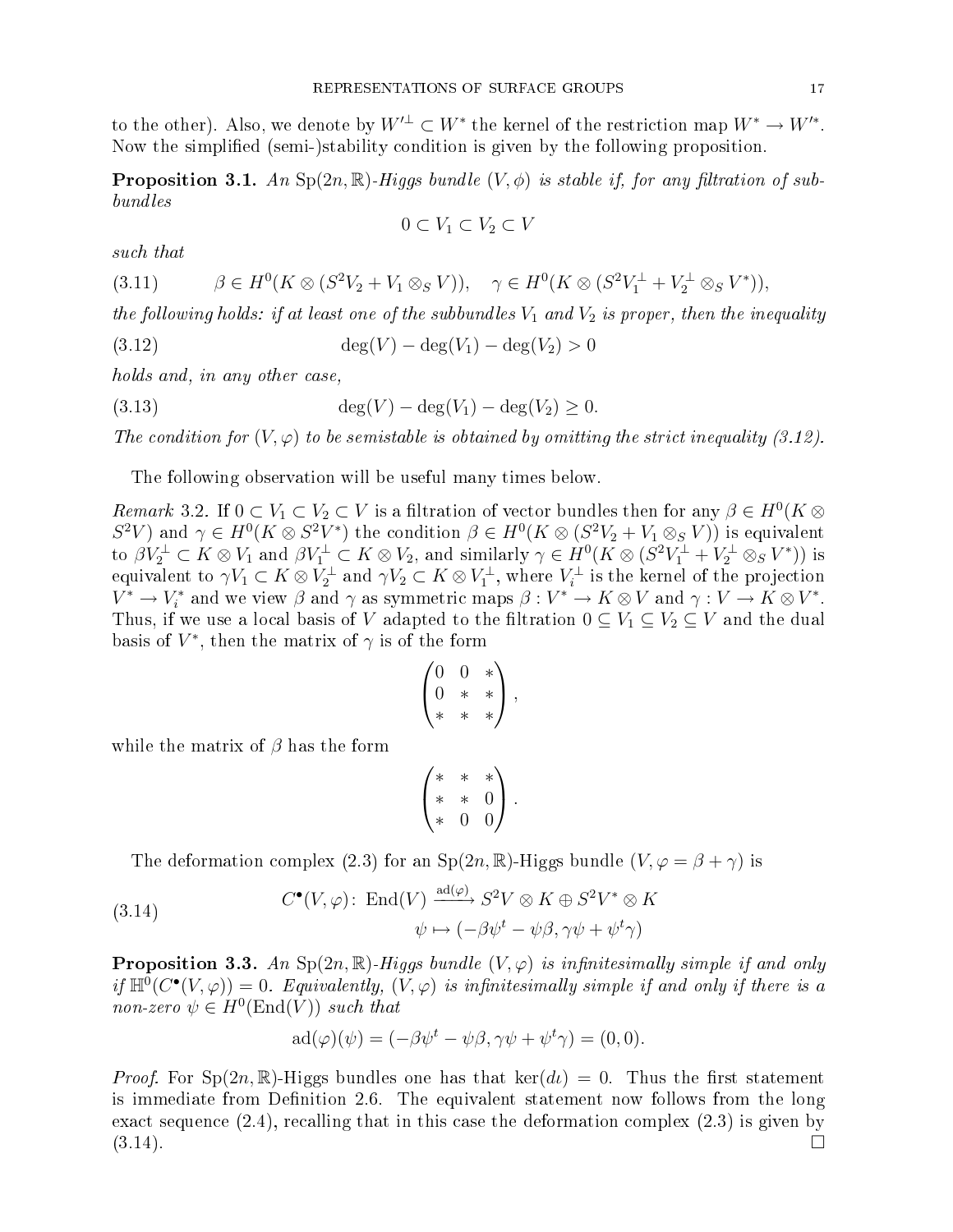**Proposition 3.4.** An Sp(2n, R)-Higgs bundle  $(V, \varphi)$  is simple if and only if  $Aut(V, \varphi)$  $\{\pm \mathrm{Id}\}.$ 

*Proof.* Since  $\lambda \in \mathbb{C}^* = Z(H^{\mathbb{C}})$  acts on the isotropy representation  $\mathfrak{m}^{\mathbb{C}} = S^2 \mathbb{V} \oplus S^2 \mathbb{V}^*$  by  $(\beta, \gamma) \mapsto (\lambda^2 \beta, \lambda^{-2} \gamma)$  we have ker  $\iota \cap Z(H^{\mathbb{C}}) = {\pm 1}$ , so the statement follows directly from Definition 2.7.

*Remark* 3.5. Contrary to the case of vector bundles, stability of a  $Sp(2n,\mathbb{R})$ -Higgs bundle does not imply that it is simple. To give an example of this phenomenon, take two different square roots,  $M_1$  and  $M_2$ , of K. Define  $V = M_1 \oplus M_2$ , then  $S^2 V \otimes K = \mathscr{O} \oplus M_1^{-1} M_2^{-1} \oplus \mathscr{O}$ . Let  $\gamma = (1, 0, 1), \beta = 0$  and set  $\varphi = (\beta, \gamma)$ . Then  $(V, \varphi)$  is not simple. However, we shall show that  $(V, \varphi)$  is stable. Since V has rank 2, in any filtration  $0 \subset V_1 \subset V_2 \subset V$  some inclusion is in fact an equality. Hence we have to verify the semistability condition for the ases listed in Table B.1 and the stability ondition (with stri
t inequality) for the cases listed in the last three rows of the same Table. This is easy, using the fact that  $\gamma$ is non-degenerate (note that for any proper  $V_1 \subset V$  this means that  $\gamma$  cannot belong to  $H^0(S^2 V_1^{\perp})$ ). The phenomenon described by this example will be described in a systematic way in Theorem 3.12 below.

3.2. Stable and non-simple  $Sp(2n,\mathbb{R})$ -Higgs bundles. The goal of this section is to obtain a complete understanding of how a stable  $Sp(2n,\mathbb{R})$ -Higgs bundle can fail to be simple. The main result is Theorem 3.12.

For this, we need to describe some special  $Sp(2n,\mathbb{R})$ -Higgs bundles arising from G-Higgs bundles associated to certain real subgroups  $G \subseteq \text{Sp}(2n, \mathbb{R})$ .

The subgroup  $G = U(n)$ . Observe that a  $U(n)$ -Higgs bundle is nothing but a holomorphic vector bundle V of rank n. The standard inclusion  $v^{U(n)}$ :  $U(n) \hookrightarrow Sp(2n, \mathbb{R})$  gives the orresponden
e

$$
(3.15)\t\t\t V \mapsto v_*^{\mathcal{U}(n)}V = (V,0)
$$

associating the Sp(2n, R)-Higgs bundle  $v_*^{U(n)}V = (V, 0)$  to the holomorphic vector bundle  $V$ .

*Remark* 3.6. Note that  $(V, 0)$  is never simple as an  $Sp(2n, \mathbb{R})$ -Higgs bundle, since its automorphism group contains the non-zero scalars  $\mathbb{C}^*.$ 

The subgroup  $G = U(p,q)$ . In the following we assume that  $p, q \ge 1$ . As is easily seen, a U(p, q)-Higgs bundle (cf. [6]) is given by the data  $(\tilde{V}, \tilde{W}, \tilde{\varphi} = \tilde{\beta} + \tilde{\gamma})$ , where  $\tilde{V}$  and  $\tilde{W}$ are holomorphic vector bundles of rank  $p$  and  $q$ , respectively,  $\tilde{\beta}\in H^0(K\otimes \text{Hom}(\tilde{W},\tilde{V}))$ and  $\tilde{\gamma} \in H^0(K \otimes \text{Hom}(\tilde{V}, \tilde{W}))$ . Let  $n = p + q$ . The imaginary part of the standard indefinite Hermitian metric of signature  $(p, q)$  on  $\mathbb{C}^n$  is a symplectic form, and thus there is an inclusion  $v^{\mathrm{U}(p,q)}\colon\, \mathrm{U}(p,q)\hookrightarrow \mathrm{Sp}(2n,\mathbb{R}).$  At the level of G-Higgs bundles, this gives rise to the orresponden
e

(3.16) 
$$
(\tilde{V}, \tilde{W}, \tilde{\varphi} = \tilde{\beta} + \tilde{\gamma}) \mapsto v_*^{\mathrm{U}(p,q)}(\tilde{V}, \tilde{W}, \tilde{\varphi}) = (V, \varphi = \beta + \gamma),
$$

where

$$
V = \tilde{V} \oplus \tilde{W}^*, \quad \beta = \begin{pmatrix} 0 & \tilde{\beta} \\ \tilde{\beta} & 0 \end{pmatrix} \quad \text{and} \quad \gamma = \begin{pmatrix} 0 & \tilde{\gamma} \\ \tilde{\gamma} & 0 \end{pmatrix}.
$$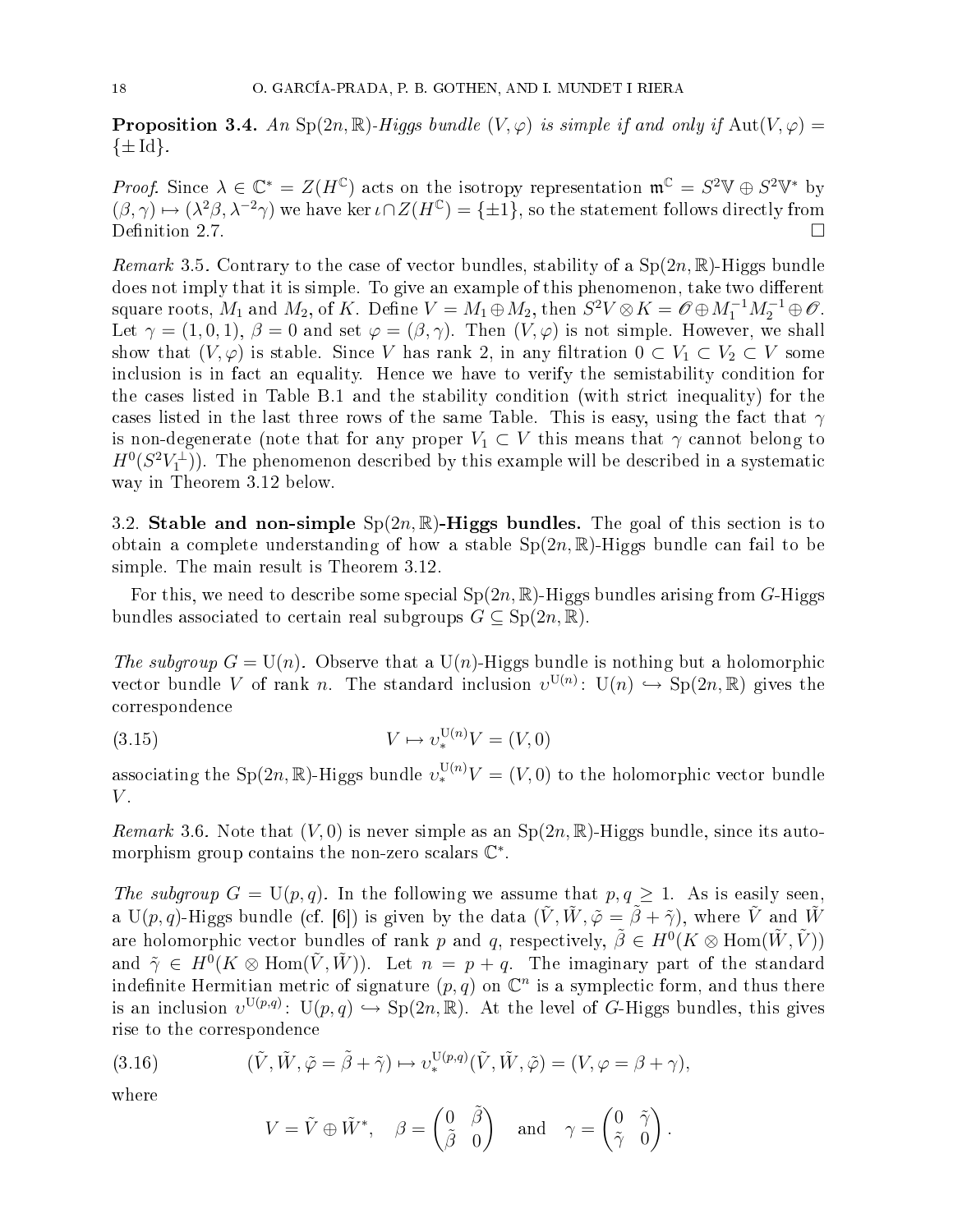Remark 3.7. Again, we note that the  $Sp(2n,\mathbb{R})$ -Higgs bundle  $v_*^{\mathrm{U}(p,q)}(\tilde{V},\tilde{W},\tilde{\varphi})$  is not simple, since it has the automorphism  $\begin{pmatrix} 1 & 0 \\ 0 & -1 \end{pmatrix}$ .

We shall need a few lemmas for the proof of Theorem 3.12.

**Lemma 3.8.** Let  $(V, \varphi)$  be an  $Sp(2n, \mathbb{R})$ -Higgs bundle and assume that there is a nontrivial splitting  $(V, \varphi) = (V_a \oplus V_b, \varphi_a + \varphi_b)$  such that  $\varphi_{\nu} \in H^0(K \otimes (S^2 V_{\nu} \oplus S^2 V_{\nu}^*))$  for  $\nu = a, b$ . Assume that the  $Sp(2n_a, \mathbb{R})$ -Higgs bundle  $(V_a, \varphi_a)$  is not stable. Then  $(V, \varphi)$  is not stable.

*Proof.* Since  $(V_a, \varphi_a)$  is not stable there is a filtration  $0 \subset V_{a1} \subset V_{a2} \subset V_a$  such that

$$
\beta \in H^0(K \otimes (S^2 V_{a2} + V_{a1} \otimes_S V)), \quad \gamma \in H^0(K \otimes (S^2 V_{a1}^\perp + V_{a2}^\perp \otimes_S V^*))
$$

and

$$
(3.17) \qquad \deg(V_a) - \deg(V_{a1}) - \deg(V_{a1}) \le 0.
$$

Consider the filtration  $0 \subset V_1 \subset V_2 \subset V$  obtained by setting

$$
V_1 = V_{a1}, \quad V_2 = V_{a2} \oplus V_b.
$$

Using Remark 3.2 one readily sees that this filtration satisfies the conditions  $(3.11)$ . Since

$$
\deg(V) - \deg(V_1) - \deg(V_2) = \deg(V_a) - \deg(V_{a1}) - \deg(V_{a1}),
$$

it follows from (3.17) that  $(V, \varphi)$  is not stable.

**Lemma 3.9.** Let  $(V, \varphi)$  be an  $Sp(2n, \mathbb{R})$ -Higgs bundle and assume that there is a nontrivial splitting  $V = V_a \oplus V_b$  such that  $\varphi \in H^0(K \otimes (S^2 V_a \oplus S^2 V_a^*))$ . In other words,  $(V, \varphi) = (V_a \oplus V_b, \varphi_a + 0) \text{ with } (V_b, 0) = v_*^{U(n_b)} V_b$ . Then  $(V, \varphi)$  is not stable.

*Proof.* It is immediate from Lemma 3.8 and Remark B.5 that  $V_b$  is a stable vector bundle with  $\deg(V_b) = 0$ . Hence

$$
\deg(V) = \deg(V_a).
$$

Consider the filtration  $0 \subset V_1 \subset V_2 \subset V$  obtained by setting  $V_1 = 0$  and  $V_2 = V_a$ . As before this filtration satisfies  $(3.11)$ . Therefore the calculation

$$
deg(V) - deg(V_1) - deg(V_2) = deg(V) - deg(V_a) = 0
$$

shows that  $(V, \varphi)$  is not stable.

**Lemma 3.10.** Let  $(V, \varphi) = v_*^{U(p,q)}(V_a, V_b^*, \tilde{\varphi})$  be an  $Sp(2n, \mathbb{R})$ -Higgs bundle arising from a  $\mathrm{U}(p,q)$ -Higgs bundle  $(V_a,V_b^*,\tilde{\varphi})$  with  $p,q\geq 1$ . Then  $(V,\varphi)$  is not stable.

*Proof.* The  $Sp(2n,\mathbb{R})$ -Higgs bundle  $(V,\phi)$  is given by

$$
V = V_a \oplus V_b, \quad \beta = \begin{pmatrix} 0 & \tilde{\beta} \\ \tilde{\beta} & 0 \end{pmatrix} \quad \text{and} \quad \gamma = \begin{pmatrix} 0 & \tilde{\gamma} \\ \tilde{\gamma} & 0 \end{pmatrix}.
$$

Let  $V_1 = V_2 = V_a$  and consider the filtration  $0 \subset V_1 \subset V_2 \subset V$ . Again this filtration satisfies the conditions (3.11). Thus, if  $(V, \varphi)$  is stable, we have from (3.12)

$$
\deg(V) - 2\deg(V_a) < 0.
$$

Similarly, considering  $V_1 = V_2 = V_b$ , we obtain

$$
\deg(V) - 2\deg(V_b) < 0,
$$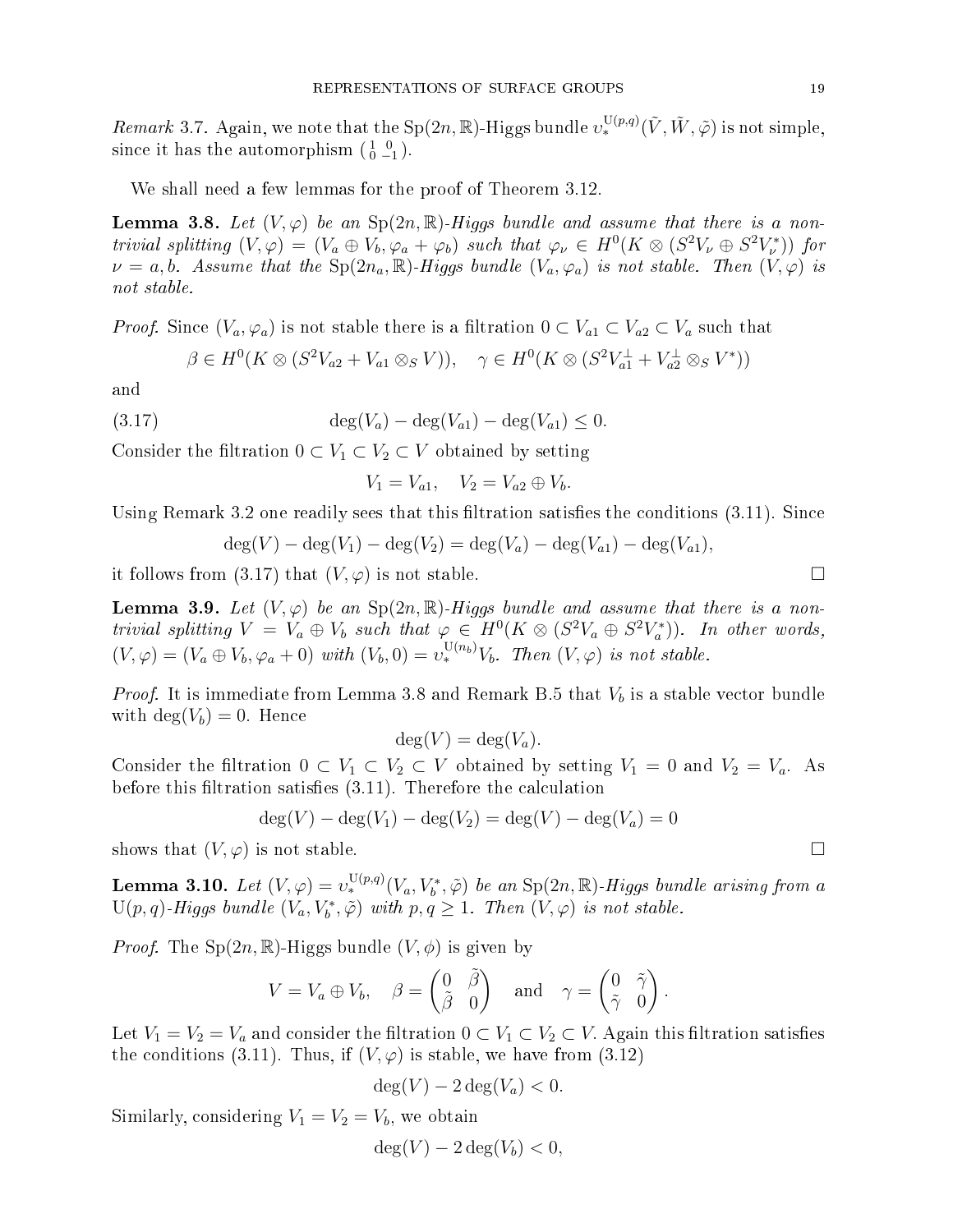so we on
lude that

$$
\deg(V) = \deg(V_a) + \deg(V_b) < \deg(V),
$$

which is absurd.

**Lemma 3.11.** Let  $(\tilde{V}, \tilde{\varphi})$  be an  $Sp(2\tilde{n}, \mathbb{R})$ -Higgs bundle. Then the  $Sp(4\tilde{n}, \mathbb{R})$ -Higgs bundle  $(\tilde{V} \oplus \tilde{V}, \tilde{\varphi} + \tilde{\varphi})$  is not stable.

*Proof.* Consider the automorphism  $f = \frac{1}{\sqrt{2}i} \begin{pmatrix} 1 & i \\ i & 1 \end{pmatrix}$  of  $V = \tilde{V} \oplus \tilde{V}$ . Write  $\beta = \begin{pmatrix} \tilde{\beta} & 0 \\ 0 & \tilde{\beta} \end{pmatrix}$  $0 \not \tilde\beta$ ) and  $\gamma = \bigl( \begin{smallmatrix} \tilde{\gamma} & 0 \ 0 & \tilde{\gamma} \end{smallmatrix} \bigr)$  $\left(\begin{smallmatrix} \tilde{\gamma} & 0 \\ 0 & \tilde{\gamma} \end{smallmatrix}\right)$ . Then we have that

$$
(V, \varphi) \cong (\tilde{V} \oplus \tilde{V}, f \cdot \beta + f \cdot \gamma),
$$

where

$$
f \cdot \beta = f\beta f^t = \begin{pmatrix} 0 & \tilde{\beta} \\ \tilde{\beta} & 0 \end{pmatrix}
$$
 and  $f \cdot \gamma = (f^t)^{-1} \gamma f^{-1} = \begin{pmatrix} 0 & \tilde{\gamma} \\ \tilde{\gamma} & 0 \end{pmatrix}$ .

We shall see that  $(\tilde{V} \oplus \tilde{V}, f \cdot \beta + f \cdot \gamma)$  is not stable. To this end, consider the filtration  $0 \subset V_1 \subset V_2 \subset \tilde{V} \oplus \tilde{V}$  obtained by setting  $V_1 = V_2 = \tilde{V}$ . This satisfies (3.11). But, on the other hand,

$$
\deg(\tilde{V} \oplus \tilde{V}) - \deg(V_1) - \deg(V_2) = 0
$$

so  $(\tilde{V} \oplus \tilde{V}, f \cdot \beta + f \cdot \gamma)$  is not stable.

**Theorem 3.12.** Let  $(V, \varphi)$  be a stable  $Sp(2n, \mathbb{R})$ -Higgs bundle. If  $(V, \varphi)$  is not simple, then one of the following alternatives occurs:

- (1) The vanishing  $\varphi = 0$  holds and V is a stable vector bundle of degree zero. In this case,  $Aut(V, \varphi) \cong \mathbb{C}^*$ .
- (2) There is a decomposition, unique up to reordering,  $(V, \varphi) = (\bigoplus_{i=1}^k V_i, \sum_{i=1}^k \varphi_i)$  with  $\phi_i = \beta_i + \gamma_i \in H^0(K \otimes (S^2V_i \oplus S^2V_i^*)),$  such that each  $(V_i, \phi_i)$  is a stable and simple  $\text{Sp}(2n_i,\mathbb{R})$ -Higgs bundle. Furthermore, each  $\varphi_i \neq 0$  and  $(V_i,\varphi_i) \ncong (V_j,\varphi_j)$  for  $i \neq j$ . The automorphism group of  $(V, \varphi)$  is

$$
Aut(V, \varphi) \cong Aut(V_1, \varphi_1) \times \cdots \times Aut(V_k, \varphi_k) \cong (\mathbb{Z}/2)^k.
$$

Re
all that an example of the se
ond situation was des
ribed in Remark 3.5.

*Proof.* First of all, we note that if  $\varphi = 0$  then it is immediate from Remark B.5 that alternative (1) occurs.

Next, consider the case  $\varphi \neq 0$ . Since  $(V, \varphi)$  is not simple, there is an automorphism  $\sigma \in \text{Aut}(V, \varphi) \setminus \{\pm 1\}.$  If  $\sigma$  were a multiple of the identity, say  $\sigma = \lambda \text{ Id with } \lambda \in \mathbb{C}^*$ , then it would act on  $\varphi = \beta + \gamma$  by  $\beta \mapsto \lambda^2 \beta$  and  $\gamma \mapsto \lambda^{-2} \gamma$ . Since  $\varphi \neq 0$  this would force  $\sigma$ to be equal to 1 or  $-1$ , in contradiction with our choice. Hence  $\sigma$  is not a multiple of the identity. We know from Lemma A.18 that  $Aut(V,\varphi)$  is reductive. This implies that  $\sigma$  may be chosen in such a way that there is a splitting  $V = \bigoplus V_i$  in eigenbundles for  $\sigma$  such that the action of  $\sigma$  on  $V_i$  is given by multiplication by some  $\sigma_i \in \mathbb{C}^*$ . It follows that the action of  $\sigma$  on  $S^2V \oplus S^2V^*$  is given by

$$
(3.18) \qquad \sigma = \sigma_i \sigma_j \colon V_i \otimes V_j \to V_i \otimes V_j \qquad \text{and} \qquad \sigma = \sigma_i^{-1} \sigma_j^{-j} \colon V_i^* \otimes V_j^* \to V_i^* \otimes V_j^*.
$$

 $\Box$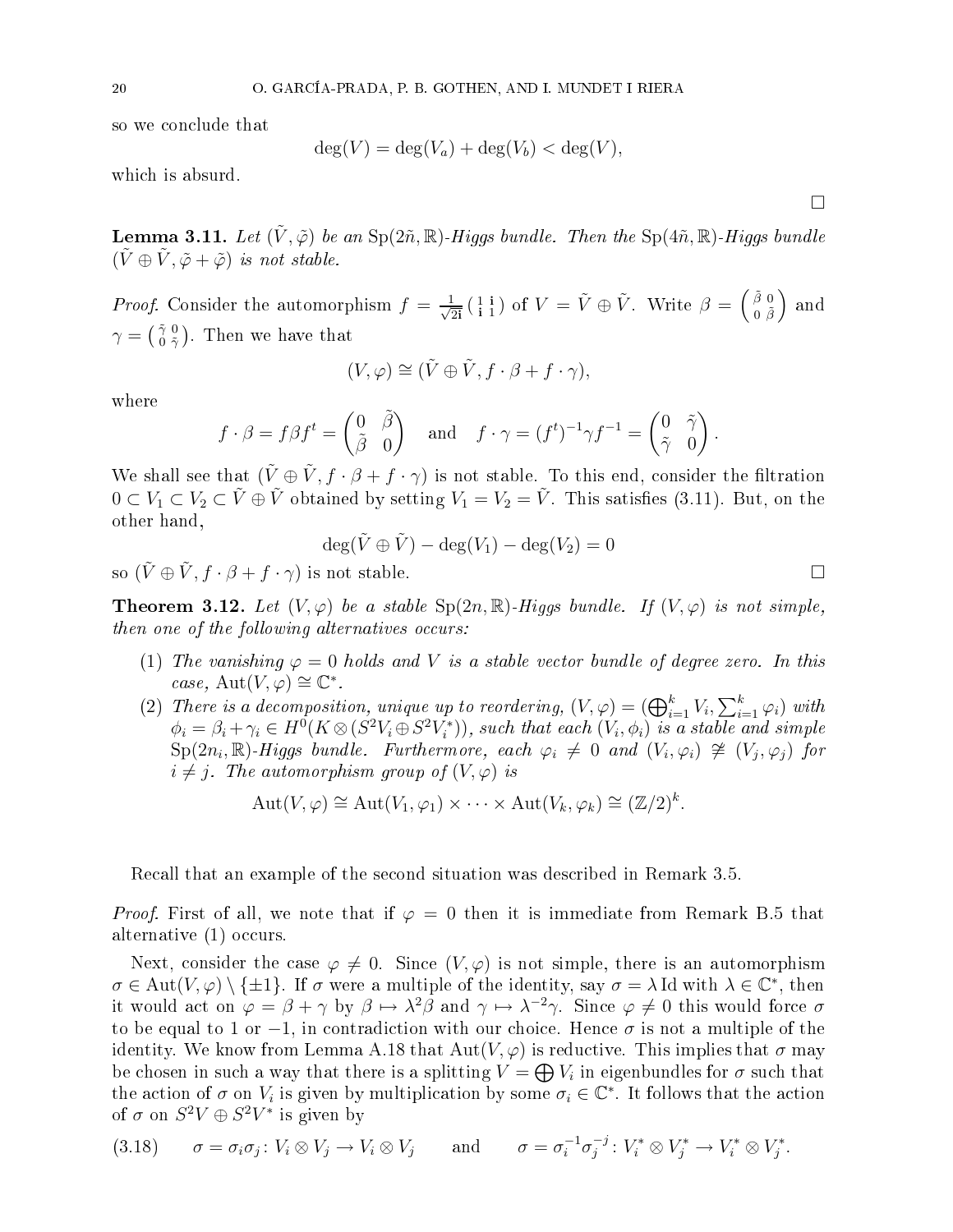If we denote by  $\varphi_{ij} = \beta_{ij} + \gamma_{ij}$  the component of  $\varphi$  in  $H^0(K \otimes (V_i \otimes V_j \oplus V_i^* \otimes V_j^*))$ (symmetrizing the tensor product if  $i = j$ ), then

(3.19) 
$$
\sigma_i \sigma_j \neq 1 \implies \varphi_{ij} = 0.
$$

Suppose that  $\varphi_{i_0j_0}\neq 0$  for some  $i_0\neq j_0$ . From (3.19) we conclude that  $\sigma_{i_0}\sigma_{j_0}=1$ . But then  $\sigma_i\sigma_{j_0}\neq 1$  for  $i\neq i_0$  and  $\sigma_{i_0}\sigma_j\neq 1$  for  $j\neq j_0$ . Hence, again by  $(3.19)$ ,  $\varphi_{ij_0}=0=\varphi_{i_0j}$ if  $i \neq i_0$  or  $j \neq j_0$ . Thus  $(V_{i_0}, V_{j_0}^*, \varphi_{i_0j_0})$  is a  $\mathrm{U}(p,q)$ -Higgs Bundle and we have a nontrivial decomposition  $(V, \varphi) = (V_a \oplus V_b, \varphi_a + \varphi_b)$  with  $(V_a, \varphi_a) = v_*^{U(p,q)}(V_{i_0}, V_{j_0}, \varphi_{i_0 j_0})$ . By Lemma 3.10 the Sp( $2n_a$ , R)-Higgs bundle  $(V_a, \varphi_a)$  is not stable so, by Lemma 3.8,  $(V, \varphi)$  is not stable. This contradiction shows that  $\varphi_{ij} = 0$  for  $i \neq 0$ .

It follows that  $\varphi = \sum \varphi_i$  with  $\phi_i \in H^0(K \otimes (S^2 V_i \oplus S^2 V_i^*))$ . By Lemma 3.8 each of the summands  $(V_i,\varphi_i)$  is a stable  $\mathrm{Sp}(2n,\mathbb{R})$ -Higgs bundle and by Lemma 3.9 each  $\varphi_i$  must be non-zero. Also, from (3.18),  $\sigma \cdot \beta_i = \sigma_i^2 \beta_i$  and  $\sigma \cdot \gamma_i = \sigma_i^{-2} \gamma_i$  so we conclude that the only possible eigenvalues of  $\sigma$  are 1 and -1. Thus the decomposition  $(V, \varphi) = \bigoplus (V_i, \varphi_i)$  has in fact only two summands and, more importantly,  $\sigma^2 = 1$ . This means that all non-trivial elements of Aut $(V, \varphi)$  have order two and therefore Aut $(V, \varphi)$  is abelian.

Now, the summands  $(V_i,\varphi_i)$  may not be simple but, applying the preceding argument inductively to each of the  $(V_i,\varphi_i),$  we eventually obtain a decomposition  $(V,\varphi)$  =  $(\bigoplus V_i, \sum \varphi_i)$  where each  $(V_i, \varphi_i)$  is stable and simple, and  $\varphi_i \neq 0$ . Since  $Aut(V, \varphi)$  is abelian, the successive decompositions of  $V$  in eigenspaces can in fact be carried out simultaneously for all  $\sigma \in Aut(V, \varphi) \setminus {\{\pm 1\}}$ . From this the uniqueness of the decomposition and the statement about the automorphism group of  $(V, \varphi)$  are immediate.

Finally, Lemma 3.9 and Lemma 3.11 together imply that the  $(V_i, \varphi_i)$  are mutually nonisomorphic. □

3.3.  $Sp(2n,\mathbb{R})$ -,  $Sp(2n,\mathbb{C})$ - and  $SL(2n,\mathbb{C})$ -Higgs bundles: stability conditions. An  $Sp(2n,\mathbb{R})$ -Higgs bundle can be viewed as a Higgs bundle for the larger complex groups  $Sp(2n,\mathbb{C})$  and  $SL(2n,\mathbb{C})$ . The goal of this section is to understand the relation between the various orresponding stability notions. The main results are Theorems 3.13 and 3.14 below.

We have seen in Section B.8 that an  $SL(m, \mathbb{C})$ -Higgs bundle is a pair  $(W, \Phi)$  where W is a rank m holomorphic vector bundle on the Riemann surface X and  $\Phi \in H^0(K \otimes \text{End}(W))$ . As was shown in Theorem B.10,  $(W, \Phi)$  is stable if for any subbundle  $W' \subset W$  such that  $\Phi(W') \subset K \otimes W'$  we have  $\deg W' < 0$  (and similarly for semistability).

We have also seen, in Section B.7, that an  $Sp(2n,\mathbb{C})$ -Higgs bundle is given by  $((W,\Omega),\Phi)$ , where  $(W, \Omega)$  is a rank 2n holomorphic symplectic vector bundle (i.e.,  $\Omega$  is a holomorphic symplectic form on W) and  $\Phi \in H^0(K \otimes \text{End}(W))$  is symplectic, i.e.,

(3.20) 
$$
\Omega(\Phi u, v) + \Omega(u, \Phi v) = 0
$$

for local holomorphic sections u and v of W. Recall from Theorem B.9 that  $((W,\Omega),\Phi)$  is stable if and only if for any isotropic subbundle  $W'\subset W$  such that  $\Phi(W')\subset K\otimes W'$  we have deg  $W' < 0$  (and similarly for semistability).

Given an Sp $(2n,\mathbb{R})$ -Higgs bundle  $(V,\varphi)$  with  $\varphi = (\beta,\gamma) \in H^0(K \otimes (S^2 V \oplus S^2 V^*))$  one can associate to it an  $Sp(2n, \mathbb{C})$ -Higgs bundle  $((W, \Omega), \Phi)$  given by

(3.21) 
$$
W = V \oplus V^*
$$
,  $\Phi = \begin{pmatrix} 0 & \beta \\ \gamma & 0 \end{pmatrix}$  and  $\Omega((v, \xi), (w, \eta)) = \xi(w) - \eta(v)$ ,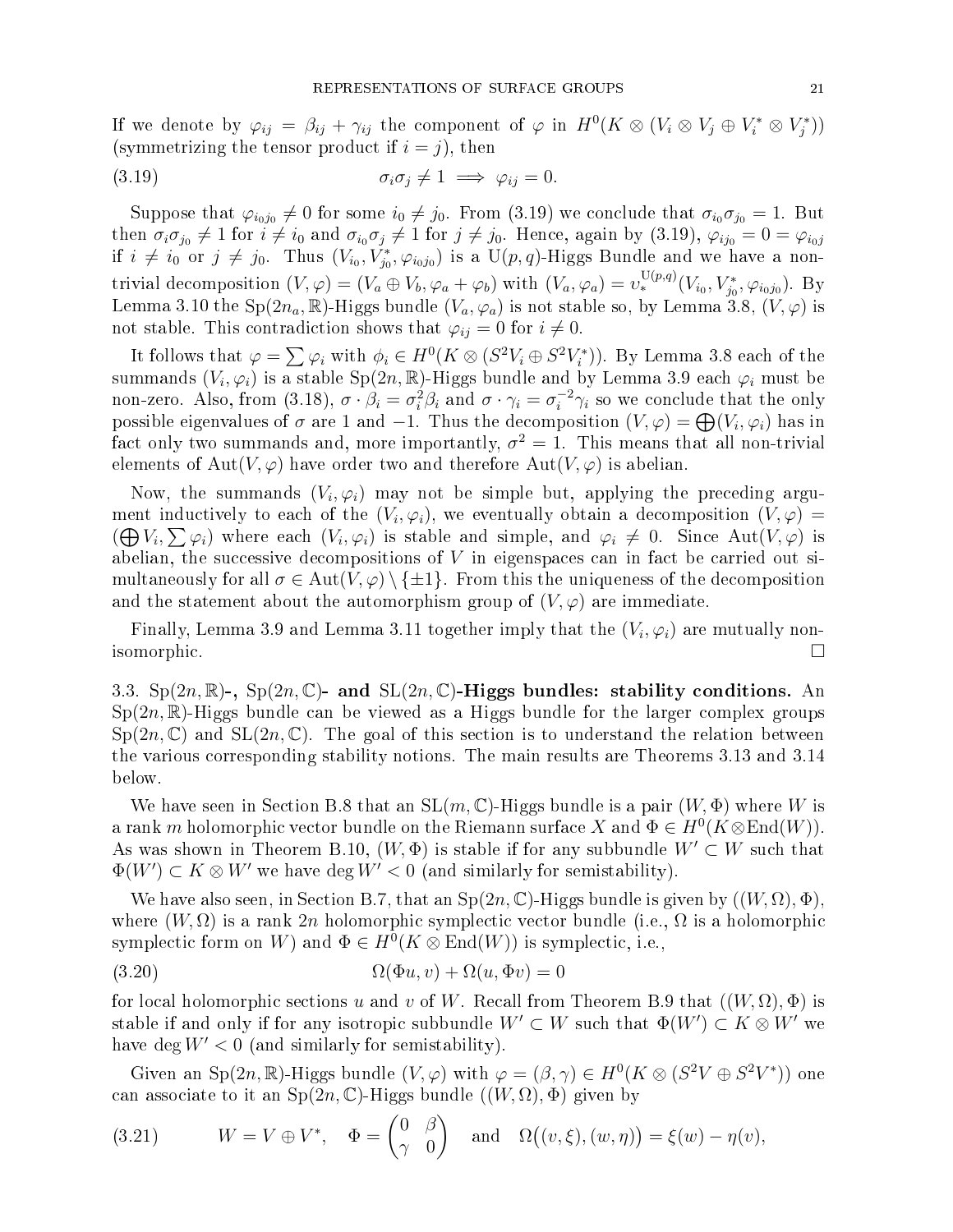for local holomorphic sections  $v, w$  of V and  $\xi, \eta$  of  $V^*$  (i.e.  $\Omega$  is the canonical symplectic structure on  $V\oplus V^*$ ).

Since  $Sp(2n, \mathbb{C}) \subset SL(2n, \mathbb{C})$ , every  $Sp(2n, \mathbb{C})$ -Higgs bundle  $((W, \Omega), \Phi)$  gives rise to an  $SL(2n, \mathbb{C})$ -Higgs bundle  $(W, \Phi)$ . If  $((W, \Omega), \Phi)$  is obtained from an  $Sp(2n, \mathbb{R})$ -Higgs bundle  $(V, \varphi)$  we denote the associated  $SL(2n, \mathbb{C})$ -Higgs bundle by

$$
H(V, \varphi) = (W, \Phi) = (V \oplus V^*, \begin{pmatrix} 0 & \beta \\ \gamma & 0 \end{pmatrix}).
$$

**Theorem 3.13.** Let  $(V, \varphi = (\beta, \gamma))$  be an Sp(2n, R)-Higgs bundle and let  $(W, \Phi) = H(V, \varphi)$ be the corresponding  $SL(2n,\mathbb{C})$ -Higgs bundle. Then

- (1) if  $(W, \Phi)$  is stable then  $(V, \varphi)$  is stable;
- (2) if  $(V, \varphi)$  is stable and simple then  $(W, \Phi)$  is stable unless there is an isomorphism  $f: V \xrightarrow{\simeq} V^*$  such that  $\beta f = f^{-1}\gamma$ , in which case  $(W, \Phi)$  is polystable;
- (3)  $(W, \Phi)$  is semistable if and only if  $(V, \varphi)$  is semistable.
- (4)  $(W, \Phi)$  is polystable if and only if  $(V, \varphi)$  is polystable;

In particular, if deg  $V \neq 0$  then  $(W, \Phi)$  is stable if and only if  $(V, \varphi)$  is stable.

For the statement of the following Theorem, recall from Section B.9 that a  $GL(n,\mathbb{R})$ -Higgs bundle is given by  $((W,Q), \psi)$ , where  $(W,Q)$  is rank n orthogonal bundle and  $\psi \in H^0(K \otimes S^2 W)$ . The stability condition for  $\mathrm{GL}(n,\mathbb{R})$ -Higgs bundles is given in Theorem B.11.

**Theorem 3.14.** Let  $(V, \varphi)$  be a stable and simple  $Sp(2n, \mathbb{R})$ -Higgs bundle. Then  $(V, \varphi)$  is stable as an Sp $(2n, \mathbb{C})$ -Higgs bundle, unless there is a symmetric isomorphism  $f \colon V \xrightarrow{\simeq} V^*$ such that  $\beta f = f^{-1}\gamma$ . Moreover, if such an f exists, let  $\psi = \beta = f^{-1}\gamma f^{-1} \in H^0(K \otimes S^2 V)$ . Then the  $GL(n,\mathbb{R})$ -Higgs bundle  $((V, f), \psi)$  is stable, even as a  $GL(n,\mathbb{C})$ -Higgs bundle.

The proof of Theorem 3.13 is given below in Section 3.4 and the proof of Theorem 3.14 is given below in Se
tion 3.5.

The following observation is not essential for our main line of argument. We include it sin
e it might be of independent interest.

*Remark* 3.15. Suppose we are in Case (2) of Theorem 3.13. Decompose  $f = f_s + f_a : V \xrightarrow{\simeq} V$ in its symmetric and anti-symmetric parts, given by  $f_s = \frac{1}{2}$  $\frac{1}{2}(f+f^t)$  and  $f_a = \frac{1}{2}$  $\frac{1}{2}(f-f^t).$ Let  $V_a = \text{ker}(f_s)$  and  $V_s = \text{ker}(f_a)$ . There is then a decomposition  $V = V_a \oplus V_s$  and f de
omposes as

$$
f = \begin{pmatrix} f_s & 0 \\ 0 & f_a \end{pmatrix} : V_s \oplus V_a \to V_s^* \oplus V_a^*.
$$

Write  $\gamma_{sa} \colon V_a \to V_s^* \otimes K$  for the component of  $\gamma$  in  $H^0(K \otimes V_a^* \otimes V_s^*)$  and similarly for the other mixed components of  $\beta$  and  $\gamma$ . Since f intertwines  $\beta$  and  $\gamma$ , one has that  $\gamma_{as} = f_a \beta_{as} f_s$ . Hence

$$
\gamma_{sa} = \gamma_{as}^t = f_s^t \beta_{as}^t f_a^t = -f_s \beta_{sa} f_a = -\gamma_{sa}.
$$

It follows that  $\gamma_{sa} = 0$  and similarly for the other mixed terms. Thus there is a decomposition  $(V, \varphi) = (V_s \oplus V_a, \varphi_s + \varphi_a)$ . If  $(V, \varphi)$  is simple then one of the summands must be trivial. The case when  $(V, \varphi) = (V_s, \varphi_s)$  is the one covered in Theorem 3.14. In the other case, when  $(V, \varphi) = (V_a, \varphi_a)$ , the antisymmetric map f defines a symplectic form on V. If we let  $\psi = \beta f = f^{-1}\gamma$ , one easily checks that  $\psi$  is symplectic (cf. (3.20)). Thus,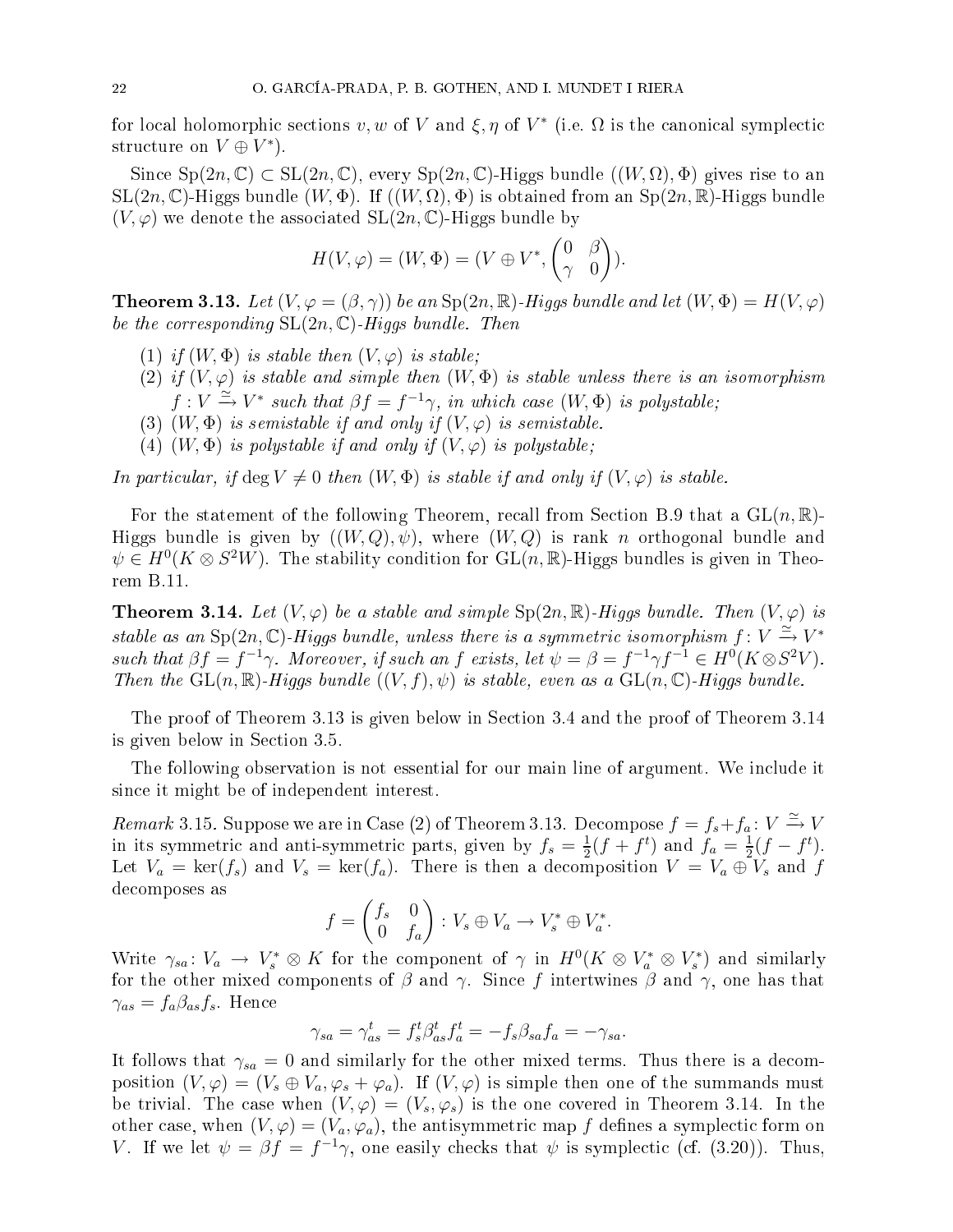in this case,  $(V, \phi)$  comes in fact from an  $\text{Sp}(n, \mathbb{C})$ -Higgs bundle  $((V, f), \psi)$ . This is a stable  $Sp(n, \mathbb{C})$ -Higgs bundle, since  $(V, \psi)$  is a stable  $GL(n, \mathbb{C})$ -Higgs bundle (cf. the proof of Theorem 3.14 below).

3.4. Proof of Theorem 3.13. The proof of the theorem is split into several lemmas. We begin with the following lemma which proves that Higgs bundle stability of  $H(V,\varphi)$ implies stability of  $(V, \varphi)$ .

**Lemma 3.16.** Let  $(V, \varphi = (\beta, \gamma))$  be an Sp(2n, R)-Higgs bundle, and let

$$
\Phi = \left( \begin{array}{cc} 0 & \beta \\ \gamma & 0 \end{array} \right) : V \oplus V^* \to K \otimes (V \oplus V^*).
$$

The pair  $(V, \varphi)$  is semistable if and only if for any pair of subbundles  $A \subset V$  and  $B \subset V^*$ satisfying  $B^{\perp} \subset A$ ,  $A^{\perp} \subset B$  and  $\Phi(A \oplus B) \subset K \otimes (A \oplus B)$  we have  $\deg(A \oplus B) \leq 0$ .

The pair  $(V, \varphi)$  is stable if and only if it is semistable and for any pair of subbundles  $A\subset V$  and  $B\subset V^*,$  at least one of which is proper, and satisfying  $B^\perp\subset A$  (equivalently,  $A^{\perp} \subset B$ ) and  $\Phi(A \oplus B) \subset K \otimes (A \oplus B)$ , the inequality  $\deg(A \oplus B) < 0$  holds.

*Proof.* Suppose that  $A \subset V$  and  $B \subset V^*$  satisfy the conditions of the lemma. Then setting  $V_2 := A$  and  $V_1 := B^{\perp}$  we obtain a filtration  $0 \subset V_1 \subset V_2 \subset V$  which, thanks to Remark 3.2, satisfies  $(3.11)$ .

Conversely, given a filtration  $0 \subset V_1 \subset V_2 \subset V$  for which (3.11) holds, we get subbundles  $A := V_2 \subset V$  and  $B := V_1^{\perp} \subset V^*$  satisfying the conditions of the lemma. Finally, we have

$$
\deg(A \oplus B) = \deg(V_1^{\perp} \oplus V_2) = \deg V_1 + \deg V_2 - \deg V,
$$

so the lemma follows from Theorem B.4. (For the ase of stability, note that at least one of  $V_1$  and  $V_2$  is a proper subbundle of  $V$  if and only if at least one of  $A\subset V$  and  $B\subset V^*$ is a proper subbundle.)

Remark 3.17. In the proof we have used the following formula: if  $F \subset E$  is an inclusion of vector bundles, then  $\deg F^{\perp} = \deg F - \deg E$ . To check this, observe that there is an exact sequence  $0 \to F^{\perp} \to E^* \to F^* \to 0$ , and apply the additivity of the degree w.r.t. exact sequences together with  $\deg E^* = -\deg E$  and  $\deg F^* = -\deg F$ .

The following lemma resumes the proof of equivalen
e between Higgs bundle stability and stability when  $V$  is not isomorphic to  $V^*$ .

**Lemma 3.18.** Suppose that  $(V, \varphi)$  is semistable, and define  $\Phi \colon V \oplus V^* \to K \otimes (V \oplus V^*)$ as previously. Then any subbundle  $0 \neq W' \subsetneq V \oplus V^*$  such that  $\Phi(W') \subset K \otimes W'$  satisfies  $\deg W' \leq 0$ . Furthermore, if  $(V, \varphi)$  is stable and simple, one can get equality only if there is an isomorphism  $f: V \to V^*$  such that  $\beta f = f^{-1}\gamma$ , and in this case  $(W, \Phi) = H(V, \varphi)$  is polystable.

*Proof.* Fix a subbundle  $W' \subset V \oplus V^*$  satisfying  $\Phi(W') \subset K \otimes W'$ . We prove the lemma in various steps.

**1.** Denote by  $p: V \oplus V^* \to V$  and  $q: V \oplus V^* \to V^*$  the projections, and define subsheaves  $A\,=\,p(W')$  and  $B\,=\,q(W')$ . It follows from  $\Phi W'\, \subset\, K\otimes W'$  that  $\beta B\, \subset\, K\otimes A$  and  $\gamma A \subset K \otimes B$  (for example, using that  $\Phi p = q\Phi$  and  $\Phi q = p\Phi$ ). Since both  $\beta$  and  $\gamma$  are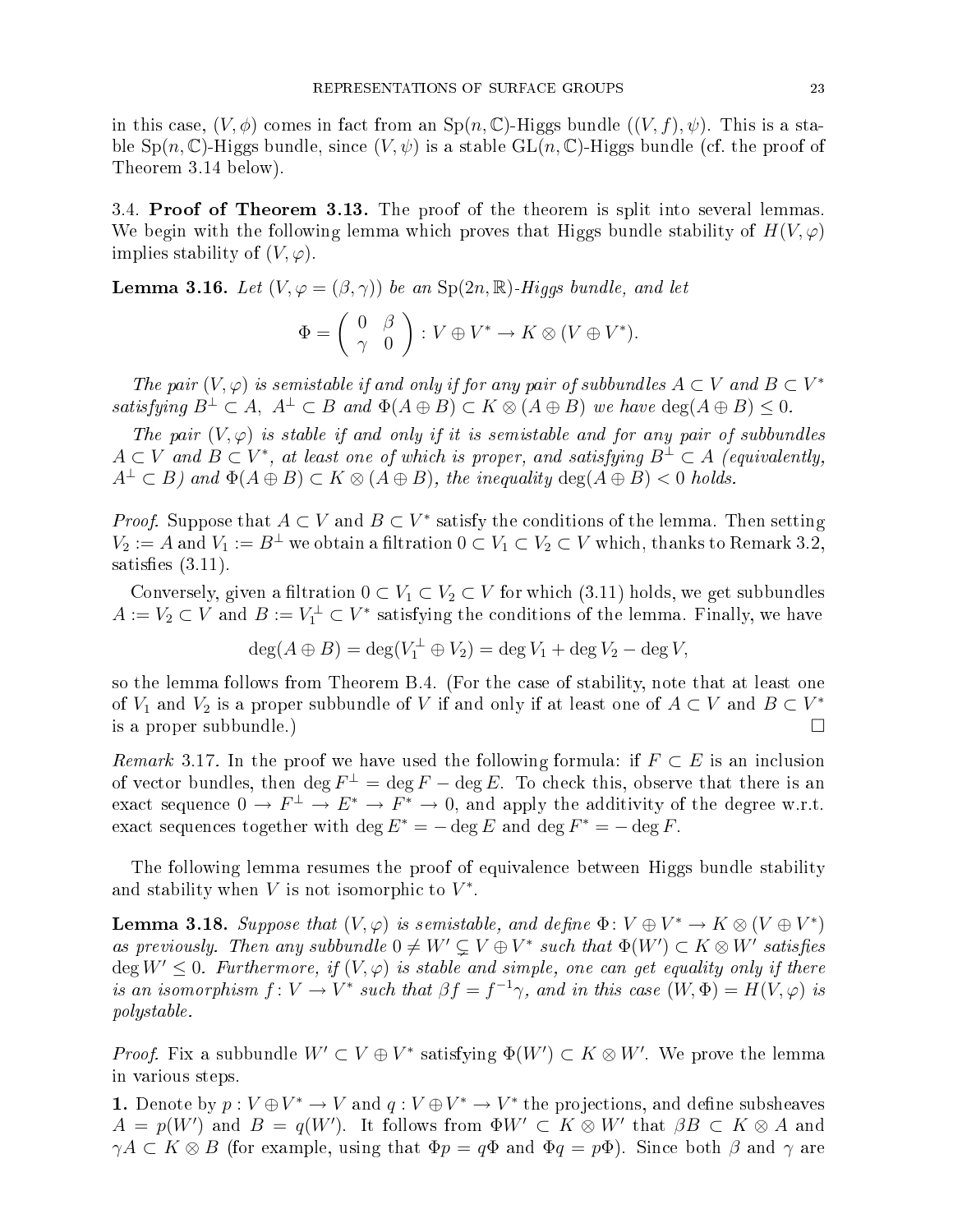symmetric we deduce that  $\beta A^\perp\subset K\otimes B^\perp$  and  $\gamma B^\perp\subset K\otimes A^\perp$  as well. It follows from this that if we define subsheaves

$$
A_0 = A + B^{\perp} \subset V \qquad \text{and} \qquad B_0 = B + A^{\perp} \subset V^*
$$

then we have  $B_0^{\perp} \subset A_0$ ,  $A_0^{\perp} \subset B_0$  and  $\Phi(A_0 \oplus B_0) \subset K \otimes (A_0 \oplus B_0)$ .

We can apply Lemma 3.16 also to subsheaves by replacing any subsheaf of  $V$  or  $V^*$ by its saturation, whi
h is now a subbundle of degree not less than that of the subsheaf. Hen
e we dedu
e that

(3.22) 
$$
\deg A_0 + \deg B_0 = \deg(A + B^{\perp}) + \deg(B + A^{\perp}) \le 0,
$$

and equality holds if and only if  $A + B^{\perp} = V$  and  $B + A^{\perp} = V^*$ .

Now we compute (using repeatedly the formula in Remark 3.17)

$$
deg(A + B^{\perp}) = deg A + deg B^{\perp} - deg(A \cap B^{\perp})
$$
  
= deg A + deg B - deg V<sup>\*</sup> - deg((A<sup>\perp</sup> + B)<sup>\perp</sup>)  
= deg A + deg B - deg V<sup>\*</sup> - deg(A<sup>\perp</sup> + B) + deg V<sup>\*</sup>  
= deg A + deg B - deg(A<sup>\perp</sup> + B).

Consequently deg  $A + \deg B = \deg(A + B^{\perp}) + \deg(A^{\perp} + B)$ , so (3.22) implies that (3.23)  $\deg A + \deg B \le 0$ ,

with equality if and only if  $A + B^{\perp} = V$  and  $B + A^{\perp} = V^*$ .

2. Let now  $A'=W'\cap V$  and  $B'=W'\cap V^*.$  Using again that  $\Phi(W')\subset K\otimes W'$  we prove that  $\beta B' \subset K \otimes A'$  and  $\gamma A' \subset K \otimes B'$ . Now, the same reasoning as above (considering  $(A' + B'^{\perp}) \oplus (B' + A'^{\perp})$  and so on) proves that

$$
(3.24) \qquad \deg A' + \deg B' \le 0,
$$

with equality if and only if  $A' + B'^{\perp} = V$  and  $A'^{\perp} + B' = V^*$ .

**3.** Observe that there are exact sequences of sheaves

$$
0 \to B' \to W' \to A \to 0 \quad \text{and} \quad 0 \to A' \to W' \to B \to 0,
$$

from which we obtain the formulae

$$
\deg W' = \deg A + \deg B' \qquad \text{and} \qquad \deg W' = \deg B + \deg A'.
$$

Adding up and using (3.23) together with (3.24) we obtain the desired inequality

$$
\deg W' \leq 0.
$$

4. Finally we consider the case when  $(V, \varphi)$  is stable and simple. Suppose that deg  $W' = 0$ . Then we have equality both in (3.23) and in (3.24). Hence,  $A + B^{\perp} = V$ ,  $A^{\perp} + B = V^*$ ,  $A' + B'^{\perp} = V$  and  $A'^{\perp} + B' = V^*$ . But  $A^{\perp} + B = (A \cap B^{\perp})^{\perp}$  and  $A'^{\perp} + B' = (A' \cap B'^{\perp})^{\perp}$ , so we dedu
e that

$$
A \oplus B^{\perp} = V
$$
 and  $A' \oplus B'^{\perp} = V$ .

If one of these decompositions were nontrivial then V would not be simple, in contradiction with our assumptions. Consequently we must have  $A = V, B^{\perp} = 0$  (because  $W' \neq 0$ ) and similarly  $A' = 0$ ,  $B'^{\perp} = V^*$  (because  $W' \neq V \oplus V^*$ ). This implies that the projections  $p:W'\to A$  and  $q:W'\to B$  induce isomorphisms  $u:W'\simeq V$  and  $v:W'\simeq V^*.$  Finally, defining  $f := v \circ u^{-1} : V \to V^*$  we find an isomorphism which satisfies  $\beta f = f^{-1} \gamma$  because  $\Phi W' \subset K \otimes W'.$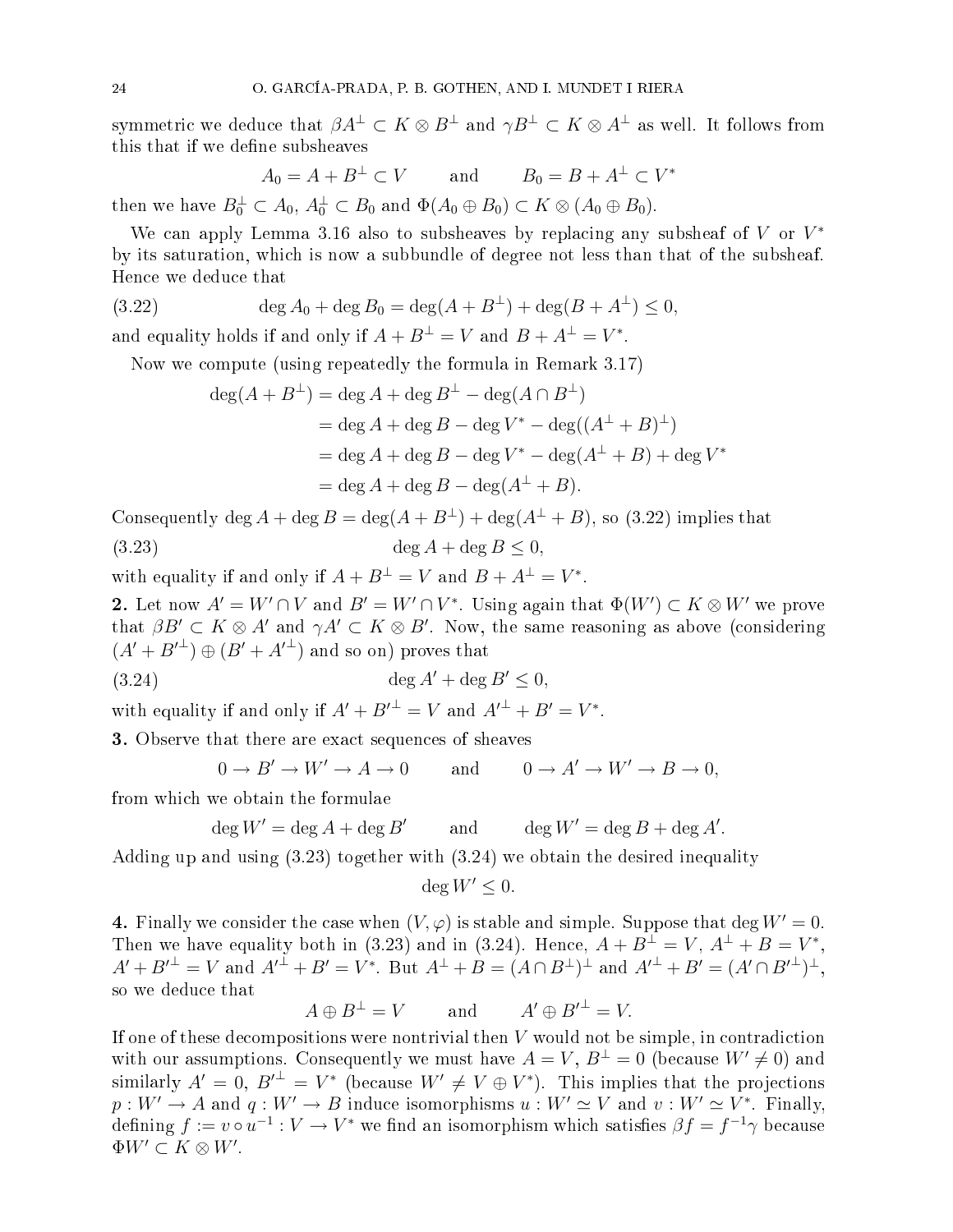To prove that in this case  $(W, \Phi) = H(V, \varphi)$  is strictly polystable just observe that  $W' = \{(u, fu) | u \in V\}$  and define  $W'' = \{(u, -fu) | u \in V\}$ . It is then straightforward to check that  $V\oplus V^*=W'\oplus W'',$  that  $\Phi W'\subset K\otimes W'$  and that  $\Phi W''\subset K\otimes W''.$  Finally note that the Higgs bundle  $(W',\Phi)$  is stable: any  $\Phi\text{-invariant subbundle }W_0\subset W'$  is also a  $\Phi\text{-invariant subbundle of } (V\oplus V^*,\Phi).$  Hence, if  $\deg W_0=0$  the argument of the previous paragraph shows that  $W_0$  has to have the same rank as  $V,$  so  $W_0=W'.$  Analogously, one sees that  $(W'', \Phi)$  is a stable Higgs bundle.

**Lemma 3.19.** An Sp(2n, R)-Higgs bundle  $(V, \varphi)$  is semistable if and only if  $H(V, \varphi)$  is semistable.

Proof. Both Lemmas 3.16 and 3.18 are valid if we substitute all strict inequalities by inequalities (and of ourse remove the last part in the statement of Lemma 3.18). Combining these two modified lemmas we get the desired result.  $\Box$ 

**Lemma 3.20.** An Sp(2n, R)-Higgs bundle  $(V, \varphi = (\beta, \gamma))$  is polystable if and only if  $H(V, \varphi)$  is polystable.

*Proof.* If  $(V, \varphi)$  is polystable then Lemmas 3.16 and 3.18 imply that  $H(V, \varphi)$  is polystable.

Now assume that  $(W, \Phi) = H(V, \varphi)$  is polystable, so that  $W = \bigoplus_{i=1}^{N} W_i$  with  $\Phi W_i \subset$  $K \otimes W_i$  and every  $(W_i, \Phi|_{W_i})$  is stable with  $\deg W_i = 0$ .

1. We claim that for any subbundle  $U \subset W$  satisfying deg  $U = 0$  and  $\Phi(U) \subset K \otimes U$ there is an isomorphism  $\psi: W \to W$  which commutes with  $\Phi$  and a set  $I \subset \{1, ..., N\}$ such that  $U = \psi(\bigoplus_{i \in I} W_i)$ . To prove the claim we use induction on N (the case  $N = 1$ ) being obvious). Let  $W_{\geq 2} = \bigoplus_{i \geq 2} W_i$  and denote by  $p_{\geq 2} : W \to W_{\geq 2}$  the projection. Then we have an exa
t sequen
e

$$
0 \to W_1 \cap U \to U \to p_{\geq 2}(U) \to 0.
$$

Since both  $W_1 \cap U$  and  $p_{\geq 2}(U)$  are invariant under  $\Phi$ , by polystability their degrees must be  $\leq 0$ . And since according to the exact sequence above the sum of their degrees must be 0, the only possibility is that

$$
\deg W_1 \cap U = 0 \qquad \text{and} \qquad \deg p_{\geq 2}(U) = 0.
$$

Now we apply the induction hypothesis to the inclusion  $p_{\geq 2}(U) \subset W_{\geq 2}$  and deduce that there is an isomorphism  $\psi_2: W_{\geq 2} \to W_{\geq 2}$  commuting with  $\Phi$  and a subset  $I_2 \subset \{2, \ldots, N\}$ su
h that

$$
p_{\geq 2}(U) = \psi_2(\bigoplus_{i \in I_2} W_i).
$$

Since deg  $W_1 \cap U = 0$  and  $W_1$  is stable, only two things can happen. Either  $W_1 \cap U = W_1$ or  $W_1 \cap U = 0$ . In the first case we have

$$
U = W_1 \oplus \bigoplus_{i \in I_2} \psi(W_i),
$$

so putting  $I = \{1\} \cap I_2$  and  $\psi = \text{diag}(1, \psi_2)$  the claim is proved. If instead  $W_1 \cap U = 0$ then there is a map  $\xi : p_{\geq 2}(U) \to W_1$  such that

$$
U = \{ (\xi(v), v) \in W_1 \oplus p_{\geq 2} \}.
$$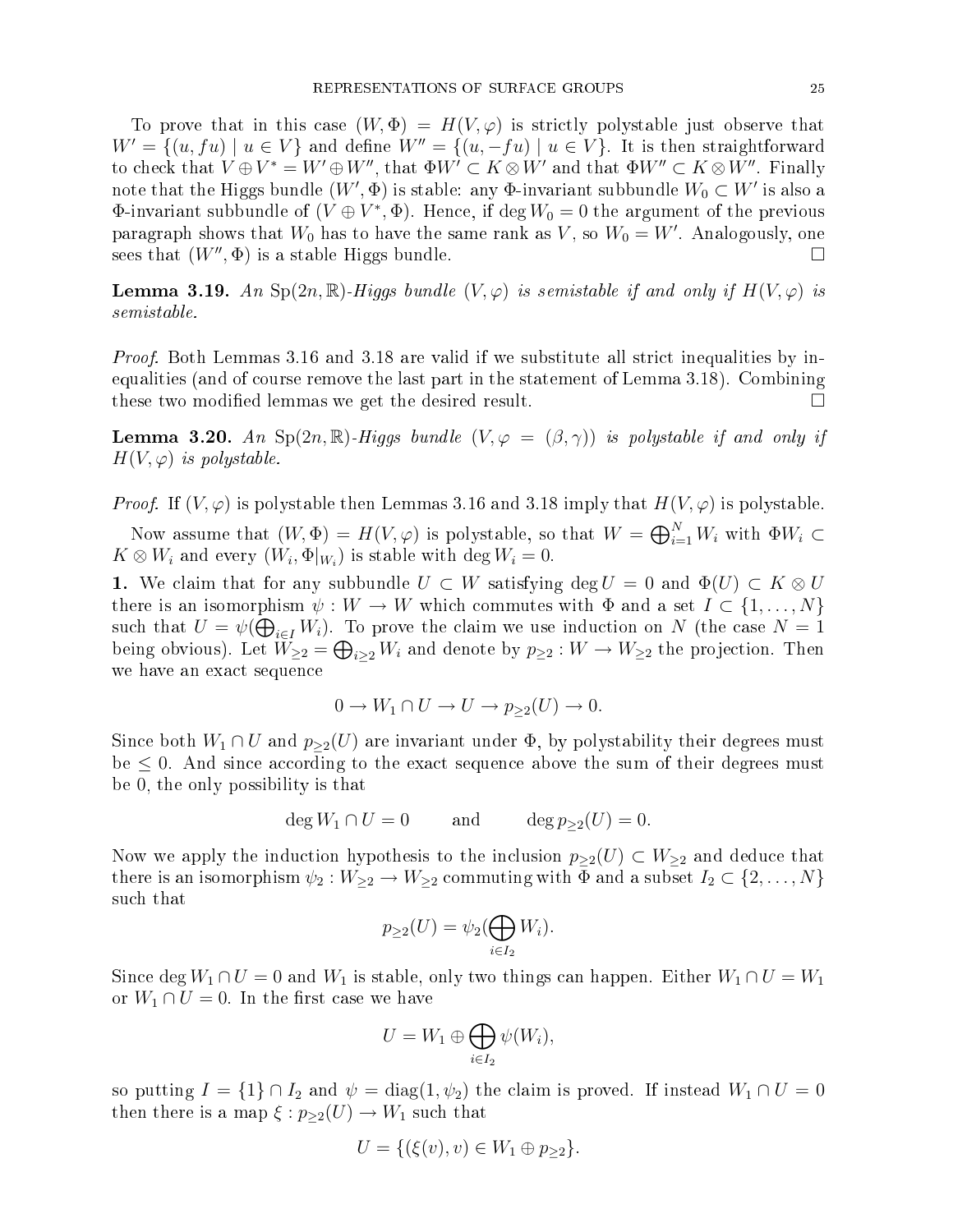Since U is  $\Phi$ -invariant we deduce that  $\xi$  must commute with  $\Phi$ . If we now extend  $\xi$  to  $W_{\geq 2}$ by defining  $\xi(\psi_2(W_j)) = 0$  for any  $j \in \{2, ..., N\} \setminus I_2$  then the claim is proved by setting  $I = I_2$  and

$$
\psi = \left( \begin{array}{cc} 1 & \xi \circ \psi_2 \\ 0 & \psi_2 \end{array} \right).
$$

2. Define for any  $W'\subset W$  the subsheaves  $R(W')=p(W')\oplus q(W')$  (recall that  $p:W\to V$ and  $q:W\to V^*$  are the projections) and  $r(W')=(W'\cap V)\oplus (W'\cap V^*)$ . Reasoning as in the first step of the proof of Lemma 3.18 we deduce that if  $W'$  is  $\Phi$ -invariant then both  $R(W')$ and  $r(W')$  are  $\Phi$  invariant, so in particular we must have  $\deg R(W') \leq 0$  and  $\deg r(W') \leq 0.$ In case deg  $W'=0$  these inequalities imply  $\deg R(W')=\deg r(W')=0$  (using the exact sequences  $0 \to W' \cap V^* \to W' \to p(W') \to 0$  and  $0 \to W' \cap V \to W' \to q(W') \to 0$ .

Assume that there is some summand in  $\{W_1, \ldots, W_N\}$ , say  $W_1$ , such that  $0 \neq r(W_1)$ or  $R(W_1) \neq W$ . Suppose, for example, that  $W' \ := \ R(W_1) \ \neq \ W$  (the other case is similar). Let  $A = p(W_1)$  and  $B = q(W_1)$ , so that  $W' = A \oplus B$ . By the observation above and the claim proved in 1 we know that there is an isomorphism  $\psi : W \to W$ which commutes with  $\Phi$  and such that, if we substitute  $\{W_i\}_{1\leq i\leq N}$  by  $\{\psi(W_i)\}_{1\leq i\leq N}$  and we reorder the summands if necessary, then we may write  $W' = W_1 \oplus \cdots \oplus W_k$  for some  $k < N$ . Now let  $W'' = W_{k+1} \oplus \cdots \oplus W_N$ . We clearly have  $W = W' \oplus W''$ , so the inclusion of  $W'' \subset W = V \oplus V^*$  composed with the projection  $V \oplus V^* \to V/A \oplus V^*/B = W/W'$ induces an isomorphism. Consequently we have  $V = A \oplus W'' \cap V$ . Let us rename for convenience  $V_1 := A$  and  $V_2 := W'' \cap V$ . Then, using the fact that each  $W_i$  is  $\Phi$ -invariant we deduce that we can split both  $\beta$  and  $\gamma$  as

$$
\beta = (\beta_1, \beta_2) \in H^0(K \otimes S^2 V_1) \oplus H^0(K \otimes S^2 V_2),
$$
  

$$
\gamma = (\gamma_1, \gamma_2) \in H^0(K \otimes S^2 V_1^*) \oplus H^0(K \otimes S^2 V_2^*).
$$

Hence, if we put  $\varphi_i = (\beta_i, \gamma_i)$  for  $i = 1, 2$  then we may write

$$
(V, \varphi) = (V_1, \varphi_1) \oplus (V_2, \varphi_2).
$$

3. Our strategy is now to apply recursively the process described in 2. Observe that if  $N \geq 3$  then for at least one i we have  $R(W_i) \neq W$ , because there must be a summand whose rank is strictly less that the rank of  $V$ . Hence the projection of this summand to  $V$ is not exhaustive.

Consequently, we can apply the process and split  $V$  in smaller and smaller pieces, until we arrive at a de
omposition

$$
(V, \varphi) = (V_1, \varphi_1) \oplus \cdots \oplus (V_j, \varphi_j)
$$

such that we can not apply 2 to any  $H(V_i,\varphi_i)$  For each  $(V_i,\varphi_i)$  there are two possibilities. Either  $H(V_i, \varphi_i)$  is stable, in which case  $(V_i, \varphi_i)$  is stable (by Lemma 3.16), or  $H(V_i, \varphi_i)$ splits in two stable Higgs bundles  $W'_i \oplus W''_i$  which satisfy:

$$
R(W_i') = R(W_i'') = W
$$
 and  $r(W_i') = r(W_i'') = 0.$ 

But in this case it is easy to check that  $(V_i, \varphi_i)$  is also stable.

By the preceeding lemma,  $(V, \varphi)$  is semistable. Suppose it is not stable. Then there is a filtration  $0 \subset V_1 \subset V_2 \subset V$  such that  $\Phi(V_2 \oplus V_1^{\perp}) \subset K \otimes (V_2 \oplus V_1^{\perp})$  and  $W' := V_2 \oplus V_1^{\perp} = 0$ has degree deg  $W' = 0$ .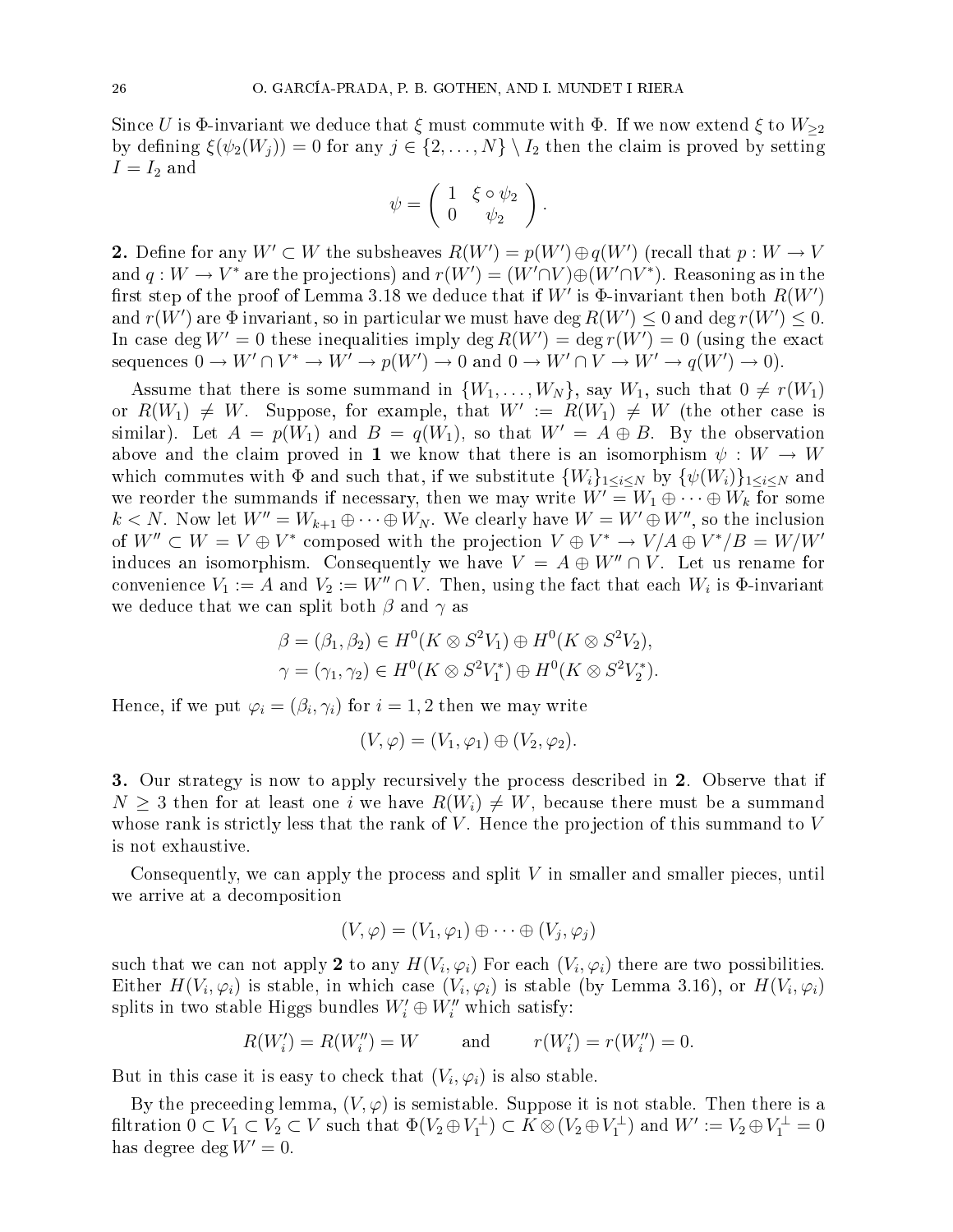Define  $W_{\geq 2} = \bigoplus_{i \geq 2} W_i$ , and let  $p_2: W \to W_{\geq 2}$  denote the projection. We have an exact sequen
e

$$
0 \to W' \cap W_1 \to W' \to p_2(W') \to 0.
$$

It is easy to check that  $\Phi(W' \cap W_1) \subset K \otimes (W' \cap W_1)$  and that  $\Phi(p_2(W')) \subset K \otimes$  $p_2(W')$ . Since both  $W_1$  and and  $W_{\geq 2}$  are polystable, we must have deg  $W' \cap W_1 \leq 0$ and  $\deg p_2(W') \leq 0$ . Finally, since  $\deg W' = 0$ , the exact sequence above implies that  $\deg W' \cap W_1 = 0$  and  $\deg p_2(W') = 0$ . Now  $W_1$  is stable, so  $W' \cap W_1$  can only be either 0 or  $W_1$ . Reasoning inductively with  $p_2(W') \subset W_{\geq 2}$  in place of  $W' \subset W$  we deduce that there must be some  $I \subset \{1, \ldots, k\}$  such that

$$
W'=\bigoplus_{i\in I}W_i.
$$

Since each  $(W_i, \Phi|_{W_i})$  is stable, it is easy to check (for example using induction on N) that one must have  $\deg V_2 \oplus V_1^{\perp} = W_j$  for some j. This easily implies that  $V_2 = V \cap W_j$ and if we define

$$
V' = \bigoplus_{i \neq j} p(W_j)
$$

then  $V = V' \oplus V_2$ . Applying the same process to  $V'$  and  $V_2$  we arrive at the conclusion that  $(V, \varphi)$  is polystable.

3.5. Proof of Theorem 3.14. An  $Sp(2n, \mathbb{C})$ -Higgs bundle  $((W, \Omega), \Phi)$  is stable if the  $SL(2n,\mathbb{C})$ -Higgs bundle  $(W,\Phi)$  is stable. Thus the result is immediate from Theorem 3.13, unless we are in Case (2) of that Theorem. In that case, we have seen in the last paragraph of the proof of Lemma 3.18 that

- (1) There is an isomorphism f as stated, ex
ept for the symmetry ondition.
- (2) There is an isomorphism  $V \oplus V^* = W' \oplus W''$ , where  $W' = \{(u, f(u)) \mid u \in V\}$  and  $W'' = \{(u, -f(u)) \mid u \in V\}$ , and W' and W'' are  $\Phi$ -invariant subbundles of W.
- (3) The  $SL(2n,\mathbb{C})$ -Higgs bundle  $(W,\Phi)$  is strictly polystable, decomposing as the direct sum of stable  $GL(n, \mathbb{C})$ -Higgs bundles:

(3.25) 
$$
(W, \Phi) = (W', \Phi') \oplus (W'', \Phi'').
$$

Note also that  $(W', \Phi') \simeq (W'', \Phi'')$ .

Now, from Theorem B.9 we have that for the  $Sp(2n,\mathbb{C})$ -Higgs bundle  $((W,\Omega),\Phi)$  to be strictly semistable, it must have an isotropic  $\Phi$ -invariant subbundle of degree zero. But the decomposition (3.25) shows that the only degree zero  $\Phi$ -invariant subbundles are  $W'$ and  $W''$ . The subbundle  $W'$  is isotropic if and only if, for all local sections  $u,v$  of  $V,$  we have

$$
\Omega((u, f(u), (v, f(v))) = 0 \iff \langle u, f(v) \rangle = \langle v, f(u) \rangle,
$$

that is, if and only if  $f$  is symmetric. Analogously,  $W''$  is isotropic if and only if  $f$  is symmetric. The first part of the conclusion follows.

For the second part, consider the  $GL(n,\mathbb{R})$ -Higgs bundle  $((V, f), \beta f)$ . This is stable as a GL(n, C)-Higgs bundle because  $(V, \beta f) \simeq (W', \Phi')$ , which is stable. Thus, in particular,  $((V, f), \beta f)$  is stable as a  $GL(n, \mathbb{R})$ -Higgs bundle (see Theorem B.11).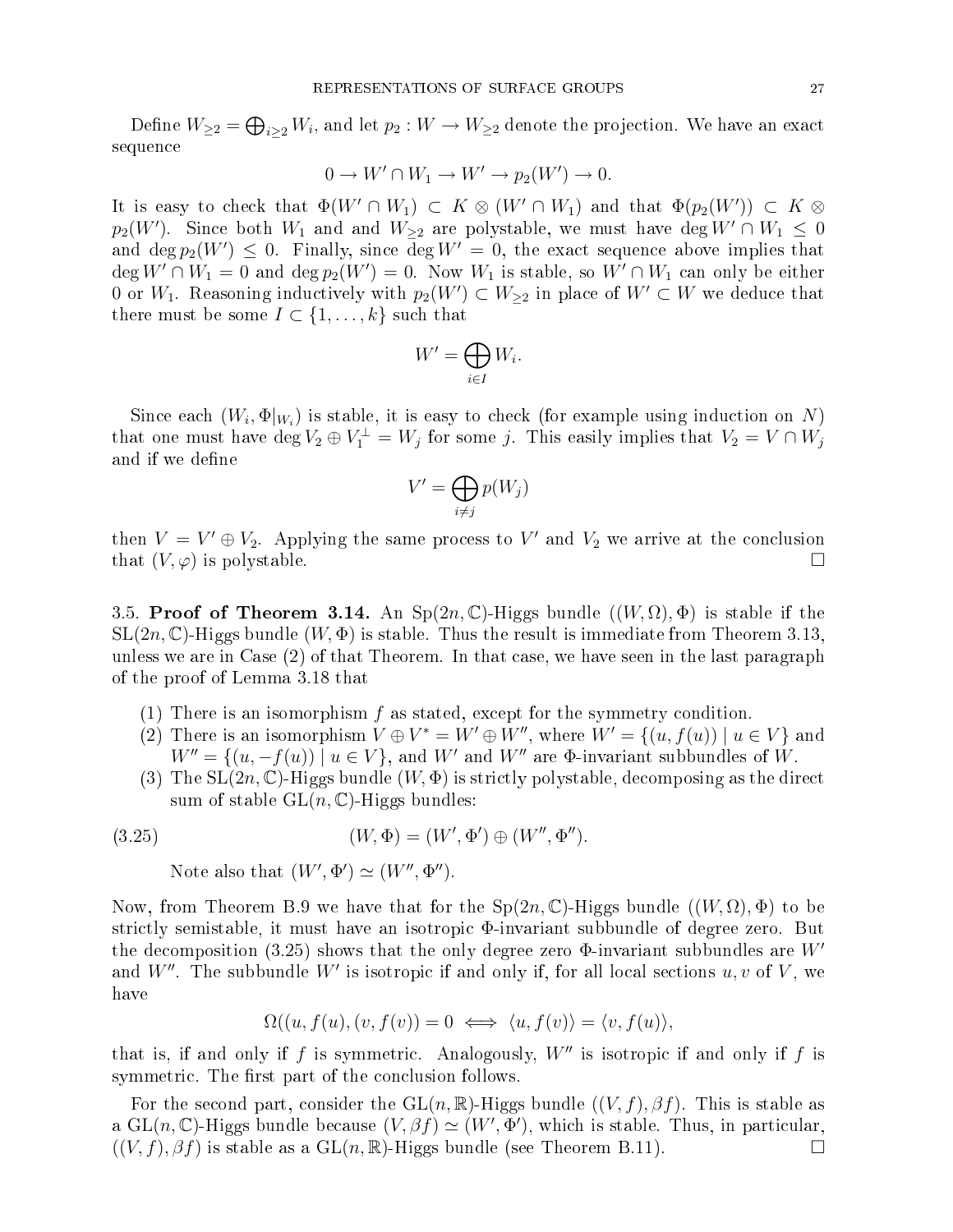3.6. Milnor–Wood inequality and moduli space of  $Sp(2n,\mathbb{R})$ -Higgs bundles. The topological invariant attached to an  $Sp(2n,\mathbb{R})$ -Higgs bundle  $(V,\beta,\gamma)$  is an element in the fundamental group of U(n). Since  $\pi_1(U(n)) \cong \mathbb{Z}$ , this is an integer, which coincides with the degree of  $V$ .

We have the following Higgs bundle incarnation of the Milnor-Wood inequality  $(1.1)$  $(see [29, 6]).$ 

**Proposition 3.21.** Let  $(V, \beta, \gamma)$  be a semistable  $\text{Sp}(2n, \mathbb{R})$ -Higgs bundle and let  $d =$  $deg(V)$ . Then

$$
(3.26) \t\t d \le \operatorname{rank}(\gamma)(g-1)
$$

$$
(3.27) \t -d \le \text{rank}(\beta)(g-1),
$$

This is proved by first using the equivalence between the semistability of  $(V, \beta, \gamma)$  and the  $SL(2n,\mathbb{C})$ -Higgs bundle  $(W,\Phi)$  associated to it, and then applying the semistability numerical criterion to special Higgs subbundles defined by the kernel and image of Φ.

As a onsequen
e of Proposition 3.21 we have the following.

**Proposition 3.22.** Let  $(V, \beta, \gamma)$  be a semistable  $\text{Sp}(2n, \mathbb{R})$ -Higgs bundle and let  $d =$  $deg(V)$ . Then

$$
|d| \le n(g-1).
$$

Furthermore,

- (1)  $d = n(g-1)$  holds if and only if  $\gamma \colon V \to V^* \otimes K$  is an isomorphism;
- (2)  $d = -n(g-1)$  holds if and only if  $\beta \colon V^* \to V \otimes K$  is an isomorphism.

Recall from our general discussion in Section 2 that  $\mathcal{M}_d(Sp(2n,\mathbb{R}))$  denotes the moduli space of  $Sp(2n,\mathbb{R})$ -Higgs bundles  $(V,\beta,\gamma)$  with  $\deg(V)=d$ . For brevity we shall henceforth write simply  $\mathcal{M}_d$  for this moduli space.

Combining Theorem 2.2 with Proposition 2.16 we have the following.

**Proposition 3.23.** The moduli space  $\mathcal{M}_d$  is a complex algebraic variety. Its expected dimension is  $(g-1)(2n^2+n)$ .

One has the following immediate duality result.

**Proposition 3.24.** The map  $(V, \beta, \gamma) \mapsto (V^*, \gamma^t, \beta^t)$  gives an isomorphism  $\mathcal{M}_d \cong \mathcal{M}_{-d}$ .

As a corollary of Proposition 3.22, we obtain the following.

**Proposition 3.25.** The moduli space  $\mathcal{M}_d$  is empty unless

$$
|d| \le n(g-1).
$$

3.7. Smoothness and polystability of  $Sp(2n, \mathbb{R})$ -Higgs bundles. We study now the smoothness properties of the moduli space. As a corollary of Proposition 2.15 and Theorem 3.14 we have the following.

**Proposition 3.26.** Let  $(V, \varphi)$  be an  $Sp(2n, \mathbb{R})$ -Higgs bundle which is stable and simple and assume that there is no symmetric isomorphism  $f: V \xrightarrow{\simeq} V^*$  intertwining  $\beta$  and  $\gamma$ . Then  $(V, \varphi)$  represents a smooth point of the moduli space of polystable  $Sp(2n, \mathbb{R})$ -Higgs bundles.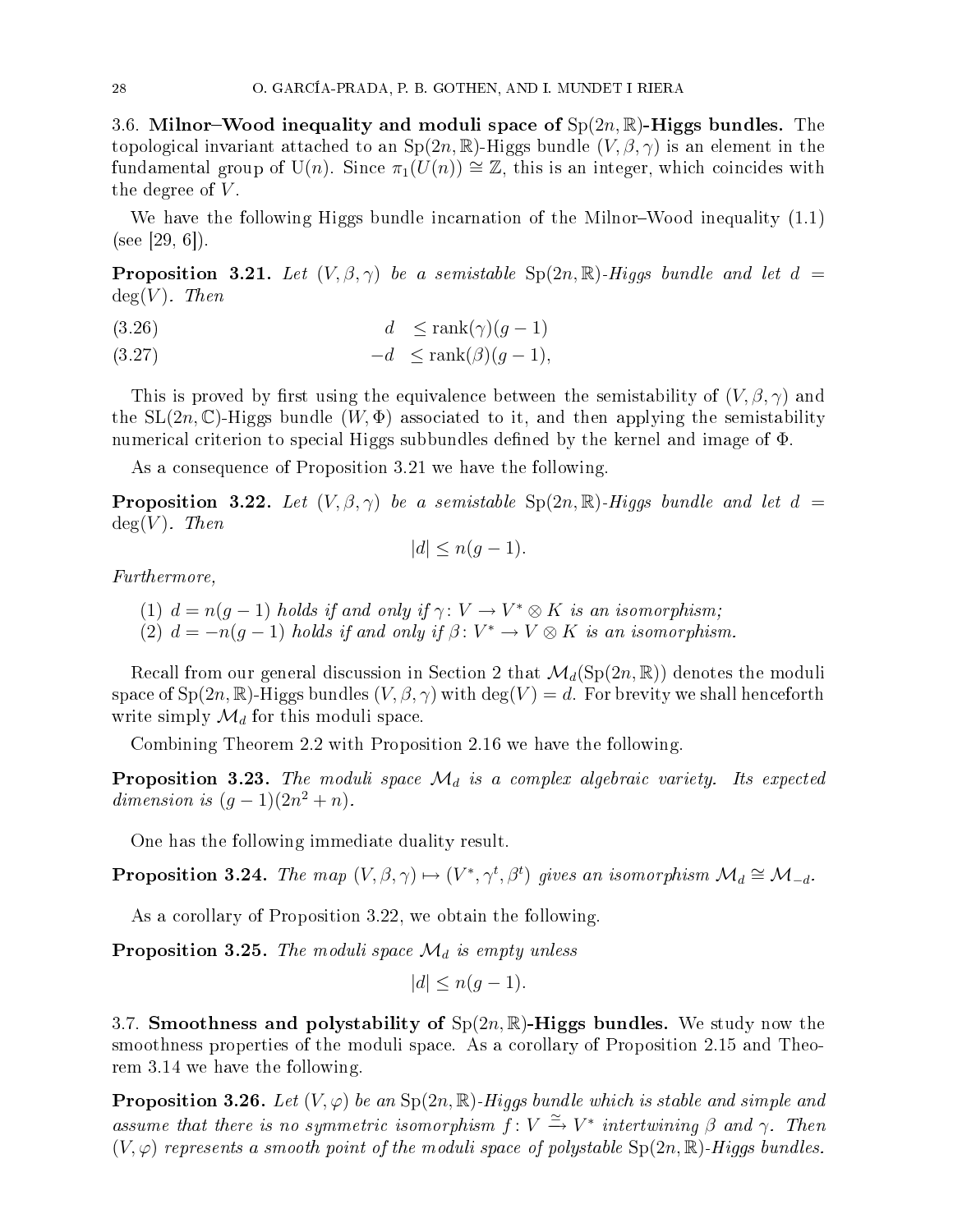So, a stable Sp(2n, R)-Higgs bundle  $(V, \varphi)$  in  $\mathcal{M}_d$  with  $d \neq 0$  can only fail to be a smooth point of the moduli space if it is not simple — this gives rise to an orbifold-type singularity  $\rightarrow$  or if, in spite of being simple, there is an isomorphism  $V \simeq V^*$  intertwining  $\beta$  and  $\gamma$ . Of course, this can only happen if  $d = \deg V = 0$ . Generally, if  $(V, \varphi)$  is polystable, but not stable it is also a singular point of  $\mathcal{M}_d$ .

We shall need the following analogue of Proposition 3.26 for U(n)-, U(p, q)- and  $GL(n, \mathbb{R})$ -Higgs bundles

- **Proposition 3.27.** (1) A stable  $U(n)$ -Higgs bundle represents a smooth point in the moduli space of  $U(n)$ -Higgs bundles.
	- (2) A stable  $U(p,q)$ -Higgs bundle represents a smooth point of the moduli space of  $U(p,q)$ -Higgs bundles.
	- (3) A  $GL(n,\mathbb{R})$ -Higgs bundle which is stable as a  $GL(n,\mathbb{C})$ -Higgs bundle represents a smooth point in the moduli space of  $GL(n,\mathbb{R})$ -Higgs bundles.

*Proof.* (1) A stable  $U(n)$ -Higgs bundles is nothing but a stable vector bundle, so this is lassi
al.

(2) A stable U(p, q)-Higgs bundle is also stable as  $GL(p+q, \mathbb{C})$ -Higgs bundle (see [6]). Thus the result follows from Proposition 2.15 and the fact that a  $GL(p+q, \mathbb{C})$ -Higgs bundle is simple.

(3) This holds by the same argument as in (2).  $\square$ 

It will be convenient to make the following definition for  $GL(n, \mathbb{R})$ -Higgs bundles, analogous to the way we associate  $Sp(2n,\mathbb{R})$ -Higgs bundles to vector bundles and  $U(p,q)$ -Higgs bundles in (3.15) and (3.16), respectively (cf. Theorem 3.14). Given a  $GL(n,\mathbb{R})$ -Higgs bundle  $((W,Q), \psi)$ , let  $f: W \to W^*$  be the symmetric isomorphism associated to  $\Omega$ . Define an associated  $Sp(2n,\mathbb{R})$ -Higgs bundle

(3.28) 
$$
(V, \varphi) = v_*^{\text{GL}(n,\mathbb{R})}((W, Q), \psi)
$$

by setting

$$
V = W, \quad \beta = \psi \quad \text{and} \quad \gamma = f \psi f.
$$

Since no confusion is likely to occur, in the following we shall slightly abuse language, saying simply that  $v_*^{\mathrm{GL}(n,\mathbb{R})}((W,Q),\psi)$  is a  $\mathrm{GL}(n,\mathbb{R})$ -Higgs bundle. Similarly we shall say that Sp(2n, R)-Higgs bundles (V,  $\varphi$ ) obtained from the constructions (3.15) and (3.16) are  $U(n)$ -Higgs bundles and  $U(p, q)$ -Higgs bundles, respectively. With this understood, we can state our structure theorem on polystable  $Sp(2n,\mathbb{R})$ -Higgs bundles from Section B.6 as follows.

**Proposition 3.28.** Let  $(V, \varphi)$  be a polystable  $Sp(2n, \mathbb{R})$ -Higgs bundle. Then there is a de
omposition

$$
(V, \varphi) = (V_1, \varphi_1) \oplus \cdots \oplus (V_k, \varphi_k),
$$

unique up to reordering, such that each  $(V_i, \varphi_i)$  is a stable  $G_i$ -Higgs bundle, where  $G_i$  is one of the following groups:  $\text{Sp}(2n_i, \mathbb{R})$ ,  $\text{U}(n_i)$  or  $\text{U}(p_i, q_i)$ .

**Theorem 3.29.** Let  $(V, \varphi)$  be a polystable  $Sp(2n, \mathbb{R})$ -Higgs bundle. Then there is a decomposition  $(V, \varphi) = (V_1, \varphi_1) \oplus \cdots \oplus (V_k, \varphi_k)$ , unique up to reordering, such that each of the  $\mathrm{Sp}(2n_i,\mathbb{R})$ -Higgs bundles  $(V_i,\varphi_i)$  is one of the following:

(1) A stable and simple  $\text{Sp}(2n_i, \mathbb{R})$ -Higgs bundle.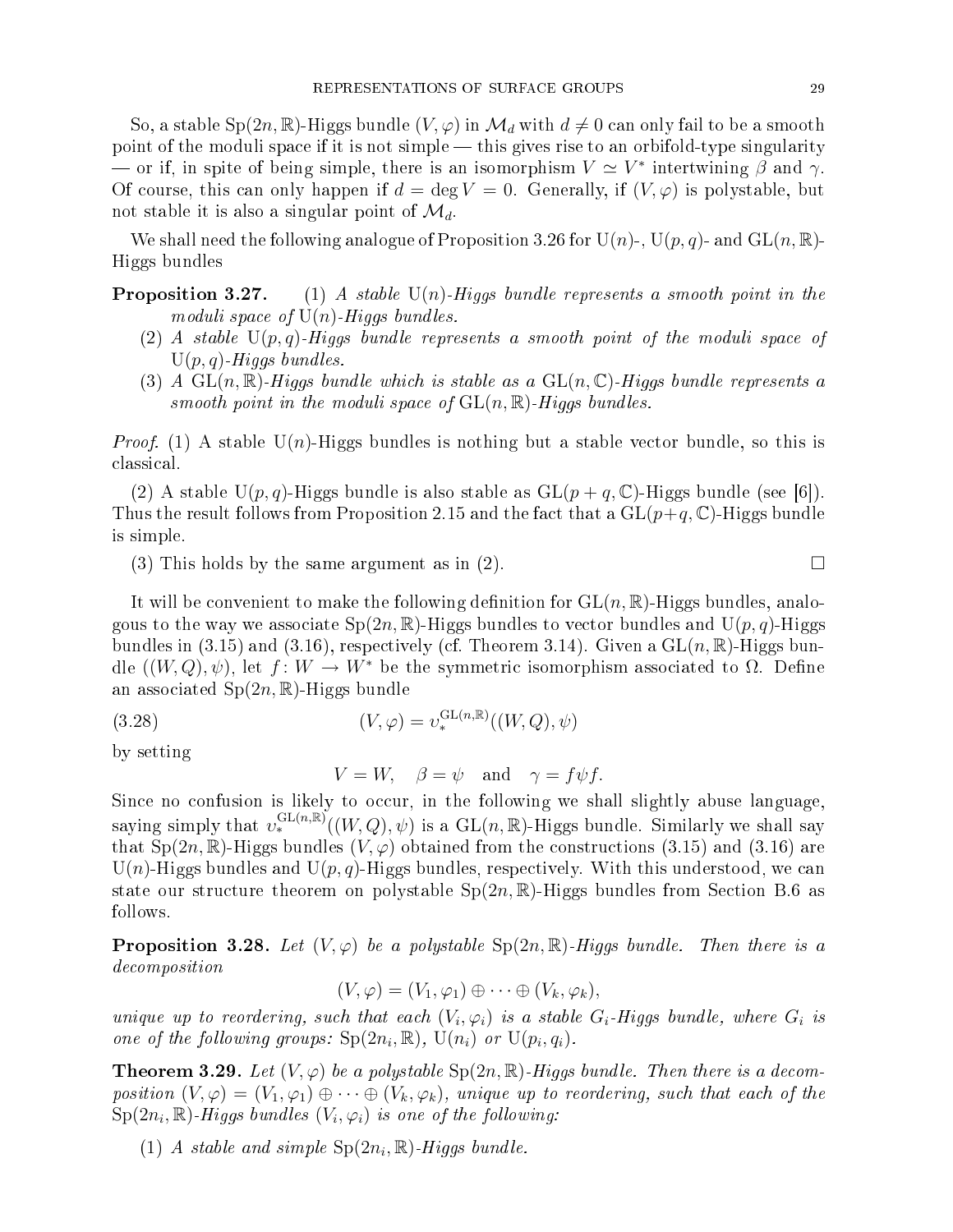- (2) A stable  $U(p_i, q_i)$ -Higgs bundle with  $n_i = p_i + q_i$ .
- (3) A stable  $U(n_i)$ -Higgs bundle.
- (4) A  $\text{GL}(n_i,\mathbb{R})$ -Higgs bundle which is stable as a  $\text{GL}(n_i,\mathbb{C})$ -Higgs bundle.

Each  $(V_i, \varphi_i)$  is a smooth point in the moduli space of  $G_i$ -Higgs bundles, where  $G_i$  is the corresponding real group  $\text{Sp}(2n_i,\mathbb{R})$ ,  $\text{U}(p_i,q_i)$ ,  $\text{U}(n_i)$  or  $\text{GL}(n_i,\mathbb{R})$ .

*Proof.* This follows from Propositions 3.26, 3.27 and 3.28 and Theorems 3.12 and 3.14  $\Box$ 

*Remark* 3.30. The existence of the decomposition of a polystable  $Sp(2n,\mathbb{R})$ -Higgs bundle  $(V, \varphi)$  given in Proposition 3.28 can also be seen in a more down to earth way, as we now briefly outline. Let  $(V, \varphi)$  be a polystable  $Sp(2n, \mathbb{R})$ -Higgs bundle and let  $(W, \Phi) = H(V, \varphi)$ be the corresponding  $SL(2n, \mathbb{C})$ -Higgs bundle. By Theorems 3.13 and B.10 we have that

(3.29) 
$$
(W, \Phi) = \bigoplus (W_i, \Phi_i),
$$

where  $(W_i, \Phi_i)$  are stable  $\mathrm{GL}(n_i,\mathbb{C})$ -Higgs bundles. We can control the shape of the summands  $(W_i, \Phi_i)$  by considering the subbundles  $A \oplus B$  described in Lemma 3.16. By considering a maximal destabilizing  $W' = A \oplus B \subseteq E$  and analyzing the induced stable quotient  $W''=(V/A) \oplus V^*/B$  with the induced Higgs field, one sees that  $(W_i,\Phi_i)$  is in fact isomorphic to  $H(V_i,\varphi_i)$ , where  $(V_i,\varphi_i)$  is of one of the three types  $\mathrm{U}(n_i),\,\mathrm{Sp}(2n_i,\mathbb{R}),$  and  $\mathrm{U}(p_i,q_i).$ The different types correspond to whether  $(V/A)^*$  and  $V^*/B$  are isomorphic or not.

## 4. MAXIMAL DEGREE  $Sp(2n,\mathbb{R})$ -HIGGS BUNDLES AND THE CAYLEY **CORRESPONDENCE**

4.1. Cayley correspondence. In this section we shall describe the  $Sp(2n,\mathbb{R})$  moduli space for the extreme value  $|d| = n(q-1)$ . In fact, for the rest of this section we shall assume that  $d = n(g - 1)$ . This involves no loss of generality, since, by Proposition 3.24,  $(V, \varphi) \mapsto (V^*, \varphi^t)$  gives an isomorphism between the Sp(2n, R) moduli spaces for d and  $-d$ . The main result is Theorem 4.4, which we refer to as the *Cayley correspondence*. This is stated as Theorem 1.3 in the Introdu
tion, where the reason for the name is also explained.

When  $\gamma$  is an isomorphism, the stability condition for  $Sp(2n,\mathbb{R})$ -Higgs bundles, given by Theorem B.4 (with  $\alpha = 0$ ), simplifies further. Here is a key observation:

**Proposition 4.1.** Let  $(V, \gamma, \beta)$  be an Sp(2n, R)-Higgs bundle and assume that  $\gamma: V \rightarrow$  $V^*\otimes K$  is an isomorphism. If  $0\subseteq V_1\subseteq V_2\subseteq V$  is a filtration such that  $\gamma\in H^0(K\otimes V_1)$  $(S^2V_1^{\perp} + V_2^{\perp} \otimes_S V^*)), \text{ then } V_2 = V_1^{\perp_{\gamma}}.$ 

*Proof.* This follows from the interpretation of the condition on  $\gamma$  given in Remark 3.2.  $\Box$ 

**Proposition 4.2.** Let  $(V, \beta, \gamma)$  be an Sp(2n, R)-Higgs bundle and assume that  $\gamma: V \to$  $V^* \otimes L$  is an isomorphism. Let  $\tilde{\beta} = (\beta \otimes 1) \circ \gamma \colon V \to V \otimes L^2$ . Then  $(V, \beta, \gamma)$  is stable if and only if for any  $V_1 \subset V$  such that  $V_1 \subseteq V_1^{\perp_{\gamma}}$  (i.e.,  $V_1$  is isotropic with respect to  $\gamma$ ) and  $\tilde{\beta}(V_1) \subseteq V_1 \otimes L^2$ , the condition

*is satisfied.* is satised.

$$
\mu(V_1) < g - 1
$$

*Proof.* Note that  $\tilde{\beta}$  is symmetric with respect to  $\gamma$  (viewed as an K-valued quadratic form on V). From Remark 3.2 one sees that  $\beta \in H^0(K \otimes (S^2V_2 + V_1 \otimes_S V))$  if and only if  $\tilde{\beta}$  preserves the filtration  $0 \subseteq V_1 \subseteq V_2 \subseteq V$ . But from Lemma 4.1 we have  $V_2 = V_1^{\perp_{\gamma}}$ .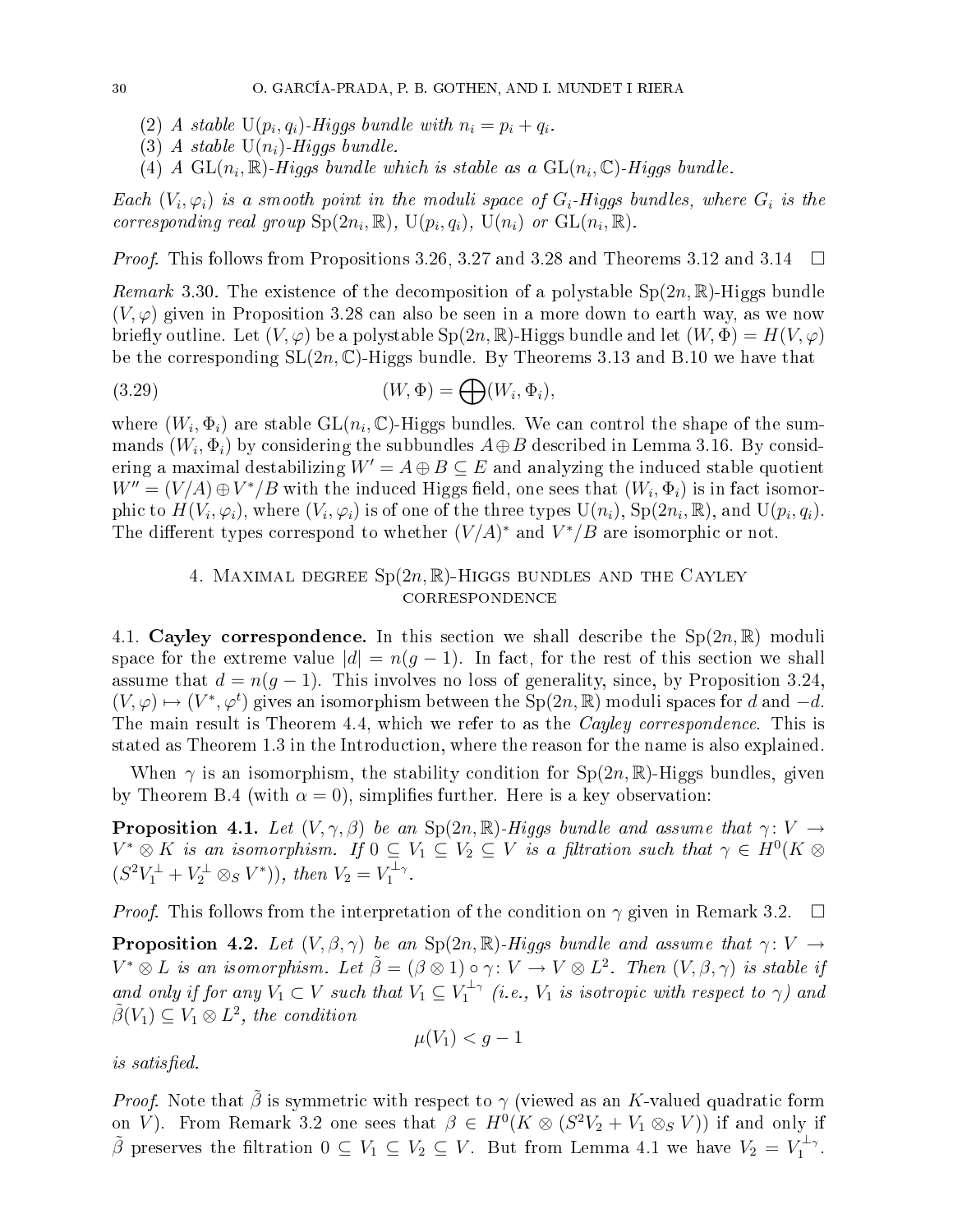Hence  $\tilde{\beta}$  preserves  $V_1$  if and only if it preserves  $V_2$  (here one uses that  $\tilde{\beta}$  is symmetric with respect to  $\gamma$ ). Given this correspondence between the subobjects, one can easily translate the stability condition.

Let  $(V, \beta, \gamma)$  be an Sp $(2n, \mathbb{R})$ -Higgs bundle with  $d = n(g-1)$  such that  $\gamma \in H^0(K \otimes S^2 V^*)$ is an isomorphism. Let  $L_0 = K^{1/2}$  be a fixed square root of K, and define  $W = V^* \otimes L_0$ . Then  $Q := \gamma \otimes I_{L_0^{-1}} : W^* \to W$  is a symmetric isomorphism defining an orthogonal structure on W, in other words,  $(W,Q)$  is an  $O(n,\mathbb{C})$ -holomorphic bundle. The  $K^2$ -twisted endomorphism  $\psi: W \to W \otimes K^2$  defined by  $\psi = (\gamma \otimes I_{K \otimes L_0}) \circ \beta \otimes I_{L_0}$  is  $Q$ -symmetric and hence  $(W,Q,\psi)$  defines a  $K^2$ -twisted  ${\rm GL}(n,\mathbb{R})$ -Higgs pair, from which we can recover the original  $Sp(2n,\mathbb{R})$ -Higgs bundle.

**Theorem 4.3.** Let  $(V, \beta, \gamma)$  be a Sp(2n, R)-Higgs bundle with  $d = n(g - 1)$  such that  $\gamma$ is an isomorphism. Let  $(W, Q, \psi)$  be the corresponding  $K^2$ -twisted  $GL(n, \mathbb{R})$ -Higgs pair. Then  $(V, \beta, \gamma)$  is semistable (resp. stable, polystable) if and only if  $(W, Q, \psi)$  is semistable (resp. stable, polystable).

*Proof.* This follows from the simplified stability conditions given in Theorem B.11 and Proposition 4.2, using the translation  $W_1 = V_1^* \otimes L_0$ . Similarly for semistability and polystability.

**Theorem 4.4.** Let  $\mathcal{M}_{\text{max}}$  be the moduli space of polystable  $\text{Sp}(2n,\mathbb{R})$ -Higgs bundles with  $d = n(g-1)$  and let M' be the moduli space of polystable  $K^2$ -twisted  $GL(n,\mathbb{R})$ -Higgs pairs. The map  $(V, \beta, \gamma) \mapsto (W, Q, \psi)$  defines an isomorphism of complex algebraic varieties

$$
\mathcal{M}_{\max}\cong \mathcal{M}'.
$$

*Proof.* Let  $(V, \beta, \gamma)$  be a semistable  $Sp(2n, \mathbb{R})$ -Higgs bundle with  $d = n(g-1)$ . By Proposition 3.22,  $\gamma$  is an isomorphism and hence the map  $(V, \beta, \gamma) \mapsto (W, Q, \psi)$  is well defined. The result follows now from Theorem 4.3 and the existen
e of lo
al universal families (see  $[45]$ ).

4.2. Invariants of  $\mathrm{GL}(n,\mathbb{R})$ -Higgs pairs. To a  $K^2$ -twisted  $\mathrm{GL}(n,\mathbb{R})$ -Higgs pair  $(W,Q,\psi)$ one can attach topological invariants corresponding to the first and second Stiefel-Whitney classes of a reduction to  $O(n)$  of the  $O(n, \mathbb{C})$  bundle defined by  $(W, Q)$ . The first class  $w_1 \in H^1(X,\mathbb{Z}_2) \cong \mathbb{Z}_2^{2g}$  measures the obstruction for the O(n)-bundle to have an orientation, i.e. to the existence of a reduction to a  $\mathrm{SO}(n)$  bundle, while the second one  $w_2 \in H^2(X,\mathbb{Z}_2) \cong \mathbb{Z}_2$  measures the obstruction to lifting the  $O(n)$ -bundle to a Pin $(n)$ bundle, where

$$
1 \to \mathbb{Z}_2 \to \text{Pin}(n) \to \text{O}(n) \to 1.
$$

If we define

$$
\mathcal{M'}_{w_1,w_2} := \{ (W,Q,\psi) \in \mathcal{M'} \text{ such that } w_1(W) = w_1 \text{ and } w_2(W) = w_2 \},
$$

we have that

$$
\mathcal{M}' = \bigcup_{w_1, w_2} \mathcal{M}'_{w_1, w_2}.
$$

We thus have, via the isomorphism given by Theorem 4.4, that the moduli space  $\mathcal{M}_{\text{max}}$ is partitioned in disjoint closed subvarieties corresponding to fixing  $(w_1, w_2)$ .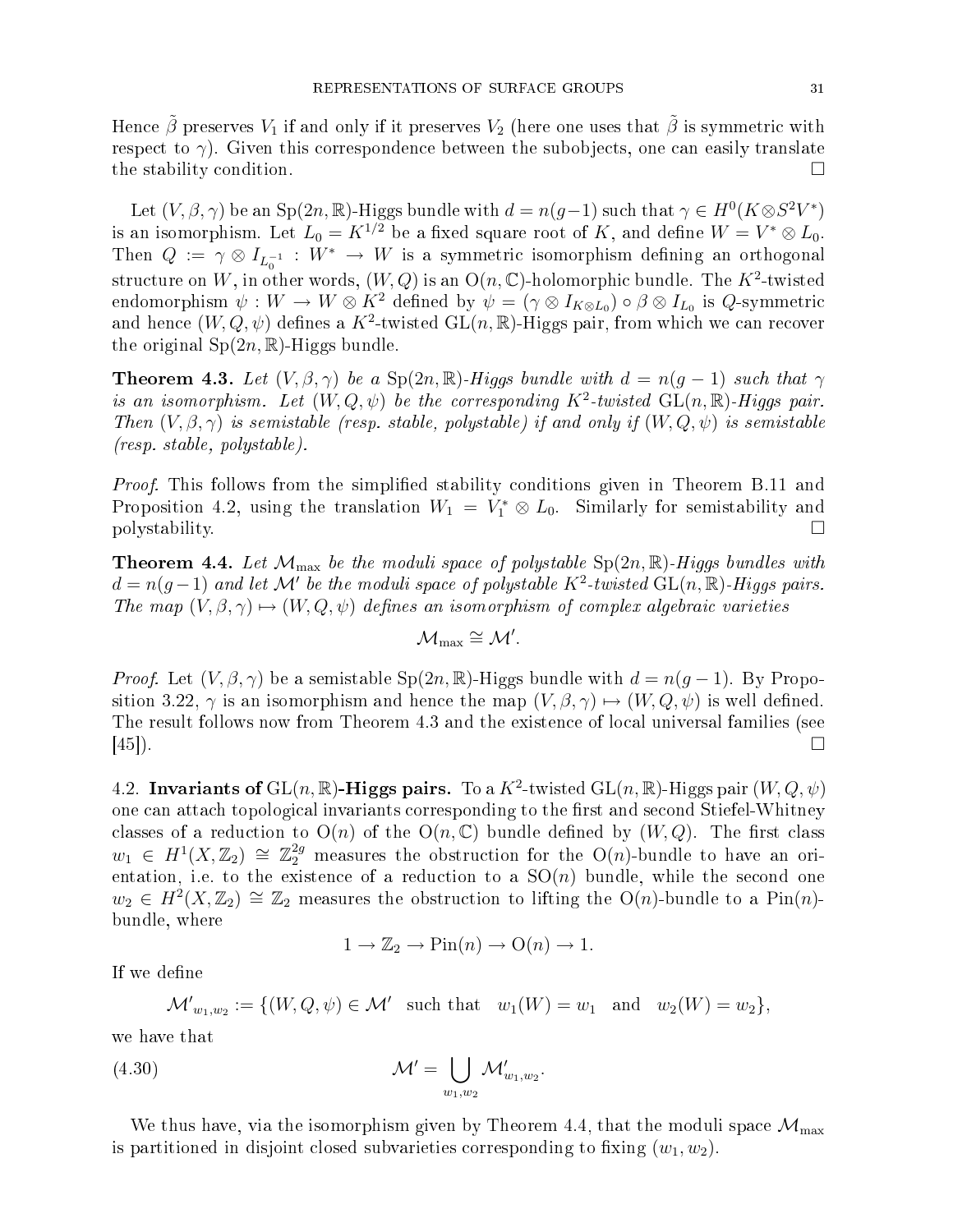#### 5. THE HITCHIN FUNCTIONAL

5.1. The Hitchin functional. In order to define this functional, we consider the moduli space of  $Sp(2n,\mathbb{R})$ -Higgs bundles  $(V,\varphi)$  from the gauge theory point of view, i.e., we use the identification of  $\mathcal{M}_d$  with the moduli space  $\mathcal{M}_d^{\text{gauge}}$  of solutions  $(A, \varphi)$  to the Hitchin equations given by Theorem 2.19. There is an action of  $S^1$  on  $\mathcal{M}_d$  via multiplication of  $\varphi$  by scalars:  $(A, \varphi) \mapsto (A, e^{i\theta}\varphi)$ . Restricted to the smooth locus  $\mathcal{M}_d^s$  this action is hamiltonian with symplectic moment map  $-f$ , where the *Hitchin functional* f is defined by

(5.31) 
$$
f: \mathcal{M}_d \to \mathbb{R}, (A, \varphi) \mapsto \frac{1}{2} ||\varphi||^2 = \frac{1}{2} ||\beta||^2 + \frac{1}{2} ||\gamma||^2.
$$

Here  $\lVert \cdot \rVert$  is the  $L^2$ -norm obtained by using the Hermitian metric in  $V$  and integrating over X. The function f is well defined on the whole moduli space (not just on the smooth locus). It was proved by Hitchin [31, 32] that f is proper and therefore it has a minimum on every closed subspace of  $\mathcal{M} = \bigcup_{d} \mathcal{M}_d$ . Thus we have the following result.

**Proposition 5.1.** Let  $\mathcal{M}' \subseteq \mathcal{M}$  be any closed subspace and let  $\mathcal{N}' \subseteq \mathcal{M}'$  be the subspace of local minima of f on M'. If N' is connected then so is M' . В последните последните под последните и последните под последните под последните под последните под последн<br>В последните последните под последните под последните под под последните под под последните под последните под

The following observation was also made by Hitchin [32].

**Proposition 5.2.** The Hitchin functional is additive with respect to direct sum of  $Sp(2n, \mathbb{R})$ . Higgs bundles, in other words,

$$
f(\bigoplus(V_i,\varphi_i))=\sum f(V_i,\varphi_i).
$$

Let  $(V, \varphi)$  represent a smooth point of  $\mathcal{M}_d$ . Then the moment map condition shows that the critical points of  $f$  are exactly the fixed points of the circle action. These can be identified as follows (cf.  $[31, 32, 48]$ ).

**Proposition 5.3.** An Sp $(2n, \mathbb{R})$ -Higgs bundle  $(V, \varphi)$  represents a fixed point of the circle action on  $\mathcal{M}_d$  if and only if it is a complex variation of Hodge structure (also called a Hodge bundle): this means that there is a decomposition in holomorphic subbundles

$$
V=\bigoplus F_i
$$

for real indices, or weights, i such that, attributing weight  $-i$  to  $F_i^*,\,\varphi=(\beta,\gamma)$  has weight one with respect to this decomposition; more explicitly this means that

$$
\gamma\colon F_i\to F_{-i-1}^*\otimes K\qquad\text{and}\qquad \beta\colon F_i^*\to F_{-i+1}\otimes K.
$$

 $\Box$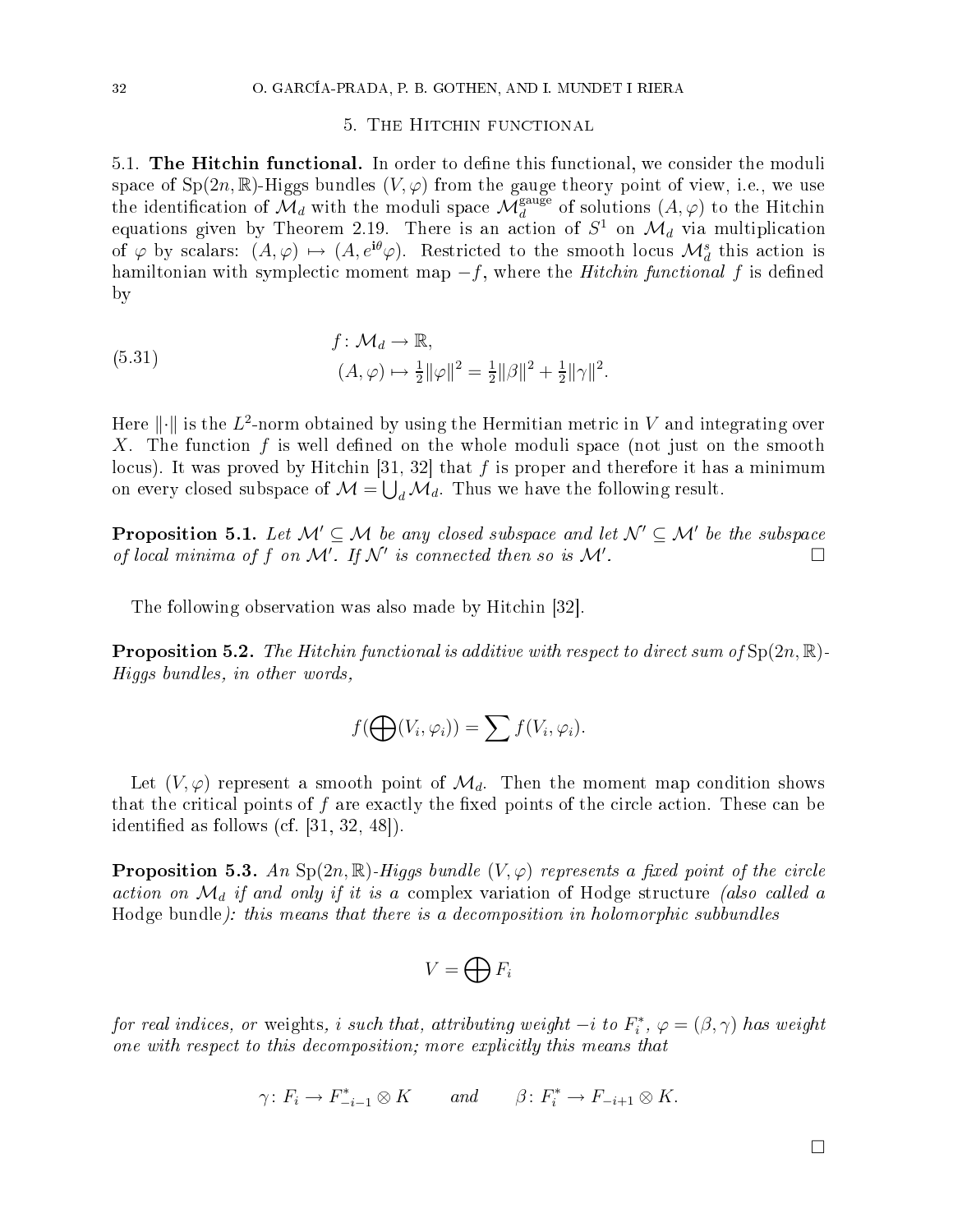The decomposition  $V = \bigoplus F_i$  of Proposition 5.3 gives rise to corresponding decompositions

(5.32) 
$$
\operatorname{End}(V)_k = \bigoplus_{i-j=k} F_i \otimes F_j^*,
$$

(5.33) 
$$
(S^2V \otimes K)_{k+1} = \bigoplus_{\substack{i+j=k+1 \ i
$$

(5.34) 
$$
(S^2V^* \otimes K)_{k+1} = \bigoplus_{\substack{-i-j=k+1 \\ i
$$

The map  $ad(\varphi)$  in the deformation complex (2.3) has weight 1 with respect to these decompositions, so that we can define complexes

(5.35) 
$$
C_k^{\bullet}(V,\varphi) \colon \operatorname{End}(V)_k \xrightarrow{\operatorname{ad}(\varphi)} (S^2V \otimes K \oplus S^2V^* \otimes K)_{k+1},
$$

for any k. The deformation complex  $(2.3)$  decomposes accordingly as

$$
C^{\bullet}(V, \varphi) = \bigoplus C^{\bullet}_k(V, \varphi).
$$

We shall also need the positive weight subcomplex

(5.36) 
$$
C_{-}^{\bullet}(V,\varphi) = \bigoplus_{k>0} C_{k}^{\bullet}(V,\varphi).
$$

It can be shown (see, e.g., [23, §3.2]) that  $\mathbb{H}^1(C^{\bullet}_{k}(V,\varphi))$  is the weight  $-k$ -subspace of  $\mathbb{H}^1(C^{\bullet}(V,\varphi))$  for the infinitesimal circle action. Thus  $\mathbb{H}^1(C^{\bullet}(V,\varphi))$  is the positive weight space for the infinitesimal circle action.

**Proposition 5.4.** Let  $(V, \varphi)$  be a polystable  $\text{Sp}(2n, \mathbb{R})$ -Higgs bundle whose isomorphism class is fixed under the circle action.

- (1) Assume that  $(V, \varphi)$  is simple and stable as an  $Sp(2n, \mathbb{C})$ -Higgs bundle. Then  $(V, \varphi)$ represents a local minimum of f if and only if  $\mathbb{H}^1(C^{\bullet}_{-}(V, \varphi)) = 0$ .
- (2) Suppose that there is a family  $(V_t, \varphi_t)$  of polystable  $\text{Sp}(2n,\mathbb{R})$ -Higgs bundles, parametrized by t in the open unit disk D, deforming  $(V, \varphi)$  (i.e., such that  $(V_0, \varphi_0)$  =  $(V, \varphi)$  and that the corresponding infinitesimal deformation is a non-zero element of  $\mathbb{H}^1(C^{\bullet}_{-}(V, \varphi))$ . Then  $(V, \varphi)$  is not a local minimum of f on  $\mathcal{M}_d$ .

*Proof.* (1) From Proposition 2.15, when the hypotheses are satisfied,  $(V, \varphi)$  represents a smooth point of the moduli space. Then one can use the moment map condition on  $f$  to show that  $\mathbb{H}^1(C^{\bullet}_{k}(V, \varphi))$  is the eigenvalue  $-k$  subspace of the Hessian of f (cf. [23, §3.2]; this goes back to Frankel  $[22]$ , at least). This proves  $(1)$ .

(2) Take a orresponding family of solutions to Hit
hin's equations. One an then prove that the second variation of  $f$  along this family is negative in certain directions (see Hitchin  $[32, 8, 8]$ ).

5.2. A cohomological criterion for minima. The following result was proved in [6, Proposition 4.14° and Remark 4.10]. It is the key to obtaining the characterization of the minima of the Hitchin functional  $f$ .

<sup>-</sup>a corrected proof can be found in [9, Lemma 3.11]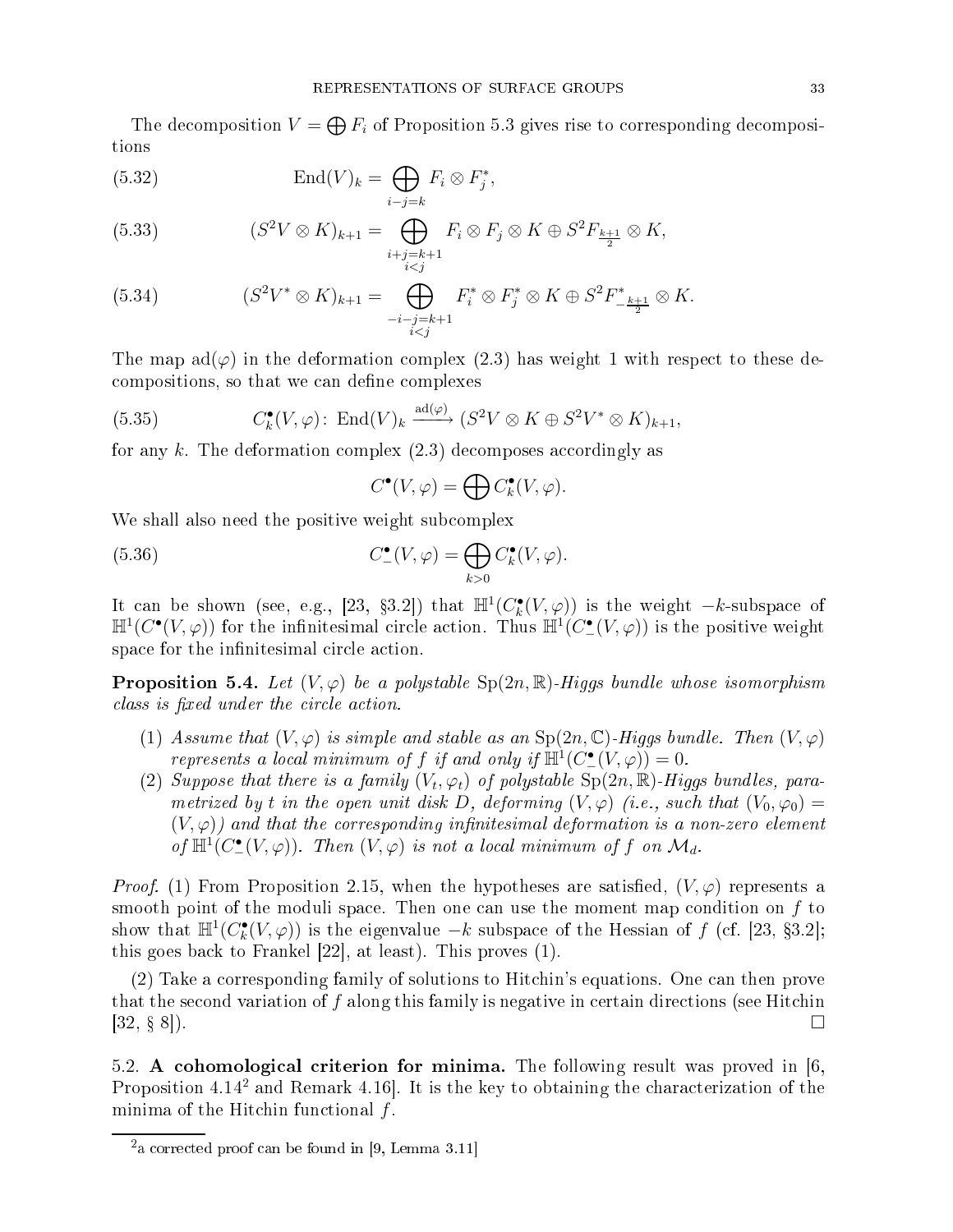**Proposition 5.5.** Let  $(V, \varphi)$  be a polystable  $Sp(2n, \mathbb{R})$ -Higgs bundle whose isomorphism class is fixed under the circle action. Then for any k we have  $\chi(C^{\bullet}_{k}(V, \varphi)) \leq 0$  and equality holds if and only if

$$
\mathrm{ad}(\varphi)\colon \mathrm{End}(V)_k \to (S^2V \otimes K \oplus S^2V^* \otimes K)_{k+1}
$$

is an isomorphism.

Corollary 5.6. Let  $(V, \varphi)$  be a simple  $\text{Sp}(2n, \mathbb{R})$ -Higgs bundle which is stable as an  $\text{Sp}(2n, \mathbb{C})$ -Higgs bundle. If  $(V, \varphi)$  is fixed under the circle action then it represents a local minimum of f if and only if the map

$$
\mathrm{ad}(\varphi)\colon \operatorname{End}(V)_k \to (S^2V \otimes K \oplus S^2V^* \otimes K)_{k+1}
$$

is an isomorphism for all  $k > 0$ .

*Proof.* We have the vanishing  $\mathbb{H}^0(C_k^{\bullet}(V, \varphi)) = \mathbb{H}^2(C_k^{\bullet}(V, \varphi)) = 0$  for all  $k > 0$  from Proposition 2.14. Hence  $\dim \mathbb{H}^1(C^{\bullet}_{-}(V, \varphi)) = -\chi(C^{\bullet}_{-}(V, \varphi))$ . Now the result is immediate from Proposition 5.5 and (1) of Proposition 5.4.

5.3. Minima of the Hitchin functional. In order to describe the minima, it is convenient to define the following subspaces of  $\mathcal{M}_d$ .

**Definition 5.7.** For each d, define the following subspace of  $\mathcal{M}_d$ .

$$
\mathcal{N}_d = \{ (V, \beta, \gamma) \in \mathcal{M}_d \mid \beta = 0 \text{ or } \gamma = 0 \}.
$$

Remark 5.8. It is easy to see that polystability of  $(V, \varphi)$  implies that, in fact,

$$
\mathcal{N}_d = \{ (V, \beta, \gamma) \mid \beta = 0 \} \qquad \text{for } d > 0,
$$
  
\n
$$
\mathcal{N}_d = \{ (V, \beta, \gamma) \mid \gamma = 0 \} \qquad \text{for } d < 0,
$$
  
\n
$$
\mathcal{N}_d = \{ (V, \beta, \gamma) \mid \beta = \gamma = 0 \} \qquad \text{for } d = 0.
$$

Note, in particular, that for  $d=0$  the vanishing of one of the secions  $\beta$  or  $\gamma$  implies the vanishing of the other one.

**Proposition 5.9.** Let  $(V, \varphi)$  be a polystable  $Sp(2n, \mathbb{R})$ -Higgs bundle with  $\beta = 0$  or  $\gamma = 0$ . Then  $(V, \varphi)$  represents the absolute minimum of f on  $\mathcal{M}_d$ . Thus  $\mathcal{N}_d$  is contained in the subspace of local minima of f on  $\mathcal{M}_d$ .

*Proof.* This can be seen in a way similar to the proof of  $(6,$  Proposition 4.5.

**Theorem 5.10.** Let  $(V, \beta, \gamma)$  be a polystable  $Sp(2n, \mathbb{R})$ -Higgs bundle and assume that  $n \geq$ 3. Then  $(V, \beta, \gamma)$  represents a minimum of the Hitchin functional if and only if one of the following situations occurs:

- (1)  $(V, \beta, \gamma)$  belongs to  $\mathcal{N}_d$ .
- (2) The degree  $d = -n(g-1)$  with  $n = 2g+1$  odd, and there exists a square root L of  $K$  such that the bundle  $V$  is of the form

$$
V = \bigoplus_{\lambda = -q}^{q} L^{-1} K^{-2\lambda}.
$$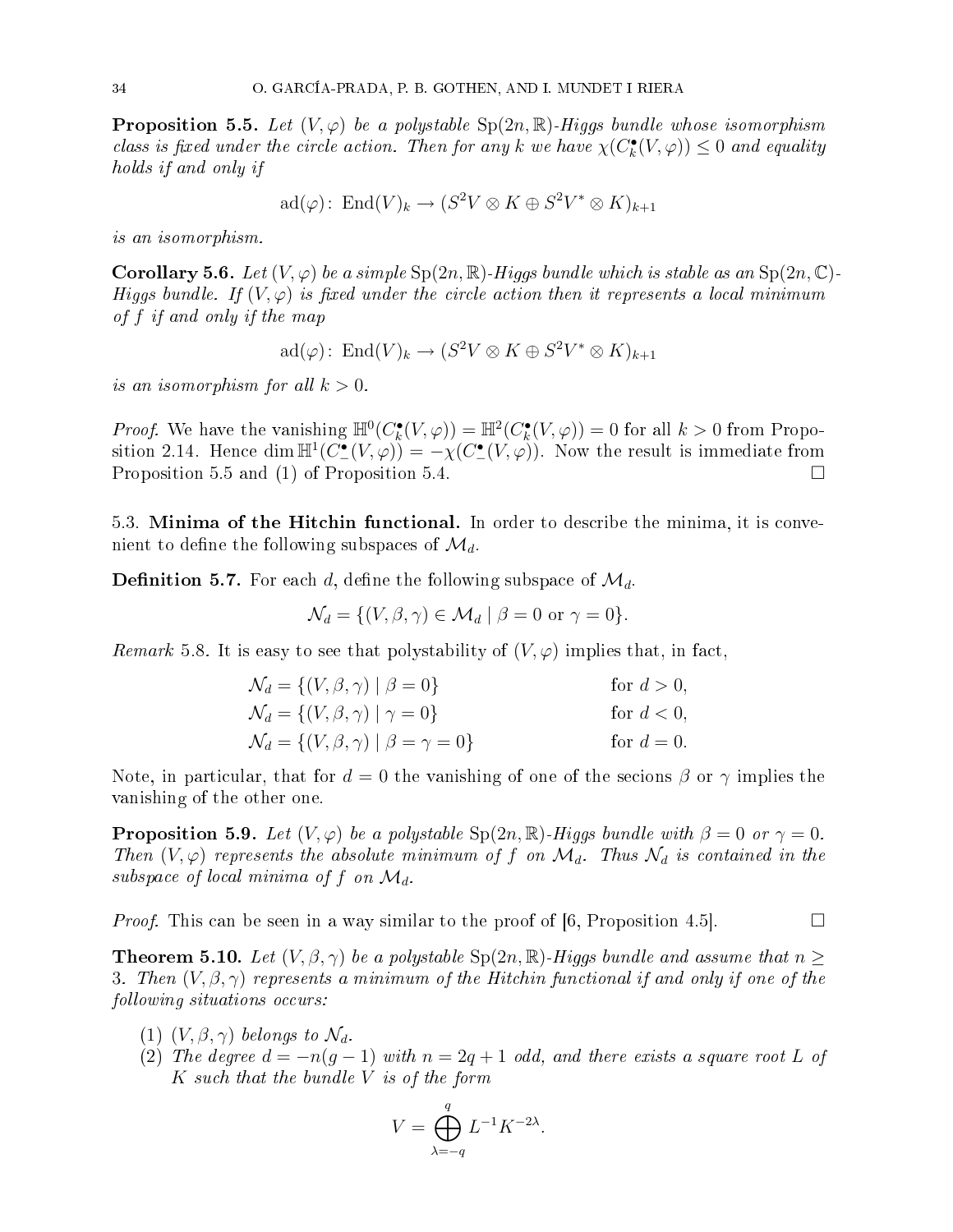With respect to this decomposition of V and the corresponding decomposition of  $V^*$ , the maps  $\beta$  and  $\gamma$  are of the form:

$$
\beta = \begin{pmatrix} 0 & \cdots & 0 & 1 \\ \vdots & \ddots & \ddots & 0 \\ 0 & 1 & \cdots & \vdots \\ 1 & 0 & \cdots & 0 \end{pmatrix} \quad \text{and} \quad \gamma = \begin{pmatrix} 0 & \cdots & 0 & 0 \\ \vdots & \ddots & \ddots & 1 \\ 0 & 0 & \cdots & \vdots \\ 0 & 1 & \cdots & 0 \end{pmatrix}
$$

where, in the matrix for  $\beta$ , we denote by 1 the canonical section of

$$
\mathrm{Hom}((L^{-1}K^{-2\lambda})^*, L^{-1}K^{2\lambda})\otimes K\cong \mathcal{O}
$$

and analogously for  $\gamma$ .

(3) The degree  $d = -n(q-1)$  with  $n = 2q+2$  even, and there exists a square root L of  $K$  such that the bundle  $V$  is of the form

$$
V = \bigoplus_{\lambda = -q}^{q+1} L K^{-2\lambda}.
$$

With respect to this decomposition of V and the corresponding decomposition of  $V^*$ , the maps  $\beta$  and  $\gamma$  are of the form given above.

(4) The degree  $d = n(g-1)$  and the dual  $Sp(2n, \mathbb{R})$ -Higgs bundle  $(V', \beta', \gamma') = (V^*, \gamma^t, \beta^t)$ is of the form given in  $(2)$  or  $(3)$  above.

**Definition 5.11.** If  $(V, \beta, \gamma)$  is a minimum which does not belong to  $\mathcal{N}_d$  we say that it is a quiver type minimum.

*Remark* 5.12. The cases  $n = 1$  and  $n = 2$  are special and were treated in [31] and [29], respe
tively (
f. (1) of Corollary 6.6 and Remark 6.7).

*Proof of Theorem 5.10.* This proof relies on the results of Sections 6 and 7 below.

Consider first the case of simple  $Sp(2n,\mathbb{R})$ -Higgs bundles  $(V,\varphi)$  which are stable as  $Sp(2n,\mathbb{C})$ -Higgs bundles. In this case, the analysis of the minima is based on Corollary 5.6 and is carried out in Section 6 below. The main result is Theorem 6.8, which says that Theorem 5.10 holds for such  $(V, \varphi)$ .

Next, consider a polystable  $Sp(2n, \mathbb{R})$ -Higgs bundle  $(V, \varphi)$  which is not simple and stable as an Sp $(2n, \mathbb{C})$ -Higgs bundle. Then the decomposition  $(V, \varphi) = \bigoplus (V_i, \varphi_i)$  given in the structure Theorem 3.29 is non-trivial. The main result of Section 7, Proposition 7.1, says that if such a  $(V, \varphi)$  is a local minimum then it belongs to  $\mathcal{N}_d$ , i.e.,  $\beta = 0$  or  $\gamma = 0$ . This concludes the proof.  $\Box$ 

### 6. MINIMA IN THE SMOOTH LOCUS OF THE MODULI SPACE

In this section we consider simple  $Sp(2n,\mathbb{R})$ -Higgs bundles  $(V,\phi)$  which are stable as  $Sp(2n,\mathbb{C})$ -Higgs bundles. Thus, by Proposition 2.15, they belong to the smooth locus of the moduli space  $\mathcal{M}_d$ . In Theorem 6.8 below we prove that the statement of Theorem 5.10 holds in this case.

Our results are based on a careful analysis of the structure of  $Sp(2n, \mathbb{R})$ -Higgs bundles  $(V, \phi)$  satisfying the criterion of Corollary 5.6.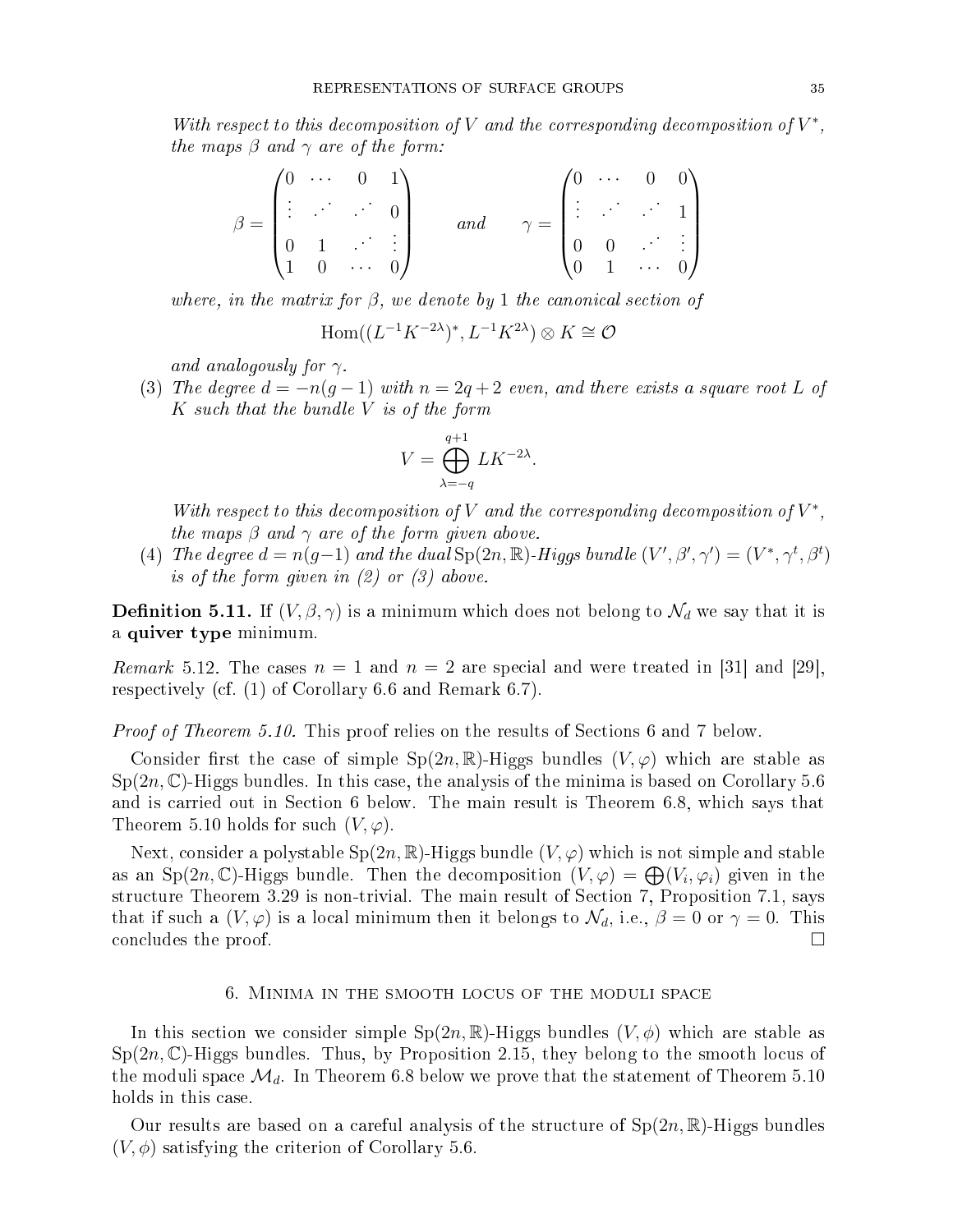6.1. **Hodge bundles.** In this subsection we give a description of simple  $Sp(2n,\mathbb{R})$ -Higgs bundles, whi
h are omplex variations of Hodge stru
ture (
f. Proposition 5.3).

**Lemma 6.1.** Let  $(V, \beta, \gamma)$  be an  $Sp(2n, \mathbb{R})$ -Higgs bundle and suppose there are splittings  $V = V_a \oplus V_b$  and  $V^* = V_c^* \oplus V_d^*$ , at least one of which is non-trivial, and satisfying

 $\beta(V_c^*) \subset V_a \otimes K$ ,  $\gamma(V_a) \subset V_c \otimes K$ ,  $\beta(V_d^*) \subset V_b \otimes K$ ,  $\gamma(V_b) \subset V_d \otimes K$ . Then  $(V, \beta, \gamma)$  is not simple.

*Proof.* Suppose the splitting  $V = V_a \oplus V_b$  is non-trivial and, with respect to this decomposition, let

$$
\sigma = (1, -1) \in \text{Aut}(V)
$$

Then, clearly,  $\sigma$  fixes  $\varphi = (\beta, \gamma)$  and hence  $\sigma \in Aut(V, \varphi)$ . Therefore  $(V, \varphi)$  is not simple (cf. Proposition 3.4). An analogous argument works when the splitting  $V^* = V_c^* \oplus V_d^*$  is non-trivial.

Now assume that the Sp(2n, R)-Higgs bundle  $(V, \varphi) = (V, \beta, \gamma)$  is a Hodge bundle, i.e.,  $V = \bigoplus F_i$ ,  $\beta: F_i^* \to F_{-i+1} \otimes K$  and  $\gamma: F_i \to F_{-i-1}^* \otimes K$ , as descibed in Proposition 5.3, and let

$$
\mathbf{F}_i = F_i \oplus F_{-i}^*
$$

be the weight  $i$  subspace of  $V\oplus V^*.$  Then  $\varphi$  has components

$$
\varphi_i\colon \mathbf{F}_i\to \mathbf{F}_{i+1}\otimes K.
$$

Let  $i_0$  and  $i_1$  be the smallest and largest weights corresponding to non-zero weight spaces, respe
tively:

$$
i_0 = \min\{i \mid \mathbf{F}_i \neq 0\},\
$$
  

$$
i_1 = \max\{i \mid \mathbf{F}_i \neq 0\}.
$$

**Lemma 6.2.** If  $(V, \varphi) = (V, \beta, \gamma)$  is simple and a complex variation of Hodge structure, then

- (1) any weight i for which  $\mathbf{F}_i \neq 0$  differs from  $i_0$  by an integer,
- (2) the map  $\varphi_i \colon \mathbf{F}_i \to \mathbf{F}_{i+1} \otimes K$  is non-vanishing for  $i = i_0, i_0 + 1, \ldots, i_1 1$ , and
- (3) only one of the bundles in the decomposition  $\mathbf{F}_i = F_i \oplus F_{-i}^*$  is non-zero for  $i =$  $i_0, i_0 + 1, \ldots, i_1 - 1.$

Proof. (1) Let

$$
E' = \bigoplus_{i-n \in \mathbb{Z}} \mathbf{F}_i \quad \text{and} \quad E'' = \bigoplus_{i-n \notin \mathbb{Z}} \mathbf{F}_i
$$

and define splittings  $V = V_a \oplus V_b$  and  $V^* = V_c^* \oplus V_d^*$  by the requirement that

$$
E' = V_a \oplus V_c^* \qquad \text{and} \qquad E'' = V_b \oplus V_d^*.
$$

Clearly these splittings satisfy the conditions of Lemma 6.1 and hence, since  $(V, \beta, \gamma)$  is simple, we conclude that  $E'' = 0$ .

(2) If  $\varphi_i = 0$  for some j, we can let

$$
E' = \bigoplus_{i_0 \le i \le j} \mathbf{F}_i \quad \text{and} \quad E'' = \bigoplus_{j+1 \le i \le i_1} \mathbf{F}_i,
$$

and we obtain a contradiction with simplicity of  $(V, \beta, \gamma)$ , using Lemma 6.1, as in the proof of (1).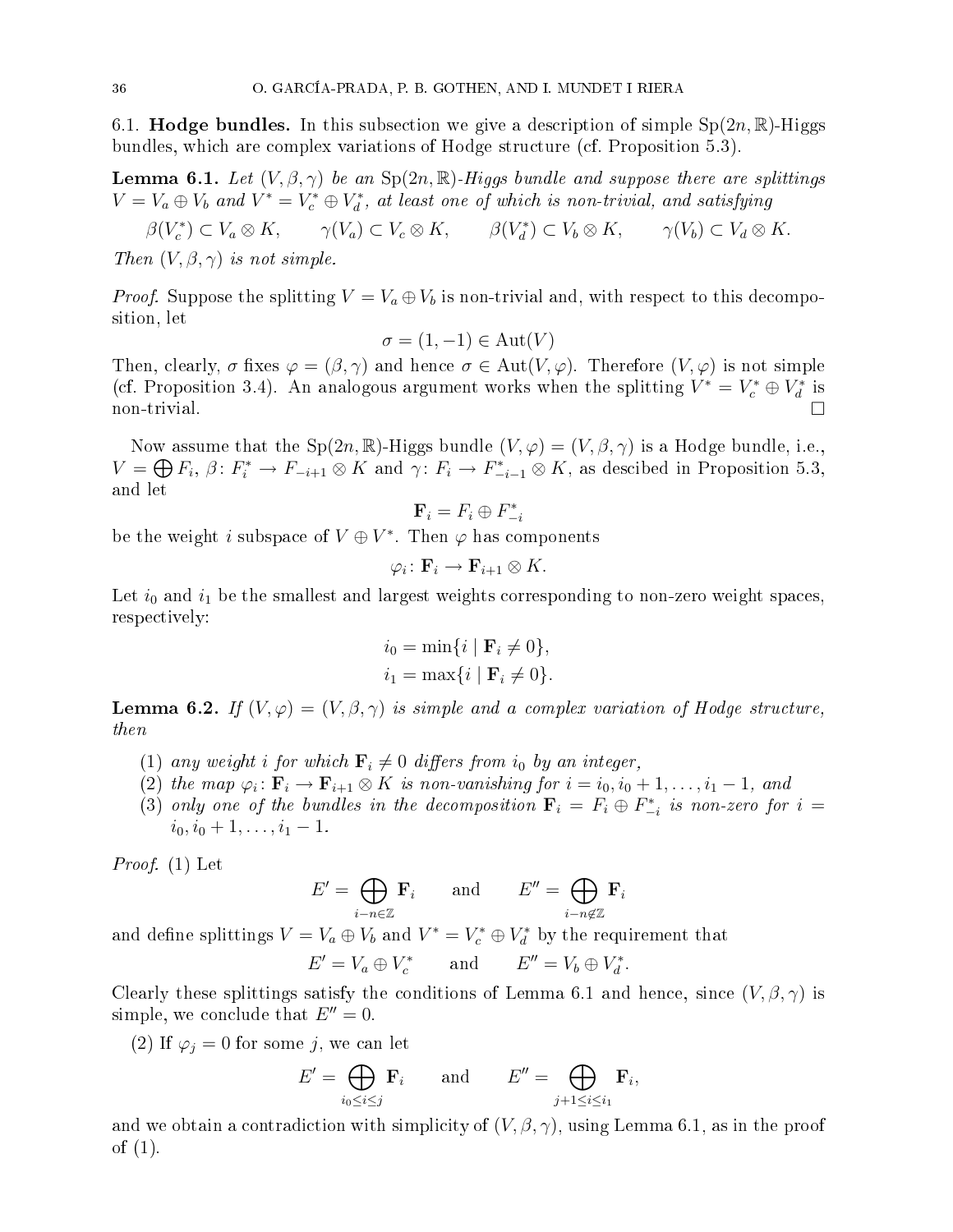(3) We can organize the bundles  $F_i$  and  $F_i^*$  and the maps between them in the diagram



where the maps are twisted by K, i.e.,  $F_i \xrightarrow{\gamma} F_{-i-1}^*$  should be interpreted to mean that we have a map  $F_i \xrightarrow{\gamma} F_{-i-1}^* \otimes K$ , and analogously for  $\beta$ . From this it is clear that, if we define

$$
V_a = \bigoplus F_{i_0+2i}
$$
  
\n
$$
V_b = \bigoplus F_{i_0+1+2i}
$$
  
\n
$$
V_b^* = \bigoplus F_{i_0+1+2i}
$$
  
\n
$$
V_d^* = \bigoplus F_{i_0+2i}^*,
$$

and let  $E'=V_a\oplus V_c^*$  and  $E''=V_b\oplus V_d^*$  then, again using Lemma 6.1, simplicity implies that  $E' = 0$  or  $E'' = 0$ . Since the bundles  $\mathbf{F}_i$  are just the direct sums of the bundles appearing in each column in the diagram  $(6.37)$  above, this concludes the proof.  $\Box$ 

**Proposition 6.3.** If  $(V, \varphi) = (\bigoplus F_i, \beta, \gamma)$  is simple and a Hodge bundle, we have either the diagram



where each of the maps is non-zero. Here the maps are twisted by K, i.e.,  $F_i \xrightarrow{\gamma} F_{-i-1}^*$ should be interpreted to mean that we have a map  $F_i \stackrel{\gamma}{\longrightarrow} F_{-i-1}^* \otimes K$  , and analogously for  $\beta$ .

*Proof.* Immediate from Lemma 6.2.

Remark 6.4. Recall from Proposition 3.24 that, for each d, there is an isomorphism  $\mathcal{M}_d \stackrel{\cong}{\to}$  $\mathcal{M}_{-d}$ , given by the duality  $(V, \beta, \gamma) \mapsto (V^*, \gamma^t, \beta^t)$ . Under this duality the situations (6.38) and (6.39) correspond (in fact, as we shall see, the former situation corresponds to  $d < 0$ , whereas the latter corresponds to  $d > 0$ . Henceforth we shall assume, for definiteness, that we are in the situation (6.38) of Proposition 6.3.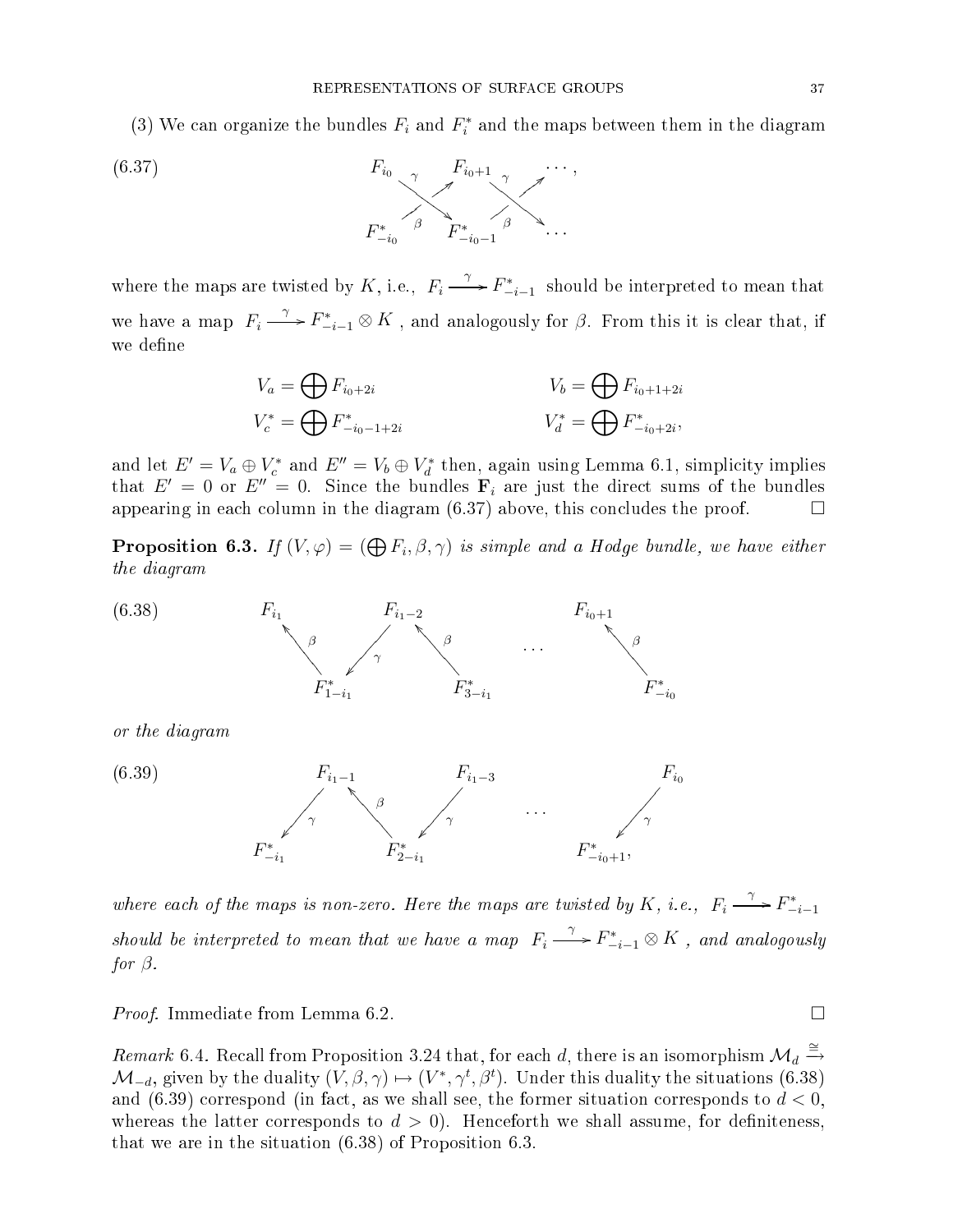6.2. Application of the criterion for minima. In this section we combine the description of the complex variations of Hodge structure given in Proposition 6.3 and the criterion given in Corollary 5.6 to determine the minima of the Hit
hin fun
tional orresponding to simple  $Sp(2n,\mathbb{R})$ -Higgs bundles which are stable as  $Sp(2n,\mathbb{C})$ -Higgs bundles.

Let

$$
m = i_0 + 1 \qquad \text{and} \qquad M = i_1
$$

be the smallest and largest weight, respectively, appearing in the decomposition  $V=\bigoplus F_i.$ Then we an write

(6.40) 
$$
V = \bigoplus_{\lambda=0}^{p} F_{M-2\lambda},
$$

where

$$
p = (M - m)/2,
$$
  $M = p + \frac{1}{2}$  and  $m = -p + \frac{1}{2}.$ 

Note also that  $m = 1 - M$ .

**Theorem 6.5.** Let  $(V, \beta, \gamma)$  be a Hodge bundle of the type described in (6.38) of Proposition 6.3. Assume that  $\beta \neq 0$  and  $\gamma \neq 0$ . Then the map

$$
\mathrm{ad}(\varphi)\colon \operatorname{End}(V)_k \to (S^2V \otimes K \oplus S^2V^* \otimes K)_{k+1}
$$

is an isomorphism for all  $k > 0$  if and only if the following holds:

- (i) For any  $0 \leq \lambda \leq p$  the rank of  $F_{M-2\lambda}$  is 1;
- (ii) for any  $0 \leq \lambda \leq p-1$  the piece of  $\beta$  in

$$
F_{M-2\lambda} \otimes F_{m+2\lambda} \otimes K \subset S^2 V \otimes K
$$

never vanishes;

(iii) for any  $1 \leq \lambda \leq p-1$  the piece of  $\gamma$  in

$$
F_{M-2\lambda}^* \otimes F_{m+2\lambda-2}^* \otimes K \subset S^2 V^* \otimes K
$$

never vanishes.

An analogous statement holds for Hodge bundles of the type described in  $(6.39)$  of Proposition 6.3.

*Proof.* The assumption  $\beta \neq 0$  and  $\gamma \neq 0$  means that in the decomposition (6.40) we have  $p \geq 1$ . If we take the piece in degree  $k = 2p$  of the map  $ad(\varphi)$ , we get

$$
A := \mathrm{ad}(\varphi)_{2p} : F_M \otimes F_m^* \to S^2 F_M \otimes K,
$$

which by assumption is an isomorphism. Computing the ranks  $r_i = \text{rk}(F_i)$ , we deduce

$$
r_M r_m = \frac{r_M(r_M + 1)}{2}.
$$

To prove that  $r_M = r_m = 1$ , we assume the contrary and show that this leads to a contradiction. If  $r_M > 1$  then by the formula above we must have  $r_m < r_M$ . Let b be the piece of  $\beta$  in  $F_M \otimes F_m \otimes K \subset (S^2V \otimes K)_{2p}$ . Then the map A sends any  $e \in F_M \otimes F_m^*$  to

$$
A(e) = eb + be^*.
$$

The first summand denotes the composition of maps

$$
F_M^* \xrightarrow{b} F_m \xrightarrow{e} F_M
$$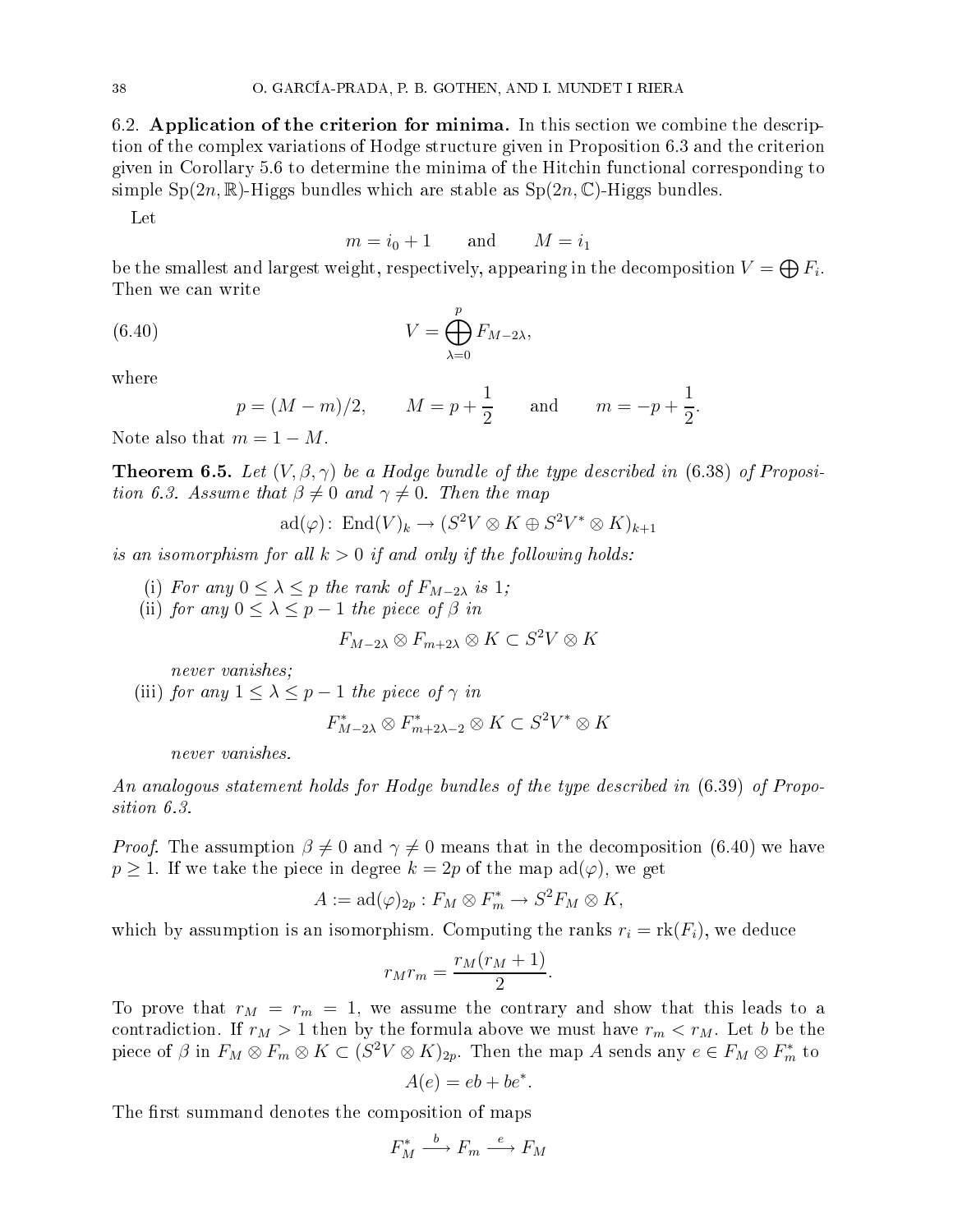and the se
ond summand

$$
F_M^* \xrightarrow{e^*} F_m^* \xrightarrow{b} F_M.
$$

Take a basis  $u_1, \ldots, u_{r_M}$  of  $F_M$  whose first  $r_m$  elements are a basis of  $b(F_m^*)$ , and take on  $F_M^*$  the dual basis. If we write the matrices of  $eb$  and  $be^*$  with respect to these basis, one readily checks that the  $(r_M - r_m) \times (r_M - r_m)$  block in the bottom left of both matrices vanishes. Consequently, an element in  $S^2F_M$  represented by a symmetric matrix whose entry at the bottom left corner is nonzero cannot belong to the image of  $A$ . Hence  $A$  is not an isomorphism, in ontradi
tion to our assumption, so we dedu
e that

$$
r_M=r_m=1.
$$

One also deduces that the section  $b \in H^0(F_M \otimes F_m \otimes K)$  never vanishes. This proves statements (i) and (ii) when  $\lambda = 0$  or p.

*Observation*. The following observation will be useful: if  $e \in F_i \otimes F_j^* \subset End(V)$ , then any nonzero piece of  $\text{ad}(\varphi)(e)$  in the decomposition (5.33) belongs to a summand of the form  $F_i \otimes F_u \otimes K$ , and any nonzero piece in (5.34) belongs to a summand of the form  $F_j^* \otimes F_v^* \otimes K$  (in both cases the symmetrization should be understood if the two indices coincide). This follows from the fact that  $ad(\varphi)(e)$  is the sum of compositions of e with another map (either on the right and on the left). Hence each summand in  $\text{ad}(\varphi)(e)$  must share with e at least the domain or the target.

Now let us take any  $k = 2p - 2\lambda \ge 1$ , such that  $\lambda \ge 1$ , so that  $1 \le \lambda \le p - 1$ . Then we have

$$
(6.41) \t\text{End}(V)_{2p-2\lambda} = F_M \otimes F_{m+2\lambda}^* \oplus F_{M-2} \otimes F_{m+2\lambda-2}^* \oplus \cdots \oplus F_{M-2\lambda} \otimes F_m^*.
$$

We claim that there is no nonzero block in  $(S^2V^*\otimes K)_{2p-2\lambda+1}$  of the form  $F_{m+2\lambda}^*\otimes F_v^*\otimes K$ . Indeed, for that one should take  $v = -(2p - 2\lambda + 1) - (m + 2\lambda) = -M - 1$ , but  $F_{-M-1} =$ 0, because  $-M-1 < m$ . On the other hand,  $(S^2V^* \otimes K)_{2p-2\lambda+1}$  contains the block  $F_M \otimes F_{M-2\lambda} \otimes K$  and no other block involving  $F_M$ . Hence we must have

$$
\mathrm{ad}(\varphi)_k(F_M \otimes F_{m+2\lambda}^*) \subset F_M \otimes F_{M-2\lambda} \otimes K.
$$

Taking ranks and using the fact that  $\text{ad}(\varphi)_k$  is injective, we deduce that

$$
r_{m+2\lambda} \le r_{M-2\lambda}.
$$

Since  $1 \leq \lambda \leq p-1 \Longleftrightarrow 1 \leq p-\lambda \leq p-1$ , we automatically deduce that

$$
r_{m+2p-2\lambda}\leq r_{M-2p+2\lambda}.
$$

But  $m + 2p = M$ , so we conclude that

$$
(6.42) \t\t\t\t\t r_{m+2\lambda} = r_{M-2\lambda}.
$$

Let us distinguish two possibilities.

Case (1). Suppose that  $\lambda = 2l + 1$  is odd. Then we have

$$
S^2F_{m+\lambda-1}^* \otimes K \subset (S^2V^* \otimes K)_{2p-2\lambda+1},
$$

and the observation above implies that

$$
\mathrm{ad}(\varphi)_{2p-2\lambda}^{-1}(S^2F_{m+\lambda-1}^*\otimes K)\subset F_{M-\lambda-1}\otimes F_{m+\lambda-1}^*.
$$

The argument given above for  $\lambda = 0$  proves now that the piece of  $\gamma$  in

$$
F_{M-\lambda-1}^* \otimes F_{m+\lambda-1}^* \otimes K
$$

never vanishes.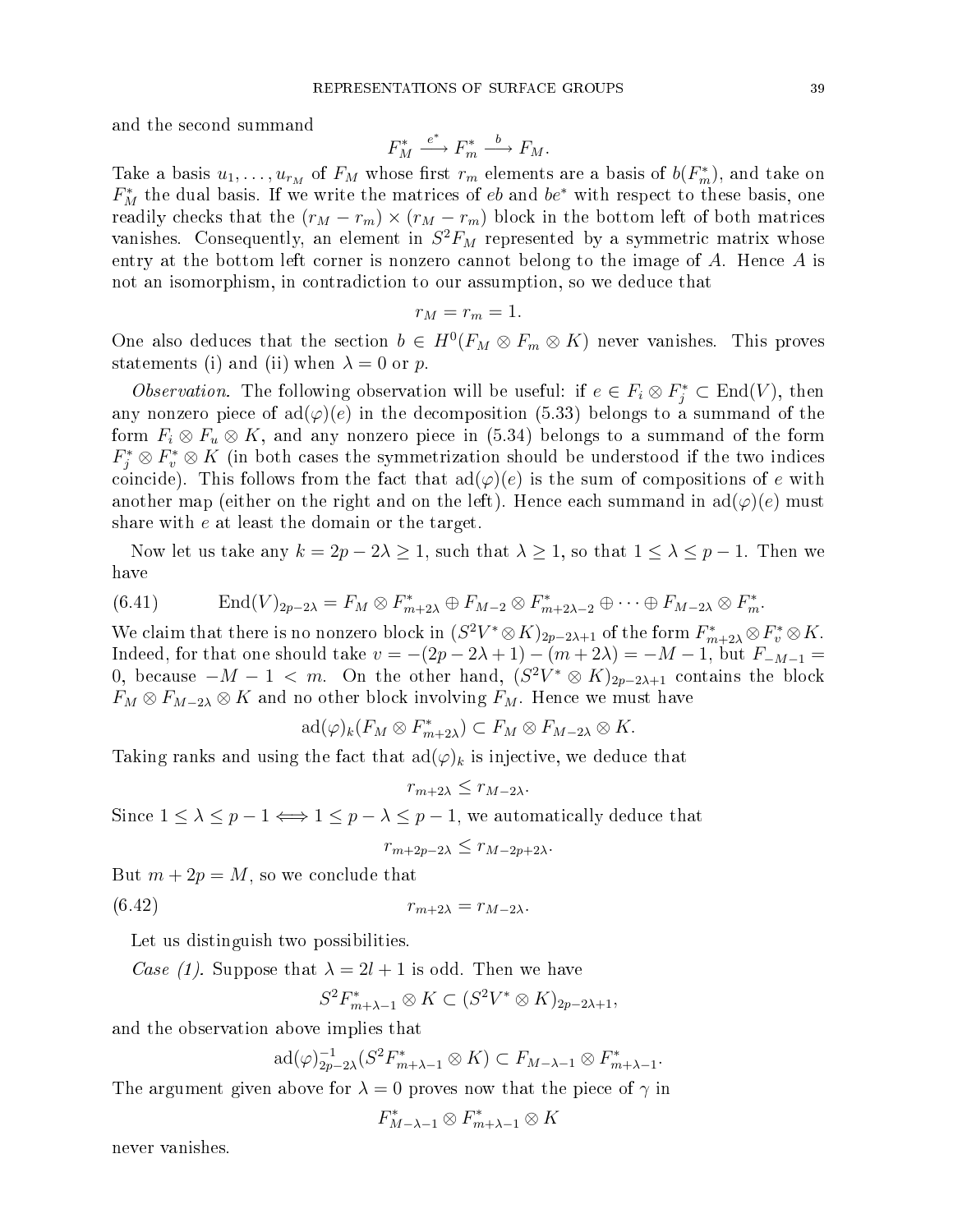Case (2). Suppose that  $\lambda = 2l$  is even. Then we have

$$
S^2F_{M-\lambda} \otimes K \subset (S^2V \otimes K)_{2p-2\lambda+1},
$$

and the observation above implies that

$$
\mathrm{ad}(\varphi)_{2p-2\lambda}^{-1}(S^2F_{M-\lambda}\otimes K)\subset F_{M-\lambda}\otimes F_{m+\lambda}^*.
$$

The argument given above for  $\lambda = 0$  proves now that the piece of  $\beta$  in

 $F_{M-\lambda} \otimes F_{m+\lambda} \otimes K$ 

never vanishes.

These arguments prove statements (ii) and (iii).

We are now going to prove that for any  $1 \leq \lambda \leq p/2$  the ranks  $r_{M-2\lambda} = r_{m+2\lambda} = 1$  using induction. Fix such a  $\lambda$  and assume that for any  $0 \leq l < \lambda$  we have  $r_{M-2l} = r_{m+2l} = 1$ (when  $l = 0$  we already know this is true). Since  $2p - 2\lambda \geq 1$  we must have

(6.43) 
$$
\operatorname{rk} \operatorname{End}(V)_{2p-2\lambda} = \operatorname{rk} (S^2 V \otimes K \oplus S^2 V^* \otimes K)_{2p-2\lambda+1}.
$$

Using indu
tion we an ompute the left hand side:

rk End(V)<sub>2p-2
$$
\lambda
$$</sub> =  $r_M r_{m+2\lambda} + r_{M-2} r_{m+2\lambda-2} + \cdots + r_{M-2\lambda+2} r_{m+2} + r_{M-2\lambda} r_m$   
=  $r_{m+2\lambda} + r_{M-2\lambda} + (\lambda - 1)$ .

We now distinguish again two cases.

Case (1). Suppose that  $\lambda = 2l + 1$  is odd. Then we compute

$$
rk(S^{2}V)_{2p-2\lambda+1} = r_{M}r_{M-2\lambda} + r_{M-2}r_{M-2\lambda+2} + \dots + r_{M-\lambda+1}r_{M-\lambda-1}
$$
  
=  $r_{M-2\lambda} + l$ 

and

$$
\operatorname{rk}(S^2V^*)_{2p-2\lambda+1} = r_m r_{m+2\lambda-2} + r_{m+2} r_{m+2\lambda-4} + \dots + r_{m+\lambda-3} r_{m+\lambda+1} + {r_{m+\lambda-1}+1 \choose 2} = l+1.
$$

Comparing the two omputations it follows from (6.43) that

$$
r_{m+2\lambda}=1,
$$

and using (6.42) we dedu
e that

$$
r_{M-2\lambda}=1.
$$

Case (2). Now suppose that  $\lambda = 2l$  is even. Then we have

$$
rk(S^{2}V)_{2p-2\lambda+1} = r_{M}r_{M-2\lambda} + r_{M-2}r_{M-2\lambda+2} + \dots + r_{M-\lambda+2}r_{M-\lambda-2} + {r_{M-\lambda}\choose 2} = r_{M-2\lambda} + l
$$

and

$$
rk(S^{2}V^{*})_{2p-2\lambda+1} = r_{m}r_{m+2\lambda-2} + r_{m+2}r_{m+2\lambda-4} + \cdots + r_{m+\lambda-2}r_{m+\lambda} = l.
$$

Comparing again the two omputations we dedu
e that

$$
r_{m+2\lambda} = r_{M-2\lambda} = 1.
$$

This finishes the proof of statement (i) and thus the proof of the Theorem.  $\Box$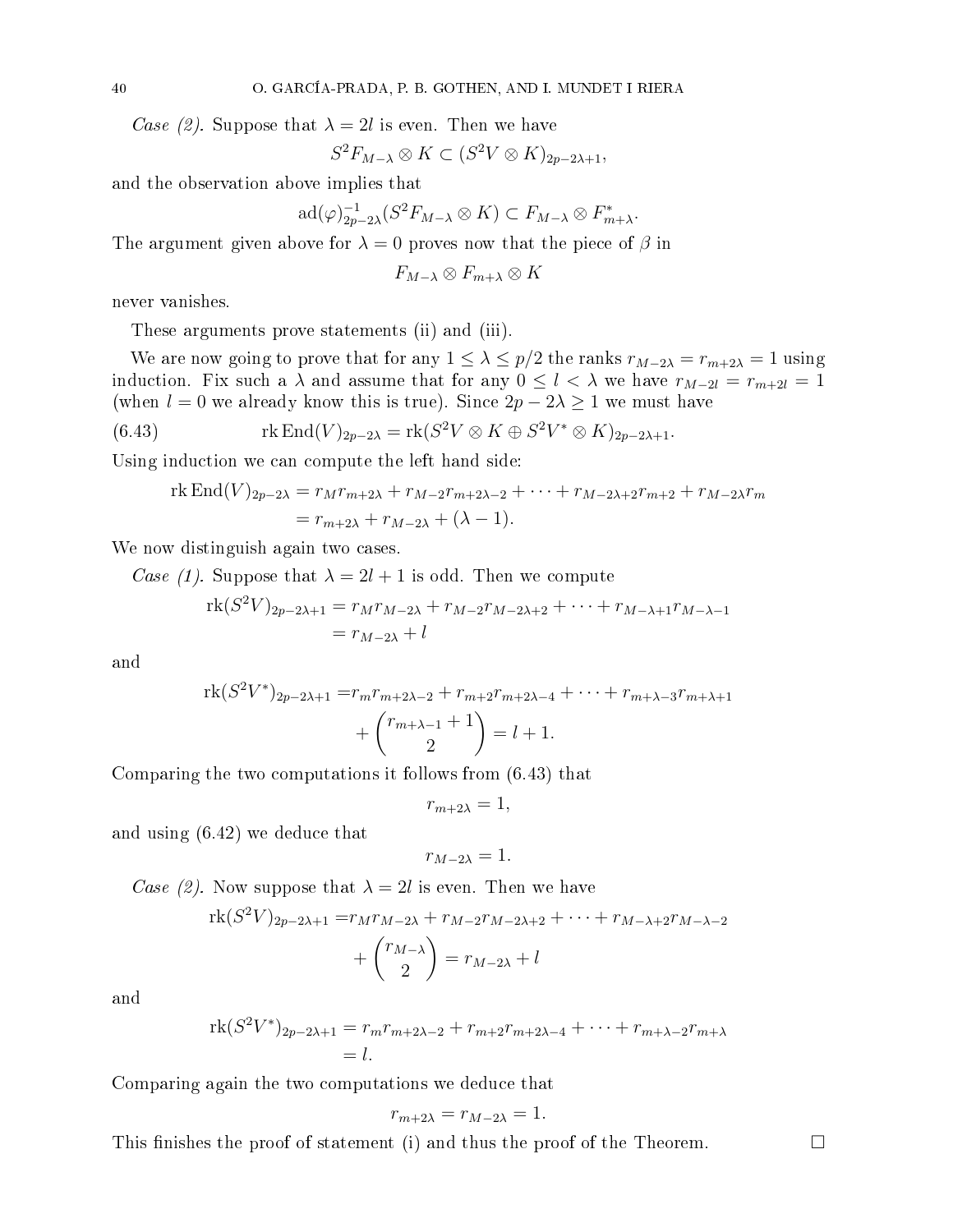**Corollary 6.6.** Let  $(V, \beta, \gamma)$  be a Hodge bundle of the type described in (6.38) of Proposition 6.3. Assume that  $\beta \neq 0$  and  $\gamma \neq 0$  and that the map

$$
\mathrm{ad}(\varphi)\colon \mathrm{End}(V)_k \to (S^2V \otimes K \oplus S^2V^* \otimes K)_{k+1}
$$

is an isomorphism for all  $k > 0$ . Then the following holds.

- (1) If  $n=2$  then  $F_{\frac{3}{2}} \otimes F_{-\frac{1}{2}} \otimes K \cong \mathbb{C}$ .
- (2) If  $n = 2q + 1 \geq 3$  is odd then  $\beta \colon F_{\frac{1}{2}-2\lambda}^* \stackrel{\cong}{\to} F_{\frac{1}{2}+2\lambda}K$  for any integer  $-q \leq \lambda \leq q$ . In particular, there exists a square root L of K such that for any integer  $-q \leq \lambda \leq q$ we have

$$
F_{M-2(q-\lambda)} \cong F_{m+2(\lambda+q)} \cong F_{\frac{1}{2}+2\lambda} \cong L^{-1} \otimes K^{-2\lambda},
$$

and the bundle  $V$  is of the form

$$
V = \bigoplus_{\lambda = -q}^{q} L^{-1} K^{-2\lambda}.
$$

(3) If  $n = 2q+2 \ge 4$  then  $\gamma: F_{-\frac{1}{2}} \stackrel{\cong}{\to} F_{-\frac{1}{2}}^*K$  and  $\beta: F_{-\frac{1}{2}-2\lambda}^* \stackrel{\cong}{\to} F_{-\frac{1}{2}+2\lambda}K$  for any integer  $-q \leq \lambda \leq q+1$ . In particular, there exists a square root L of K such that for any integer  $-q \leq \lambda \leq q+1$  we have

$$
F_{-\frac{1}{2}+2\lambda} \cong L \otimes K^{-2\lambda} \cong F_{M-2(q+1-\lambda)} \cong F_{m+2(\lambda+q)},
$$

and the bundle  $V$  is of the form

$$
V = \bigoplus_{\lambda = -q}^{q+1} L K^{-2\lambda}.
$$

- (4) For any  $n \geq 2$ , the degree of V is deg  $V = n(1 g)$ .
- (5) For any  $n \geq 2$ , an  $Sp(2n, \mathbb{R})$ -Higgs bundle of the form described in (1)-(3) above is stable as an  $SL(2n, \mathbb{C})$ -Higgs bundle, and thus also as an  $Sp(2n, \mathbb{C})$ -Higgs bundle.

Analogous statements hold for Hodge bundles of the type described in  $(6.39)$  of Proposition 6.3. In particular, in this case the degree of V is  $\deg V = n(g-1)$  (cf. Remark 6.4).

Remark 6.7. In the case  $n = 1$  it is not possible for  $(V, \varphi)$  to be a Hodge bundle with  $\beta \neq 0$ and  $\gamma \neq 0$ .

*Proof of Corollary 6.6.* First we observe that, since the  $F_i$  are all line bundles, we have  $n = p + 1, M = p + \frac{1}{2}$  $\frac{1}{2}$  and  $m = -p + \frac{1}{2}$  $2^{\degree}$ 

(1) In this case we have  $n = 2$ ,  $p = 1$ ,  $M = 3/2$ ,  $m = -1/2$ . Then, taking  $\lambda = 0$  in (ii) of Theorem 6.5 we get  $F_{\frac{3}{2}} \otimes F_{-\frac{1}{2}} \otimes K \cong \mathbb{C}$ .

(2) In this case we have  $n = p + 1 = 2q + 1$  so that  $M = 2q + 1/2$  and  $m = -2q + 1/2$ . Hence, using (ii) and (iii) of Theorem 6.5, we can describe the structure of the maps  $\beta$  and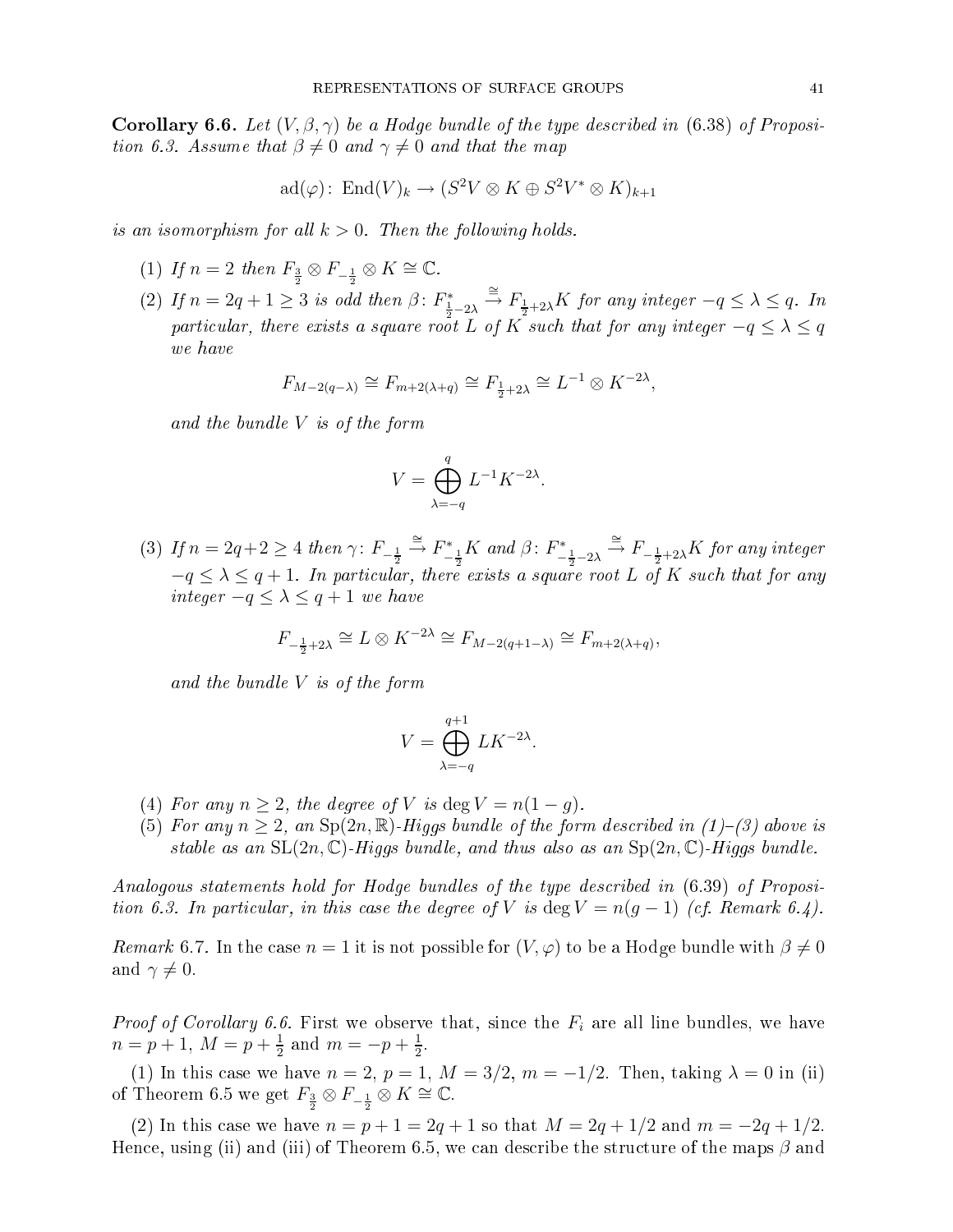$\gamma$  in the following diagram:



,

.

where an arrow  $\bullet_i$ β /• j means that there is an isomorphism  $\beta\colon F_i^*\to F_j\otimes K$  (and thus  $j = -i + 1$ ); similarly, an arrow  $\bullet$  $\frac{\gamma}{j}$  means that there is an isomorphism  $\gamma\colon F_i\to F_j^*\otimes K.$  In particular, we see that the isomorphism  $\beta\colon F_{\frac{1}{2}}^*\stackrel{\cong}{\to} F_{\frac{1}{2}}\otimes K$  means that  $F_{\frac{1}{2}} \cong L^{-1}$  for a square root L of K. This proves the case  $\lambda = 0$  of (2). Now repeated application of (ii) and (iii) of Theorem 6.5 proves the general case. Note that this argument an be phrased as saying that the graph above is onne
ted and its only losed loop is the one at 1/2: thus the remaining  $F_i$  are uniquely determined by  $F_{\frac{1}{2}}$ .

(3) In this case we have  $n = p + 1 = 2q + 2$  so that  $M = 2q + 3/2$  and  $m = -2q - 1/2$ and, as above, we have a diagram



The argument is now analogous to the previous case.

(4) Easy from the formulas for  $V$  given in (2) and (3).

(5) Let  $(V, \varphi)$  be of the kind described in (1)–(3), and consider the associated  $SL(2n, \mathbb{C})$ -Higgs bundle  $(V\oplus V^*,\Phi)=H(V,\varphi).$  The  $\Phi$ -invariant subbundles of  $V\oplus V^*$  are of the form  $\bigoplus_{i\geq i_0} (F_i \oplus F_{-i}^*)$ . From the given description, it is easy to check that such a subbundle, when proper and non-zero, has degree strictly negative.  $\Box$ 

Finally, we use the analysis carried out so far to determine the minima of the Hitchin functional on the locus of the moduli space corresponding to simple  $Sp(2n,\mathbb{R})$ -Higgs bundles which are stable as  $Sp(2n, \mathbb{C})$ -Higgs bundles.

**Theorem 6.8.** Let  $(V, \beta, \gamma)$  be a simple  $Sp(2n, \mathbb{R})$ -Higgs bundle which is stable as an  $Sp(2n, \mathbb{C})$ -Higgs bundle.

- (1) If  $|d| < n(q-1)$  then  $(V, \beta, \gamma)$  represents a minimum of the Hitchin functional if and only if it belongs to  $\mathcal{N}_d$ .
- (2) If  $|d| = n(g-1)$  and  $n \geq 3$  then  $(V, \beta, \gamma)$  represents a minimum of the Hitchin functional if and only if one of the following situations occurs: (i) the Sp(2n, R)-Higgs bundle  $(V, \beta, \gamma)$  belongs to  $\mathcal{N}_d$ ;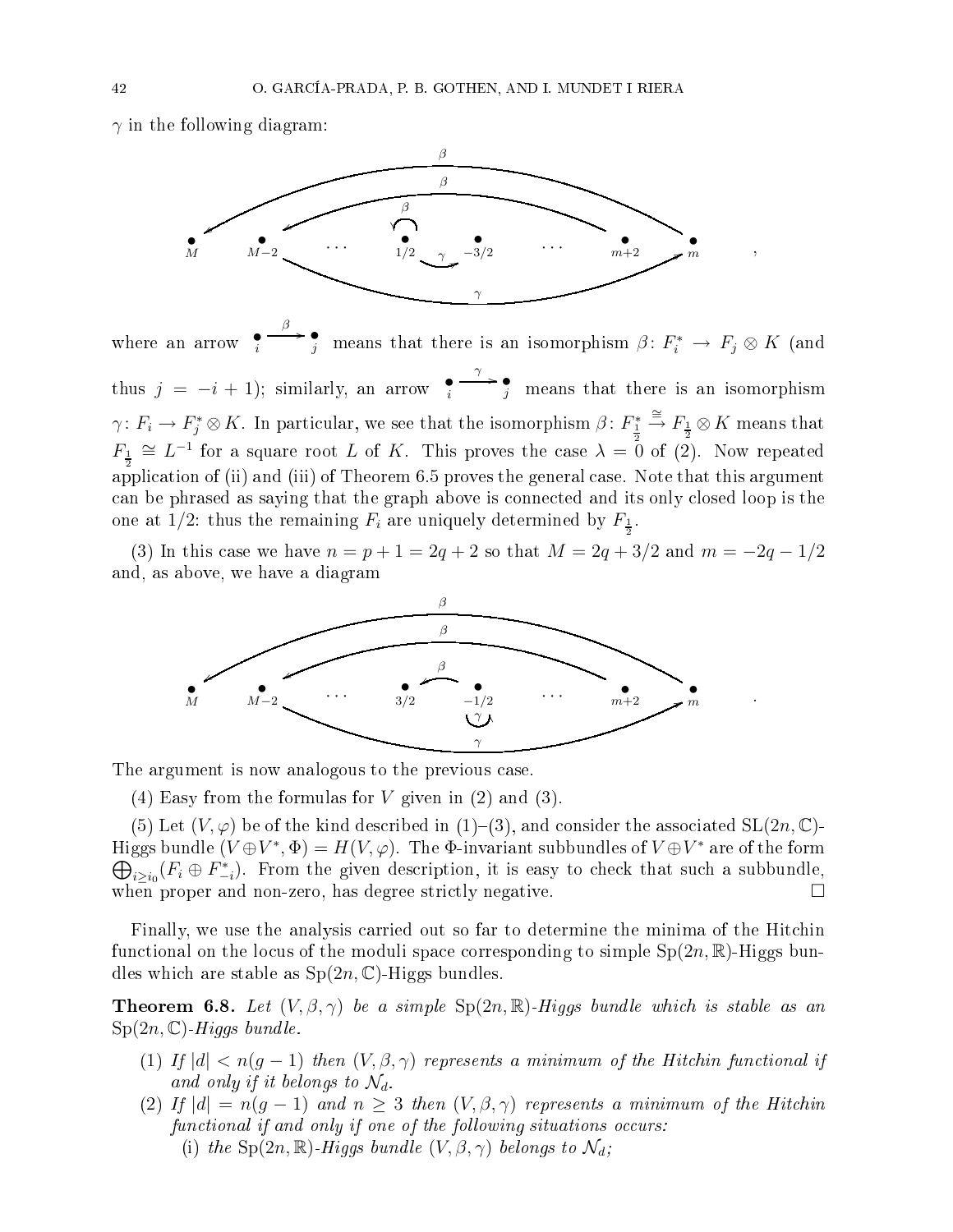(ii) the  $Sp(2n,\mathbb{R})$ -Higgs bundle  $(V,\beta,\gamma)$  is of the type described in (2) or (3) of Corollary 6.6. In this case we say that  $(V, \beta, \gamma)$  is a quiver type minimum.

*Proof.* If  $(V, \beta, \gamma)$  belongs to  $\mathcal{N}_d$  then we know from Proposition 5.9 that it represents a minimum. And, if  $(V, \beta, \gamma)$  is of the type described in (2) or (3) of Corollary 6.6, then Corollary 5.6 and Theorem 6.5 show that it represents a minimum.

On the other hand, if  $(V, \beta, \gamma)$  is a minimum which does not belong to  $\mathcal{N}_d$ , then Corollary 5.6, Theorem 6.5 and Corollary 6.6 show that it is of the type described in (2) or (3) of Corollary 6.6.

#### 7. MINIMA ON THE ENTIRE MODULI SPACE

7.1. Main result and strategy of proof. In Section 6 we characterized the minima of the Hitchin functional on the locus of  $\mathcal{M}_d$  corresponding to simple  $Sp(2n,\mathbb{R})$ -Higgs bundles  $(V, \varphi)$  which are stable as  $Sp(2n, \mathbb{C})$ -Higgs bundles. In this section we provide the remaining results required to extend this hara
terization to the whole moduli spa
e, thus ompleting the proof of Theorem 5.10. As explained in the proof of that Theorem, what is required is to rule out certain type of potential minima of the Hitchin functional. In each case this is done by using  $(2)$  of Proposition 5.4. The main result of this Section is the following.

**Proposition 7.1.** Let  $(V, \varphi = \beta + \gamma)$  be a polystable Sp(2n, R)-Higgs bundle and assume that the decomposition  $(V, \varphi) = (V_1, \varphi_1) \oplus \cdots \oplus (V_k, \varphi_k)$  of Theorem 3.29 is non-trivial. If  $(V, \varphi)$  is a local minimum of the Hitchin functional then either  $\beta = 0$  or  $\gamma = 0$ .

Proof. The starting point is the structure Theorem 3.29. Recall that this describes a polystable  $Sp(2n,\mathbb{R})$ -Higgs bundle as a direct sum

(7.44) 
$$
(V, \varphi) = \bigoplus (V_i, \varphi_i),
$$

where each Sp $(2n,\mathbb{R})$ -Higgs bundle  $(V_i,\varphi_i)$  comes from a  $G_i$ -Higgs bundle which is a smooth point in its respective moduli space. If  $(V, \varphi)$  is a minimum, then Proposition 5.2 implies that each  $(V_i, \varphi_i)$  is a minimum on the corresponding moduli space of  $G_i$ -Higgs bundles. Consider each of the possible  $G_i$ 's in turn.

The case  $G_i = \text{Sp}(2n_i, \mathbb{R})$ . This is the case covered by Theorem 6.8. (Except for the case  $n_i = 2$ , which will require special attention.)

The case  $G_i = U(n_i)$ . In this case  $\varphi_i = 0$  for any  $G_i$ -Higgs bundle, as we have already seen.

The case  $G_i = U(p_i, q_i)$ . In this case, the minima of the Hitchin functional were determined in [6]. There it is shown that a U( $p_i, q_i$ )-Higgs bundle  $(\tilde{V}_i, \tilde{W}_i, \tilde{\beta} + \tilde{\gamma})$  is a minimum if and only if  $\tilde{\beta} = 0$  or  $\tilde{\gamma} = 0$ . Hence  $(V_i, \varphi_i) = v_*^{\mathrm{U}(p_i, q_i)}(\tilde{V}_i, \tilde{W}_i, \tilde{\beta} + \tilde{\gamma})$  (cf. (3.16)) is a minimum if and only if  $\beta_i = 0$  or  $\gamma_i = 0$ 

The case  $G_i = GL(n_i, \mathbb{R})$ . The moduli space of such Higgs bundles was studied in [7]. Using the results of that paper we show in Lemma 7.8 below that a  $\mathrm{Sp}(2n_i,\mathbb{R})$ -Higgs bundle  $(V_i, \varphi_i)$  coming from a  $\mathrm{GL}(n_i, \mathbb{R})$ -Higgs bundle is a minimum if and only if  $\varphi_i = 0$ .

A quiver type minimum  $(V, \varphi)$  is simple and stable as a  $Sp(2n, \mathbb{C})$ -Higgs bundle by (5) of Corollary 6.6. Thus, to on
lude the proof of the Proposition, it remains to show that if  $(V, \varphi)$  is a minimum and the decomposition (7.44) is non-trivial, then it belongs to  $\mathcal{N}_d$ ,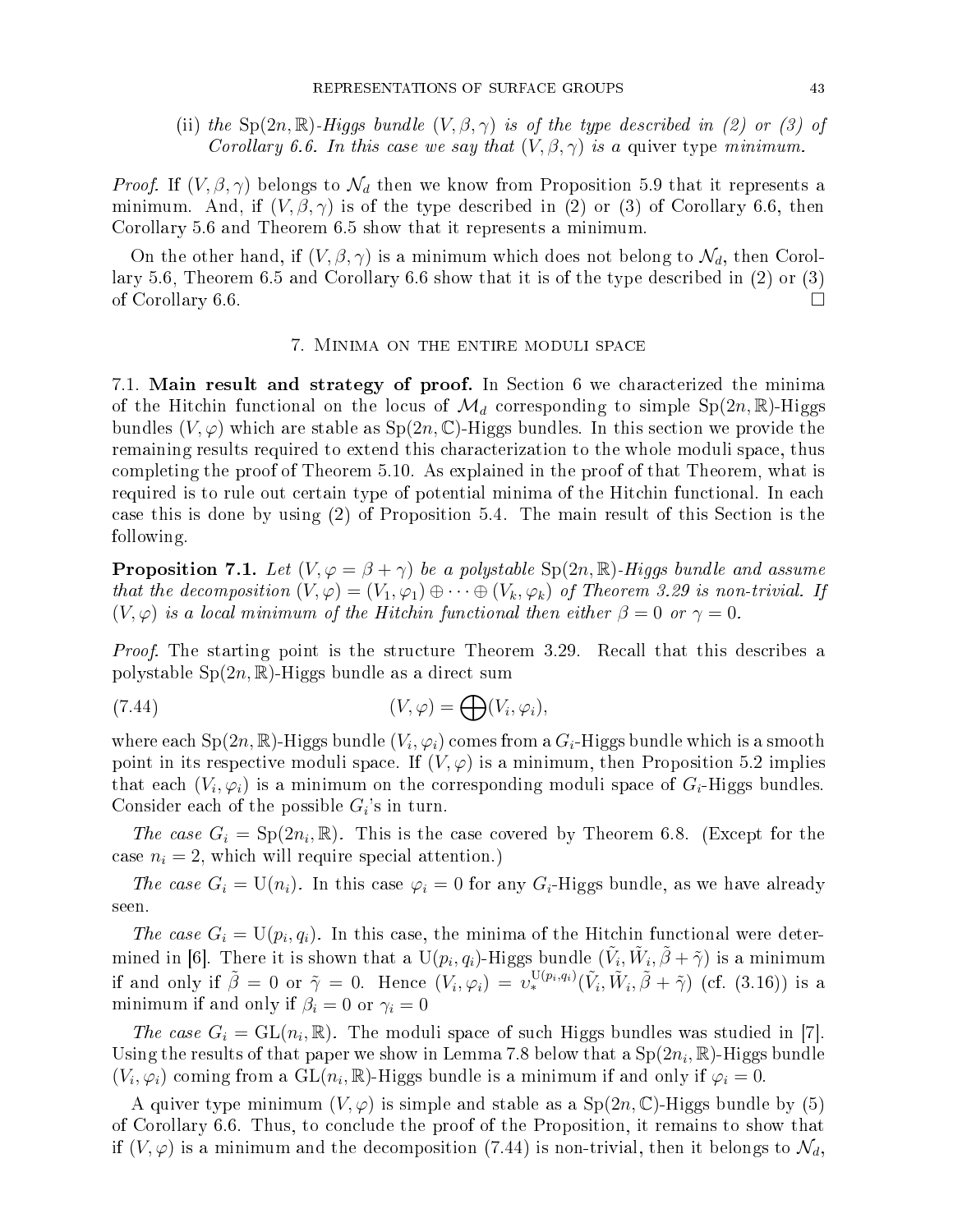i.e.,  $\beta = 0$  or  $\gamma = 0$ . By the above analysis of the minima coming from  $G_i$ -Higgs bundles, it therefore suffices to show that  $(V, \varphi)$  is not a minimum when the decomposition (7.44) falls in one of the following cases:

- (1) There is a  $(V_i, \varphi_i)$  in  $\mathcal{N}_{d_i}$  with  $\beta_i \neq 0$  and a  $(V_j, \varphi_j)$  in  $\mathcal{N}_{d_j}$  with  $\gamma_j \neq 0$ .
- (2) There is a  $(V_i, \varphi_i)$  which is a quiver type minimum and a  $(V_j, \varphi_j)$  which lies in  $\mathcal{N}_{d_i}$ .
- (3) There are (distinct)  $(V_i, \varphi_i)$  and  $(V_j, \varphi_j)$  which are quiver type minima.

In order to accomodate the possibility  $n_i = 2$ , the quiver type minima must here be understood to include all minima with  $\beta \neq 0$  and  $\gamma \neq 0$  (cf. (1) of Corollary 6.6). The case  $n_i = 1$  is included since such minima must have  $\beta = 0$  or  $\gamma = 0$  (cf. Remark 6.7).

Note that, by Proposition 5.2, in fact it suffices to consider the case when  $k = 2$  in (7.44). With this in mind, the results of Lemmas 7.2, 7.4 and 7.6 below conclude the proof.  $\square$ 

### 7.2. Deforming a sum of minima in  $\mathcal{N}_d$ .

**Lemma 7.2.** Let  $(V, \varphi)$  be a polystable  $\text{Sp}(2n, \mathbb{R})$ -Higgs bundle which decomposes as a direct sum  $(V, \varphi) = (V', \varphi') \oplus (V'', \varphi'')$  with  $\varphi' = (\beta', \gamma')$  and  $\varphi'' = (\beta'', \gamma'')$ . Suppose that  $\beta' = 0$ ,  $\gamma' \neq 0$ ,  $\beta'' \neq 0$  and  $\gamma'' = 0$ . Suppose additionally that  $(V', \varphi')$  and  $(V'', \varphi'')$ are stable  $Sp(2n,\mathbb{R})$ -Higgs bundles or stable  $U(p,q)$ -Higgs bundles. Then  $(V,\varphi)$  is not a minimum of f on  $\mathcal{M}_d$ . The same is true if  $\beta' \neq 0$ ,  $\gamma' = 0$ ,  $\beta'' = 0$  and  $\gamma'' \neq 0$ .

*Proof.* We prove the Lemma by applying the criterion in  $(2)$  of Proposition 5.4. As a first step, we identify the complex  $C^{\bullet}_{-}$ weights of each piece  $V', V''$ . Recall that the weight of  $\varphi', \varphi''$  is always 1.

- (1) Since  $\gamma': V' \to V'^*K$ , the weight on  $V'^*$  is  $1 + \lambda' = -\lambda'$ , where  $\lambda'$  is the weight on V'. Thus  $\lambda' = -1/2$ .
- (2) Similarly, the weight on  $V''$  is  $\lambda'' = 1/2$ .

From this it follows immediately that the complex  $C^{\bullet}_{-}$  is given by

$$
C^{\bullet}_{-} \colon \operatorname{Hom}(V', V'') \to 0,
$$

so that

$$
\mathbb{H}^1(C^{\bullet}_{-})=H^1(\mathrm{Hom}(V',V'')).
$$

Recall from Remark 5.8 that  $d' = \deg(V') \ge 0$  and  $d'' \le 0$  so, by Riemann–Roch,

$$
H^1(\text{Hom}(V', V'')) \neq 0.
$$

This proves that  $C^{\bullet}_{-}$ integrate any element of  $\mathbb{H}^1(C^{\bullet}_{-})$  to a deformation of  $(V, \varphi)$  through polystable Sp $(2n, \mathbb{R})$ -Higgs bundles.

Chose any<sup>3</sup> nonzero element  $a \in H^1(\text{Hom}(V', V''))$ . Denote by D the open unit disk. Define  $\mathbb{V}' = D \times V'$  and  $\mathbb{V}'' = D \times V''$ , which we view as vector bundles over  $X \times D$ . We denote by  $\gamma'_D: \mathbb{V}' \to \mathbb{V}'^* \otimes K$  (here  $K$  denotes the pullback to  $X \times D)$  the extension of  $\gamma'$ which is constant on the D direction, and we define similarly  $\beta''_D : \mathbb{V}''^* \to \mathbb{V}'' \otimes K$ . Take the extension

$$
0 \to \mathbb{V}'' \to \mathbb{V} \to \mathbb{V}' \to 0
$$

<sup>&</sup>lt;sup>3</sup>when one of  $(V',\varphi')$  and  $(V'',\varphi'')$  is a U $(p,q)$ -Higgs bundle, this choice is not completely arbitrary, cf. the proof of Lemma 7.3 below.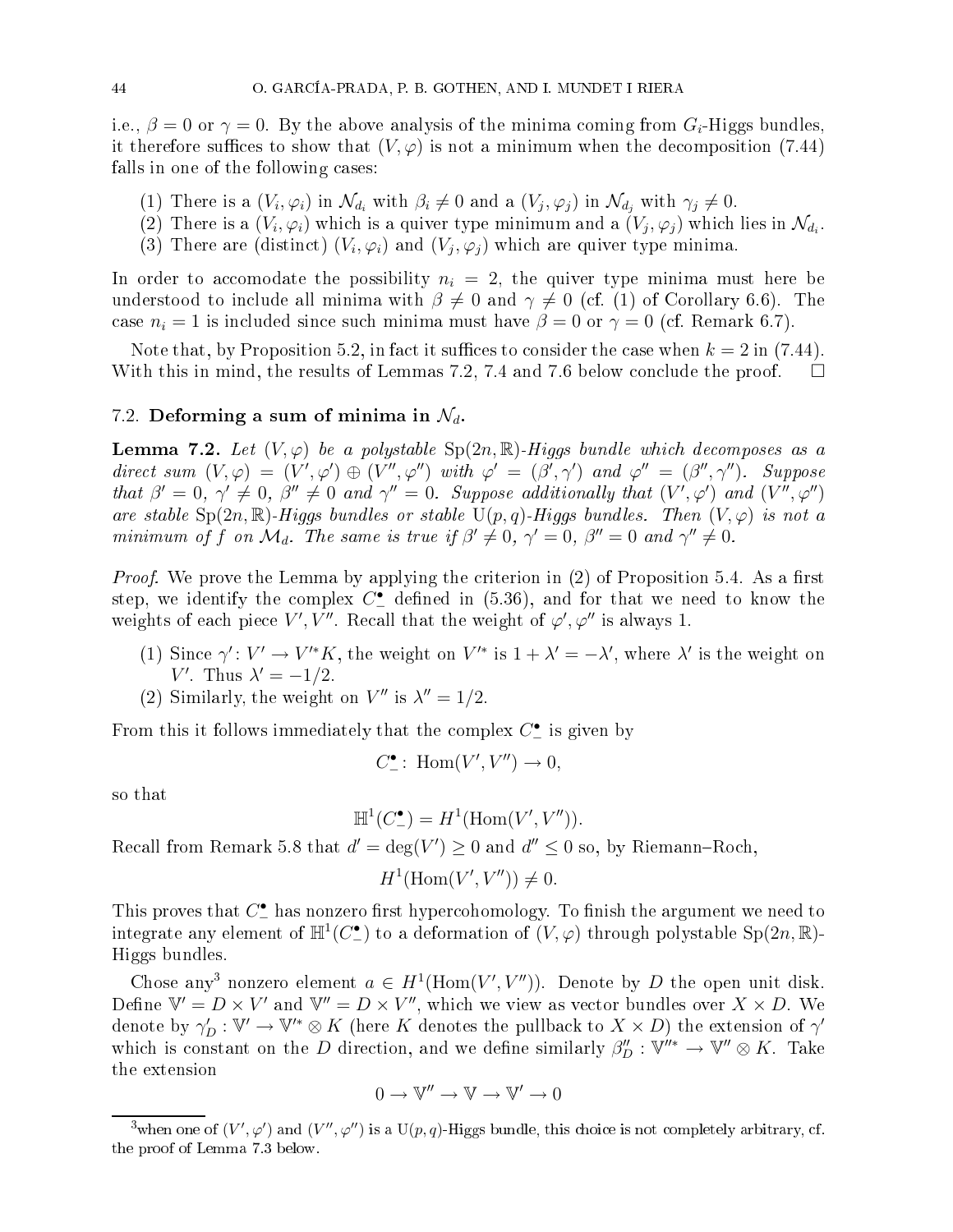classified by

$$
a \otimes 1 \in H^1(\text{Hom}(\mathbb{V}', \mathbb{V}'')) = H^1(X; \text{Hom}(V', V'')) \otimes H^0(D; \mathbb{C}).
$$

The restriction of this to  $X \times \{t\}$  is the extension

(7.45) 
$$
0 \to V'' \to V_t \to V' \to 0
$$

classified by  $ta \in H^1(\text{Hom}(V', V''))$ . Define  $\gamma_D : \mathbb{V} \to \mathbb{V}^* \otimes K$  as the composition

$$
\mathbb{V} \longrightarrow \mathbb{V}' \xrightarrow{\gamma'_D} \mathbb{V}'^* \otimes K \longrightarrow \mathbb{V}^* \otimes K,
$$

where the first arrow comes from the exact sequence defining  $V$  and the third one comes from dualising the same exact sequence and tensoring by the pullback of  $K$ . Similarly, define  $\beta_D: {\mathbb V}^* \to {\mathbb V} \otimes K$  as the composition

$$
\mathbb V^*\longrightarrow \mathbb V''^* \stackrel{\beta''_D}\longrightarrow \mathbb V''\otimes K\to \mathbb V\otimes K.
$$

The resulting triple  $(\mathbb{V}, \beta_D, \gamma_D)$  is a family of symplectic Higgs bundles parametrized by the disk, whose restriction to the origin coincides with  $(V, \varphi)$ , and which integrates the element *a* in the deformation complex.

It remains to show that each member of the family  $(\mathbb{V}, \beta_D, \gamma_D)$  is a polystable  $Sp(2n, \mathbb{R})$ -Higgs bundle. This is done in Lemma 7.3 below. We have thus proved that  $(V, \varphi)$  is not a local minimum. □

**Lemma 7.3.** The Sp $(2n,\mathbb{R})$ -Higgs bundle  $(V_t, \varphi_t = \beta_t + \gamma_t)$  on  $X$ , obtained by restricting to  $X \times \{t\}$  the family  $(\mathbb{V}, \beta_D, \gamma_D)$  constructed in the proof of Lemma 7.2, is polystable.

*Proof.* It will be convenient to use the stability condition for  $Sp(2n,\mathbb{R})$ -Higgs bundles as given in Lemma 3.16. Thus, if  $(V_t,\varphi_t)$  is not stable, there are subbundles  $A\,\subset\,V_t$  and  $B \subset V_t^*$  such that  $\gamma_t(A) \subset B \otimes K$  and  $\beta_t(B) \subset A \otimes K$ , and with  $\deg(A \oplus B) = 0$ . Since X is a Riemann surface, the kernel of the restriction to A of the sheaf map  $V_t \to V''$  is locally free and corresponds to a subbundle  $A'\subset A.$  The quotient  $A'':=A/A'$  then gives a subbundle  $A''\subset V''$  so that we have a commutative diagram with exact rows and columns:

(7.46)  
\n
$$
0 \longrightarrow A'' \longrightarrow A \longrightarrow A' \longrightarrow 0
$$
\n
$$
\downarrow \qquad \downarrow \qquad \downarrow
$$
\n
$$
0 \longrightarrow V'' \longrightarrow V_t \longrightarrow V' \longrightarrow 0.
$$

Similarly, we obtain subbundles  $B''\subset V''^*$  and  $B'\subset V'^*$  and a diagram:

$$
(7.47) \quad 0 \longleftarrow B' \longleftarrow B \longleftarrow B'' \longleftarrow 0
$$
\n
$$
\downarrow \qquad \downarrow \qquad \downarrow
$$
\n
$$
0 \longleftarrow V'^* \longleftarrow V_t \longleftarrow V''^* \longleftarrow 0.
$$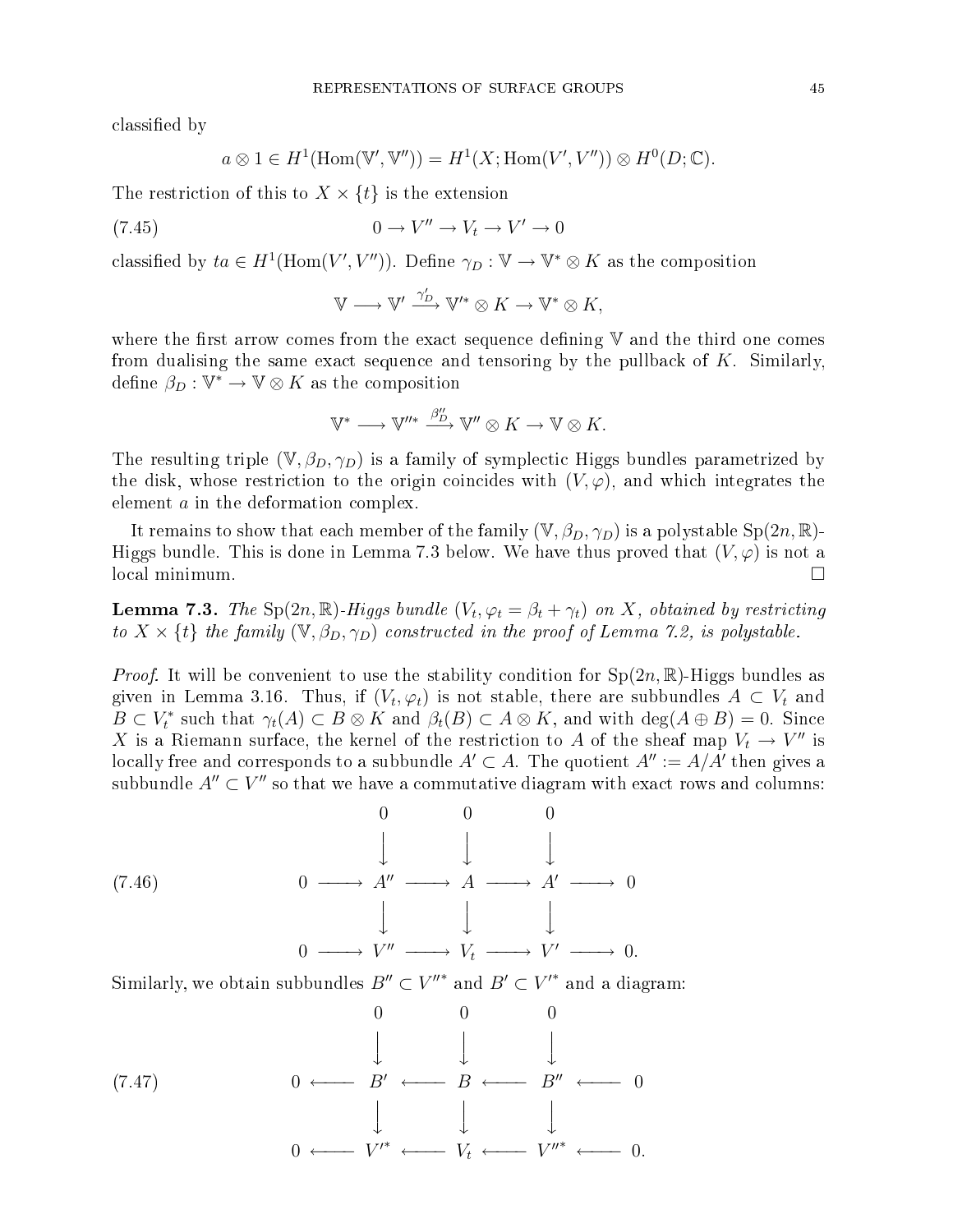One easily checks that  $B'^{1} \subset A'$  and  $B''^{1} \subset A''$ . By definition of  $\gamma_t$ , the diagram

$$
0 \longrightarrow V' \longrightarrow V_t \longrightarrow V'' \longrightarrow 0
$$
  

$$
\downarrow \gamma' \qquad \downarrow \gamma_t
$$
  

$$
0 \longleftarrow V'^* \longleftarrow V_t \longleftarrow V''^* \longleftarrow 0.
$$

commutes. Thus, since  $\gamma_t(A) \,\subset\, B \,\otimes\, K,$  we have that  $\gamma'(A') \,\subset\, B' \,\otimes\, K.$  Similarly,  $\beta''(B'')\subset A''\mathop{\otimes} K.$  It follows that the pair of subbundles  $A'\subset V'$  and  $B'\subset V'^*$  destabilizes  $(V',\varphi')$  and that the pair of subbundles  $A''\subset V''$  and  $B''\subset V''^*$  destabilizes  $(V'',\varphi'')$ .

Consider now the case in which both  $(V',\varphi')$  and  $(V'',\varphi'')$  are stable  $Sp(2n,\mathbb{R})$ -Higgs bundles. Then we must have  $A' \oplus B' = V' \oplus V'^*$  or  $A' \oplus B' = 0$  and similarly for  $A'' \oplus B''$ . The only case in which the original destabilizing subbundle  $A \oplus B \subset V_t \oplus V_t^*$  is non-trivial is when  $A' \oplus B' = V' \oplus V'^*$  and  $A'' \oplus B'' = 0$  (or vice-versa). But, in this case,  $V' \cong A' \cong A$ and hence (7.46) shows that the non-trivial extension (7.45) splits, which is a contradiction. Hence there is no non-trivial destabilizing pair of subbundles of  $(V_t,\varphi_t),$  which is therefore stable.

It remains to deal with case in which one, or both, of  $(V',\varphi')$  and  $(V'',\varphi'')$  are stable  $U(p,q)$ -Higgs bundles. The remaining cases being similar, for definiteness we consider the case in which  $(V'', \varphi'')$  is a stable  $Sp(2n'', \mathbb{R})$ -Higgs bundle and  $(V', \varphi')$  is a stable  $U(n'_1, n'_2)$ -Higgs bundle, i.e.,

$$
V' = V'_1 \oplus V'_2, \qquad \varphi' = \gamma' \in H^0(V'_1 \otimes V'_2 \otimes K).
$$

In addition to the cases considered above, we now also need to consider the case when  $A'\oplus B'$  is non-trivial, say  $A'\oplus B'=V'_1\oplus V''_2$ . There are now two possibilities for  $A''\oplus B''$ : either it is zero or it equals  $V'' \oplus V''^*$ ; we leave the first (simpler) case to the reader and onsider the se
ond one. In this ase, the element

$$
a = a_1 + a_2 \in H^1(\text{Hom}(V', V'') = H^1(\text{Hom}(V'_1, V'')) \oplus H^1(\text{Hom}(V'_2, V''))
$$

chosen in the proof of Lemma 7.2 above must be taken such that both  $a_1$  and  $a_2$  are non-zero (this is possible by Riemann–Roch). Thus, for  $i = 1, 2$  we have a commutative diagram

$$
\begin{array}{ccccccc}\n0 & \longrightarrow & V'' & \longrightarrow & V_{t_i} & \longrightarrow & V_i' & \longrightarrow & 0 \\
 & & & & & & & \\
\parallel & & & & & & & & \\
0 & \longrightarrow & V'' & \longrightarrow & V_t & \longrightarrow & V_1' \oplus V_2' & \longrightarrow & 0\n\end{array}
$$

of non-trivial extensions, where the two verti
al maps on the right are in
lusions. This, together with (7.47) for  $B' = V'^*_{2}$  and  $B'' = V''^*$ , gives rise to the commutative diagram

$$
\begin{array}{ccccccc}\n0 & \longrightarrow & V_2^{\prime*} & \longrightarrow & B & \longrightarrow & V^{\prime\prime*} & \longrightarrow & 0 \\
& & & & & & & & & \\
0 & \longrightarrow & V_1^{\prime*} \oplus V_2^{\prime*} & \longrightarrow & V_t^* & \longrightarrow & V^{\prime\prime*} & \longrightarrow & 0 \\
& & & & & & & & & & \\
0 & \longrightarrow & V_2^{\prime*} & \longrightarrow & V_{t_2}^* & \longrightarrow & V^{\prime\prime*} & \longrightarrow & 0.\n\end{array}
$$

The composites of the vertical maps on the left and on the right are isomorphisms. Hence the omposite of the middle verti
al maps is also an isomorphism and this provides a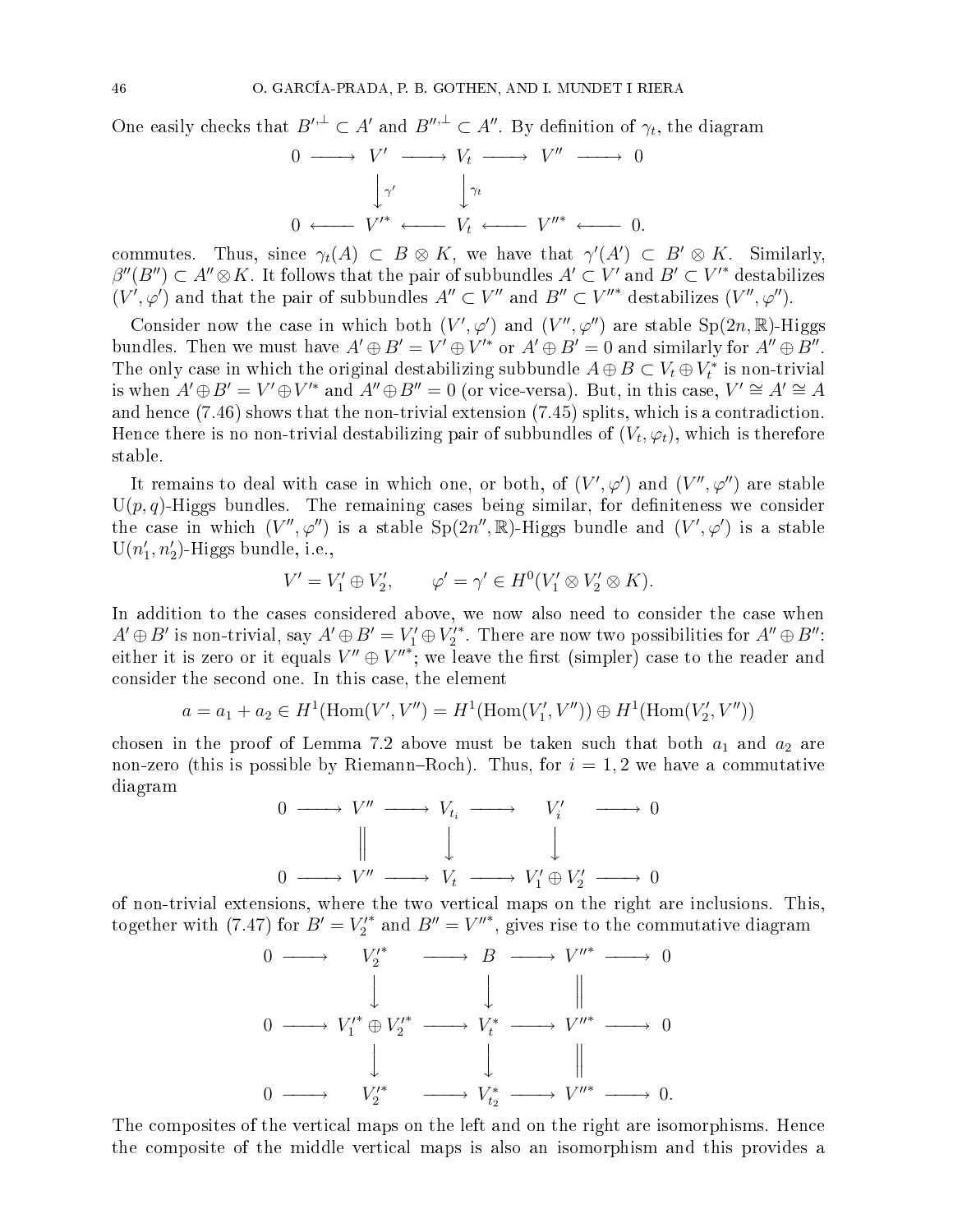splitting of the extension

$$
0 \to V'^*_1 \to V^*_t \to V^*_{t_2} \to 0.
$$

Denote the splitting maps in the dual split extension by

$$
i\colon V'_1\to V_t \qquad \text{and} \qquad p\colon V_t\to V_{t_2}.
$$

We now have a diagram

$$
\begin{array}{ccc}\n0 & \longrightarrow & V'' \longrightarrow V_{t_1} \longrightarrow & V'_1 \longrightarrow & 0 \\
\parallel & \downarrow & \downarrow & \downarrow & \\
0 & \longrightarrow & V'' \longrightarrow V_t \longrightarrow V'_1 \oplus V'_2 \longrightarrow & 0 \\
\parallel & \downarrow & \downarrow & \downarrow & \\
0 & \longrightarrow & V'' \longrightarrow V_{t_2} \longrightarrow & V'_2 \longrightarrow & 0,\n\end{array}
$$

where the vertical maps on the right are the natural inclusion and projection, respectively. Using the existence of the splitting map  $i\colon V'_1\to V_t$  and the inclusion  $V_{t_2}\to V_t$  one readily sees that this diagram commutes. This finally gives us the commutative diagram

$$
\begin{array}{ccccccc}\n0 & \longrightarrow & 0 & \longrightarrow & V_t/V_{t_1} & \xrightarrow{\cong} & V_2' & \longrightarrow & 0 \\
 & & & & & & & \\
 & & & & & & & & \\
0 & \longrightarrow & V'' & \longrightarrow & V_{t_2} & \longrightarrow & V_2' & \longrightarrow & 0,\n\end{array}
$$

which shows that the sequence at the bottom is split, a contradiction.  $\Box$ 

#### 7.3. Deforming a sum of a quiver type minimum and a minimum in  $\mathcal{N}_d$ .

**Lemma 7.4.** Let  $(V, \varphi)$  be a polystable  $Sp(2n, \mathbb{R})$ -Higgs bundle which decomposes as a direct sum  $(V, \varphi) = (V', \varphi') \oplus (V'', \varphi'')$  with  $\varphi' = (\beta', \gamma')$  and  $\varphi'' = (\beta'', \gamma'')$ . Suppose that

- (1)  $(V', \varphi')$  is a quiver type minimum,
- (2)  $(V'',\varphi'')$  is a minimum with  $\beta''=0$  or  $\gamma''=0$  which is a stable  $G''$ -Higgs bundle for G'' one of the following groups:  $Sp(2n'', \mathbb{R}), U(p'', q''), U(n'')$  or  $GL(n'', \mathbb{R}).$

Then  $(V, \varphi)$  is not a minimum of f on  $\mathcal{M}_d$ .

*Proof.* Consider for definiteness the case in which  $(V', \varphi')$  is a quiver type minimum with  $\deg(V')=n'(1-g)$  and  $(V'',\varphi'')$  has  $\gamma''=0$  and  $\beta''\neq 0$ . The case in which  $\beta''=0$  and  $\gamma''\neq 0$  can be treated along the same lines as the present case, so we will not give the details. The case in which  $(V',\varphi')$  is a quiver type minimum with  $\deg(V')=n'(g-1)$  is obtained by symmetry. Note that some degenerate cases can occur, namely:

- (1)  $(V', \varphi')$  is a quiver type minimum with  $rk(V') = 2$  (cf. (1) of Corollary 6.6).
- (2)  $(V'', \varphi'')$  has  $\beta'' = \gamma'' = 0$ .

With respect to Case (1), all we need for the arguments below is that  $\beta\colon F_{\frac{3}{2}}^*\stackrel{\cong}{\to}F_{-\frac{1}{2}}\otimes K$  is an isomorphism, which is guaranteed by  $(1)$  of Corollary 6.6. In what concerns Case  $(2)$ , slight modifications are required in the arguments given below; we leave these to the reader.

With these introductory remarks out of the way, Corollary 6.6 tells us that  $V'$  decomposes as a direct sum of line bundles  $V' = F_m \oplus \cdots \oplus F_M$  and that restricting  $\beta'$  we get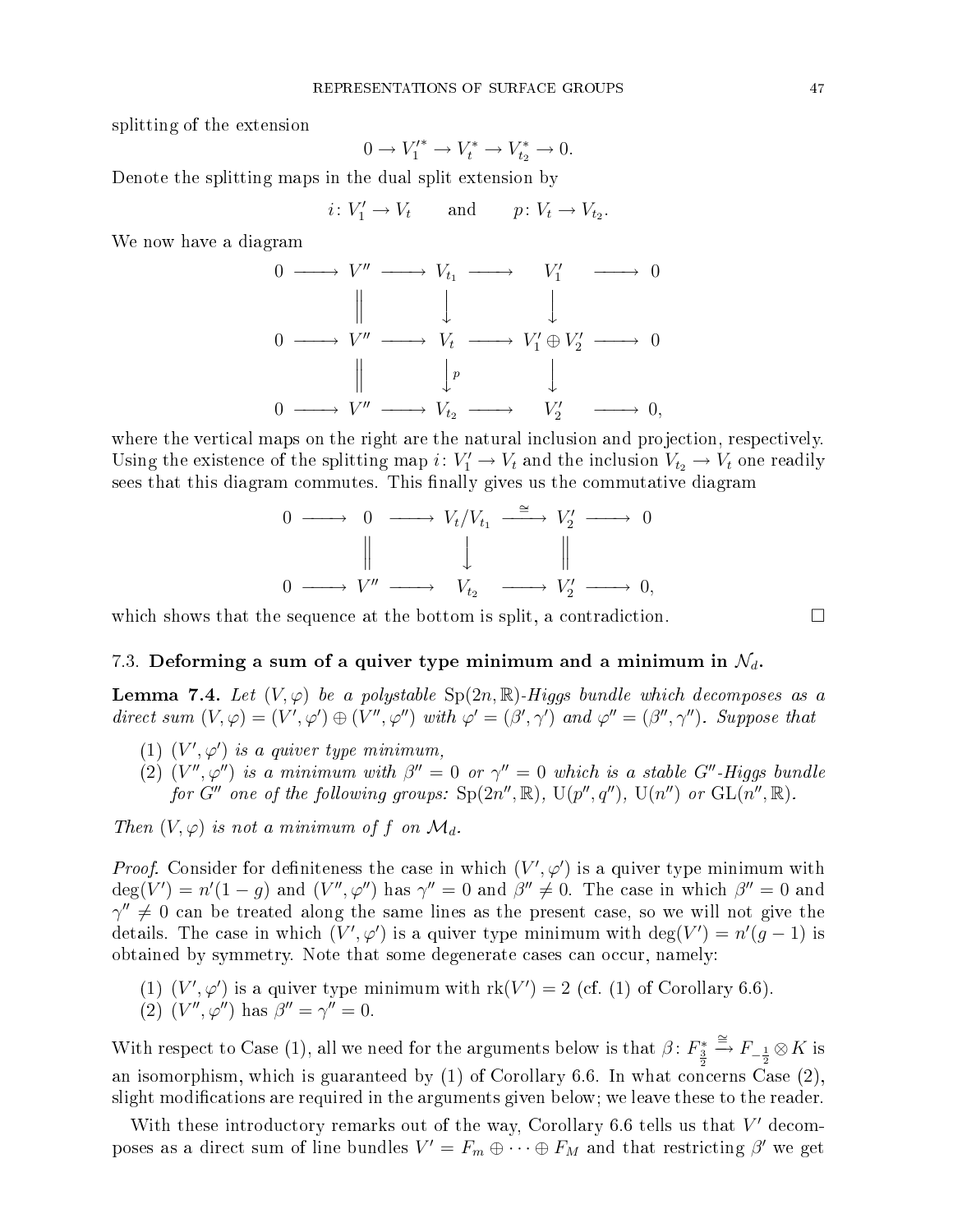an isomorphism

$$
\beta': F_m^* \xrightarrow{\simeq} F_M \otimes K.
$$

Our first task is to identify nonzero elements in the first hypercohomology of  $C^\bullet_$ place to look for them is in the hypercohomology of the piece of highest weight in the deformation omplex, whi
h is

(7.48) 
$$
V''^* \otimes F_M \oplus V'' \otimes F_m^* \to V'' \otimes F_M \otimes K.
$$

This morphism cannot be an isomorphism, because the ranks do not match. Thus Proposition 5.5 implies that  $\mathbb{H}^1$  of this complex is non-vanishing.

In the hypercohomology long exact sequence (cf.  $(2.4)$ ) of the complex  $(7.48)$ , the map

$$
H^0(V''^* \otimes F_M \oplus V'' \otimes F_m^*) = H^0(V''^* \otimes F_M) \oplus H^0(V'' \otimes F_m^*) \to H^0(V'' \otimes F_M \otimes K)
$$

is always onto because the map  $f: H^0(V'' \otimes F_m^*) \to H^0(V'' \otimes F_M \otimes K)$  is induced by tensoring  $\beta': F_m^* \to F_M \otimes K$  (which is an isomorphism) with the identity map  $V'' \to V'',$ so f is also an isomorphism. Hence the image of  $H^0(V'' \otimes F_M \otimes K) \to \mathbb{H}^1$  is zero, and this by exactness implies that  $\mathbb{H}^1 \to H^1(V''^* \otimes F_M \oplus V'' \otimes F_m^*)$  is injective. We now want to characterize the image of this inclusion. Tensoring the Higgs fields  $\beta''$  and  $\beta'$  with the indentity on  $F_M$  and  $V''$  respectively, we get maps

$$
\beta''\colon V''^* \otimes F_M \to V'' \otimes F_M \otimes K,
$$

and

$$
\beta'\colon V''\otimes F_m^*\xrightarrow{\simeq} V''\otimes F_M\otimes K.
$$

Now the map  $\zeta$  in the long exact sequence

$$
\mathbb{H}^1 \to H^1(V''^* \otimes F_M \oplus V'' \otimes F_m^*) \xrightarrow{\zeta} H^1(V'' \otimes F_M \otimes K) \to \mathbb{H}^2
$$

can be intepreted as follows: given elements  $(\delta, \epsilon) \in H^1(V''^* \otimes F_M) \oplus H^1(V'' \otimes F_m^*),$ 

$$
\zeta(\delta,\epsilon) = -\beta''(\delta) - \beta'(\epsilon) \in H^1(V'' \otimes F_M \otimes K).
$$

Hence we may take a nonzero pair  $(\delta, \eta)$  satisfying  $\beta''(\delta) + \beta'(\epsilon) = 0$  and corresponding to a nonzero element in the hyper
ohomology of the omplex (7.48). We next prove that the deformation along  $(\delta, \eta)$  is unobstructed, by giving an explicit construction of a family of Higgs bundles  $(V_t,\beta_t,\gamma_t)$  parameterized by  $t\in\mathbb{C}$  and restricting to  $(V'\oplus V'',\varphi'+\varphi'')$  at  $t=0.$ 

Pick Dolbeault representatives  $a_{\delta} \in \Omega^{0,1}(V''^{*} \otimes F_M)$  and  $a_{\epsilon} \in \Omega^{0,1}(F_{m}^{*} \otimes V'')$  of  $\delta$  and  $\epsilon$ . We are going to construct a pair  $(W_t, \nu_t)$  satisfying the following.

• There is a  $C^{\infty}$  isomorphism of vector bundles  $W_t \simeq F_M \oplus V'' \oplus F_m$  with respect to which the  $\bar{\partial}$  operator of  $W_t$  can be written as

$$
\bar{\partial}_{W_t} = \begin{pmatrix} \bar{\partial}_{F_M} & ta_{\delta} & t^2 \gamma \\ 0 & \bar{\partial}_{V''} & ta_{\epsilon} \\ 0 & 0 & \bar{\partial}_{F_m} \end{pmatrix} = \bar{\partial}_0 + ta_1 + t^2 a_2,
$$

where  $\gamma \in \Omega^{0,1}(F_m^* \otimes F_M)$  will be specified later,

•  $\nu_t$  is a holomorphic section of  $H^0(S^2W_t \otimes K)$  of the form

$$
\nu_t = \beta' + \beta'' + t\nu_1.
$$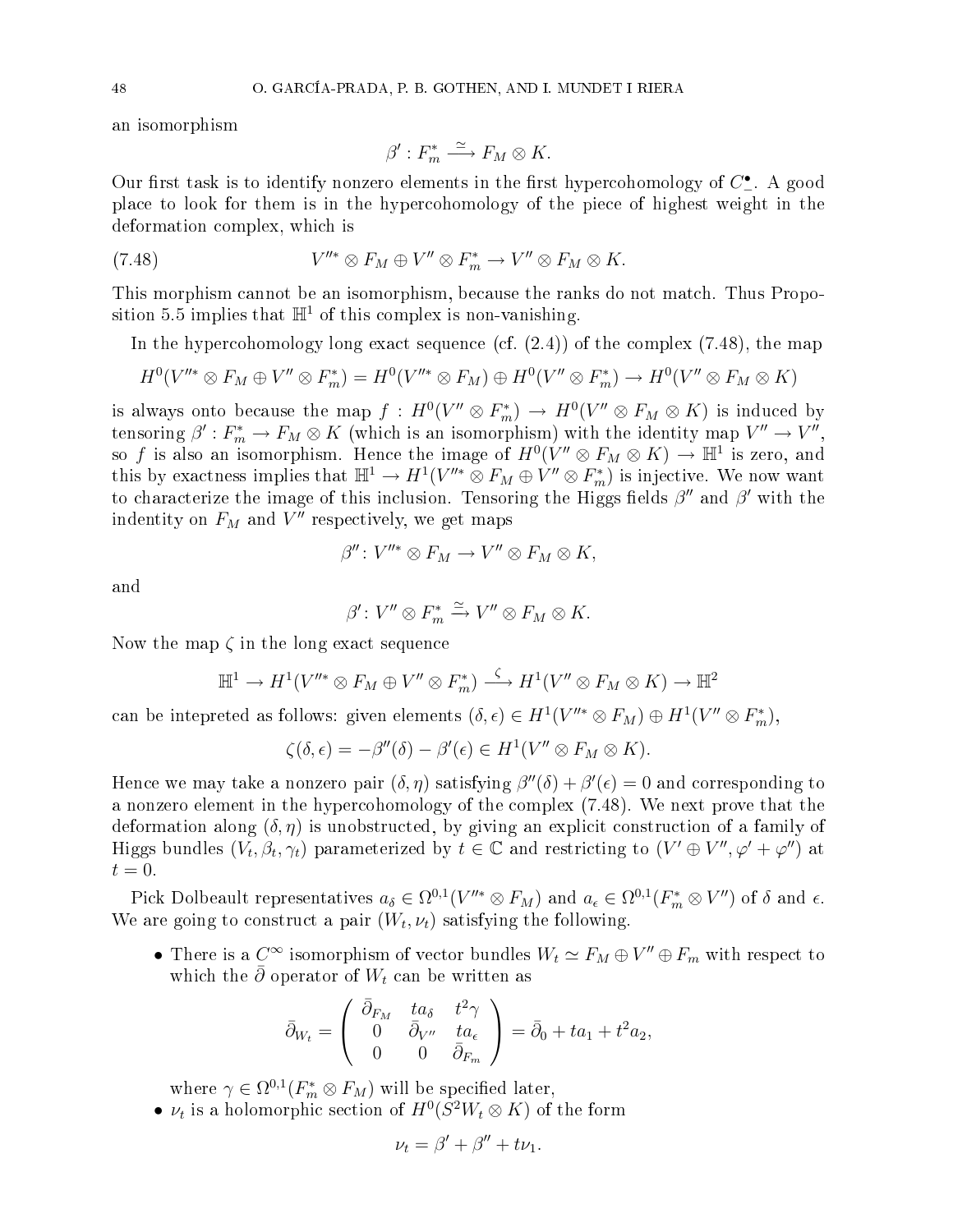Now the condition  $\partial_{W_t} \nu_t = 0$  translates into

$$
\bar{\partial}_0(\beta' + \beta'') = 0, \n\bar{\partial}_1\nu_1 + a_1(\beta' + \beta'') = 0, \na_1\nu_1 + a_2(\beta' + \beta'') = 0.
$$

The first equation is automatically satisfied. As for the second equation note that

$$
a_1(\beta'+\beta'') = \beta''(a_\delta) + \beta'(a_\epsilon) \in \Omega^{1,1}(V'' \otimes_S F_M).
$$

Since by hypothesis the Dolbeault cohomology class represented by  $\beta''(a_\delta) + \beta'(a_\epsilon)$  is equal to zero, we may chose a value of  $\nu_1 \in \Omega^{0,1}(V'' \otimes_S F_M)$  solving the second equation. It remains to consider the third equation. Note that  $a_2\beta'' = 0$  and that  $a_2\beta' = \gamma(\beta') \in$  $\Omega^{1,1}(F_M \otimes F_M)$ . Since  $\beta'$  is an isomorphism, for any  $\eta \in \Omega^{1,1}(F_M \otimes F_M)$  there exist some  $\gamma$ such that  $\gamma(\beta')=\eta$ . Taking  $\eta=-a_1\nu_1$ , we obtain a value of  $\gamma$  solving the third equation above.

It follows from the construction that there are short exact sequences of holomorphic bundles

$$
0 \to F_M \to W_t \to Z_t \to 0, \qquad 0 \to V'' \to Z_t \to F_m \to 0.
$$

Dualizing both sequences we have inclusions  $F_m^* \to Z_t^*$  and  $Z_t^* \to W_t^*$  which can be omposed to get an in
lusion

$$
F_m^* \to W_t^*.
$$

Now let

$$
V_t = W_t \oplus \bigoplus_{m < \lambda < M} F_\lambda.
$$

To finish the construction of the family of Higgs bundles we have to define holomorphic maps

$$
\beta_t: V_t^* \to V_t \otimes K, \qquad \gamma_t: V_t \to V_t^* \otimes K
$$

defining sections in  $H^0(S^2 V_t \otimes K)$  and  $H^0(S^2 V_t^* \otimes K)$  respectively. The following conditions are in fact satisfied by a unique choice of maps  $(\beta_t, \gamma_t)$ :

- the restriction of  $\beta_t$  to  $W_t$  is equal to  $\nu_t$ ,
- the restriction of  $\beta_t$  to  $\bigoplus_{m<\lambda\leq M}F_{\lambda}$  is equal to  $\beta'$ ,
- the restriction of  $\gamma_t$  to  $W_t$  is equal to 0,
- the restriction of  $\gamma_t$  to  $F_M \subset V_t$  is 0,
- the restriction of  $\gamma_t$  to  $F_{M-2} \subset V_t$  is the composition of  $\gamma' : F_{M-2} \to F_m^* \otimes K$  with the inclusion  $(7.49)$  tensored by the identity on  $K$ ,
- the restriction of  $\gamma_t$  to  $\bigoplus_{m<\lambda is equal to  $\gamma'$ .$

The proof of the lemma is completed by using Lemma 7.5.  $\Box$ 

**Lemma 7.5.** The Sp $(2n,\mathbb{R})$ -Higgs bundle  $(V_t,\varphi_t)$ , obtained by restricting the family constructed in the proof of Lemma 7.4 to  $X \times \{t\}$ , is polystable.

*Proof.* Analogous to the proof of Lemma 7.3.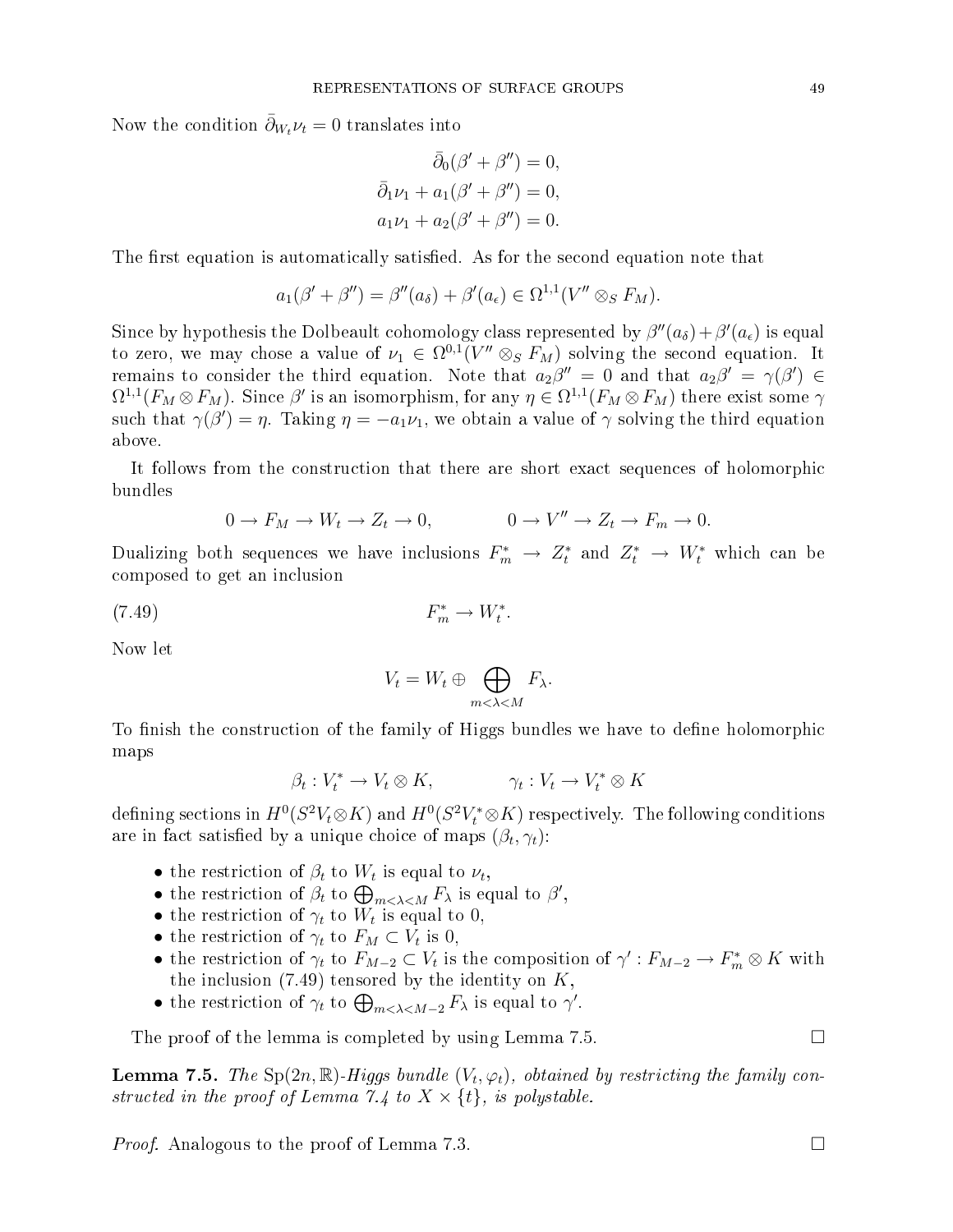#### 7.4. Deforming a sum of two quiver type minima.

**Lemma 7.6.** Let  $(V, \varphi)$  be a polystable  $Sp(2n, \mathbb{R})$ -Higgs bundle which decomposes as a direct sum  $(V, \varphi) = (V', \varphi') \oplus (V'', \varphi'')$  with  $\varphi' = (\beta', \gamma')$  and  $\varphi'' = (\beta'', \gamma'')$ . Suppose that both  $(V',\varphi')$  and  $(V'',\varphi'')$  are quiver type minima. Then  $(V,\varphi)$  is not a minimum of f on  $\mathcal{M}_d$ .

Proof. Suppose we have two minima whi
h are quiver pairs (minimal degree)

$$
V' = F'_{m'} \oplus \cdots \oplus F'_{M'} = \bigoplus F'_{\lambda} \quad \text{and} \quad V'' = F''_{m''} \oplus \cdots \oplus F''_{M''} = \bigoplus F''_{\mu}.
$$

All morphisms  $\beta', \beta'', \gamma', \gamma''$  are isomorphisms. We want to deform  $V' \oplus V''$ .

The same ideas as before tell us (looking at the negative deformation complex) that we should look at the piece of the exact sequence of maximal weight, which is

$$
C^{\bullet}: F'^{*}_{m'} \otimes F''_{M''} \oplus F''^{*}_{m''} \otimes F'_{M'} \to F'_{M'} \otimes F''_{M''} \otimes K.
$$

Define  $V_0'':=F_{m''}''\oplus F_{M''}''$ . The restriction of the  $\beta''$  to  $V_0''$  defines an isomorphism

$$
\beta_0'' : V_0^* \to V_0'' \otimes K,
$$

so we can apply exactly the same construction as before, replacing  $V''$  by  $V''_0$ , and obtain a deformation  $W_{t\delta,t\epsilon}$  of the bundle

$$
F'_{m'} \oplus F'_{M'} \oplus V''_0 = F'_{m'} \oplus F'_{M'} \oplus F''_{m''} \oplus F''_{M''}.
$$

A very important point, however, is that now the extension classes of the bundles  $W_{\delta}$  and  $W_{\epsilon}$  are more restricted, since they belong respectively to the groups  $H^1(F''''_{m''}\otimes F'_{M'})$  and  $H^1(F_{m'}^*\otimes F_{M''}''')$ . In particular, to define  $W_{t\epsilon}$  the line bundle  $F_{m'}'$  only merges with  $F_{M''}''$ , and not with  $F''_{m''}$ . This implies that there is a map

$$
(7.50) \t\t W_{t\epsilon} \to F''_{m''}
$$

which deforms the projection  $V_0'' \to F_{m''}''$ .

We leave all the remaining  $F'_{\lambda}$  and  $F''_{\mu}$  untouched. There are only two maps which have to be deformed (apart from the  $\beta$ 's which are internal in  $W_{\delta,\epsilon}$ ). These are

$$
\gamma': F'_{m'} \to F'^*_{M'-2} \otimes K \qquad \text{and} \qquad \gamma'': F''_{m''} \to F''^*_{M''-2} \otimes K.
$$

The first one can be deformed to a map

$$
\gamma'_{\delta,\epsilon}:W_{t\delta,t\epsilon}\to F'^*_{M'-2}\otimes K
$$

exactly as in the previous section. As for  $\gamma''$ , we combine the projection  $W_{t\delta, t\epsilon}\to W_{t\epsilon}$  with the map in (7.50) and with  $\gamma''$  to obtain the desired deformation

$$
W_{t\delta,t\epsilon} \to F''_{M''-2} \otimes K.
$$

Lemma 7.7 below completes the proof.

**Lemma 7.7.** The Sp $(2n,\mathbb{R})$ -Higgs bundle  $(V_t,\varphi_t)$ , obtained by restricting the family constructed in the proof of Lemma 7.6 to  $X \times \{t\}$ , is polystable.

*Proof.* Analogous to the proof of Lemma 7.3.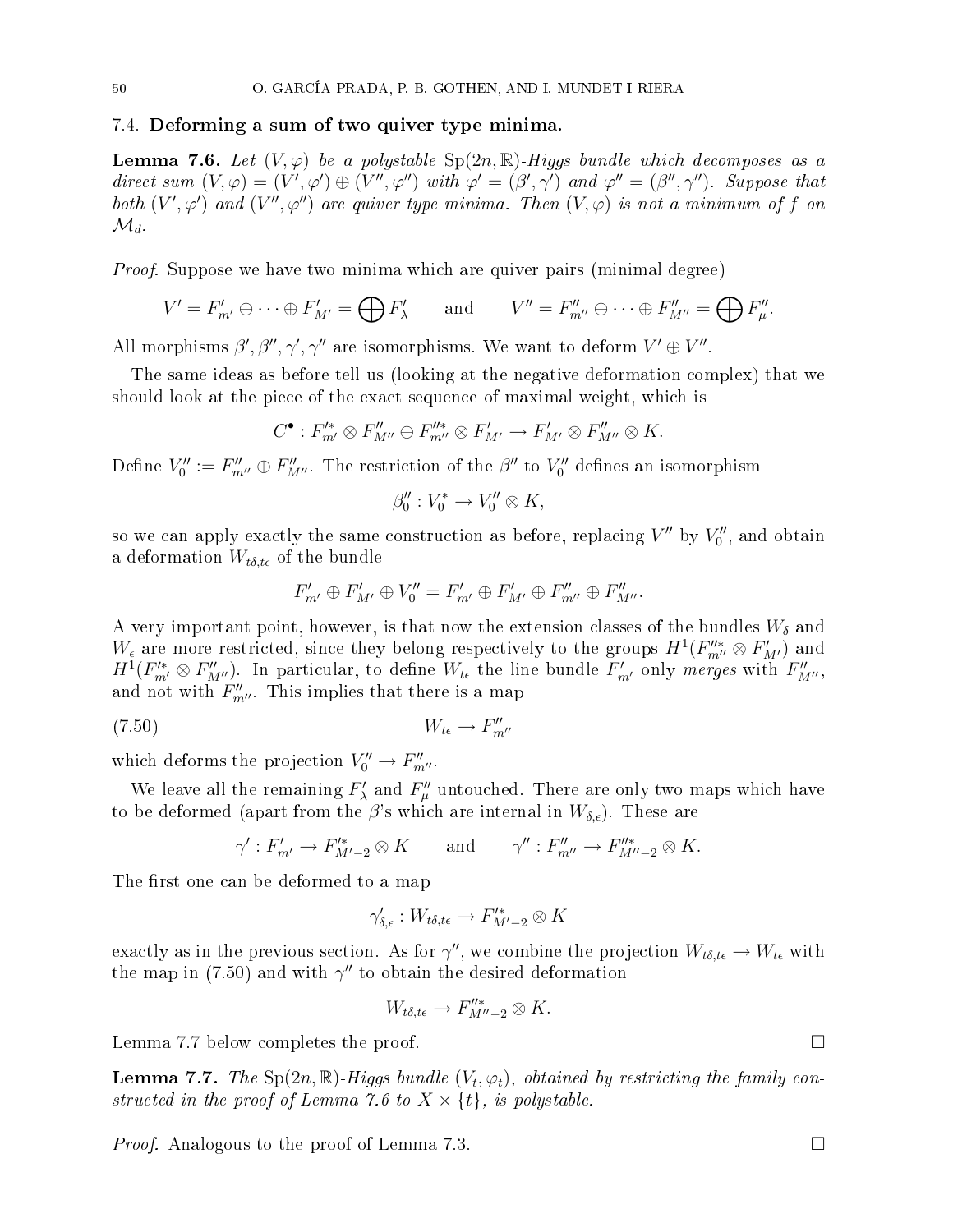#### 7.5.  $GL(n,\mathbb{R})$ -Higgs bundles. In this section, we will assume that

$$
(V, \varphi) = v^{\operatorname{GL}(n, \mathbb{C})}_*((W, Q), \psi)
$$

is an  $Sp(2n,\mathbb{R})$ -Higgs bundle associated to a  $GL(n,\mathbb{R})$ -Higgs bundle  $((W,Q),\psi)$ . Recall that  $d = \deg(V) = 0$  in this case.

**Lemma 7.8.** Let  $(V, \varphi)$  be the  $Sp(2n, \mathbb{R})$ -Higgs bundle associated to a  $GL(n, \mathbb{R})$ -Higgs bundle  $((W, Q), \psi)$  as in (3.28). If  $(V, \varphi)$  is a minimum of f on  $\mathcal{M}_0$  then  $\varphi = 0$ .

*Proof.* In [7] it is shown that there are two types of minima on the moduli space  $GL(n,\mathbb{R})$ -Higgs bundles  $((W,Q), \psi)$ . The first type has  $\psi = 0$ . The second type corresponds to the minimum on the Hitchin–Teichmüller component and has non-vanishing Higgs field. They are of the form:

$$
W = F_{-m} \oplus \cdots \oplus F_m
$$

for line bundles  $F_i$ , indexed by integers for  $n=2m+1$  odd and half-integers for  $n=2m+1$ even. More precisely,  $F_i \cong K^{-i}$  such that, in particular,  $F_i \cong F_{-i}^*$ . With respect to this decomposition of  $W$ ,

$$
Q = \begin{pmatrix} 0 & \cdots & \cdots & 0 & 1 \\ \vdots & & & \vdots & \\ \vdots & & & 1 & & \vdots \\ 0 & & & & \vdots \\ 1 & 0 & \cdots & \cdots & 0 \end{pmatrix} \quad \text{and} \quad \psi = \begin{pmatrix} 0 & \cdots & \cdots & \cdots & 0 \\ 1 & 0 & \cdots & \cdots & 0 \\ 0 & 1 & 0 & \cdots & 0 \\ \vdots & & \ddots & & \vdots \\ 0 & \cdots & 0 & 1 & 0 \end{pmatrix}.
$$

We shall apply the criterion in (2) of Proposition 5.4 to show that  $v_*^{\text{GL}(n,\mathbb{C})}((W,Q),\psi)$  is not a minimum of the Hitchin functional for such  $((W,Q), \psi)$ .

Recall that  $V = W, \ \beta = \psi f^{-1}$  and  $\gamma = f\psi$ , where  $f: V \to V^*$  is the symmetric isomorphism associated to Q. Hence the components of  $\beta$  and  $\gamma$  are the canonical sections

$$
\beta \colon F_i^* \to F_{-i+1} \otimes K \quad \text{and} \quad \gamma \colon F_i \to F_{-i-1}^* \otimes K.
$$

Since  $\varphi$  has weight one, the weight of  $F_i$  is i (cf. Proposition 5.3). It follows that the highest weight piece of the complex  $C_{-}^{\bullet}$  defined in (5.36) is

$$
C_{2m}^{\bullet} \colon \operatorname{Hom}(F_{-m}, F_m) \to 0.
$$

Hen
e

$$
\mathbb{H}^{1}(C_{2m}^{\bullet}) = H^{1}(\text{Hom}(F_{-m}, F_{m})) = H^{1}(K^{-2m}),
$$

which is non-vanishing. Take a non-zero  $a \in H^1(\text{Hom}(F_{-m}, F_m))$ . Let D be the open unit disk and let  $\mathbb{F}_j$  be the pull-back of  $F_j$  to  $X \times D$ . Let

(7.51) 
$$
0 \to \mathbb{F}_m \to \mathbb{W}_a \to \mathbb{F}_{-m} \to 0
$$

be the extension with lass

$$
a \otimes 1 \in H^1(\text{Hom}(\mathbb{F}_{-m}, \mathbb{F}_m)) \cong H^1(X; \text{Hom}(F_{-m}, F_m)) \otimes H^0(D; \mathbb{C}).
$$

Then  $\mathbb{V}_a = \mathbb{W}_a \oplus \bigoplus_{i \leq m} \mathbb{F}_i$  is a family deforming V which is tangent to a at  $t = 0 \in D$ . To obtain the required deformation of  $(V, \varphi)$  it thus remains to define the Higgs field  $\varphi_D \in H^0(S^2 \mathbb{V}_a \otimes K)$  deforming  $\varphi$ . The only pieces of  $\varphi$  which do not automatically lift are the ones involving  $F_{-m}$  and  $F_m$ , i.e.,  $\beta \in H^0(\text{Hom}(F_{-m+1}^*, F_m) \otimes K)$  and  $\gamma \in$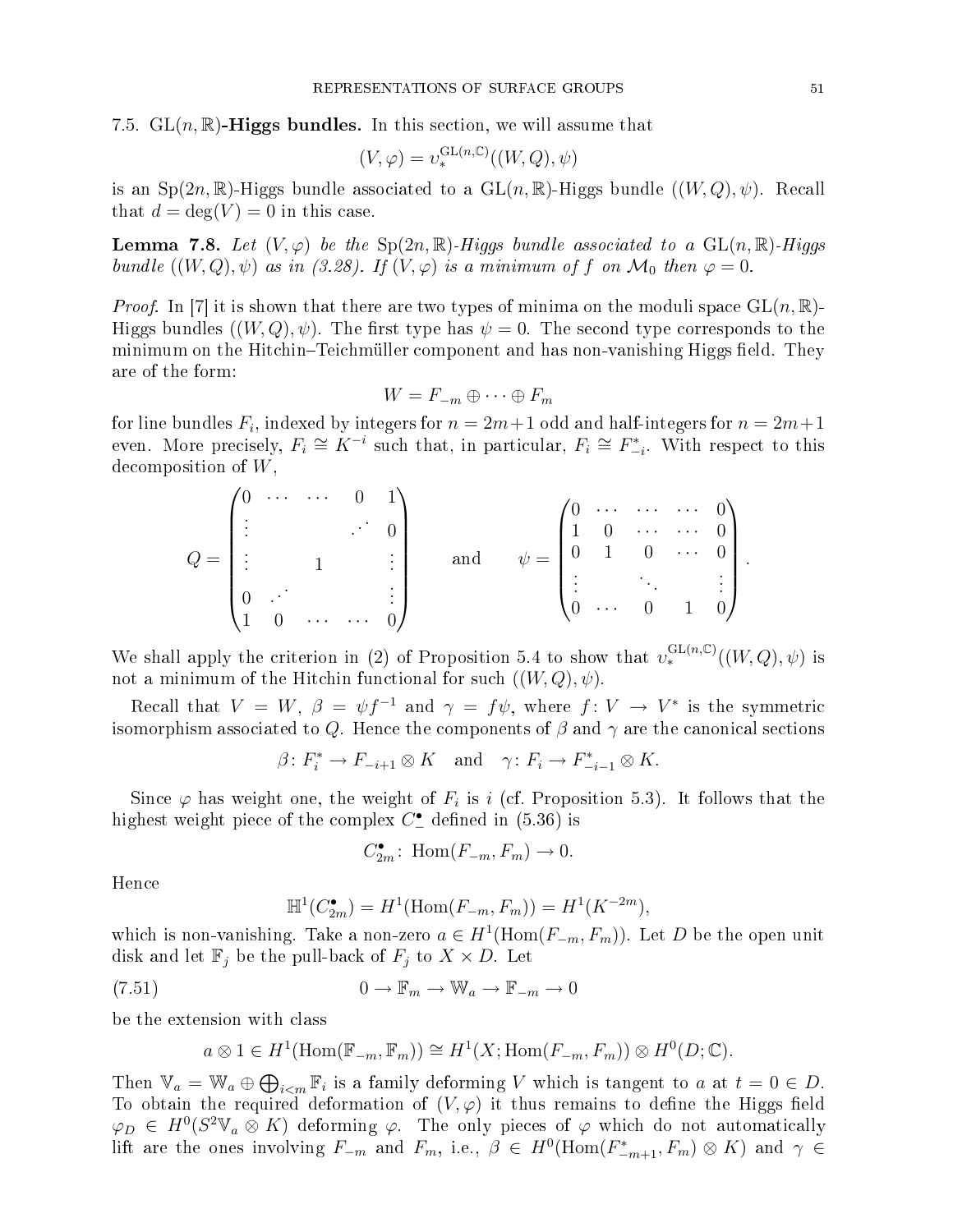$H^0(\text{Hom}(F_{-m}, F_{m-1}^*)\otimes K)$ . In order to lift  $\beta$ , clearly we should define  $\beta_D$  to be the omposition

$$
\mathbb{F}_{-m+1}^* \xrightarrow{\beta} \mathbb{F}_m \to \mathbb{W}_a,
$$

where the last map is induced from the injection in  $(7.51)$ . A similar construction gives the lift  $\gamma_D$  of  $\gamma$ . We have thus constrauted a family  $(\mathbb{V}_a, \beta_D, \gamma_D)$  which is tangent to  $a \in H^1(C_{2m}^{\bullet}(V, \varphi))$  for  $t = 0 \in D$ . Hence Lemma 7.9 below completes the proof.

**Lemma 7.9.** The Sp $(2n,\mathbb{R})$ -Higgs bundle  $(V_t,\varphi_t)$ , obtained by restricting  $(\mathbb{V}_a,\beta_D,\gamma_D)$ constructed in the proof of Lemma 7.8 above to  $X \times \{t\}$ , is polystable.

*Proof.* Analogous to the proof of Lemma 7.3.

#### 8. COUNTING COMPONENTS: MAIN RESULTS

8.1. Connected components of  $\mathcal{M}_d$  for  $d = 0$  and  $|d| = n(g-1)$ . With the description of the minima of the Hit
hin fun
tional given in Theorem 5.10 at our disposal we are now in a position to omplete the ount of onne
ted omponents of the moduli spa
e in the situation of  $d = 0$  and  $|d| = n(g - 1)$ .

**Proposition 8.1.** The quiver type minima belong to a Hitchin–Teichmüller component of the moduli space. In particular, they are stable and simple and correspond to smooth points of the moduli spa
e.

*Proof.* This is immediate from the description of the  $Sp(2n, \mathbb{R})$ -Higgs bundles of the Hitchin-Teichmüller component given in  $|32|$ .

**Proposition 8.2.** Assume that  $d = -n(g-1)$  and let  $(V, \beta, \gamma)$  be a quiver type minimum for the Hitchin functional. Let  $L_0$  be a fixed square root of the canonical bundle, giving rise to the Cayley correspondence isomorphism  $\mathcal{M}_{-n(g-1)} \stackrel{\cong}{\rightarrow} \mathcal{M}'$  of Theorem 4.4, via  $V \mapsto W \otimes L_0$ . Then the following holds.

- (1) The second Stiefel–Whitney class  $w_2(W) \in H^2(X, \mathbb{Z}_2)$  vanishes.
- (2) If n is odd, the first Stiefel-Whitney class  $w_1(W)$  corresponds to the two-torsion point  $L^{-1}L_0$  in the Jacobian of X under the standard identification  $J_2 \cong H^1(X,\mathbb{Z}_2)$ .
- (3) If n is even, the first Stiefel-Whitney class  $w_1(W) \in H^1(X, \mathbb{Z}_2)$  vanishes.

*Proof.* Easy (similar to the arguments given in [32] for  $G = SL(n, \mathbb{R})$ .

**Theorem 8.3.** Let X be a compact oriented surface of genus g. Let  $\mathcal{M}_d$  be the moduli space of polystable  $Sp(2n, \mathbb{R})$ -Higgs bundles of degree d. Let  $n \geq 3$ . Then

- (1)  $\mathcal{M}_0$  is non-empty and connected;
- (2)  $\mathcal{M}_{\pm n(g-1)}$  has 3.2<sup>2g</sup> non-empty connected components.

*Proof.* (1) When  $d = 0$ , we have from Theorem 5.10 that the subspace of minima of the Hitchin functional on  $\mathcal{M}_0$  is  $\mathcal{N}_0$ . It is immediate from Theorem 3.13 that  $\mathcal{N}_0$  is isomorphic to the moduli spa
e of poly-stable ve
tor bundles of degree zero. This moduli spa
e is well known to be non-empty and connected and hence  $\mathcal{M}_0$  is non-empty and connected.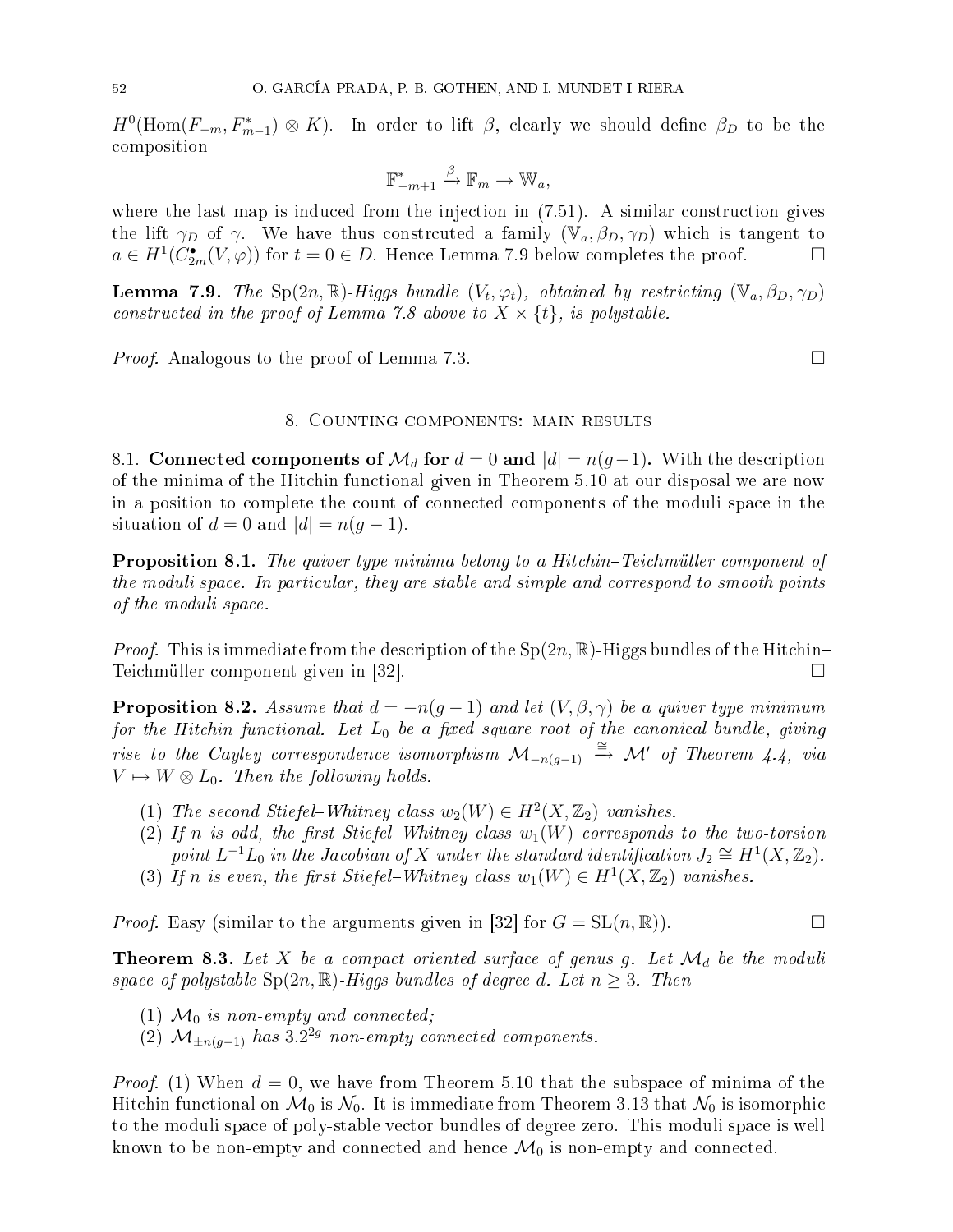(2) For definiteness assume that  $d = -n(g-1)$ . The decomposition (4.30) given by the Cayley orresponden
e gives a de
omposition

(8.52) 
$$
\mathcal{M}_{-n(g-1)} = \bigcup_{w_1, w_2} \mathcal{M}_{w_1, w_2},
$$

where  $\mathcal{M}_{w_1,w_2}$  corresponds to  $\mathcal{M}'_{w_1,w_2}$  under the Cayley correspondence.

For each possible value of  $(w_1, w_2)$ , there may be one or more corresponding Hitchin-Teichmüller components contained in  $\mathcal{M}_{w_1,w_2}$  (cf. Proposition 8.2); denote by  $\mathcal{\tilde{M}}_{w_1,w_2}$ the complement to these. Since minima in  $\mathcal{N}_{-n(g-1)}$  (i.e. with  $\gamma = 0$ ) clearly do not belong to Hitchin–Teichmüller components, we see that the subspace of minima of  $\tilde{\mathcal{M}}_{w_1,w_2}$ consists of those  $(V, \beta, \gamma)$  which have  $\gamma = 0$ . Thus, under the Cayley correspondence, this subspace of minima is identified with the moduli space of poly-stable  $O(n, \mathbb{C})$ -bundles with the given Stiefel–Whitney classes  $(w_1, w_2)$ . The moduli space of principal bundles for a connected group and fixed topological type is known to be connected by Ramanathan [41, Proposition 4.2]. However, since  $O(n, \mathbb{C})$  is not connected the result of Ramanathan cannot be applied directly. But, all that is required for his argument is that semistability is an open condition and thus, in fact the moduli space in question is connected (cf.  $|40|$ ). It follows that the subspace of minima on  $\tilde{\mathcal{M}}_{w_1,w_2}$  is connected and, hence, this space itself is connected by Proposition 5.1. Additionally, each  $\mathcal{\tilde{M}}_{w_1,w_2}$  is non-empty (see, e.g., [40]). Therefore, there is one connected component  $\tilde{\cal M}_{w_1,w_2}$  for each of the  $2^{2g+1}$  possible values of  $(w_1, w_2)$ . Adding to this the  $2^{2g}$  Hitchin–Teicmüller components gives a total of  $3.2^{2g}$ onne
ted omponents, as stated.

This accounts for all the connected components of  $\mathcal{M}_{-n(g-1)}$  since there are no other inima of the Hitchin functional. minima of the Hitchin functional.

8.2. Representations and  $Sp(2n,\mathbb{R})$ -Higgs bundles. Let  $\mathcal{R} := \mathcal{R}(Sp(2n,\mathbb{R}))$  be the moduli space of reductive representations of  $\pi_1(X)$  in  $Sp(2n,\mathbb{R})$ . Since  $U(n) \subset Sp(2n,\mathbb{R})$ is a maximal ompa
t subgroup, we have

$$
\pi_1(\mathrm{Sp}(2n,\mathbb{R})) \cong \pi_1(\mathrm{U}(n)) \cong \mathbb{Z},
$$

and the topological invariant attached to a representation  $\rho \in \mathcal{R}$  is hence an element  $d = d(\rho) \in \mathbb{Z}$ . This integer is called the **Toledo invariant** and coincides with the first Chern class of a reduction to a U(n)-bundle of the flat  $Sp(2n,\mathbb{R})$ -bundle associated to  $\rho$ .

Fixing the invariant  $d \in \mathbb{Z}$  we consider, as in (2.9),

$$
\mathcal{R}_d := \{ \rho \in \mathcal{R} \text{ such that } d(\rho) = d \}.
$$

**Proposition 8.4.** The transformation  $\rho \mapsto (\rho^t)^{-1}$  in R induces an isomorphism of the moduli spaces  $\mathcal{R}_d$  and  $\mathcal{R}_{-d}$ .

As shown in Turaev [53] (cf. also Domic–Toledo [18], the Toledo invariant d of a representation satisfies the Milnor-Wood type inequality

$$
(8.53) \t\t |d| \le n(g-1).
$$

As a onsequen
e we have the following.

**Proposition 8.5.** The moduli space  $\mathcal{R}_d$  is empty unless

$$
|d| \le n(g-1).
$$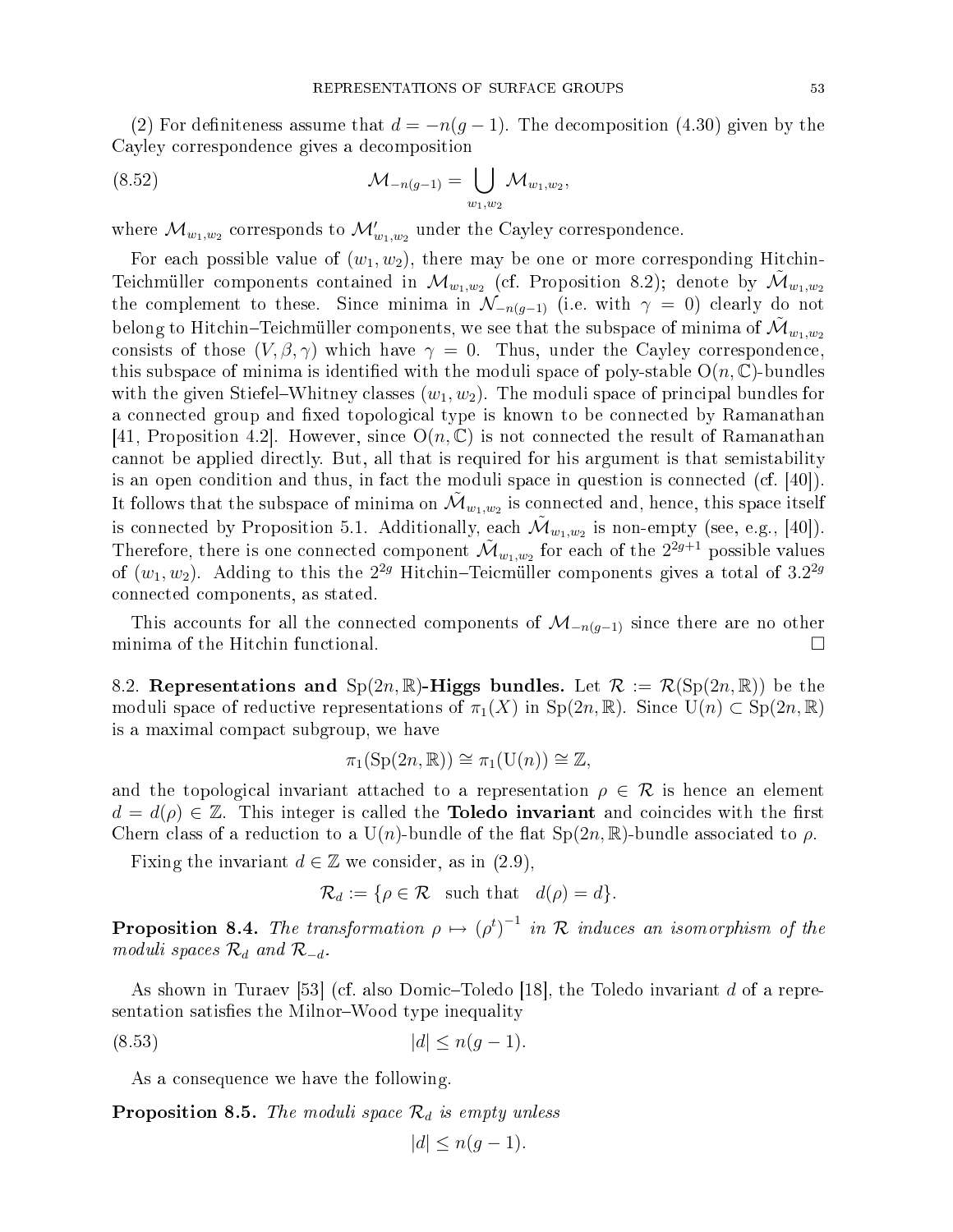As a special case of Theorem 2.28 we have the following.

**Proposition 8.6.** The moduli spaces  $\mathcal{R}_d$  and  $\mathcal{M}_d$  are homeomorphic.

From Proposition 8.6 and Theorem 8.3 we have the main result of this paper regarding the connectedness properties of  $R$  given by the following.

**Theorem 8.7.** Let X be a compact oriented surface of genus g. Let  $\mathcal{R}_d$  be the moduli space of reductive representations of  $\pi_1(X)$  in  $Sp(2n,\mathbb{R})$ . Let  $n \geq 3$ . Then

- (1)  $\mathcal{R}_0$  is non-empty and connected;
- (2)  $\mathcal{R}_{\pm n(g-1)}$  has  $3.2^{2g}$  non-empty connected components.

## APPENDIX A. STABILITY OF TWISTED PAIRS AND HITCHIN-KOBAYASHI **CORRESPONDENCE**

A.1. **Standard parabolic subgroups.** Here we set up some notations about parabolic subgroups, which will be used when stating a general notion of (poly, semi)-stability (see Chapter IV in [4] for more details). First some basic notation.

 $H - a$  compact and connected Lie group  $H^{\mathbb{C}}$  – the complexification of H  $h$  – the Lie algebra of H  $\mathfrak{h}^{\mathbb{C}}$  – the Lie algebra of  $H^{\mathbb{C}}$  $\mathfrak{h}_s^{\mathbb{C}} = [\mathfrak{h}^{\mathbb{C}}, \mathfrak{h}^{\mathbb{C}}] - \text{the semisimple part of } \mathfrak{h}^{\mathbb{C}}$  $\mathfrak z \subset \mathfrak a - \text{the center of } \mathfrak h^\mathbb C$  $T \subset H$  – a maximal torus  $\mathfrak{t} \subset \mathfrak{h}$  – the Lie algebra of T  $\mathfrak{a}\subset \mathfrak{h}^{\mathbb{C}}-$  the complexification of  $\mathfrak{t}$  $\langle \cdot, \cdot \rangle$  – an invariant C-bilinear pairing on  $\mathfrak{h}^{\mathbb{C}}$  extending the Killing form on  $\mathfrak{h}^{\mathbb{C}}_s$  $R \subset \mathfrak{c}^* = \text{Hom}_{\mathbb{C}}(\mathfrak{c}, \mathbb{C}) - \text{the roots of } \mathfrak{h}_s^{\mathbb{C}}$ s  $\mathfrak{h}_{\delta} \subset \mathfrak{h}^{\mathbb{C}}$  – the root space corresponding to  $\delta \in R$  $\Delta \subset R$  – a choice of simple roots. Defining  $\mathfrak{c} = \mathfrak{a} \cap \mathfrak{h}_s^{\mathbb{C}}$  we have  $\mathfrak{a} = \mathfrak{z} \oplus \mathfrak{c}$  and moreover

$$
\mathfrak{h}^{\mathbb{C}}=\mathfrak{z}\oplus\mathfrak{c}\oplus\bigoplus_{\delta\in R}\mathfrak{h}_{\delta}.
$$

s

For any  $A \subset \Delta$  define  $R_A$  to be the set of roots  $\delta = \sum_{\beta \in \Delta} m_{\beta} \beta \in R$  with  $m_{\beta} \geq 0$  for all  $\beta \in A$  (so if  $A = \emptyset$  then  $R_A = R$ ). Then

$$
\mathfrak{p}_A = \mathfrak{z} \oplus \mathfrak{c} \oplus \bigoplus_{\delta \in R_A} \mathfrak{h}_{\delta}
$$

is a Lie subalgebra of  $\mathfrak{h}^{\mathbb{C}}$ . Denote by  $P_A \subset H^{\mathbb{C}}$  the connected subgroup whose Lie algebra<br>is  $\mathfrak{p}_A$ . The group  $P_A$  is a parabolic subgroup of  $H^{\mathbb{C}}$ , and any parabolic subgroup of  $H^{\mathbb{C}}$  is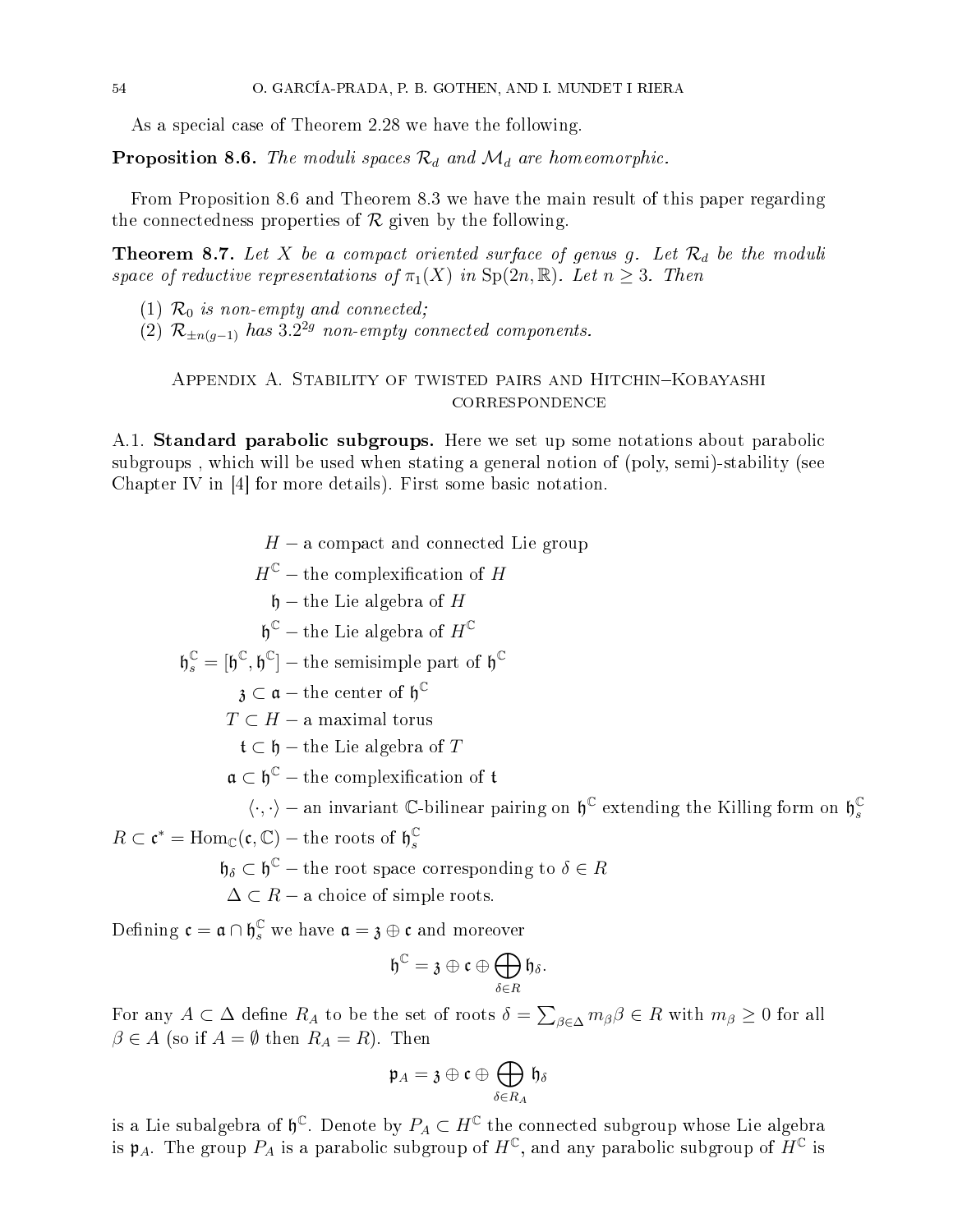conjugate to  $P_A$  for some A. Define similarly  $R_A^0$  as the set of roots  $\delta = \sum_{\beta \in \Delta} m_{\beta} \beta$  with  $m_{\beta} = 0$  for all  $\beta \in A$ . The vector space

(A.54) 
$$
\mathfrak{l}_A = \mathfrak{z} \oplus \mathfrak{c} \oplus \bigoplus_{\delta \in R_A^0} \mathfrak{h}_\delta
$$

is a Lie subalgebra of  $\mathfrak{p}_A$ . Let  $L_A$  be the connected subgroup with Lie algebra  $\mathfrak{l}_A$ . Then  $L_A$  is a Levi subgroup of  $P_A$ , i.e., a maximal reductive subgroup of  $P_A$ . Finally,

$$
\mathfrak{u}_A = \bigoplus_{\delta \in R_A \backslash R_A^0} \mathfrak{h}_{\delta}
$$

is also a Lie subalgebra of  $\mathfrak{p}_A$ , and the connected Lie group  $U_A \subset P_A$  with Lie algebra  $\mathfrak{u}_A$ is the unipotent radical of  $P_A$ .  $U_A$  is a normal subgroup of  $P_A$  and the quotient  $P_A/U_A$  is naturally isomorphic to  $L_A$  so we have

$$
(A.56) \t\t P_A = L_A U_A.
$$

A.2. Characters of parabolic subgroups. Let Z be the center of  $H^{\mathbb{C}}$ , and let  $\Gamma =$ Ker(exp :  $\mathfrak{z} \to Z$ ). Then  $\mathfrak{z}_{\mathbb{R}} = \Gamma \otimes_{\mathbb{Z}} \mathbb{R} \subset \mathfrak{z}$  is the Lie algebra of the maximal compact subgroup of Z. Let  $\mathfrak{z}^*_{\mathbb{R}} = \text{Hom}_{\mathbb{R}}(\mathfrak{z}_{\mathbb{R}}, i\mathbb{R})$  and let  $\Lambda = {\{\lambda \in \mathfrak{z}_{\mathbb{R}}^* \mid \lambda(\Gamma) \subset 2\pi i\mathbb{Z}}\}$ . Let  $\{\lambda_{\delta}\}_{\delta\in\Delta}\subset\mathfrak{c}^*$  be the set of fundamental weights of  $\mathfrak{h}_s^{\mathbb{C}}$  $_s$ , i.e., the duals with respect to the Killing form of the coroots  $\{2\delta/\langle \delta, \delta \rangle\}_{\delta \in \Delta}$ . We extend any  $\lambda \in \Lambda$  to a morphism of complex Lie algebras  $\lambda : \mathfrak{z} \oplus \mathfrak{c}_A \to \mathbb{C}$  by setting  $\lambda|_{\mathfrak{z}} = 0$ , and similarly for any  $\delta \in A$  we extend  $\lambda_{\delta} : \mathfrak{c}_A \to \mathbb{C}$  to  $\lambda_{\delta} : \mathfrak{z} \oplus \mathfrak{c}_A \to \mathbb{C}$  by setting  $\lambda_{\delta}|_{\mathfrak{z}} = 0$ .

Let  $Z_A^{\circ}$  be the identity component of the center of  $L_A$ , and let  $L_A^{ss}$  be the maximal connected semisimple Lie subgroup of  $L_A$  (i.e., the connected subgroup whose Lie algebra is  $[I_A, I_A]$ . Define

$$
Z^{\circ ss}(L_A) := Z_A^{\circ} \cap L_A^{ss}.
$$

The product map  $Z_A^{\circ} \times L_A^{ss} \to L_A$  induces an isomorphism  $L_A \simeq Z_A^{\circ} \times_{Z^{\circ ss}(L_A)} L_A^{ss}$ , and projection to the first factor gives a map  $L_A \to Z_A^{\circ}/Z^{\circ ss}(L_A)$ . Composing this projection with the quotient map  $P_A \to P_A/U_A \simeq L_A$  we obtain a morphism of Lie groups

$$
\pi_A: P_A \to Z_A^{\circ}/Z^{\circ ss}(L_A).
$$

Let  $\mathfrak{z}_A \subset \mathfrak{l}_A$  be the Lie algebra of  $Z_A^{\circ}$ . Let  $\mathfrak{c}_A = \bigcap_{\beta \in \Delta \setminus A} \text{Ker } \lambda_\beta$  if  $A \neq \Delta$  and let  $\mathfrak{c}_A = \mathfrak{c}$  if  $A = \Delta$ . Then we have

 $a_A = a \oplus c_A$ .

This follows from the fact that for any  $\delta, \delta' \in R$  we have  $[h_\delta, h_{\delta'}] = h_{\delta + \delta'}$  if  $\delta + \delta' \neq 0$  and  $[h_{\delta}, h_{-\delta}] = (\text{Ker }\lambda_{\delta})^{\perp}$  (see Theorem 2 in Chapter VI of [46]).

**Lemma A.1.** There exists some positive integer n (depending on the fundamental group of  $L_A$ ) such that for any  $\lambda \in \Lambda$  and any  $\delta \in A$  the morphisms of Lie algebras  $n\lambda : \mathfrak{z} \oplus \mathfrak{c}_A \to \mathbb{C}$ and  $n\lambda_{\delta} : \mathfrak{z} \oplus \mathfrak{c}_{A} \to \mathbb{C}$  exponentiate to morphisms of Lie groups

$$
\exp(n\lambda) : Z^{\circ}_A/Z^{\circ ss}(L_A) \to \mathbb{C}^{\times}, \qquad \qquad \exp(n\lambda_{\delta}) : Z^{\circ}_A/Z^{\circ ss}(L_A) \to \mathbb{C}^{\times}.
$$

Composing the morphisms given by the previous lemma with the morphism  $P_A$  we get for any  $\lambda \in \Lambda$  and  $\delta \in A$  morphisms of Lie groups

$$
\kappa_{n\lambda}: P_A \to \mathbb{C}^\times, \qquad \qquad \kappa_{n\delta}: P_A \to \mathbb{C}^\times.
$$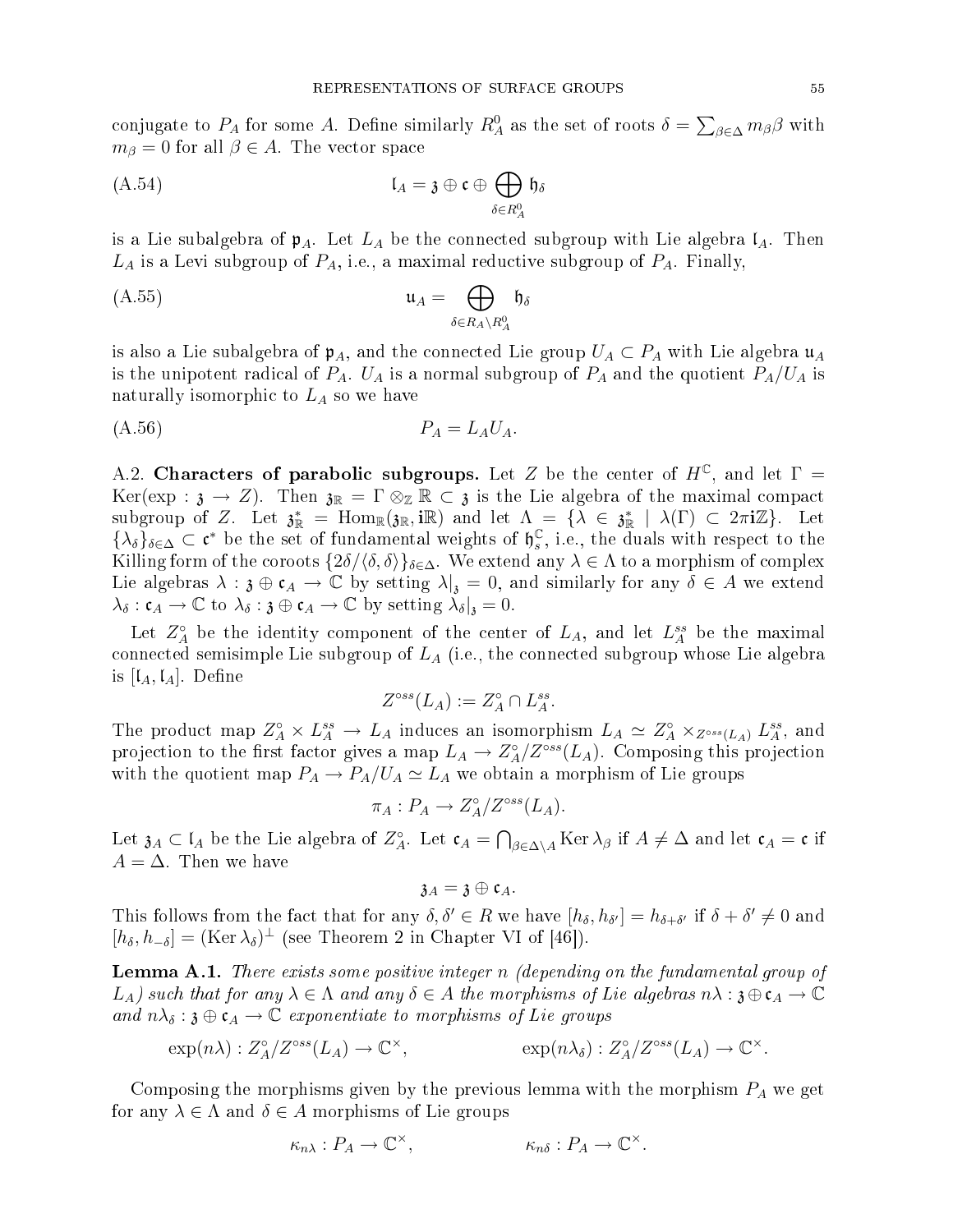A.3. Antidominant characters of  $p_A$ . An antidominant character of  $p_A$  is any element of  $\mathfrak{z}^* \oplus \mathfrak{c}_A^*$  of the form  $\chi = z + \sum_{\delta \in A} n_{\delta} \lambda_{\delta}$ , where  $z \in \mathfrak{z}_R^*$  and each  $n_{\delta}$  is a nonpositive real number. If for each  $\delta \in A$  we have  $n_{\delta} < 0$  then we say that  $\chi$  is **strictly antidominant**. The restriction of the invariant form  $\langle, \rangle$  to  $\mathfrak{z} \oplus \mathfrak{c}_A$  is nondegenerate, so it induces an isomorphism  $\mathfrak{z}^*\oplus \mathfrak{c}_A^*\simeq \mathfrak{z}\oplus\mathfrak{c}_A$ . For any antidominant character  $\chi$  we define  $s_\chi\in\mathfrak{z}\oplus\mathfrak{c}_A\subset\mathfrak{z}\oplus\mathfrak{c}$ to be the element corresponding to  $\chi$  via the previous isomorphism. One checks that  $s_{\chi}$ belongs to ih. The following lemma implies that one can recover from  $s<sub>x</sub>$  the parabolic subgroup  $P_A$  and all related objects.

**Lemma A.2.** Let  $s \in \mathbf{N}$  and define the sets

$$
\mathfrak{p}_s := \{ x \in \mathfrak{h}^{\mathbb{C}} \mid \mathrm{Ad}(e^{ts})(x) \text{ is bounded as } t \to \infty \} \subset \mathfrak{h}^{\mathbb{C}},
$$
  
\n
$$
\mathfrak{l}_s := \{ x \in \mathfrak{h}^{\mathbb{C}} \mid [x, s] = 0 \} \subset \mathfrak{h}^{\mathbb{C}},
$$
  
\n
$$
P_s := \{ g \in H^{\mathbb{C}} \mid e^{ts} g e^{-ts} \text{ is bounded as } t \to \infty \} \subset H^{\mathbb{C}},
$$
  
\n
$$
L_s := \{ g \in H^{\mathbb{C}} \mid \mathrm{Ad}(g)(s) = s \} \subset H^{\mathbb{C}}.
$$

The following properties hold:

- (1) Both  $\mathfrak{p}_s$  and  $\mathfrak{l}_s$  are Lie subalgebras of  $\mathfrak{h}^{\mathbb{C}}$  and  $P_s$  and  $L_s$  are subgroups of  $H^{\mathbb{C}}$ . Furthermore  $P_s$  and  $L_s$  are connected.
- (2) Let  $\chi$  be an antidominant character of  $P_A$ . There are inclusions  $\mathfrak{p}_A \subset \mathfrak{p}_{s_\chi}$ ,  $\mathfrak{l}_A \subset \mathfrak{l}_{s_\chi}$ ,  $P_A \subset P_{s_\chi}$  and  $L_A \subset L_{s_\chi}$ , with equality if  $\chi$  is strictly antidominant.
- (3) For any  $s \in \mathbf{h}$  there exists  $h \in H$  and a standard parabolic subgroup  $P_A$  such that  $P_s = hP_Ah^{-1}$  and  $L_s = hL_Ah^{-1}$ . Furthermore, there is an antidominant character  $\chi$  of  $P_A$  such that  $s = h s_\chi h^{-1}$ .

*Proof.* That  $\mathfrak{l}_s$ ,  $\mathfrak{p}_s$  are subalgebras and  $L_s$ ,  $P_s$  are subgroups is immediate from the definitions. Let  $T_s$  be the closure of  $\{e^{its} \mid t \in \mathbb{R}\}$ . Then  $L_s$  is the centralizer of the torus  $T_s$  in  $H^{\mathbb{C}}$ , so by Theorem 13.2 in [3] is connected. To prove that  $P_s$  is also connected, note that if g belongs to  $P_s$ , so that  $e^{ts}ge^{-ts}$  is bounded as  $t\to\infty$ , then the limit of  $\pi_s(g):=e^{ts}ge^{-ts}$ as  $t \to \infty$  exists and belongs to  $L_s$ . Note by the way that the resulting map  $\pi_s : P_s \to L_s$ is a morphism of Lie groups which can be identified with the projection  $P_s \to P_s/U_s \simeq L_s$ , where

$$
U_s = \{ g \in H^{\mathbb{C}} \mid e^{ts} g e^{-ts} \text{ converges to } 1 \text{ as } t \to \infty \} \subset P_s
$$

is the unipotent radical of  $U_s$ . So if  $g \in P_s$  then the map  $\gamma : [0, \infty) \to H^{\mathbb{C}}$  defined as  $\gamma(t) = e^{ts} g e^{-ts}$  extends to give a path from g to  $L_s$ , and since  $L_s$  is connected it follows that  $P_s$  is also connected. This proves (1). Let now  $\chi = z + \sum_{\beta \in \Delta} n_\beta \lambda_\beta$  be an antidominant character of  $P_A$ . Let  $\delta = \sum_{\beta \in \Delta} m_{\beta} \beta$  be a root and let  $u \in \mathfrak{h}_{\delta}$ . We have  $[s_{\chi}, u] = \langle s_{\chi}, \delta \rangle u =$  $\langle \chi, \delta \rangle u = \left( \sum_{\beta \in \Delta} m_{\beta} n_{\beta} \langle \beta, \beta \rangle / 2 \right) u$ . Hence  $\text{Ad}(e^{ts_{\chi}})(u) = \left( \sum_{\beta \in \Delta} \exp(t n_{\beta} m_{\beta} \langle \beta, \beta \rangle / 2) \right) u$ , so this remains bounded as  $t \to \infty$  if  $m_\beta \geq 0$  for any  $\beta$  such that  $n_\beta \leq 0$ . This implies that  $\mathfrak{p}_A \subset \mathfrak{p}_s$  and  $\mathfrak{l}_A \subset \mathfrak{l}_s$  and that the inclusions are equalities when  $\chi$  is strictly dominant. The analogous statements for  $P_A$ ,  $L_A$ ,  $P_s$ ,  $L_s$  follow from this, because the subgroups  $P_A, L_A, P_s, L_s$  are connected. Hence (2) is proved. To prove (3) take a maximal torus  $T_s$ containing  $\{e^{its} \mid t \in \mathbb{R}\}\$  and choose  $h \in H$  such that  $h^{-1}T_sh = T$  and  $\text{Ad}(h^{-1})(s)$  belongs to the Weyl chamber in t corresponding to the choice of  $\Delta \subset R$ . Then use (2).

**Lemma A.3.** Let  $P \subset H^{\mathbb{C}}$  be any parabolic subgroup, conjugate to  $P_A$ . Let  $\chi$  be an antidominant character of  $\mathfrak{p}_A$ . There exists an element  $s_{P,x} \in \mathbf{if}$ , depending smoothly on P, which is conjugate to  $s_\chi$  and such that  $P \subset P_{s_{P,\chi}}$ , with equality if and only if  $\chi$  is strictly antidominant.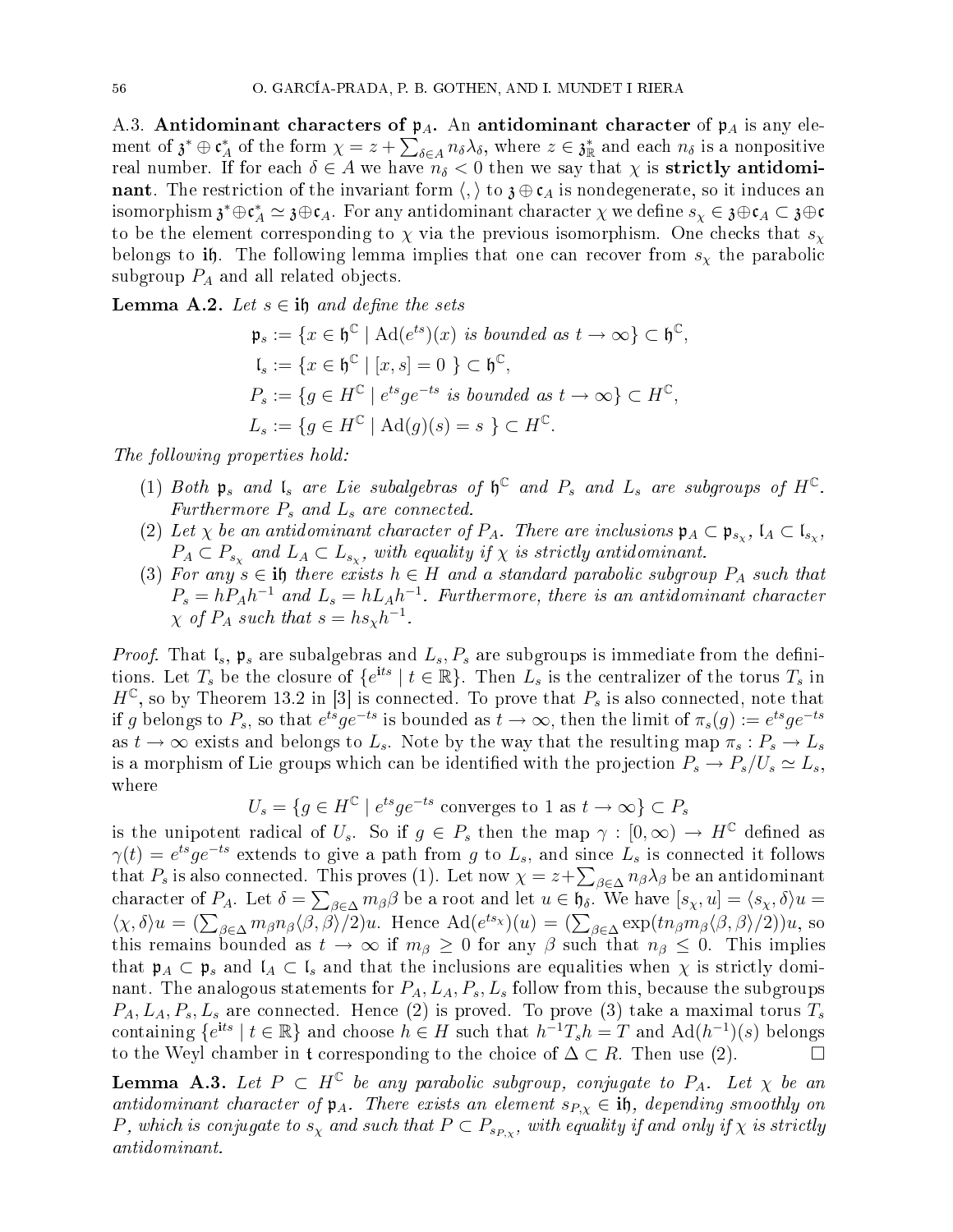*Proof.* Assume that  $P = gP_Ag^{-1}$  for some  $g \in H^{\mathbb{C}}$ . From the well known equality  $H^{\mathbb{C}}/P_A =$  $H/(P_A \cap H) = H/(L_A \cap H)$  we deduce that there exists some  $h \in H$  such that  $P = hP_Ah^{-1}$ . Then we set  $s_{P,\chi} = h s_{\chi} h^{-1}$ . This is well defined because h is unique up to multiplication on the right by elements of  $L_A \cap H$ , and these elements commute with  $s_\chi$ .

A.4. Principal bundles and parabolic subgroups. If E is a  $H^\mathbb{C}\text{-principal holomorphic}$ bundle over X and M is any set on which  $H^{\mathbb{C}}$  acts on the left, we denote by  $E(M)$  the twisted product  $E \times_{H^{\mathbb{C}}} M$ , defined as the quotient of  $E \times M$  by the equivalence relation  $(eh, m) \sim (e, hm)$  for any  $e \in E$ ,  $h \in H^{\mathbb{C}}$  and  $m \in M$ . The sections  $\varphi$  of  $E(M)$  are in natural bijection with the maps  $\phi: E \to M$  satisfying  $\varphi(eh) = h^{-1} \varphi(e)$  for any  $e \in E$  and  $h \in H^{\mathbb{C}}$  (we call such maps antiequivariant). Furthermore,  $\phi$  is holomorphic if and only if  $\varphi$  is holomorphic.

If M is a vector space (resp. complex variety) and the action of  $H^{\mathbb{C}}$  on M is linear (resp. holomorphic) then  $E(M)$  is a vector bundle (resp. holomorphic fibration). In this situation, for any complex line bundle  $L \to X$  we can form a vector bundle  $E(M) \otimes L$ which can be identified with  $E^L(M)$ , where  $E^L$  denotes the principal  $H^{\mathbb{C}} \times \mathbb{C}^{\times}$  bundle  $E^L = \{(e, l) \in E \times_X L \mid l \neq 0\}$  and we form the associated product by making  $(h, \lambda) \in$  $H^{\mathbb{C}} \times \mathbb{C}^{\times}$  act on  $m \in M$  as  $\lambda hm$ . Consequently, the sections of  $E(M) \otimes L$  can be identified with antiequivariant maps  $E^L \to M$ .

Let B be a Hermitian vector space and let  $\rho: H \to U(B)$  be a unitary representation. The morphism  $\rho$  extends to a holomorphic representation of  $H^{\mathbb{C}}$  in  $GL(B)$ , which we denote also by  $\rho$ . Suppose that  $P_A \subset \overline{H}^{\mathbb{C}}$  is the parabolic subgroup corresponding to a subset  $A \subset \Delta$  and let  $\chi$  be an antidominant character. Define

$$
B_{\chi}^- = \{ v \in B \mid \rho(e^{ts_{\chi}}) v \text{ remains bounded as } \mathbb{R} \ni t \to \infty \}.
$$

This is a complex subspace of  $B$  and by  $(2)$  in Lemma A.2 it is invariant under the action of  $P_A$ . Define also

$$
B^0_\chi = \{ v \in B \mid \rho(e^{ts_\chi})v = v \text{ for any } t \} \subset B^-_\chi.
$$

This is a complex subspace of  $B_\chi^-$  and, using again (2) in Lemma A.2, we deduce that  $B_\chi^0$ is invariant under the action of  $L_A$ .

Suppose that  $\sigma$  is a holomorphic section of  $E(H^{\mathbb{C}}/P_A)$ . Since  $E(H^{\mathbb{C}}/P_A) \simeq E/P_A$ canonically and the quotient  $E \to E/P_A$  has the structure of a  $P_A$ -principal bundle, the pullback  $E_{\sigma} := \sigma^*E$  is a  $P_A$ -principal bundle over  $X$ , and we can identify canonically  $E \simeq E_\sigma \times_{P_A} H^\mathbb{C}$  as principal  $H^\mathbb{C}$ -bundles (hence,  $\sigma$  gives a reduction of the structure group of E to P<sub>A</sub>). Equivalently, we can look at  $E_{\sigma}$  as a holomorphic subvariety  $E_{\sigma} \subset E$  invariant under the action of  $P_A \subset H^{\mathbb{C}}$  and inheriting a structure of principal bundle. It follows that  $E(B) \simeq E_{\sigma} \times_{P_A} B$ , so the vector bundle  $E_{\sigma} \times_{P_A} B_{\chi}^-$  can be identified with a holomorphic subbundle

$$
E(B)_{\sigma,\chi}^- \subset E(B).
$$

Now suppose that  $\sigma_L$  is a holomorphic section of  $E_{\sigma}(P_A/L_A)$ . This section induces, exactly as before, a reduction of the structure group of  $E_{\sigma}$  from  $P_A$  to  $L_A$ . So we obtain from  $\sigma_L$  a principal  $L_A$  bundle  $E_{\sigma_L}$  and an isomorphism  $E_{\sigma} \simeq E_{\sigma_L} \times_{L_A} P_A$ . Hence  $E(B) \simeq$  $E_{\sigma_L} \times_{L_A} B$ , and we can thus identify the vector bundle  $E_{\sigma_L} \times_{L_A} B^0_\chi$  with a holomorphic subbundle

$$
E(B)_{\sigma_L,\chi}^0 \subset E(B)_{\sigma,\chi}^-.
$$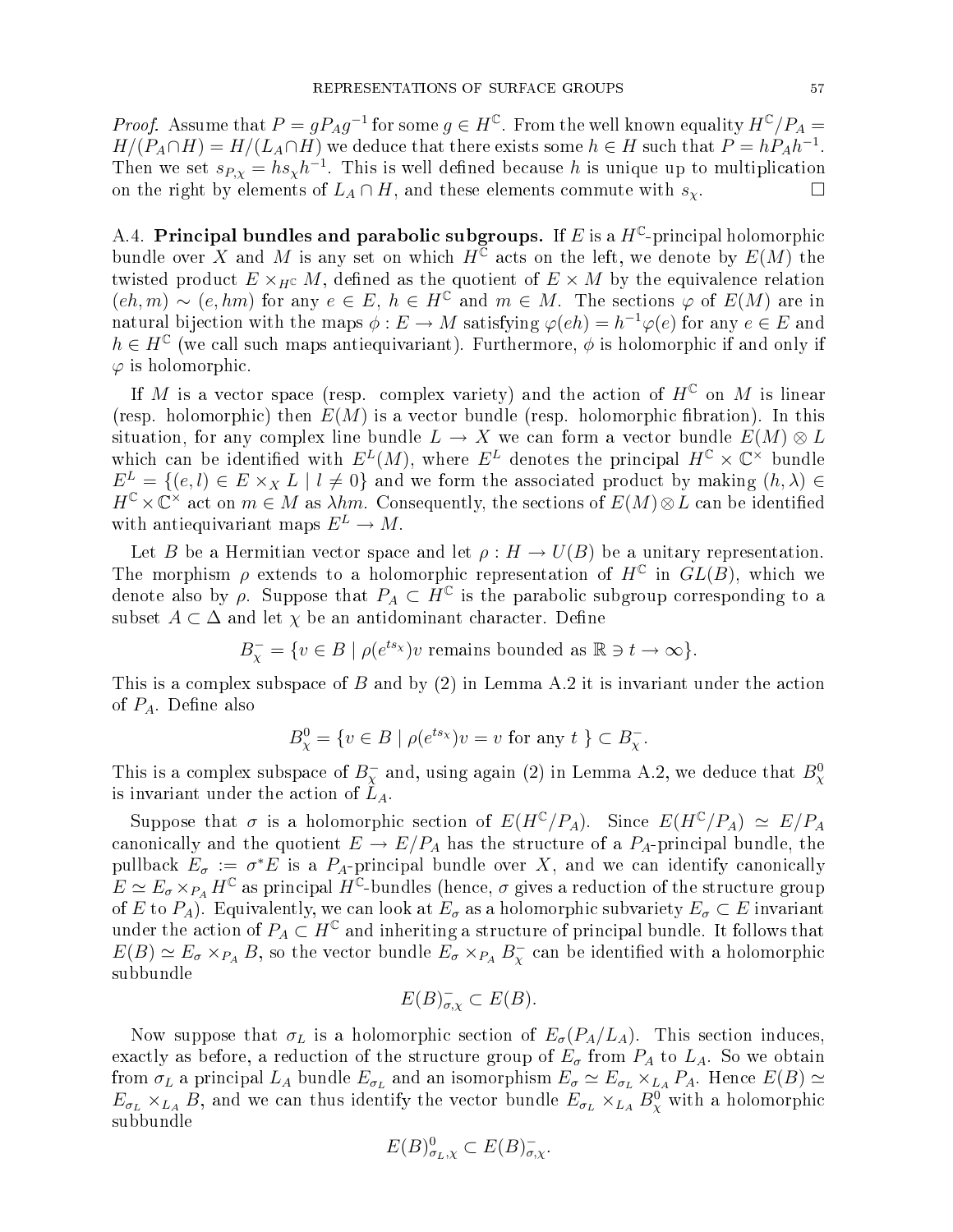Let us write  $\chi = z + \sum_{\delta \in A} n_{\delta} \lambda_{\delta}$ , with  $z \in \mathfrak{z}_{\mathbb{R}}^*$ , and  $z = z_1 \lambda_1 + \cdots + z_r \lambda_r$ , where  $\lambda_1, \ldots, \lambda_r \in \Lambda$  and the  $z_j$  are real numbers. Let n be an integer as given by Lemma A.1. Using the characters  $\kappa_{n\lambda}, \kappa_{n\delta}: P_A \to \mathbb{C}^\times$  defined in Subsection A.2 we can construct from the principal  $P_A$  bundle  $E_{\sigma}$  line bundles  $E_{\sigma} \times_{\kappa_{n\lambda}} \mathbb{C}$  and  $E_{\sigma} \times_{\kappa_{n\delta}} \mathbb{C}$ . We define the **degree** of the bundle E with respect to the reduction  $\sigma$  and the antidominant character  $\chi$  to be the real number:

(A.57) 
$$
\deg(E)(\sigma,\chi) := \frac{1}{n} \left( \sum_j z_j \deg(E_\sigma \times_{\kappa_{n\lambda_j}} \mathbb{C}) + \sum_{\delta \in A} n_{\delta} \deg(E_\sigma \times_{\kappa_{n\delta}} \mathbb{C}) \right).
$$

This expression is independent of the choice of the  $\lambda_j$ 's and the integer n.

Although this will play no role in our results, we now stop to give another definition of the degree in terms of the curvature of connections, in the spirit of Chern–Weil theory. Define  $H_A = H \cap L_A$  and  $\mathfrak{h}_A = \mathfrak{h} \cap \mathfrak{l}_A$ . Then  $H_A$  is a maximal compact subgroup of  $L_A$ , so the inclusions  $H_A \subset L_A$  is a homotopy equivalence. Since the inclusion  $L_A \subset P_A$  is also a homotopy equivalence, given a reduction  $\sigma$  of the structure group of E from  $H^{\mathbb{C}}$  to  $P_A$ one can further restrict the structure group of  $E$  to  $H_A$  in a unique way up to homotopy. Denote by  $E'_\sigma$  the resulting  $H_A$  principal bundle. Let  $\pi_A : \mathfrak{p}_A \to \mathfrak{z} \oplus \mathfrak{c}_A$  be the differential of the projection  $\pi_A$  defined in Subsection A.2. Let  $\chi = z + \sum_{\delta \in A} n_{\delta} \lambda_{\delta}$  be an antidominant character. Define  $\kappa_{\chi} = (z + \sum_{\delta} n_{\delta} \lambda_{\delta}) \circ \pi_A \in \mathfrak{p}_A^*$ . Let  $\mathfrak{h}_A \subset \mathfrak{l}_A \subset \mathfrak{p}_A$  be the Lie algebra of  $H_A$ . Then  $\kappa_\chi(\mathfrak{h}_A) \subset \mathbf{i}\mathbb{R}$ . Choose a connection  $\mathbb{A}$  on  $E'_\sigma$  and denote by  $F_\mathbb{A} \in \Omega^2(X, E'_\sigma \times_{\text{Ad}} \mathfrak{h}_A)$ its curvature. Then  $\kappa_{\chi}(F_{A})$  is a 2-form on X with values in iR, and we have

$$
\deg(E)(\sigma,\chi):=\frac{\mathbf{i}}{2\pi}\int_X\kappa_\chi(F_{\mathbb{A}}).
$$

A.5. Stability of L-twisted pairs. Let L be a holomorphic line bundle over X. We define an L-twisted pair to be a pair of the form  $(E, \varphi)$ , where E is a holomorphic  $H^{\mathbb{C}}$ principal bundle over X and  $\varphi$  is a holomorphic section of  $E(B) \otimes L$ . When it does not lead to confusion we say that  $(E, \varphi)$  is a pair, instead of a L-twisted pairs.

Let  $\alpha \in \mathbf{i}_{\mathfrak{Z}\mathbb{R}} \subset \mathfrak{z}$ . We say that  $(E, \varphi)$  is:

•  $\alpha$ -semistable if: for any parabolic subgroup  $P_A \subset H^{\mathbb{C}}$ , any antidominant character  $\chi$  for  $P_A$ , and any holomorphic section  $\sigma \in \Gamma(E(H^{\mathbb{C}}/P_A))$  such that  $\varphi \in$  $\mathrm{H}^{0}(E(B)_{\sigma,\chi}^{-}\otimes L),$  we have

$$
\deg(E)(\sigma, \chi) - \langle \alpha, \chi \rangle \ge 0.
$$

•  $\alpha$ -stable if it is  $\alpha$ -semistable and furthermore: for any  $P_A$ ,  $\chi$  and  $\sigma$  as above, such that  $\varphi \in H^0(E(B)_{\sigma,\chi}^- \otimes L)$  and such that  $A \neq \emptyset$  and  $\chi \notin \mathfrak{z}_\mathbb{R}^*$ , we have

$$
\deg(E)(\sigma,\chi)-\langle\alpha,\chi\rangle>0.
$$

•  $\alpha$ -polystable if it is  $\alpha$ -semistable and for any  $P_A$ ,  $\chi$  and  $\sigma$  as above, such that  $\varphi \in H^0(E(B)_{\sigma,\chi}^- \otimes L)$ ,  $P_A \neq H^{\mathbb{C}}$  and  $\chi$  is strictly antidominant, and such that

$$
\deg(E)(\sigma,\chi)-\langle\alpha,\chi\rangle=0,
$$

there is a holomorphic reduction of the structure group  $\sigma_L \in \Gamma(E_{\sigma}(P_A/L_A)),$ where  $E_{\sigma}$  denotes the principal  $P_A$ -bundle obtained from the reduction  $\sigma$  of the structure group. Furthermore, under these hypothesis  $\varphi$  is required to belong to  $\mathrm{H}^0(E(B)_{\sigma_L,\chi}^0\otimes L)\subset \mathrm{H}^0(E(B)_{\sigma,\chi}^-\otimes L).$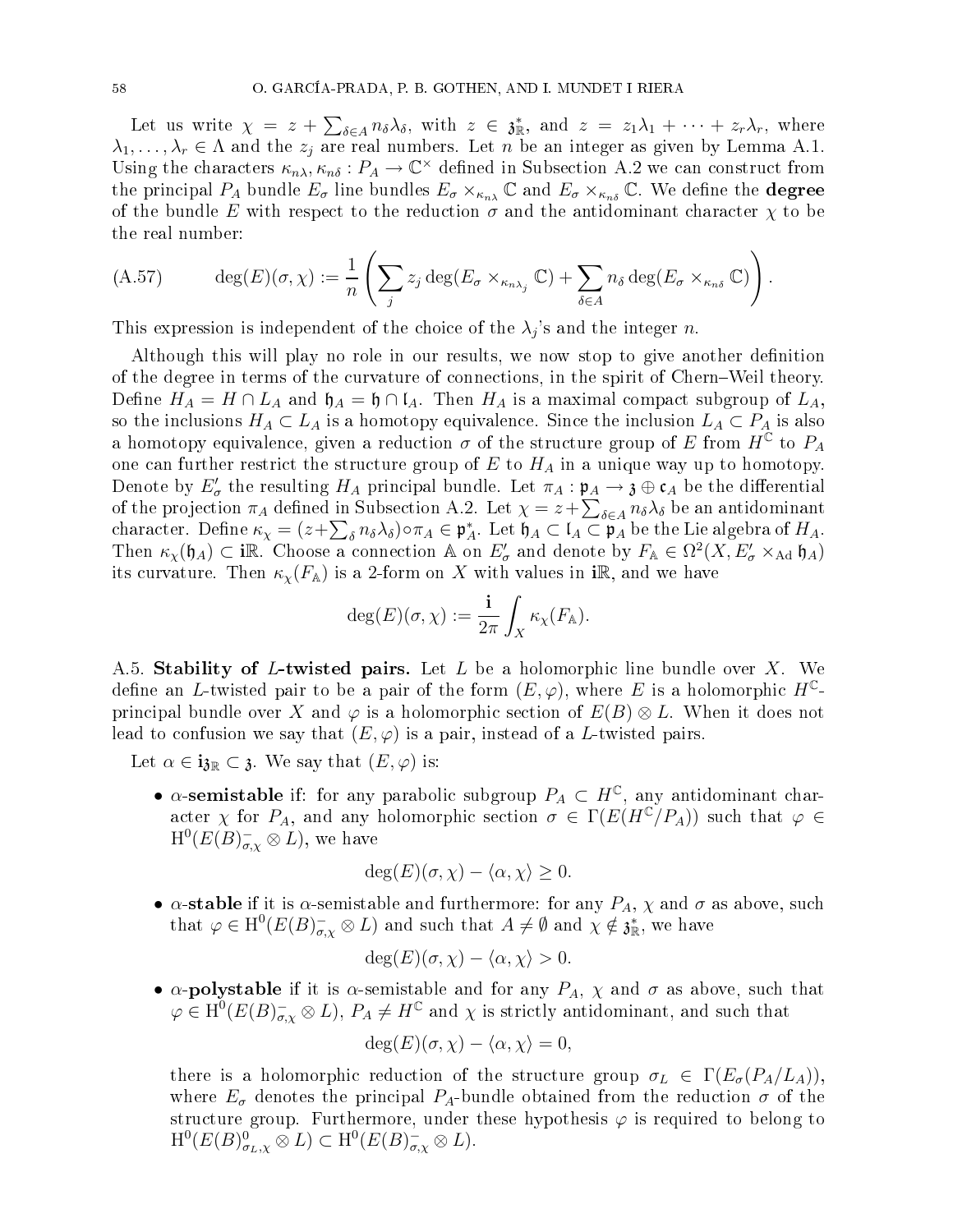Remark A.4. For some instances of group  $H^{\mathbb{C}}$  and representation  $H^{\mathbb{C}} \to GL(B)$  the last condition in the definition of polystability is redundant (for example,  $H^{\mathbb{C}} = GL(n, \mathbb{C})$ with its fundamental representation on  $\mathbb{C}^n$ ). This does not seem to be general fact, but we do not have any example which illustrates that the condition  $\varphi \in H^0(E(B)_{\sigma_L,\chi}^0 \otimes L)$ is not a consequence of the  $\alpha$ -semistability of  $(E, \varphi)$  and the existence of  $\sigma_L$  whenever  $deg(E)(\sigma, \chi) = \langle \alpha, \chi \rangle$  and  $\varphi \in H^0(E(B)_{\sigma, \chi}^- \otimes L).$ 

A.6. The stability condition in terms of filtrations. In order to obtain a workable notion of  $\alpha$ -(poly,semi)stability it is desirable to have a more concrete way to describe, for any holomorphic  $H^{\mathbb{C}}$ -principal bundle E,

- the reductions of the structure group of E to parabolic subgroups  $P \subset H^{\mathbb{C}}$ , and the (strictly or not) antidominant characters of  $P$ ,
- the subbundle  $E(B)_{\sigma,\chi}^- \subset E(B)$ ,
- the degree  $deg(E)(\sigma, \chi)$  defined in  $(A.57)$ ,
- reductions to Levi factors of parabolic subgroups and the corresponding vector bundle  $E(B)_{\sigma_L,\chi}^0 \subset E(B)_{\sigma,\chi}^-$ .

We now discuss how to obtain in some cases such concrete descriptions, beginning with the notion of degree. In [10] the degree  $deg(E)(\sigma, \chi)$  is defined in terms of a so-called auxiliary representation (see  $\S 2.1.2$  in [10]) and certain linear combinations of degrees of subbundles. The following lemma implies that definition  $(A.57)$  contains the one given in [10] as a particular case. Suppose that  $\rho_W : H \to U(W)$  is a representation on a Hermitian vector space, and denote the holomorphic extension  $H^{\mathbb{C}} \to GL(W)$  with the same symbol  $\rho_W$ . Let  $(\text{Ker } \rho_W)^{\perp} \subset \mathfrak{h}^{\mathbb{C}}$  be the orthogonal with respect to invariant pairing on  $\mathfrak{h}^{\mathbb{C}}$  of the kernel of  $\rho_W : \mathfrak{h}^{\mathbb{C}} \to \mathfrak{gl}(W)$ , and let  $\pi : \mathfrak{h}^{\mathbb{C}} \to (\text{Ker } \rho_W)^{\perp}$  be the orthogonal projection.

**Lemma A.5.** Take some element  $s \in \mathbf{i}$ , Then  $\rho_W(s)$  diagonalizes with real eigenvalues  $\lambda_1 < \cdots < \lambda_k$ . Let  $W_j = \text{Ker}(\lambda_j \text{Id}_W - \rho_W(s))$  and define  $W_{\leq i} = \bigoplus_{j \leq i} W_j$ .

- (1) The subgroup  $P_{W,s} \subset H^{\mathbb{C}}$  consisting of those g such that  $\rho_W(g)(W_{\leq i}) \subset W_{\leq i}$  for any i is a parabolic subgroup, which can be identified with  $P_{\pi(s)}$ . Let  $\chi \in (\mathfrak{z} \oplus \mathfrak{c})^*$  be a character such that  $s_{\chi} = s$ . Then  $\chi$  is strictly antidominant for  $P_{W,s}$ .
- (2) Suppose that for any  $a, b \in (\text{Ker } \rho_W)^{\perp}$  we have  $\langle a, b \rangle = \text{Tr } \rho_W(a) \rho_W(b)$ . Let  $u \in$  $(\text{Ker } \rho_W)^{\perp}$  be any element, and write  $\rho_W(u) = \sum \rho_W(u)_{ij}$  the decomposition in pieces  $\rho_W(u)_{ij} \in \text{Hom}(W_i, W_j)$ . Then

$$
(A.58) \qquad \langle \chi, u \rangle = \text{Tr}(\rho_W(s)\rho_W(u)) = \lambda_k \text{Tr}\,\rho_W(u) + \sum_{i=1}^{k-1} (\lambda_i - \lambda_{i+1}) \text{Tr}\,\rho_W(u)_{ii}.
$$

(3) Suppose that  $\rho_W$  satisfies the conditions of (2). Let E be a holomorphic  $H^{\mathbb{C}}$ principal bundle and let  $W = E(W)$  be the associated holomorphic vector bundle. Let  $\sigma$  be a reduction of the structure group of E to a parabolic subgroup P and an let  $\chi$  be an antidominant character of P. The endomorphism  $\rho_W(s_\chi)$  diagonalizes with constant eigenvalues, giving rise to a decomposition  $\mathcal{W} = \bigoplus_{j=1}^k \mathcal{W}_j$ , where  $\rho_W(s_\chi)$  restricted to  $\mathcal{W}_j$  is multiplication by  $\lambda_j \in \mathbb{R}$ . Suppose that  $\lambda_1 < \cdots < \lambda_k$ . For each i the subbundle  $\mathcal{W}_{\leq i} = \bigoplus_{j\leq i} \mathcal{W}_j \subset \mathcal{W}$  is holomorphic. We have:

$$
\deg(E)(\sigma, \chi) = \lambda_k \deg \mathcal{W} + \sum_{i=1}^{k-1} (\lambda_i - \lambda_{i+1}) \deg \mathcal{W}_{\leq i}.
$$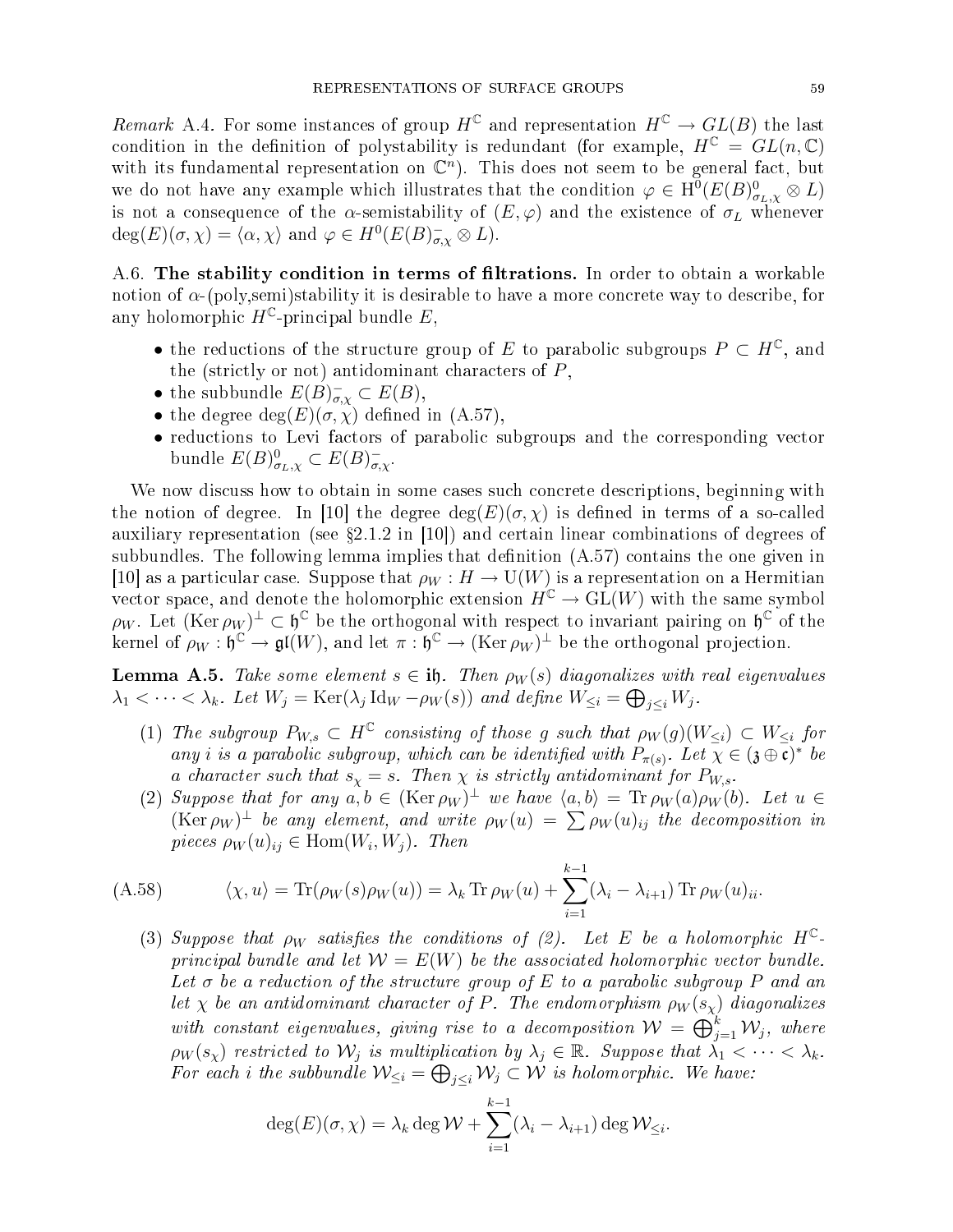*Proof.* The first assertion and formula  $(A.58)$  follows from easy computations. (3) follows from  $(2)$ .

Remark A.6. Condition (2) of the lemma is satisfied when  $W = \mathfrak{h}$ , endowed with the invariant metric, and  $\rho_W : \mathfrak{h}^{\mathbb{C}} \to \mathrm{End}\,W$  is the adjoint representation, since the invariant metric on  $\mathfrak h$  is supposed to extend the Killing pairing in the semisimple part  $\mathfrak h_s$ .

To clarify the other ingredients in the definition of (poly, semi)stability, we put ourselves in the situation where  $\tilde{H}^{\mathbb{C}}$  is a classical group, so that there is the so-called fundamental representation  $\rho: H^{\mathbb{C}} \to \text{GL}(N, \mathbb{C})$  with N depending on  $H^{\mathbb{C}}$ . Suppose that E is an  $H^{\mathbb{C}}$ -principal bundle, and denote by V the vector bundle associated to E and  $\rho$ . One can describe pairs  $(\sigma, \chi)$  consisting of a reduction  $\sigma$  of the structure group of E to a parabolic subgroup  $P \subset H^{\mathbb{C}}$  and an antidominant character  $\chi$  of P in terms of filtrations of vector bundles

$$
(A.59) \t\t\t \mathscr{V} = (0 \subsetneq V_1 \subsetneq \cdots \subsetneq V_{k-1} \subsetneq V_k = V),
$$

and increasing sequences of real numbers (usually called weights)

$$
\lambda_1 \leq \cdots \leq \lambda_k,
$$

which are arbitrary if  $H^{\mathbb{C}} = GL(n, \mathbb{C})$ , and which satisfy otherwise:

- if  $H^{\mathbb{C}} = O(n, \mathbb{C})$  then, for any i,  $V_{k-i} = V_i^{\perp} = \{v \in V \mid \langle v, V_i \rangle = 0\}$ , where  $\langle, \rangle$ denotes the bilinear pairing given by the orthogonal structure (we implicitly define  $V_0 = 0$ , and  $\lambda_{k-i+1} + \lambda_i = 0$ .
- if  $H^{\mathbb{C}} = \text{Sp}(2n, \mathbb{C})$  then, for any  $i, V_{k-i} = V_i^{\perp} = \{v \in V \mid \omega(v, V_i) = 0\}$ , where  $\omega$  is the symplectic form on V (as before,  $V_0 = 0$ ), and furthermore  $\lambda_{k-i+1} + \lambda_i = 0$ .

The resulting character  $\chi$  is strictly antidominant if all the inequalities in (A.60) are strict.

Given positive integers p, q define the vector bundle  $V^{p,q} = V^{\otimes p} \otimes (V^*)^{\otimes q}$ . For any choice of reduction and antidominant character  $(\sigma, \chi)$  specified by a filtration (A.59) and weights  $(A.60)$  we define

$$
(V^{p,q})_{\sigma,\chi}^- = \sum_{\lambda_{i_1}+\cdots+\lambda_{i_p}\leq \lambda_{j_1}+\cdots+\lambda_{j_q}} V_{i_1}\otimes\cdots\otimes V_{i_p}\otimes V_{j_1}^\perp\otimes\cdots\otimes V_{j_q}^\perp\subset V^{p,q},
$$

where  $V_j^{\perp}=\{v\in V^*\mid \langle v,V_j\rangle=0\}$  and  $\langle,\rangle$  is the natural pairing between  $V$  and  $V^*.$  Since  $H^{\mathbb{C}}$  is a classical group, there is an inclusion of representations

$$
B \subset (\rho^{\otimes p_1} \otimes (\rho^*)^{\otimes q_1}) \oplus \cdots \oplus (\rho^{\otimes p_r} \otimes (\rho^*)^{\otimes q_r}),
$$

so that the vector bundle  $E(B)$  is contained in  $V^{p_1,q_1} \oplus \cdots \oplus V^{p_r,q_r}$ . One then has

$$
E(B)_{\sigma,\chi}^- = E(B) \cap ((V^{p_1,q_1})_{\sigma,\chi}^- \oplus \cdots \oplus (V^{p_r,q_r})_{\sigma,\chi}^-).
$$

Suppose that the invariant pairing  $\langle,\rangle$  on the Lie algebra  $\mathfrak{h}^{\mathbb{C}}$  is defined using the fundamental representation as  $\langle x, y \rangle = \text{Tr} \rho(x) \rho(y)$ . This clearly satisfies the condition of (2) of Lemma A.5, so by (3) in the same lemma we have

$$
\deg(E)(\sigma, \chi) = \lambda_k \deg V + \sum_{i=1}^{k-1} (\lambda_i - \lambda_{i+1}) \deg V_i.
$$

We now specify what it means to have a reduction to a Levi factor of a parabolic subgroup, as appears in the definition of polystability. Assume that  $(\sigma, \chi)$  is a pair specified by (A.59) and (A.60), so that  $\sigma$  defines a reduction of the structure group of E to a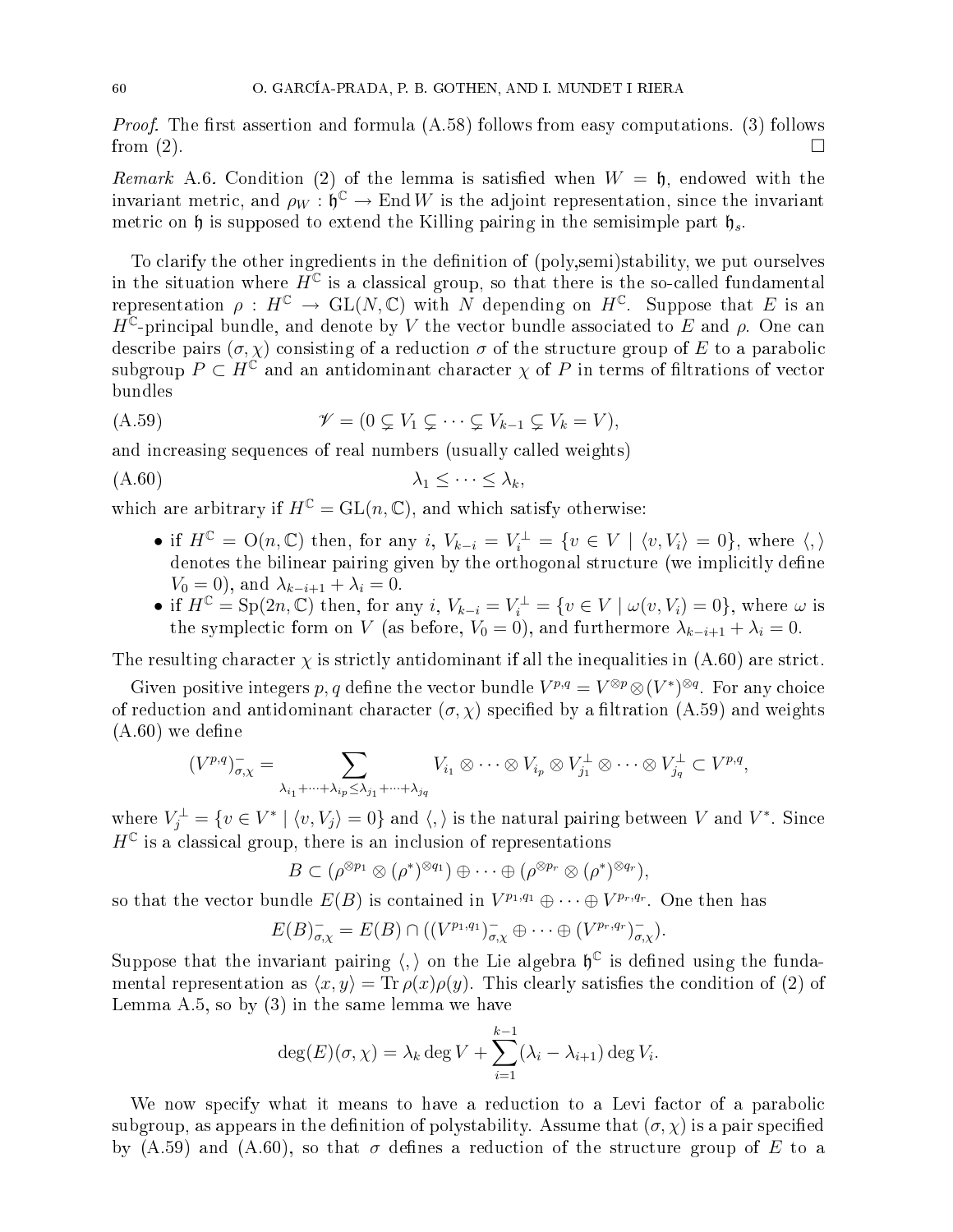parabolic subgroup  $P \subset H^{\mathbb{C}}$ , and that  $\varphi \in H^0(L \otimes E(B)_{\sigma,\chi}^-)$  and  $\deg(E)(\sigma,\chi) = 0$ . If the pair  $(E, \varphi)$  is  $\alpha$ -polystable all these assumptions imply the existence of a further reduction  $\sigma_L$  of the structure group of  $H^{\mathbb{C}}$  from P to a Levi factor  $L \subset P$ ; this is given explicitly by an isomorphism of ve
tor bundles

$$
V \simeq \mathrm{Gr} \, \mathscr{V} := V_1 \oplus V_2 / V_1 \oplus \cdots \oplus V_k / V_{k-1}.
$$

When  $H^{\mathbb{C}} = GL(n, \mathbb{C})$  such isomorphism is arbitrary. When  $H^{\mathbb{C}}$  is  $O(n, \mathbb{C})$  (resp.  $Sp(2n, \mathbb{C})$ ), it is also assumed that the pairing of an element of  $V_i/V_{i-1}$  with an element of  $V_i/V_{i-1}$ , using the scalar product (resp. symplectic form), is always zero unless  $j + i = k + 1$ . We finally describe the bundle  $E(B)_{\sigma_L,\chi}^0$  in this situation. Let

$$
(\text{Gr }\mathscr{V}^{p,q})_{\sigma_L,\chi}^0 = \sum_{\lambda_{i_1}+\cdots+\lambda_{i_p}=\lambda_{j_1}+\cdots+\lambda_{j_q}} (V_{i_1}/V_{i_1-1})\otimes \cdots \otimes (V_{i_p}/V_{i_p-1})\otimes (V_{j_1}^{\perp}/V_{j_1+1}^{\perp})\otimes \cdots \otimes (V_{j_q}^{\perp}/V_{j_q+1}^{\perp}).
$$

Then

$$
E(B)_{\sigma_L,\chi}^0 = E(B) \cap ((\text{Gr }\mathscr{V}^{p_1,q_1})_{\sigma_L,\chi}^0 \oplus \cdots \oplus (\text{Gr }\mathscr{V}^{p_r,q_r})_{\sigma_L,\chi}^0).
$$

A.7. Infinitesimal automorphism space. For any pair  $(E, \varphi)$  we define the infinitesimal automorphism space of  $(E, \varphi)$  as

$$
aut(E, \varphi) = \{ s \in H^0(E(\mathfrak{h}^{\mathbb{C}})) \mid \rho(s)(\varphi) = 0 \},
$$

where we denote by  $\rho : \mathfrak{h}^{\mathbb{C}} \to \text{End}(B)$  the morphism of Lie algebras induced by  $\rho$ . We similarly define the semisimple infinitesimal automorphism space of  $(E, \varphi)$  as

aut<sup>ss</sup> $(E, \varphi) = \{s \in \text{aut}(E, \varphi) \mid s(x) \text{ is semisimple for any } x \in X \}.$ 

**Proposition A.7.** Suppose that  $(E, \varphi)$  is a  $\alpha$ -polystable pair. Then  $(E, \varphi)$  is  $\alpha$ -stable if and only if  $\text{aut}^{ss}(E,\varphi) \subset \text{H}^0(E(3))$ . Furthermore, if  $(E,\varphi)$  is  $\alpha$ -stable then we also have  $\text{aut}(E, \varphi) \subset \text{H}^0(E(\mathfrak{z})).$ 

*Proof.* Suppose that  $(E, \varphi)$  is  $\alpha$ -polystable and that  $\text{aut}^{ss}(E, \varphi) = H^0(E(\mathfrak{z}))$ . We prove that  $(E, \varphi)$  is  $\alpha$ -stable by contradiction. If  $(E, \varphi)$  were not  $\alpha$ -stable, then there would exist a parabolic subgroup  $P_A \subsetneq H^{\mathbb{C}}$ , a holomorphic reduction  $\sigma \in \Gamma(E/P_A)$ , a strictly antidominant character  $\chi$  such that  $\deg(E)(\sigma, \chi) - \langle \alpha, \chi \rangle = 0$ , and a further holomorphic reduction  $\sigma_L \in \Gamma(E_{\sigma}/L_A)$  to the Levi  $\bar{L}_A$  (here  $E_{\sigma}$  is the principal  $P_A$  bundle given by  $\sigma$ , satisfying  $E_{\sigma} \times_{P_A} H^{\mathbb{C}} \simeq E$ ) such that  $\varphi \in H^0(E(B)_{\sigma_L,\chi}^0 \otimes L)$ . Since the adjoint action of  $L_A$  on  $\mathfrak{h}^{\mathbb{C}}$  fixes  $s_\chi$ , there is an element

$$
s_{\sigma,\chi}\in \mathrm{H}^{0}(E_{\sigma_{L}}(\mathfrak{h}^{\mathbb{C}}))\simeq \mathrm{H}^{0}(E(\mathfrak{h}^{\mathbb{C}}))
$$

which coincides fiberwise with  $s_\chi$ . On the other hand  $s_\chi$  is semisimple because it belongs to ih. The condition that  $\varphi \in H^0(E(B)_{\sigma_L,\chi}^0 \otimes L)$  implies that  $\rho(s_{\sigma,\chi})(\varphi) = 0$ , so  $s_{\sigma,\chi} \in$ aut<sup>ss</sup>(E,  $\varphi$ ). And the condition that  $P_A \neq H^{\mathbb{C}}$  implies that  $s_\chi \notin \mathfrak{z}$ . This contradicts the assumption that  $\mathrm{aut}^{ss}(E,\varphi)=\mathrm{H}^0(E(\mathfrak{z})),$  so  $(E,\varphi)$  is  $\alpha$ -stable.

Now suppose that  $(E, \varphi)$  is  $\alpha$ -stable. We want to prove that  $\text{aut}(E, \varphi) = \text{H}^0(E(\mathfrak{z}))$ . Let  $\xi \in \text{aut}(E,\varphi)$ . Since  $\xi$  is a section of  $E\times_{H^{\mathbb{C}}}\mathfrak{h}^{\mathbb{C}},$  it can be viewed as an antiequivariant holomorphic map  $\psi: E \to \mathfrak{h}^{\mathbb{C}}$ . The bundle E is algebraic (to prove this, take a faithful representation  $H^{\mathbb{C}} \to GL(n, \mathbb{C})$  and use the fact that any holomorphic vector bundle over an algebraic curve is algebraic), so by Chow's theorem  $\psi$  is algebraic. Hence  $\psi$  induces an algebraic map  $\varphi: X \to \mathfrak{h}^\mathbb{C}/\!\!/H^\mathbb{C}$ , where  $\mathfrak{h}^\mathbb{C}/\!\!/H^\mathbb{C}$  denotes the affine quotient, which is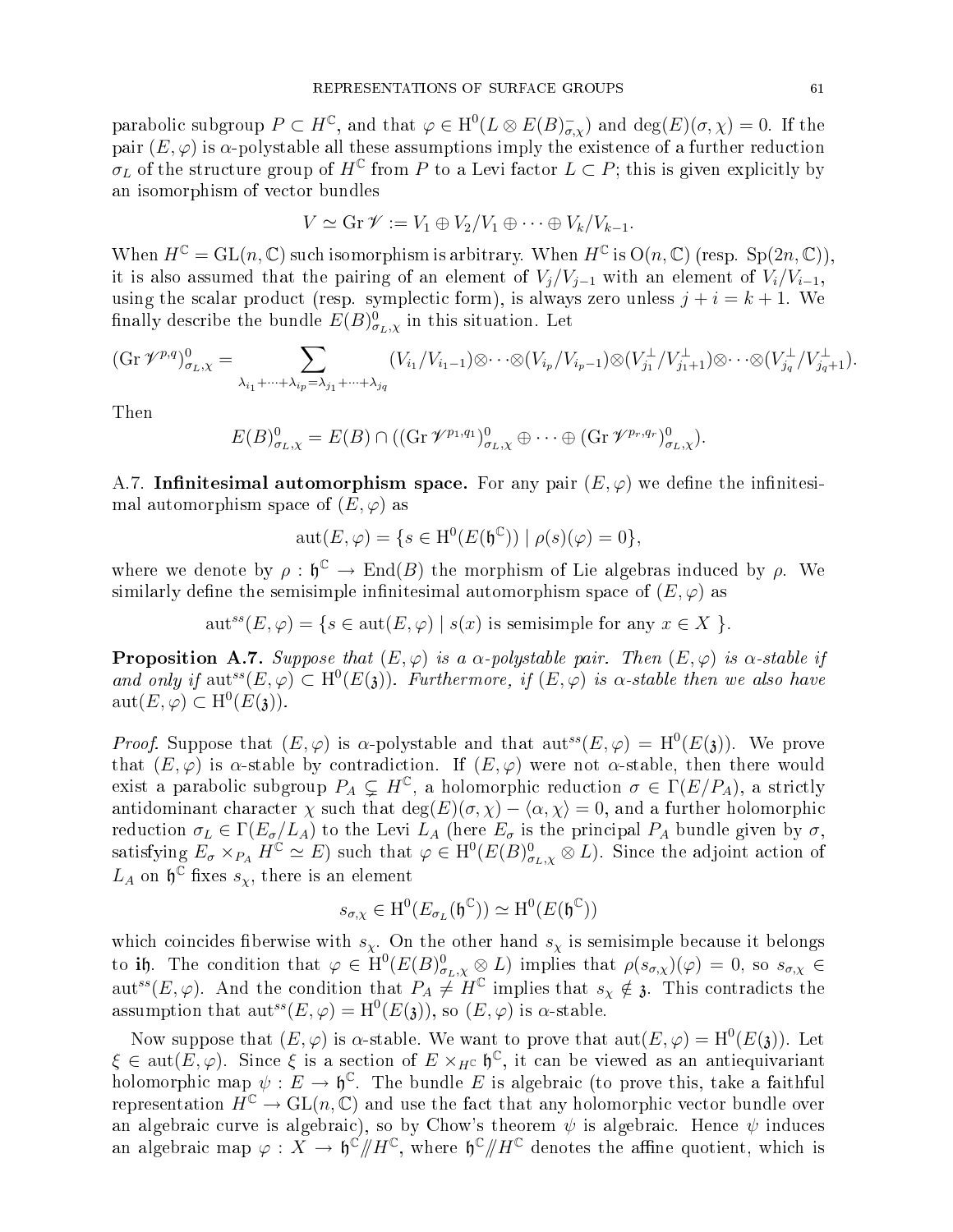an affine variety. Since X is proper,  $\varphi$  is constant, hence it is contained in a unique fiber  $Y := \pi^{-1}(y) \subset \mathfrak{h}^{\mathbb{C}},$  where  $\pi : \mathfrak{h}^{\mathbb{C}} \to \mathfrak{h}^{\mathbb{C}}/\!\!/H^{\mathbb{C}}$  is the quotient map.

By a standard results on affine quotients, there is a unique closed  $H^{\mathbb{C}}$  orbit  $\mathscr{O} \subset Y$ , and by a theorem of Richardson the elements in  $\mathscr O$  are all semisimple. Consider the map  $\sigma: Y \to \mathscr{O}$  which sends any  $y \in Y$  to  $y_s$ , where  $y = y_s + y_n$  is the Jordan decomposition of y (see for example  $[4]$ ). We claim that this map is algebraic (note that the Jordan decomposition, when defined on the whole Lie algebra  $\mathfrak{h}^{\mathbb{C}}$ , is not even continuous). To prove the claim first consider the case  $\mathfrak{h}^{\mathbb{C}} = \mathfrak{gl}(n, \mathbb{C})$ . Then  $Y \subset \mathfrak{gl}(n, \mathbb{C})$  is the set of  $n \times n$ matrices with characteristic polynomial equal to some fixed polynomial, say  $\prod (x - \lambda_i)^{m_i}$ , with  $\lambda_i \neq \lambda_j$  for  $i \neq j$ . By the Chinese remainder theorem there exists a polynomial  $P \in \mathbb{C}[t]$  such that  $P \equiv \lambda_i \mod (t - \lambda_i)^{m_i}$  and  $P \equiv 0 \mod t$ . Then the map  $\sigma: Y \to \mathscr{O}$  is given by  $\sigma(A) = P(A)$ , which is clearly algebraic. The case of a general  $\mathfrak{h}^{\mathbb{C}}$  can be reduced to the previous one using the adjoint representation ad:  $\mathfrak{h}^{\mathbb{C}} \to \text{End}(\mathfrak{h}^{\mathbb{C}}) \simeq \mathfrak{gl}(\dim \mathfrak{h}^{\mathbb{C}}, \mathbb{C}).$ 

By construction  $\sigma$  is equivariant, so it induces a projection  $p_E: \mathrm{H}^0(E(Y)) \to \mathrm{H}^0(E(\mathscr{O})).$ We define  $\xi_s = p_E(\xi)$  and  $\xi_n = \xi - \xi_s$ . Note that the decomposition  $\xi = \xi_s + \xi_n$  is simply the fiberwise Jordan decomposition of an element of the Lie algebra as the sum of a semisimple element plus a nilpotent one. We claim that both  $\xi_s$  and  $\xi_n$  belong to aut $(E, \phi)$ . To prove this we have to check that  $\rho(\xi_s)(\phi) = \rho(\xi_n)(\phi) = 0$ . But  $\rho(\xi) = \rho(\xi_s) + \rho(\xi_n)$ is fiberwise the Cartan decomposition of  $\rho(\xi)$ , since Cartan decomposition commutes with Lie algebra representations. In addition, if  $f = f_s + f_n$  is the Cartan decomposition of an endomorphism f of a finite dimensional vector space V and  $v \in V$  satisfies  $f v = 0$ , then  $f_s v = f_n v = 0$ , as the reader can check putting f in Jordan form. This proves the claim.

We want to prove that  $\xi_s \in H^0(E(\mathfrak{z}))$  and that  $\xi_n = 0$ . We will need for that the following lemma.

**Lemma A.8.** Let  $s \in \mathfrak{h}^{\mathbb{C}}$  be a semisimple element. There exists some  $h \in H^{\mathbb{C}}$  such that:

- (1) if we write  $u = \text{Ad}(h^{-1})(s) = h^{-1}sh = u_r + \mathbf{i}u_i$  with  $u_r, u_i \in \mathfrak{h}$ , then  $[u_r, u_i] = 0$ ;
- (2) there exists an element  $a \in \mathfrak{h}$  such that

$$
Ker ad(s) = Ad(h)(Ker ad(ur) \cap Ker ad(ui)) = Ad(h) Ker ad(a).
$$

*Proof.* Using the decomposition  $\mathfrak{h}^{\mathbb{C}} = \mathfrak{h} \oplus \mathfrak{ib}$  we define a real valued scalar product on  $\mathfrak{h}^{\mathbb{C}}$  as follows: given  $u_r + i u_i, v_r + i v_i \in \mathfrak{h}^{\mathbb{C}}$  we set  $\langle u_r + i u_i, v_r + i v_i \rangle_{\mathbb{R}} := -\langle u_r, v_r \rangle - \langle u_i, v_i \rangle$ . The bilinear pairing  $\langle, \rangle$  restricted to h is negative definite, so the pairing  $\langle, \rangle_{\mathbb{R}}$  is positive definite on the whole  $\mathfrak{h}^{\mathbb{C}}$  and hence the function  $\|\cdot\|^2: \mathfrak{h}^{\mathbb{C}} \to \mathbb{R}$  defined by  $\|s\|^2 := \langle s, s \rangle_{\mathbb{R}}$  is proper. Let  $\mathscr{O}_s$  be the adjoint orbit of s. Since s is semisimple,  $\mathscr{O}_s$  is a closed subset of  $\mathfrak{h}^{\mathbb{C}},$  and hence the function  $\|\cdot\|^2: \mathscr{O}_s \to \mathbb{R}$  attains its minimum at some point  $u = u_r + i u_i \in \mathscr{O}_s$ . That u minimizes  $\|\cdot\|^2$  on its adjoint orbit means that for any  $v \in \mathfrak{h}^{\mathbb{C}}$  we have  $\langle u, [v, u] \rangle_{\mathbb{R}} = 0$ , since we can identify  $T_u \mathscr{O}_s = \{ [v, u] \mid v \in \mathfrak{h}^{\mathbb{C}} \}$ . Now we develop for any  $v = v_r + \mathbf{i} v_i$ , using the biinvariance of  $\langle , \rangle$  and Jacobi rule:

$$
0 = \langle u_r + iu_i, [u_r + iu_i, v_r + iv_i] \rangle \mathbb{R}
$$
  
=  $\langle u_r + iu_i, ([u_r, v_r] - [u_i, v_i]) + i([u_i, v_r] + [u_r, v_i]) \rangle \mathbb{R}$   
=  $-\langle u_r, [u_r, v_r] - [u_i, v_i] \rangle - \langle u_i, [u_i, v_r] + [u_r, v_i] \rangle$   
=  $\langle u_r, [u_i, v_i] \rangle - \langle u_i, [u_r, v_i] \rangle$   
=  $-2\langle [u_i, u_r], v_i \rangle$ .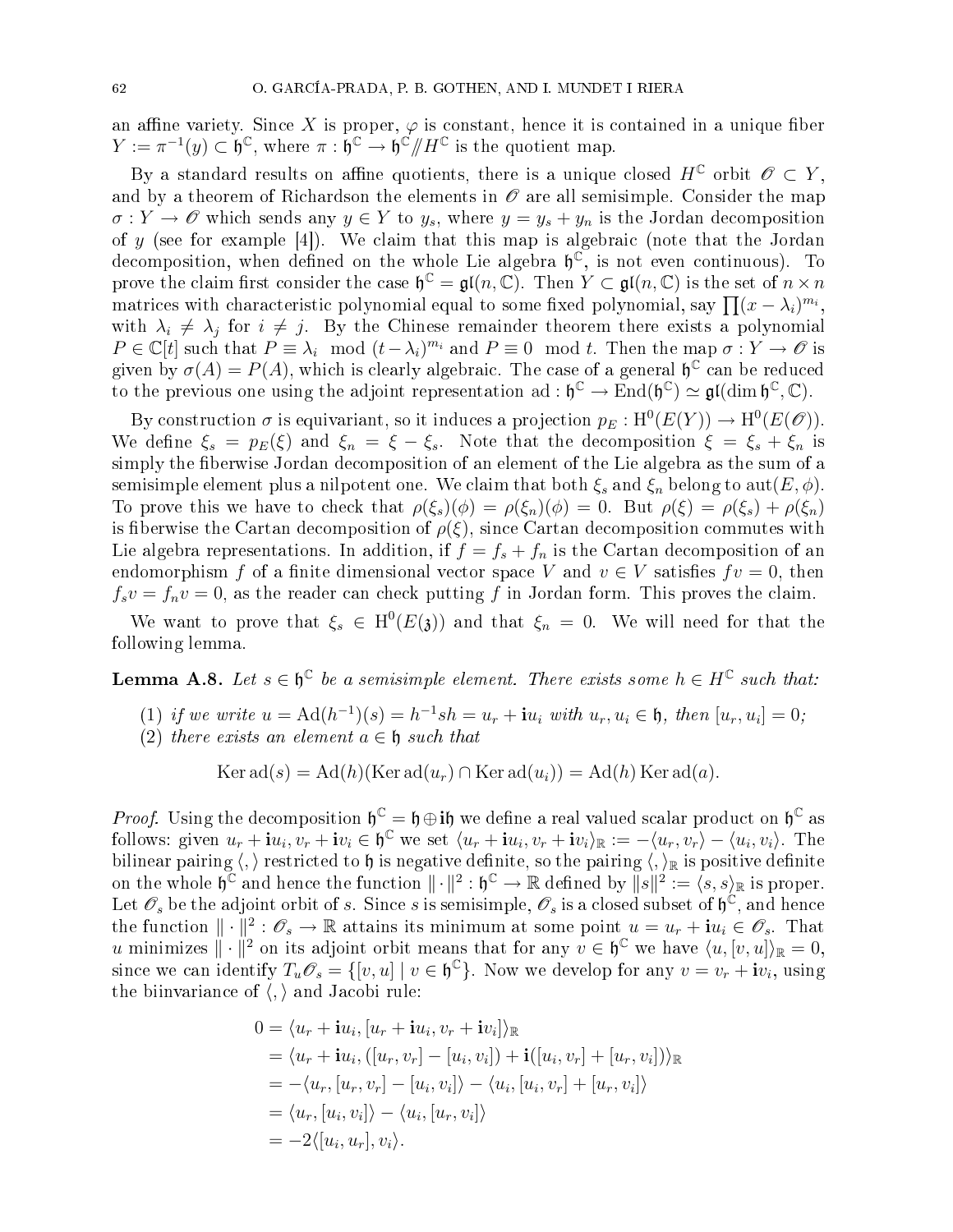Since this holds for any choice of v, it follows that  $[u_i, u_r] = 0$ . So the endomorphisms  $ad(u_i)$  and  $ad(u_r)$  commute and hence diagonalize in the same basis with purely imaginary eigenvalues (because they respect the pairing  $\langle \cdot, \cdot \rangle_{\mathbb{R}}$ ). Hence Ker ad $(u) = \text{Ker ad}(u_r + iu_i) =$  $Ker(\text{ad}(u_r) + \text{iad}(u_i)) = \text{Ker}\text{ad}(u_r) \cap \text{Ker}\text{ad}(u_i)$ . Since  $u_r$  and  $u_i$  commute, they generate a torus  $T_u \subset H$ . Take h such that  $u = \text{Ad}(h^{-1})(s)$  and choose  $a \in \mathfrak{h}$  such that the closure of  $\{e^{ta} \mid t \in \mathbb{R}\}$  is equal to  $T_u$ . Then Ker  $\text{ad}(a) = \text{Ker} \text{ad}(u_r) \cap \text{Ker} \text{ad}(u_i)$ , so the result  $\Box$  follows.

We now prove that  $\xi_s$  is central. Let  $u = u_r + i u_i = h^{-1} y_s h$  be the element given by the previous lemma such that  $[u_r, u_i] = 0$ . Let  $\psi_s : E \to \mathfrak{h}^{\mathbb{C}}$  be the antiequivariant map corresponding to  $\xi_s \in H^0(E(\mathfrak{h}^{\mathbb{C}}))$ , whose image coincides with the adjoint orbit  $\mathscr{O}_s$ . Define  $E_0 = \{e \in E \mid \psi_s(e) = u\} \subset E$ . Then  $E_0$  defines a reduction of the structure group of E to the centralizer of u, which we denote by  $H_0^{\mathbb{C}} = \{g \in H^{\mathbb{C}} \mid \text{Ad}(g)(u) = u\}.$  Define the subgroups  $P^{\pm} = \{g \in H^{\mathbb{C}} \mid e^{\pm itu_i}ge^{\mp tiu_i} \text{ is bounded as } t \to \infty \} \subset H^{\mathbb{C}}$ . By (3) in Lemma A.2,  $P^{\pm}$  are parabolic subgroups and  $L_{u_i} = P^{\pm} \cap P^- = \{g \in H^{\mathbb{C}} \mid \text{Ad}(g)(u_i) = u_i\}$  is a common Levi subgroup of  $P^+$  and  $P^-$ . By (1) in Lemma A.2,  $H_0^{\mathbb{C}}$  is a connected subgroup of  $H^{\mathbb{C}}$ , so by the same argument as in the end of the proof of Lemma A.8 we can identify  $H_0^{\mathbb{C}}$  with  $\{g \in H^{\mathbb{C}} \mid \text{Ad}(g)(u_i) = u_i, \text{ Ad}(g)(u_r) = u_r\}$ . This implies that  $H_0^{\mathbb{C}} \subset L_{u_i}$ , hence  $E_0$  induces a reduction  $\sigma^+$  (resp.  $\sigma^-$ ) of the structure group of E to  $P^+$  (resp.  $P^-$ ). One the other hand, if  $\chi$  corresponds to  $i u_i$  via the isomorphism  $(\mathfrak{z} \oplus \mathfrak{c})^* \simeq \mathfrak{z} \oplus \mathfrak{c}$  (so that  $s_{\chi} = i u_i$ , then  $\chi$  is antidominant for  $P^+$  and  $-\chi$  is antidominant for  $P^-$ .

Let  $\phi: E^L \to B$  be the antiequivariant map corresponding to  $\varphi$ . Since  $\rho(\xi_s)(\varphi) = 0$ we have  $\rho(u)\phi(e) = 0$  for any  $e \in E_0$ . Let  $v \in B$  be any element. Since  $u_i$  and  $u_r$ commute, the vectors  $\rho(e^{\mathbf{i}tu_i})v$  are uniformly bounded as  $t \to \infty$  if and only if the vectors  $\rho(e^{itu_r})\rho(e^{itu_i})v = \rho(e^{tu})v$  are bounded. It follows that  $\varphi$  belongs both to  $\text{H}^0(E(B)_{\sigma^+,\chi}^-\otimes L)$ and to  $\mathrm{H} ^{0}(E(B)_{\sigma^-, -\chi}^{-}\otimes L).$  Applying the  $\alpha$ -stability condition we deduce that

$$
\deg E(\sigma^+, \chi) - \langle \alpha, \chi \rangle \ge 0, \quad \text{and} \quad \deg E(\sigma^-, -\chi) - \langle \alpha, -\chi \rangle \ge 0.
$$

These inequalities, together with  $\deg E(\sigma^+,\chi) - \langle \alpha,\chi \rangle = -(\deg E(\sigma^-,-\chi) - \langle \alpha,-\chi \rangle),$ imply that deg  $E(\sigma, \chi) - \langle \alpha, \chi \rangle = 0$ . Since we assume that  $(E, \varphi)$  is  $\alpha$ -stable, such a thing can only happen if  $\chi$ , and hence any element in the image of  $\psi_s$ , is central.

Finally, we prove that  $\xi_n = 0$  proceeding by contradiction. Since the set of nilpotent elements  $\mathfrak{h}_n^{\mathbb{C}} \subset \mathfrak{h}^{\mathbb{C}}$  contains finitely many adjoint orbits, which are locally closed in the Zariski topology, and since  $\xi_n$  is algebraic, there exists a Zariski open subset  $U \subset X$  and an adjoint orbit  $\mathscr{O}_n \subset \mathfrak{h}_n^{\mathbb{C}}$  $\frac{\mathbb{C}}{n}$  such that  $\xi_n(x) \in \mathscr{O}_n$  for any  $x \in U$ . Assume that  $\xi_n(x) \neq 0$  for  $x \in U$  (otherwise  $\xi_n$  vanishes identically). Consider for any  $x \in U$  the weight filtration of the action of  $\text{ad}(\xi_n(x))$  on  $E(\mathfrak{h}^{\mathbb{C}})_x$ :

$$
\cdots \subset W_x^{-k} \subset W_x^{-k+1} \subset \cdots \subset W_x^{k-1} \subset W_x^k \subset \ldots,
$$

which is uniquely defined by the conditions:  $\text{ad}(\xi_n(x))(W_x^j) \subset W_x^{j-2}$ ,  $\text{ad}(\xi_n(x))^{j+1}(W_x^j) = 0$ and the induced map on graded spaces  $\text{Gr}\,\text{ad}(\xi_n(x))^j$  :  $\text{Gr}\,W_x^j \to \text{Gr}\,W_x^{-j}$  is an isomorphism. As x moves along U the spaces  $W_x^j$  give rise to an algebraic filtration of vector bundles  $\cdots \subset W_U^{-k} \subset W_U^{-k+1} \subset \cdots \subset W_U^{k-1} \subset W_U^k \subset \cdots \subset E(\mathfrak{h}^{\mathbb{C}})|_U$ . By the properness of the Grassmannian of subspaces of  $\mathfrak{h}^{\mathbb{C}}$  these vector bundles extend to vector bundles defined on the whole X

$$
(A.61) \qquad \cdots \subset W^{-k} \subset W^{-k+1} \subset \cdots \subset W^{k-1} \subset W^k \subset \cdots \subset E(\mathfrak{h}^{\mathbb{C}})
$$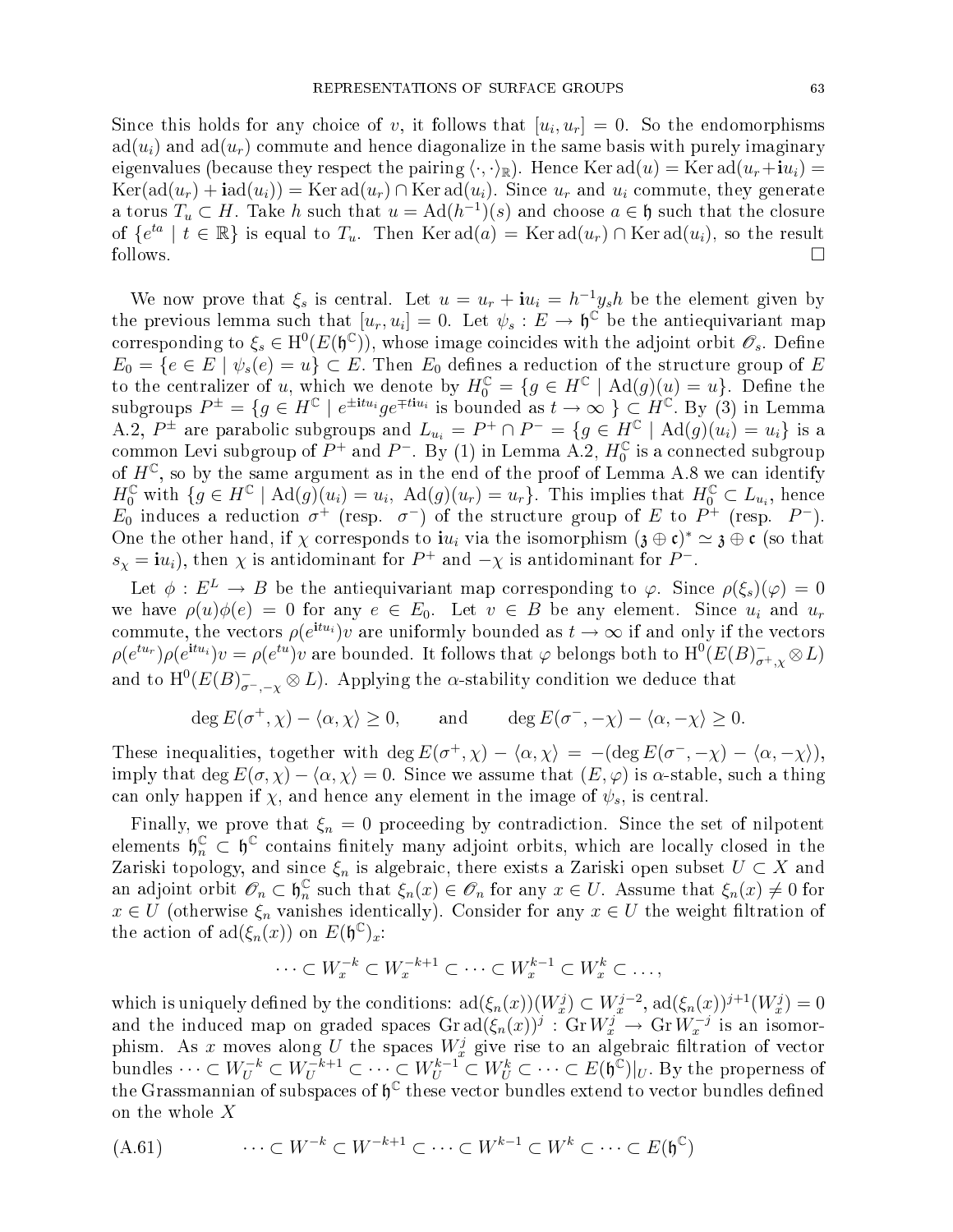and the induced map between graded bundles  $\mathrm{Gr\,ad}(\xi_n)^j:\mathrm{Gr\,} W^j\to \mathrm{Gr\,} W^{-j}$  is an isomorphism away from finitely many points. This implies that

$$
(A.62) \qquad \deg \operatorname{Gr} W^j \le \deg \operatorname{Gr} W^{-j}.
$$

By Jacobson–Morozov's theorem the weight filtration (A.61) induces a reduction  $\sigma$  of the structure group of E to a parabolic subgroup  $P \subset H^{\mathbb{C}}$  (the so-called Jacobson–Morozov's parabolic subgroup associated to the nilpotent elements in the image of  $\xi_n|_U$ , and there exists an antidominant character  $\chi$  of P such that  $\text{ad}(s_{\chi})$  preserves the weight filtration and induces on the graded piece  $\mathrm{Gr}\,W^j$  the map given by multiplication by j.

The subbundle  $E(B)_{\sigma,\chi}^- \otimes L \, \subset \, E(B) \otimes L$  can be identified with the piece of degree 0 in the weight filtration on  $E(B) \otimes L$  induced by the nilpotent endomorphism  $\rho(\xi_n)$ . Since  $\rho(\xi_n)(\phi) = 0$ , we have  $\phi \in H^0(E(B)_{\sigma,\chi}^- \otimes L)$  (the kernel of a nonzero nilpotent endomorphism is included in the piece of degree zero of the weight filtration). Hence, by  $\alpha$ -stability,  $\deg(E)(\sigma, \chi) - \langle \alpha, \chi \rangle$  has to be positive. On the other hand, the character  $\chi$ can be chosen to be perpendicular to  $\lambda$ , so by (3) in Lemma A.5 we have

$$
\deg E(\sigma, \chi) - \langle \alpha, \chi \rangle = \sum_{j \in \mathbb{Z}} j \deg \operatorname{Gr} W^j.
$$

By (A.62) this is  $\leq$  0, thus contradicting the stability of  $(E, \varphi)$ .

A.8. Jordan–Hölder reduction. In this subsection we associate to each  $\alpha$ -polystable pair  $(E, \varphi)$  an  $\alpha$ -stable pair. This is accomplished by picking an appropriate subgroup  $H' \subset H$  (defined as the centralizer of a torus in H) and by choosing a reduction of the structure group of E to  $H'^{\mathbb{C}}$ . The resulting new pair is called the Jordan–Hölder reduction of  $(E, \varphi)$ . It is constructed using a recursive procedure in which certain choices are made, and the main result of this subsection (see Proposition  $(A.12)$ ) is the proof that the resulting reduction is canonical up to isomorphism.

Let  $G' \subset G$  be an inclusion of complex connected Lie subgroup with Lie algebras  $\mathfrak{g}' \subset$ **g**. Assume that the normalizer  $N_G(\mathfrak{g}')$  of  $\mathfrak{g}'$  in  $G$  is equal to  $G'$ . Suppose that  $E$  is a holomorphic principal G-bundle.

**Lemma A.9.** The holomorphic reductions of the structure group of  $E$  to  $G'$  are in bijection with the holomorphic subbundles  $F \subset E(\mathfrak{g})$  of Lie subalgebras satisfying this property:

for any  $x \in X$  and trivialization  $E_x \simeq G$ , the fiber  $F_x$ , which we identify to a subspace of  $\mathfrak g$  via the induced trivialization  $E(\mathfrak g)_x \simeq \mathfrak g$ , is conjugate to  $\mathfrak g'$ .

*Proof.* Let  $d = \dim \mathfrak{g}'$  and let  $\text{Gr}_d(\mathfrak{g})$  denote the Grassmannian of complex d-subspaces inside  $\mathfrak{g}$ . Let  $\mathscr{O}_{\mathfrak{g}'} = \{ \mathrm{Ad}(h)(\mathfrak{g}') \mid h \in G \} \subset \mathrm{Gr}_d(\mathfrak{g})$ . By assumption there is a biholomorphism  $\mathscr{O}_{\mathfrak{g}'} \simeq G/G'$ . Furthermore, the set of vector bundles  $F \subset E(\mathfrak{g})$  satisfying the condition of the lemma is in bijection with the holomorphic sections of  $E(\mathscr{O}_{\mathfrak{a}'})$ , so the result follows.  $\Box$ 

We now apply this principle to a particular case. Let  $P \subset H^{\mathbb{C}}$  be a parabolic subgroup, let  $L \subset P$  be a Levi subgroup and let  $U \subset P$  be the unipotent radical. Denote  $\mathfrak{u} = \text{Lie } U$ ,  $\mathfrak{p} = \text{Lie } P$  and  $\mathfrak{l} = \text{Lie } L$ . The adjoint action of P on p preserves u and using the standard projection  $P \to P/U \simeq L$  (see Section A.1 and recall that P is isomorphic to  $P_A$  for some choice of A) we make P act linearly on I via the adjoint action. Hence P acts linearly on the exact sequence  $0 \to \mathfrak{u} \to \mathfrak{p} \to \mathfrak{l} \to 0$ . We claim that  $N_P(\mathfrak{l}) = L$ . To check this we identify P (up to conjugation) with some  $P_A$ , then use  $(A.54)$  and  $(A.55)$  together with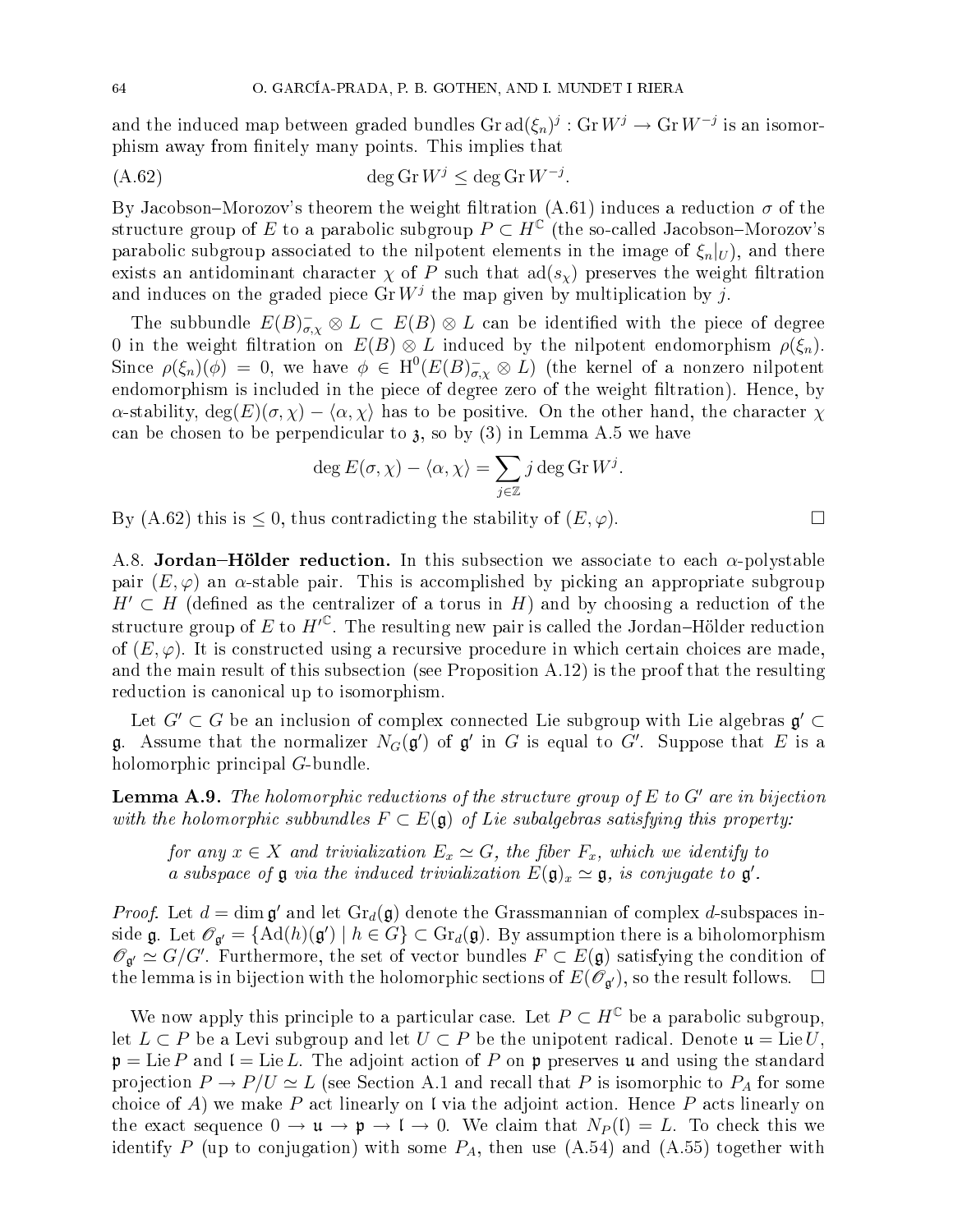the surjectivity of the exponential map  $\mu_A \to U_A$  to deduce that no nontrivial element of U normalizes I, and finally use the decomposition  $P = LU$ .

**Lemma A.10.** Suppose that  $E_{\sigma}$  is a holomorphic principal P-bundle. The reductions of the structure group of  $E_{\sigma}$  from P to  $L \subset P$  are in bijection with the splittings of the exact sequence of holomorphic vector bundles

$$
(A.63) \t\t 0 \to E_{\sigma}(\mathfrak{u}) \to E_{\sigma}(\mathfrak{p}) \to E_{\sigma}(\mathfrak{l}) \to 0
$$

given by holomorphic maps  $E_{\sigma}(\mathfrak{t}) \to E_{\sigma}(\mathfrak{p})$  which are fiberwise morphisms of Lie algebras.

*Proof.* Since  $N_P(\mathfrak{l}) = L$ , we may use Lemma A.9 with  $G = P$  and  $G' = L$ . The subalgebras  $\mathfrak{g}'\subset\mathfrak{p}$  which are conjugate to  $\mathfrak{p}$  are the same as the images of sections  $\mathfrak{l}\to\mathfrak{p}$  of the exact sequence  $0 \to \mathfrak{u} \to \mathfrak{p} \to \mathfrak{l} \to 0$  which are morphisms of Lie algebras. Hence the vector subbundles  $F \subset E(\mathfrak{p})$  satisfying the requirements of Lemma A.9 can be identified with the images of maps  $E(1) \to E(\mathfrak{p})$  which give a section of the sequence (A.63) and which are fiberwise a morphism of Lie algebras.

Suppose that  $(E, \varphi)$  is a  $\alpha$ -polystable pair which is not  $\alpha$ -stable. By Proposition A.7 there exists a semisimple non central infinitesimal automorphism  $s \in \text{aut}^{ss}(E, \varphi)$ . The splitting  $\mathfrak{h}^{\mathbb{C}} = \mathfrak{z} \oplus \mathfrak{h}_{s}^{\mathbb{C}}$  $\mathcal{L}_s^{\mathbb{C}}$  (recall that  $\mathfrak{h}_s^{\mathbb{C}} = [\mathfrak{h}^{\mathbb{C}}, \mathfrak{h}^{\mathbb{C}}]$  is the semisimple part) is invariant under the adjoint action of  $H^{\mathbb{C}}$  (which is connected by assumption) hence we have  $H^0(E(\mathfrak{h}^{\mathbb{C}}))$  =  $\mathrm{H}^0(E(\mathfrak{z}))\,\oplus\,\mathrm{H}^0(E(\mathfrak{h}_s^{\mathbb{C}}% )\,\oplus\,\mathrm{H}^0(E(\mathfrak{g}_s^{\mathbb{C}}\ {\rm in} \mathfrak{g}_s^{\mathbb{C}}))$  $s(\mathcal{S})$  so projecting to the second summand we can assume that  $s \in \mathcal{S}$  $\mathrm{H}^0(E(\mathfrak{h}_s^{\mathbb{C}}% ,\mathfrak{h}_s^{\mathbb{C}}))$  $\binom{C}{s}$ .

As shown in the proof of Proposition A.7, the image of s is contained in an adjoint orbit in  $\mathfrak{h}^{\mathbb{C}}$  which contains an element  $u = u_r + \mathbf{i}u_i$  such that  $u_r, u_i$  are commuting elements of  $\mathfrak{h}$ . Let  $a \in \mathfrak{h}_s = [\mathfrak{h}, \mathfrak{h}]$  be an infinitesimal generator of the torus generated by  $u_r$  and  $u_i$  and let  $H_1^{\mathbb{C}}$  be the complexification of  $H_1 := Z_H(a) = \{h \in H \mid \operatorname{Ad}(h)(a) = a\}.$  Let  $\psi_s : E \to \mathfrak{h}^{\mathbb{C}}$ be the antiequivariant map corresponding to the section s. Then

$$
E_1 = \{ e \in E \mid \psi_s(e) = u \} \subset E
$$

is a  $H_1^{\mathbb{C}}$ -principal bundle, which defines a reduction of the structure group of E. We say that the pair  $(E_1, H_1^{\mathbb{C}})$  is the reduction of  $(E, H^{\mathbb{C}})$  induced by s and u.

Define  $B_1 = \{v \in B \mid \rho(a)(v) = 0\}$ . The restriction of  $\rho$  to  $H_1$  preserves  $B_1$ , so we have a subbundle  $E_1(B_1) \subset E_1(B) \simeq E(B)$ . Let  $\phi : E^L \to B$  be the antiequivariant map inducing the section  $\varphi \in H^0(E(B) \otimes L)$  (see Subsection A.4). By the definition of the infinitesimal automorphisms, for any  $(e, l) \in E_1^L$  we have  $\rho(\psi_s(e))\phi(e, l) = 0$ . Now  $\rho(\psi_s(e)) = \rho(u_r + iu_i) = \rho(u_r) + i\rho(u_i)$ . Since  $\rho$  restricted to H is Hermitian,  $\rho(u_r)$  and  $\rho(u_i)$  have purely imaginary eigenvalues, and since  $[\rho(u_r), \rho(u_i)] = 0$  it follows that

$$
\rho(\psi_s(e))\phi(e,l) = 0 \iff \rho(u_r)\phi(e,l) = \rho(u_i)\phi(e,l) = 0 \iff \rho(a)\phi(e,l) = 0
$$

for any  $(e, l) \in E^L$ . This implies that  $\phi(E_1^L) \subset B_1$ , and consequently  $\varphi$  lies in the subbundle  $E_1(B_1) \otimes L \subset E(B) \otimes L$ . To stress this fact we rename  $\varphi$  with the symbol  $\varphi_1$ . To sum up: assuming that  $(E, \varphi)$  is  $\alpha$ -polystable but not  $\alpha$ -stable we have obtained a subgroup  $H_1 = Z_H(a) \subset H$ , a  $H_1$ -invariant subspace  $B_1 \subset B$ , and a new pair  $(E_1, \varphi_1)$ , where  $E_1$  is a  $H_1^{\mathbb{C}}$  principal bundle and  $\varphi_1 \in H^0(E_1(B_1) \otimes L)$ . We denote the Lie algebras of  $H_1$  and its complexification by  $\mathfrak{h}_1$  and  $\mathfrak{h}_1^{\mathbb{C}}$ 1 .

**Proposition A.11.** The pair  $(E_1, B_1)$  is  $\alpha$ -polystable.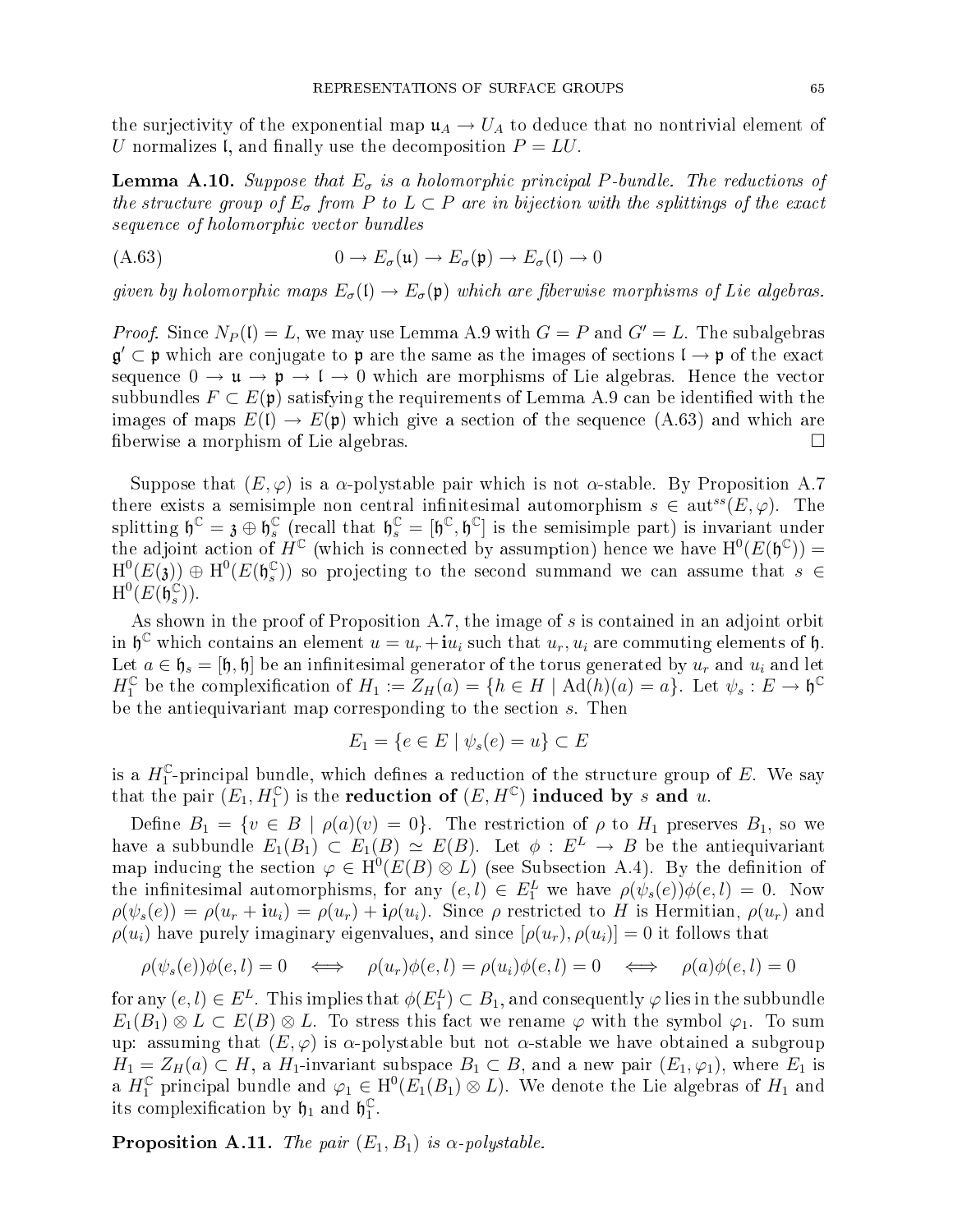*Proof.* Since  $H_1$  is the centralizer of a and  $\alpha$  belongs to the center of  $\mathfrak{h}^{\mathbb{C}}$ , we have  $\alpha \in \mathfrak{h}_1^{\mathbb{C}}$ 1 . Hence the statement of the proposition makes sense. We first prove that  $(E_1, B_1)$  is  $\alpha$ semistable. Let  $P_1 \subset H_1^{\mathbb{C}}$  be a standard parabolic subgroup. By (2) in Lemma A.2 there is some  $s \in \textbf{ih}_1$  (satisfying  $s = s_\chi$  for an appropriate antidominant character  $\chi$  of  $P_1$ ) such that  $P_1 = \{g \in H_1^{\mathbb{C}} \mid e^{ts} g e^{-ts} \text{ is bounded as } t \to \infty \}$ . Since  $\mathbf{i}\mathfrak{h}_1 \subset \mathbf{i}\mathfrak{h}$  it makes sense to define  $P = \{ g \in \overline{H}^{\mathbb{C}} \mid e^{ts} g e^{-ts} \text{ is bounded as } t \to \infty \}, \text{ which is a parabolic subgroup of } \overline{H}$  $H^{\mathbb{C}}$ , and clearly  $P_1 \subset P$ . Hence, any reduction  $\sigma_1$  of the structure group of  $E_1$  to  $P_1$ , say  $(E_1)_{\sigma_1} \subset E_1$ , gives automatically a reduction  $\sigma$  of the structure group of E to P, specified by  $E_{\sigma} = (E_1)_{\sigma_1} \times_{P_1} P \subset (E_1)_{\sigma_1} \times_{P_1} H^{\mathbb{C}} = E$ . Furthermore, any antidominant character  $\chi \in \mathbf{ij}$  of  $P_1$  is an antidominant character of P, and there is an equality deg $(E_1)(\sigma_1, \chi)$  =  $\deg(E)(\sigma,\chi)$ . Finally, if the section  $\varphi_1$  belongs to  $\mathrm{H}^0(E_1(B_1)_{\sigma_1,\chi}^- \otimes L)$ , then it also belongs to  $\mathrm{H}^{0}(E(B)_{\sigma,\chi}^{-} \otimes L)$ . All this implies that  $(E_{1},\varphi_{1})$  is  $\alpha$ -semistable.

To prove that  $(E_1, \varphi_1)$  is  $\alpha$ -polystable it remains to show that if the reduction  $\sigma_1$  and  $\chi$ have been chosen so that  $deg(E_1)(\sigma_1, \chi) - \langle \alpha, \chi \rangle = 0$ , then there is a holomorphic reduction  $\sigma_{L_1}$  of the structure group of  $(E_1)_{\sigma_1}$  to the Levi  $L_1 = \{g \in H_1^{\mathbb{C}} \mid \text{Ad}(g)(s) = s\}$  such that

$$
\varphi_1 \in \mathrm{H}^0(E(B_1)_{\sigma_{L_1}, \chi}^0 \otimes L).
$$

Define  $L = \{g \in H^{\mathbb{C}} \mid \text{Ad}(g)(s) = s\},\$  which is a Levi subgroup of P, let  $U_1 \subset P_1$  and  $U \subset P$  be the unipotent radicals, and denote the corresponding Lie algebras by  $\mathfrak{u}_1 = \text{Lie} U_1$ ,  $\mathfrak{p}_1 = \text{Lie } P_1$ ,  $\mathfrak{l}_1 = \text{Lie } L_1$ ,  $\mathfrak{u} = \text{Lie } U$ ,  $\mathfrak{p} = \text{Lie } P$ ,  $\mathfrak{l} = \text{Lie } L$ . By Lemma A.10 it suffices to check that there exists a bundle morphism  $w_1$  :  $(E_1)_{\sigma_1}(\mathfrak{l}_1) \to (E_1)_{\sigma_1}(\mathfrak{p}_1)$  given fiberwise by morphisms of Lie algebras, defining a splitting of the exact sequence

$$
(A.65) \qquad \qquad 0 \to (E_1)_{\sigma_1}(\mathfrak{u}_1) \to (E_1)_{\sigma_1}(\mathfrak{p}_1) \to (E_1)_{\sigma_1}(\mathfrak{l}_1) \to 0.
$$

Let  $T \subset H$  be the closure of  $\{e^{ta} \mid t \in \mathbb{R}\}$ , which is a torus. Denote by  $T^{\vee} = \text{Hom}(T, S^1)$ the group of characters of  $T$ . We have decompositions

$$
\mathfrak{u}=\bigoplus_{\eta\in T^\vee}\mathfrak{u}_\eta,\qquad\mathfrak{p}=\bigoplus_{\eta\in T^\vee}\mathfrak{p}_\eta,\qquad\mathfrak{l}=\bigoplus_{\eta\in T^\vee}\mathfrak{l}_\eta,
$$

and since the elements of  $H_1^{\mathbb{C}}$  fix  $a$ , the action of  $H_1^{\mathbb{C}}$  on  $\mathfrak{u}$ ,  $\mathfrak{p}$  and  ${\mathfrak l}$  respects the splittings above. It follows that we have a commutative diagram with exact rows

$$
0 \longrightarrow E_{\sigma}(\mathfrak{u}) \longrightarrow E_{\sigma}(\mathfrak{p}) \longrightarrow E_{\sigma}(\mathfrak{l}) \longrightarrow 0
$$
  
\n
$$
\downarrow \simeq \qquad \qquad \downarrow \simeq \qquad \qquad \downarrow \simeq \qquad \qquad \downarrow \simeq
$$
  
\n
$$
0 \longrightarrow (E_{1})\sigma_{1}(\mathfrak{u}) \longrightarrow (E_{1})_{\sigma_{1}}(\mathfrak{p}) \longrightarrow (E_{1})_{\sigma_{1}}(\mathfrak{l}) \longrightarrow 0
$$
  
\n
$$
\downarrow \qquad \qquad \downarrow \simeq
$$
  
\n
$$
0 \longrightarrow \bigoplus_{\eta \in T^{\vee}} (E_{1})\sigma_{1}(\mathfrak{u}_{\eta}) \longrightarrow \bigoplus_{\eta \in T^{\vee}} (E_{1})_{\sigma_{1}}(\mathfrak{p}_{\eta}) \longrightarrow \bigoplus_{\eta \in T^{\vee}} (E_{1})_{\sigma_{1}}(\mathfrak{l}_{\eta}) \longrightarrow 0
$$

Taking in the bottom row the summands corresponding to the trivial character  $\eta = 0$  (the constant representation  $T \to \{1\} \in S^1$ ) we get the exact sequence (A.65). By hypothesis the pair  $(E, \varphi)$  is  $\alpha$ -polystable, so there is a section  $v : E_{\sigma}(\mathfrak{l}) \to E_{\sigma}(\mathfrak{p})$  of the top row, given berwise by morphisms of Lie algebras. Using the isomorphisms and equalities in the diagram, this gives rise to a se
tion

$$
w: \bigoplus_{\eta \in T^\vee} (E_1)_{\sigma_1}(\mathfrak{l}_\eta) \to \bigoplus_{\eta \in T^\vee} (E_1)_{\sigma_1}(\mathfrak{p}_\eta)
$$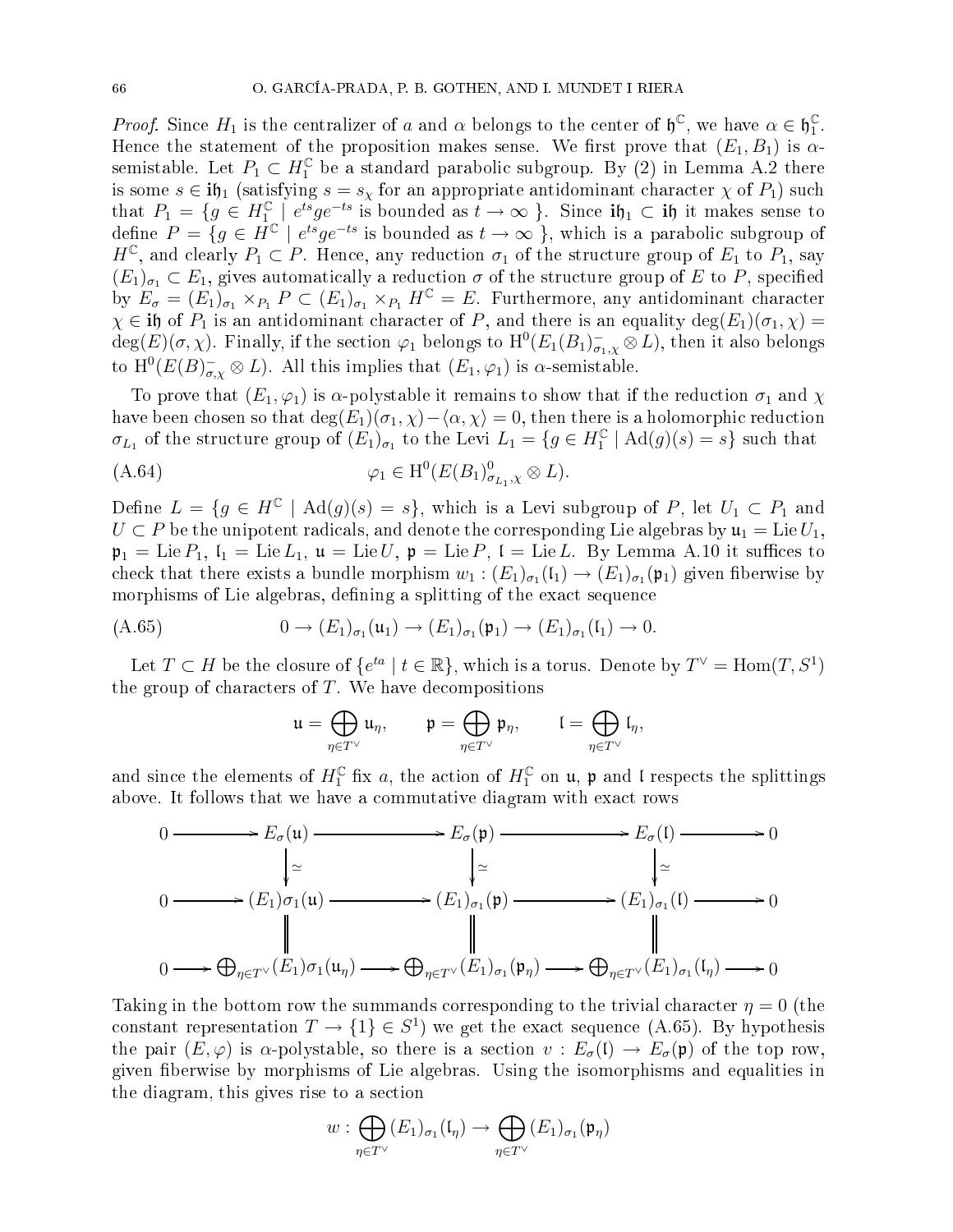of the bottom row. Then  $w = (w_{\eta\mu})_{\eta,\mu \in T^{\vee}}$ , where  $w_{\eta\mu} : (E_1)_{\sigma_1}(\mathfrak{l}_{\eta}) \to (E_1)_{\sigma_1}(\mathfrak{p}_{\mu})$ , and one checks that  $w_1 := w_{00}$  is fiberwise a morphism of Lie algebras and that it gives the desired splitting of the sequence  $(A.65)$ . To check  $(A.64)$  we proceed as follows. First note that  $s<sub>x</sub>$  belongs both to the center of  $\mathfrak{l}_1$  and  $\mathfrak{l}$ , hence it defines holomorphic sections  $s_{\sigma_1,\chi} \in H^0((E_1)_{\sigma_1}(\mathfrak{l}_1))$  and  $s_{\sigma,\chi} \in H^0(E_{\sigma}(\mathfrak{l}))$ . Condition (A.64) is equivalent to

$$
(\text{A.66}) \qquad \qquad \rho(w_1(s_{\sigma_1,\chi}))(\varphi) = 0
$$

(note that  $(E_1)_{\sigma_1}(\mathfrak{p}_1)$  is a subbundle of  $(E_1)_{\sigma_1}(\mathfrak{h}_1^{\mathbb{C}})$  $_1^{\mathbb{C}}$ )  $\simeq E_1(\mathfrak{h}_1^{\mathbb{C}})$  $_{1}^{\mathbb{C}}$ ), hence it acts fiberwise on  $E(B) \otimes L$ ). To prove this equality, we use again the hypothesis that  $(E, \varphi)$  is  $\alpha$ -polystable, which implies that  $\varphi \in H^0(E(B)_{\sigma_L,\chi}^- \otimes L)$ , where  $\sigma_L$  is the reduction specified by w. This is equivalent to  $\rho(w(s_{\sigma,\chi}))(\varphi) = 0$ , and this implies (A.66) because  $s_{\chi} \in \mathfrak{l}_0 \subset \bigoplus_{\eta \in T^{\vee}} \mathfrak{l}_{\eta}$ .  $\Box$ 

Let  $(E, \varphi)$  be a  $\alpha$ -polystable pair. Iterating the procedure described in the previous subsection as many times as possible we obtain a sequence of groups  $H = H_0 \supset H_1 \supset H_2 \supset$ ... and elements  $a_j \in (\mathfrak{h}_{j-1})_s = [\mathfrak{h}_{j-1}, \mathfrak{h}_{j-1}]$  such that  $H_j = Z_{H_{j-1}}(a_j)$ , vector subspaces  $B = B_0 \supset B_1 \supset B_2 \supset \ldots$ , and  $\alpha$ -polystable pairs  $(E, \varphi) = (E_0, \varphi_0)$ ,  $(E_1, \varphi_1), \ldots$ , where  $E_j$  is a  $H_j^{\mathbb{C}}$ -principal bundle over X and contained in  $E_{j-1}$ , and  $\varphi_j \in \mathrm{H}^0(E_j(B_j) \otimes L)$ . Since  $\dim H_i < \dim H_{i-1}$ , this process has to eventually stop at some pair, say  $(E_r, \varphi_r)$ , which will necessarily be  $\alpha$ -stable. We say that  $(E_r, \varphi_r, H_r, B_r)$  is the **Jordan–Hölder** reduction of  $(E, \varphi, H, B)$ . To justify this terminology we need to prove that the construction is independent of the choices made in the process. Note that the elements in the sequence  ${a_0, a_1, \ldots, a_l}$  all belong to the initial Lie algebra h and they commute pairwise. Hence they generate a torus  $T \subset H$ , the closure of the set  $\{\exp \sum t_j a_j \mid t_0, \ldots, t_l \in \mathbb{R}\}$ , and  $H_l$ is the centralizer in H of  $T_{(E,\varphi)}$ . With this in mind, the following proposition implies the uniqueness of the Jordan–Hölder reduction.

Let  $H_s \subset H$  be the connected Lie subgroup whose Lie algebra is  $\mathfrak{h}_s = [\mathfrak{h}, \mathfrak{h}]$ .

**Proposition A.12.** Let  $(E, \varphi)$  be a  $\alpha$ -polystable pair. Suppose that  $T', T'' \subset H_s$  are tori, and define H' (resp.  $H''$ ) to be the centralizer in H of T' (resp. T''). Let B' (resp. B'') be the fixed point set of the action of  $T'$  (resp.  $T'$ ) on  $B$ , and assume that there are reductions  $E' \subset E$  (resp.  $E'' \subset E$ ) of the structure group of E to  $H'^{\mathbb{C}}$  (resp.  $H''^{\mathbb{C}}$ ). Let  $\phi: E^L \to B$  the equivariant map corresponding to  $\varphi$ . Assume that  $\phi(E^{iL}) \subset B' \otimes L$  and  $\phi(E''^L) \subset B'' \otimes L$ . Denote by  $\varphi' \in H^0(E'(B') \otimes L)$  and  $\varphi'' \in H^0(E''(B'') \otimes L)$  the induced sections. Finally, suppose that both  $(E',\varphi')$  and  $(E'',\varphi'')$  are  $\alpha$ -stable. Then there is some  $g \in H^{\mathbb{C}}$  such that  $H^{\prime \mathbb{C}} = g^{-1}(H''^{\mathbb{C}})g$ ,  $E' = E''g$ ,  $T'^{\mathbb{C}} = g^{-1}(T''^{\mathbb{C}})g$  and  $B' = \rho(g^{-1})B''$ .

Before proving Proposition A.12 we state and prove two auxiliary lemmas.

**Lemma A.13.** Let  $u', u'' \in \mathfrak{h}$  and let  $s', s'' \in H^0(E(\mathfrak{h}^{\mathbb{C}}))$  be sections such that  $s'(x)$  (resp.  $s''(x)$ ) is conjugate to  $\mathbf{i}u'$  (resp.  $\mathbf{i}u''$ ) for any  $x \in X$ . Let  $(E', H'^{\mathbb{C}})$  (resp.  $(E'', H''^{\mathbb{C}})$ ) be the reductions of  $(E, H^{\mathbb{C}})$  induced by s' and iu' (resp. s" and iu").

- (1) Assume that  $[s', s''] = 0$ . Let  $\mathfrak{h}''^{\mathbb{C}}$  be the Lie algebra of  $H''^{\mathbb{C}}$ . Then we can naturally identify s' with a section of  $E''(\mathfrak{h}''^{\mathbb{C}})$ .
- (2) Let  $\mathfrak z''$  be the center of  $\mathfrak h''^{\mathbb C}$ . If  $s' \in \mathrm{H}^0(E''(\mathfrak z''))$  then there is some  $h \in H^{\mathbb C}$  such that  $E'' \subset E'h$  as subsets of E.

Proof. Let  $\psi', \psi'': E \to \mathfrak{h}^{\mathbb{C}}$  be the antiequivariant maps corresponding to s', s''. The condition  $[s', s''] = 0$  implies that for any  $e \in E$  the elements  $\psi'(e), \psi''(e) \in \mathfrak{h}^{\mathbb{C}}$  commute. Since  $E'' = (\psi'')^{-1} (iu'')$ , this implies that, for any  $e \in E''$ ,  $\psi'(e)$  commutes with  $iu''$ , so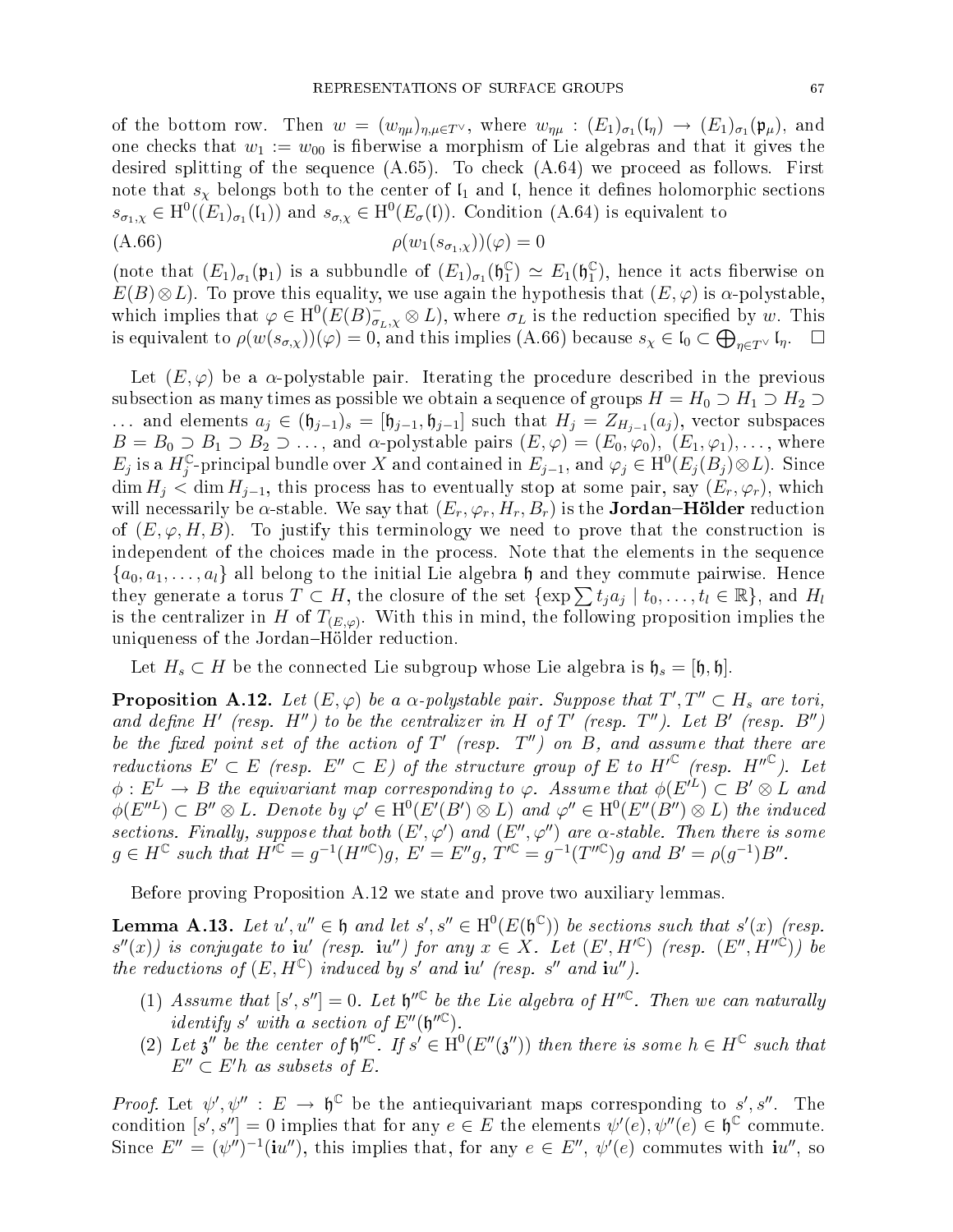$\psi'(e)$  belongs to  $\mathfrak{h}''^{\mathbb{C}}$ . This proves (1). We now prove (2). First observe that, being a centralizer of a semisimple element in  $\mathfrak{h}^{\mathbb{C}}$ ,  $H''^{\mathbb{C}}$  is connected (see e.g. Theorem 13.2 in [3]). Hence, the adjoint action of  $H''^{\mathbb{C}}$  on  $\mathfrak{h}''^{\mathbb{C}}$  fixes any element in  $\mathfrak{z}''$ . Take some element  $e \in E''$ . By hypothesis, there is some  $h \in H^{\mathbb{C}}$  such that  $\psi'(e) = \text{Ad}(h^{-1})(\mathbf{i}u')$ , so  $e \in E'h$ . The condition  $s' \in H^0(E''(\mathfrak{z}''))$  implies that  $\psi'(e) \in \mathfrak{z}''$  so, by the previous observation, for any  $g \in H^{\prime\prime\mathbb{C}}$  we have  $\psi'(eg) = \text{Ad}(g^{-1}) \text{Ad}(h^{-1})(\mathbf{i}u') = \text{Ad}(h^{-1})(\mathbf{i}u')$ , hence  $eg \in E'h$ . It follows that  $E''\subset E$  $\mathcal{L}_h$ .

For any  $u \in \mathfrak{h}$  we denote by  $T_u \subset H$  the torus generated by u, i.e., the closure of  $\{\exp tu \mid t \in \mathbb{R}\},\$  and  $T_u^{\mathbb{C}}$  denotes the complexification of  $T_u$ .

**Lemma A.14.** Let  $u', u'' \in \mathfrak{h}_s = [\mathfrak{h}, \mathfrak{h}]$  and let  $H'^{\mathbb{C}}$  (resp.  $H''^{\mathbb{C}}$ ) be the complexification of the centralizer  $Z_H(u')$  (resp.  $Z_H(u'')$ ). If there is some  $g \in H^{\mathbb{C}}$  such that  $H'^{\mathbb{C}} = g^{-1}(H''^{\mathbb{C}})$ then  $T_{u'}^{\mathbb{C}} = g^{-1} T_{u''}^{\overline{\mathbb{C}}} g$ .

*Proof.* The center of  $\mathfrak{h}^{\prime\mathbb{C}}$  is  $\mathfrak{z} \oplus \text{Lie } T_{u'}^{\mathbb{C}}$ , and the sum is direct because  $u'$  is assumed to belong to  $\mathfrak{h}_s$ . Similarly, the center of  $\mathfrak{h}^{\prime\prime\mathbb{C}}$  is  $\mathfrak{z} \oplus \text{Lie } T_{u''}^{\mathbb{$ on  $\mathfrak z$  is trivial, and hence taking the center of the Lie algebra in each side of the equality  $T_{u'}^{\mathbb{C}} = g^{-1} T_{u''}^{\mathbb{C}} g$  we deduce that  $\text{Lie } T_{u'}^{\mathbb{C}} = g^{-1}(\text{Lie } T_{u''}^{\mathbb{C}}) g$ . This implies the equality between the complexified tori.

We now prove Proposition A.12.

*Proof.* Let  $u', u'' \in \mathfrak{h}_s$  satisfy  $T' = T_{u'}$  and  $T'' = T_{u''}$ . The existence of reductions of E to the centralizers of u' and u'' gives rise to sections  $s', s'' \in \text{aut}^{ss}(E, \varphi) \subset \text{H}^0(E(\mathfrak{h}^{\mathbb{C}}))$  such that  $s'(x)$  (resp.  $s''(x)$ ) is conjugate to is' (resp. is") for any  $x \in X$ .

If  $[s', s''] = 0$  then by (1) Lemma A.13 we can view  $s' \in \text{aut}^{ss}(E'', \varphi'')$  and  $s'' \in$ aut<sup>ss</sup>(E',  $\varphi'$ ). Since by assumption  $(E'', \varphi'')$  and  $(E', \varphi')$  are  $\alpha$ -stable, by Proposition A.7 we deduce that  $s'$  is central in the centralizer of  $s''$  and vice-versa. By (2) in Lemma A.13 there exist  $g, h \in H^{\mathbb{C}}$  such that  $E' \subset E''g$  and  $E'' \subset E'h$ . This implies that  $E' \subset E''g \subset E'h$ , but  $E' \subset E'hq$  clearly implies that  $E' = E'hq$ , which combined with the previous chain of inclusions gives  $E' = E''g$ . It then follows that  $H'^{\mathbb{C}} = g^{-1}(H''^{\mathbb{C}})g$ . By Lemma A.14 we have  $T_{s'}^{\mathbb{C}}$  $S_{s'}^{\mathbb{C}}=g^{-1}T_{s''}^{\mathbb{C}}$ <sup>C</sup><sub>s</sub>"g. Finally, since the fixed point set of  $T_{s'}^{\mathbb{C}}$  $\mathcal{C}_{s'}$  acting on B coincides with the fixed point set of  $T_{s'}$  (and similarly for  $T_{s''}^{\mathbb{C}}$  $S^{\mathbb{C}}_{s''}$  we have  $B' = \rho(g^{-1})B''$ .

Suppose now that  $[s', s''] \neq 0$ . There are holomorphic splittings

$$
(A.67) \tE(\mathfrak{h}^{\mathbb{C}}) = E_1 \oplus \cdots \oplus E_p = F_1 \oplus \cdots \oplus F_q
$$

 $\text{such that } \text{ad}(s')|_{E_j} = \lambda_j \, \text{Id}_{E_j} \text{ and } \text{ad}(s'')|_{F_k} = \mu_k \, \text{Id}_{F_k}, \text{where the real numbers } \lambda_1 < \cdots < \lambda_p$ (resp.  $\mu_1 < \cdots < \mu_q$ ) are the eigenvalues of ad(is') (resp. ad(is'')). Define for any j the subbundles  $F_{\leq j} = \bigoplus_{k \leq j} F_k \subset E(\mathfrak{h}^{\mathbb{C}})$  and  $E_{\leq j} = \bigoplus_{k \leq j} E_k \subset E(\mathfrak{h}^{\mathbb{C}})$ . Denote by  $\pi_k: E(\mathfrak{h}^{\mathbb{C}}) \to E_k$  the projection using the decomposition  $(A.67)$ . Let  $\mathscr{E}_{\leq k}$  (resp.  $\mathscr{E}_k$ ,  $\mathscr{F}_{\leq j}$ ,  $\mathscr{F}_j$ ) be the sheaf of local holomorphic sections of  $E_{\leq k}$  (resp.  $E_k$ ,  $F_{\leq j}$ ,  $\overline{F}_j$ ). Define for any j the sheaf

$$
\mathscr{F}_{\leq j}^{\sharp} = \bigoplus_{k=1}^{p} \pi_{k}(\mathscr{E}_{\leq k} \cap \mathscr{F}_{\leq j}).
$$

This is a subsheaf of the sheaf associated to  $E(\mathfrak{h}^{\mathbb{C}})$ , and we denote by  $F_{\leq j}^{\sharp} \subset E(\mathfrak{h}^{\mathbb{C}})$  the subbundle obtained by taking the saturation of  $\mathscr{F}^{\sharp}$  $\leq j$ .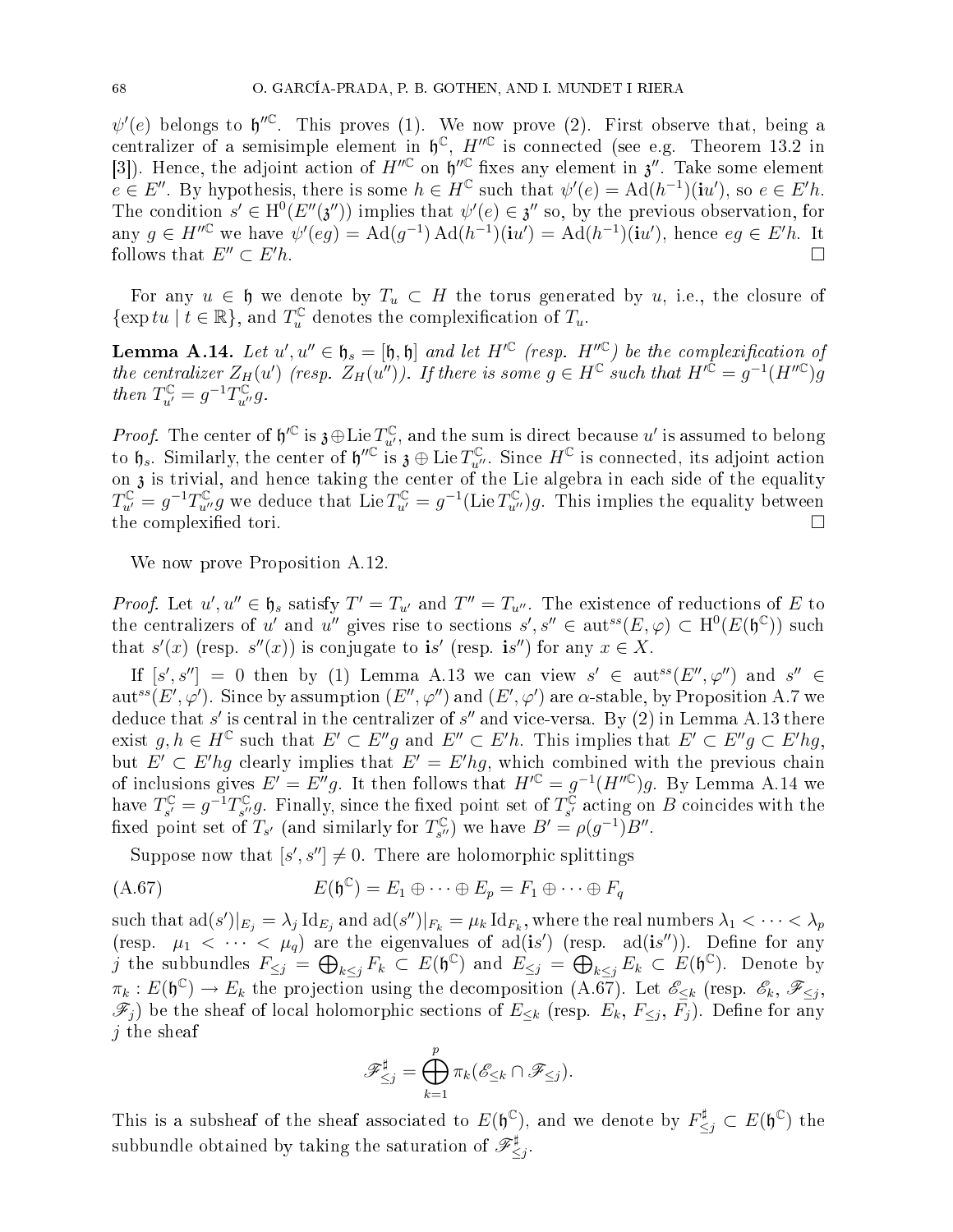By (1) in Lemma A.5 s'' induces a holomorphic reduction  $\sigma'' \in \Gamma(E(H^{\mathbb{C}}/P))$  of the structure group of E to  $P = P_{\mathbf{i}u''}$ .

**Lemma A.15.** The filtration  $F_{\leq 1}^{\sharp} \subset \cdots \subset F_{\leq q}^{\sharp} = E(\mathfrak{h}^{\mathbb{C}})$  also induces a reduction  $\sigma^{\sharp}$  of the structure group of  $E$  to  $P$ .

*Proof.* For any  $t \in \mathbb{R}$  there is a natural fiberwise action of  $e^{ts'}$  on  $E(H^{\mathbb{C}}/P)$ , which allows to define  $e^{ts'}\sigma'' \in \Gamma(E(H^{\mathbb{C}}/P)).$  For the reader's convenience, we recall how this is defined. For any  $x\in X$  we can identify  $\sigma''(x)$  with an antiequivariant map  $\xi_{\sigma''}:E_x\to H^{\mathbb{C}}/P$  (here  $H^{\mathbb{C}}$  acts on the left of  $H^{\mathbb{C}}/P$ ). Similarly,  $s'(x)$  corresponds to a map  $\psi: E_x \to \mathfrak{h}^{\mathbb{C}}$  which is antiequivariant and hence satisfies, for any  $f \in E_x$  and  $g \in H^{\mathbb{C}}$ ,

(A.68) 
$$
e^{t\psi(fg)} = g^{-1}e^{t\psi(f)}g.
$$

Then  $e^{ts'}\sigma''(x)$  corresponds to the antiequivariant map  $\xi_{e^{ts'}\sigma''}:E_x\to H^{\mathbb{C}}/P$  defined as

$$
\xi_{e^{ts'}\sigma''}(f) = e^{t\psi(f)}\xi_{\sigma''}(f) = \xi_{\sigma''}(fe^{-t\psi(f)}).
$$

That  $\xi_{e^{ts'}\sigma''}$  is antiequivariant follows from (A.68). For each x the action of  $e^{ts'(x)}$  defines on the fiber  $E_x(H^{\mathbb{C}}/P)$  a decomposition in Zariski locally closed subvarieties  $\{\mathscr{C}_{x,i}\},$  the Schubert cells. Each  $\mathscr{C}_{x,i}$  corresponds to a connected component  $C_{x,i} \subset E_x(H^{\mathbb{C}}/P)$  of the fixed point set of the action of  $\{e^{ts'(x)} \mid t \in \mathbb{R}\}$  on  $E_x(H^{\mathbb{C}}/P)$ , and  $\mathscr{C}_{x,i}$  is the set of  $z \in E_x(H^{\mathbb{C}}/P)$  such that  $e^{ts'(x)}z$  converges to  $C_{x,i}$  as  $t \to \infty$ . Since s' is algebraic and, for any x, s'(x) is conjugate to the same element  $\mathbf{i}u'$ , each  $\mathscr{C}_i = \bigcup_{x \in X} \mathscr{C}_{x,i}$  is a Zariski locally closed subvariety of  $E(H^{\mathbb{C}}/P)$ . Since  $\sigma''$  is an algebraic section of  $E(H^{\mathbb{C}}/P)$ , there is a Zariski open subset  $U \subset X$  such that  $\sigma''|_U$  is contained in a unique cell  $\mathscr{C}_j \subset E(H^{\mathbb{C}}/P)$ . Then for any  $x \in U$  the limit  $\sigma_x^{\sharp} := \lim_{t \to \infty} e^{ts'} \sigma''(x) \in C_{x,j} \subset \mathscr{C}_j$  is well defined, and the filtration  $\{\mathscr{F}_{\leq j,x}^\sharp\}$  corresponds to  $\sigma_x^\sharp$ . As x moves along U the elements  $\sigma_x^\sharp$  describe an algebraic section  $\sigma_U^{\sharp} \in \Gamma(U; E(H^{\mathbb{C}}/P)).$  Finally,  $F_{\leq}^{\sharp}$  $\leq j$  results from extending the reduction  $\sigma_l^\sharp$ <sup>‡</sup> to an algebraic section  $\sigma^{\sharp} \in \Gamma(E(H^{\mathbb{C}}/P))$ , which exists and is unique thanks to the properness of the flag variety  $H^{\mathbb{C}}/P$ .

Let  $\chi$  be the antidominant character of P corresponding to u'', so that  $s_{\chi} = i u''$ .

# **Lemma A.16.** We have  $\varphi \in H^0(E(B)_{\sigma^{\sharp},\chi}^-\otimes L)$ .

*Proof.* Let  $U \subset X$  denote, as in the preceeding lemma, a nonempty Zariski open subset such that for any  $x \in U$  we have  $\sigma^{\sharp}(x) = \lim_{t \to \infty} e^{ts'} \sigma''(x)$ . By continuity, it suffices to prove that for any  $x \in U$ 

$$
\varphi(x) \in E(B)_{\sigma^{\sharp}, \chi}^{-} \otimes L.
$$

The vector  $\varphi(x)$  corresponds to an antiequivariant map  $\phi: E_x^L \to B$ , whereas  $\sigma^{\sharp}$  corresponds to an antiequivariant map  $\xi_{\sigma^{\sharp}} : E_x \to H^{\mathbb{C}}/P$ . Define  $P_x^{\sharp} = \xi_{\sigma^{\sharp}}^{-1}(P) \subset E_x$ . Then  $P_x^{\sharp}$ is an orbit of the action of P on  $E_x$  on the right (which can also be obtained by identifying  $E(H^{\mathbb{C}}/P)$  with the quotient  $E/P$ ). And (A.69) is equivalent to requiring that  $\phi(x)$ restricted to  $(P_x^{\sharp})^L$  is contained in  $B_\chi^-$ . Define for any real t the map  $\xi_{\sigma^t}:E_x\to H^{\mathbb C}/P$ as  $\xi_{\sigma^t}(f) = \xi_{\sigma''}(fe^{-t\psi(f)})$ , where  $\psi : \hat{E_x} \to \mathfrak{h}^{\mathbb{C}}$  is the antiequivariant map corresponding to s'. Let also  $P_x^t$  be  $\xi_{\sigma^t}^{-1}(P)$ . By the previous lemma, we have  $\xi_{\sigma^{\sharp}} = \lim_{t \to \infty} \xi_{\sigma^t}$ , so we have  $P_x^{\sharp} = \lim_{t \to \infty} P_x^t$  as orbits of  $E_x/P$ . By continuity, it suffices to check that for any t the restriction of  $\phi(x)$  to  $(P_x^t)^L$  is contained in  $B_\chi^-$ .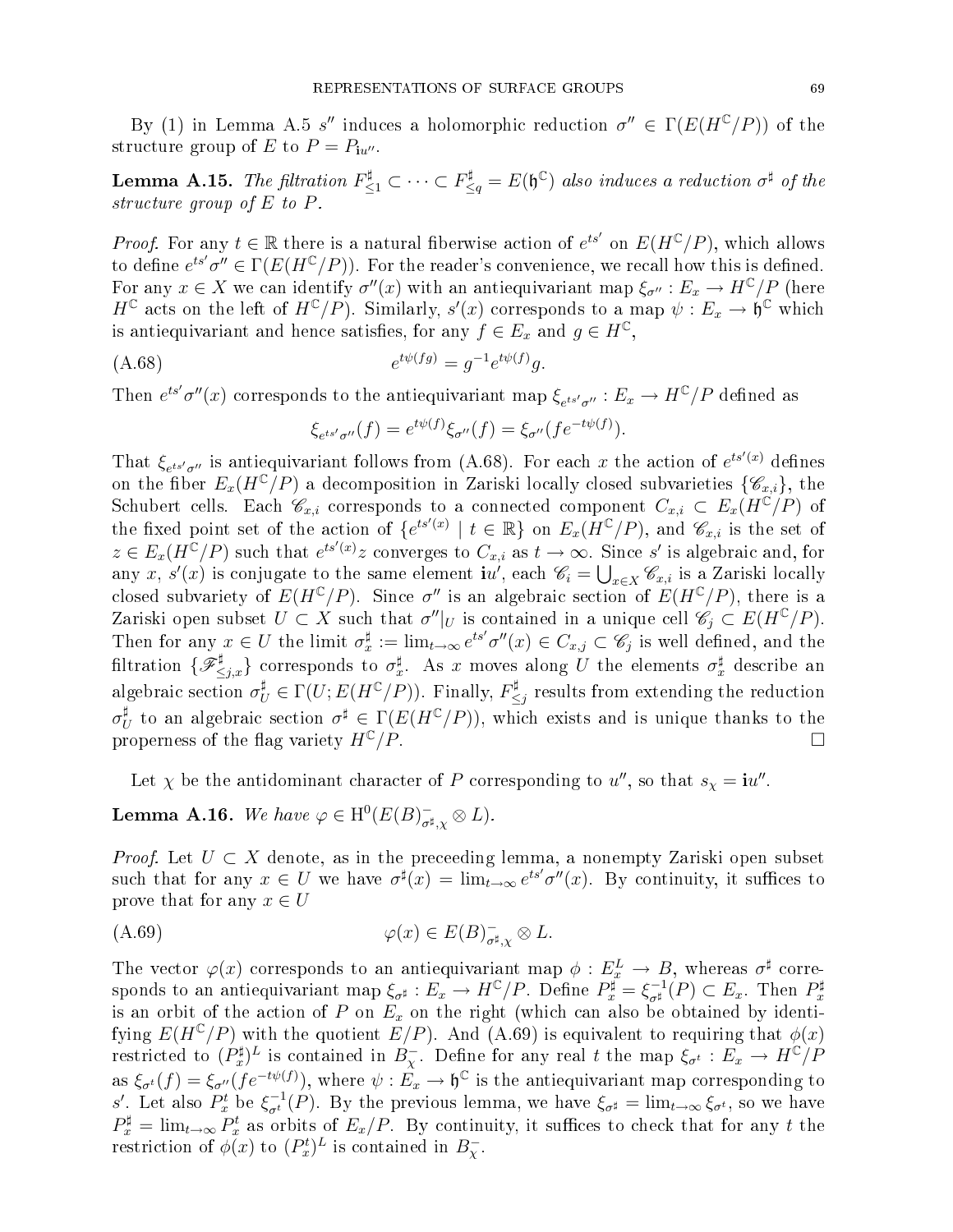Since  $s', s'' \in \text{aut}(E, \varphi)$ , we have

$$
(\text{A.70}) \qquad \qquad \rho(e^{ts'}) (\varphi) = \varphi
$$

and we also have  $\varphi \in H^0(E(B)_{\sigma'',\chi}^- \otimes L)$ . Defining  $P''_x = \xi_{\sigma''}^{-1}(P)$  this implies that

(A.71) 
$$
\phi(g, l) \in B_{\chi}^- \quad \text{for any } g \in P''_x \text{ and } l \in L_x.
$$

Assume that  $f \in P_x^t$  and  $l \in L_x$ . Then  $\xi_{\sigma^t}(f) = \xi_{\sigma^{\prime\prime}}(fe^{-t\psi(f)}) \in P$ , so  $fe^{-t\psi(f)} \in P_x^{\prime\prime}$ . Hen
e

$$
\phi(f,l) = \phi(fe^{-t\psi(f)}, l) \in B_\chi^-
$$

where the equality follows from  $(A.70)$  and the inclusion follows from  $(A.71)$ . This proves that  $\phi(x)$  maps  $(P_x^t)^L$  inside  $B_\chi^-$ , so we are done.

Hence we can apply the  $\alpha$ -polystability condition, which in view of Lemma A.5 and Remark A.6 reads

(A.72) 
$$
\deg(E)(\sigma^{\sharp}, \chi) = \mu_q \deg F_{\leq q}^{\sharp} + \sum_{j=1}^{q-1} (\mu_j - \mu_{j+1}) \deg F_{\leq j}^{\sharp} \geq 0
$$

(the  $\langle \alpha, \chi \rangle$  term vanishes because we assume that s'' is orthogonal to the center of h). On the other hand, since  $s'' \in \text{aut}^{ss}(E, \varphi)$ , the same arguments as in the proof of Proposition A.7 imply that

(A.73) 
$$
\deg(E)(\sigma'', \chi) = \mu_q \deg F_{\leq q} + \sum_{j=1}^{q-1} (\mu_j - \mu_{j+1}) \deg F_{\leq j} = 0.
$$

 $\text{An easy computation shows that } \deg \mathscr{F}_{\leq j}^\sharp = \deg F_{\leq j}, \text{ whereas in general } \deg \mathscr{F}_{\leq j}^\sharp \leq \deg F_{\leq j}^\sharp.$  $\leq j$ with equality if and only if  $\mathscr{F}_{\leq j}^{\sharp} = (\mathscr{F}_{\leq j}^{\sharp}$  $(\xi_j)^{\vee \vee}$ , so that in general

$$
\deg F_{\leq j} \leq \deg F_{\leq j}^\sharp.
$$

 $\text{Since } \deg F_{\leq q} \ = \ \deg \mathscr{F}_{\leq q}^\sharp \ = \ \deg F_{\leq q}^\sharp$ <sup>‡</sup><sub>≤q</sub> (because  $\mathscr{F}_{\leq q}$  is equal to the sheaf associated to  $E(\mathfrak{h}^{\mathbb{C}})$  and  $\mu_j - \mu_{j+1} < 0$  for any  $1 \leq j \leq q-1$ , we have

$$
\deg(E)(\sigma'', \chi) \ge \deg(E)(\sigma^{\sharp}, \chi),
$$

which combined (A.72) and (A.73) yields  $deg(E)(\sigma'', \chi) = deg(E)(\sigma^{\sharp}, \chi) = 0$ . By the previous comments, this equality implies  $\mathscr{F}^\sharp_{\leq j} = (\mathscr{F}^\sharp_{\leq j})$  $(\xi_j)^{\vee \vee}$  for any j, so that  $\mathscr{F}^\sharp_{\leq}$  $\leq j$  is the sheaf of local holomorphic sections of a subbundle  $F_{\leq j}^{\sharp} \subset E(\mathfrak{h}^{\mathbb{C}})$ . This has the following consequence: if we define  $\mathscr{F}_l^\sharp = \bigoplus_k \pi_k(\mathscr{F}_l \cap \mathscr{E}_{\leq k}),$  then  $\mathscr{F}_l^\sharp$ of a subbundle  $F_l^{\sharp} \subset E(\mathfrak{h}^{\mathbb{C}})$  and we have  $F_{\leq j}^{\sharp} = \bigoplus_{l \leq j} F_l^{\sharp}$ . In particular, we obtain a  $_{l}$ . In particular, we obtain a decomposition  $E(\mathfrak{h}^{\mathbb{C}}) = \bigoplus_{l \leq q} F_l^{\sharp}$  $\mathcal{E}_l^{\sharp}$ . Let  $s^{\sharp} = \sum_j \mu_j \, \mathrm{Id}_{F_j^{\sharp}} \in \, \mathrm{H}^0(E(\mathfrak{h}^{\mathbb{C}})).$  Then we have  $[s', s^{\sharp}] = 0$  and furthermore  $s^{\sharp} \in \text{aut}^{ss}(E, \varphi)$ . These two properties imply that  $s^{\sharp} \in$ aut<sup>ss</sup>(E',  $\varphi'$ ), so by Proposition A.7 s<sup>#</sup> is central in the centralizer of s'. Similarly s' is central in the centralizer of  $s^{\sharp}$ , so we can proceed as in the first case and deduce the statement of the theorem with  $s''$  replaced by  $s^{\sharp}$ . Reversing the roles of  $s'$  and  $s''$  we obtain the theorem.  $\Box$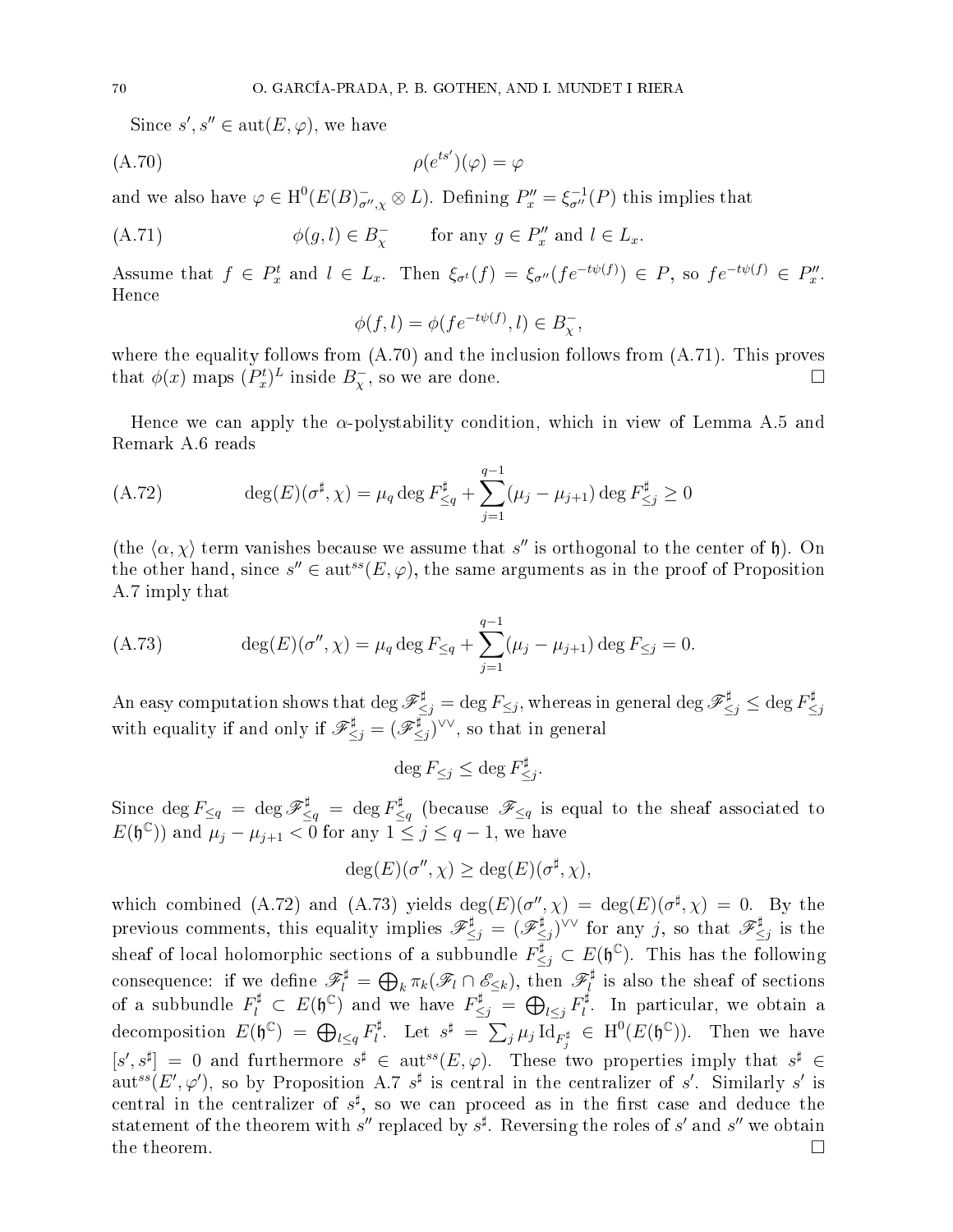A.9. Hitchin-Kobayashi correspondence. Choose a Hermitian metric  $h<sub>L</sub>$ , on the complex line bundle L, and denote by  $F_L \in \Omega^2(X;\mathbf{i}\mathbb{R})$  the curvature of the corresponding Chern connection. Suppose that  $E_h \subset E$  defines a reduction of the structure group of E from  $H^{\mathbb{C}}$  to H. Then the vector bundle  $E(B) = E \times_{H^{\mathbb{C}}} B$  can be canonically identified with  $E_h \times_H B$ , and hence inherits a Hermitian structure (obtained from the Hermitian structure on B, which is preserved by H). So for any  $\varphi \in H^0(E(B) \otimes L)$  it makes sense to define

$$
\mu_h(\varphi) := \rho^* \left( -\frac{\mathbf{i}}{2} \varphi \otimes \varphi^{*_{h,h_L}} \right).
$$

Here we identify  $\mathbf{i}\varphi\otimes\varphi^{*_{h,h_L}}$  with a skew symmetric section of  $\mathrm{End}(E(B)\otimes L)^*=\mathrm{End}(E(B))^*,$ hence a section of  $E_h(\mathfrak{u}(B))^*$ . The map  $\rho^*: E_h(\mathfrak{u}(B))^* \to E_h(\mathfrak{h})^*$  is induced by the dual of the infinitesimal action of  $\mathfrak h$  on B. Using the isomorphism  $\mathfrak h^* \simeq \mathfrak h$  given by the nondegenerate pairing  $\langle \cdot, \cdot \rangle$  we view  $\mu_h(\varphi)$  as a section of  $E_h(\mathfrak{h})$ .

**Theorem A.17.** . Let  $(E, \varphi)$  be a  $\alpha$ -polystable pair. There exists a reduction h of the structure group of E from  $H^{\mathbb{C}}$  to H, given by a subbundle  $E_h \subset E$ , such that

$$
\Lambda(F_h + F_L) + \mu_h(\varphi) = -\mathbf{i}\alpha,
$$

where  $F_h \in \Omega^2(X; E_h(\mathfrak{h}))$  denotes the curvature of the Chern connection on E with respect to h and  $\Lambda$  :  $\Omega^2(X) \to \Omega^0(X)$  is the adjoint of wedging with the volume form on X. Furthermore, if  $(E, \varphi)$  is  $\alpha$ -stable then h is unique. Conversely, if  $(E, \varphi)$  is a pair which admits a solution to equation  $(A.74)$ , then  $(E, \varphi)$  is  $\alpha$ -polystable.

*Proof.* Suppose first of all that  $(E, \varphi)$  is  $\alpha$ -stable. Then by Proposition A.7 we have  $\mathrm{aut}^{ss}(E,\varphi) = \mathrm{H}^0(E(3))$ , so  $(E,\varphi)$  is simple in the sense of Definition 3.8 in [10]. Hence we can apply Theorem 4.1 of  $[10]$  to deduce the existence and uniqueness of h. (Recall that the notion of  $\alpha$ -stability given in the present paper coincides with the one in [10] thanks to (3) in Lemma A.5.) If  $(E, \varphi)$  is  $\alpha$ -polystable but not stable, then we consider the Jordan–Hölder reduction  $(E',\varphi',H',B')$  of  $(E,\varphi,H,B)$ . Now the pair  $(E',\varphi')$  is simple and we can proceed as before to get a reduction h' of the structure group of E' from  $H'^{\mathbb{C}}$ to  $H'$  satisfying (A.74). But  $h'$  also defines a reduction of the structure group of  $E$  from  $H^{\mathbb{C}}$  to H, by defining  $E_h := E_{h'} \times_{H'} H \subset E_{h'} \times_{H'} H^{\mathbb{C}} = E$ . For this choice of h, equation (A.74) still holds.

The proof of the converse is standard. One first proves that if  $(E, \varphi)$  admits a solution to the equations then  $(E, \varphi)$  is  $\alpha$ -semistable (see for example [10]). To prove  $\alpha$ -polystability one can use the same strategy as in the Hitchin-Kobayashi correspondence for vector bundles. Namely, assume that  $h \in E(H^{\mathbb{C}}/H)$  defines a reduction of the structure group to H, in such a way that equation (A.74) is satisfied. Assume also that  $P \subset H^{\mathbb{C}}$  is a parabolic subgroup, that there is a holomorphic reduction  $\sigma$  of the structure group of E to P, an antidominant character  $\chi$  of  $P$  such that  $\varphi$  is contained in  $E(B)_{\sigma,\chi}^-\otimes L$  and such that

$$
\deg(E)(\sigma, \chi) - \langle \alpha, \chi \rangle = 0.
$$

We want to prove that there is a further reduction  $\sigma_L$  of the structrue group of E from P to L and that  $\varphi$  is contained in  $E(B)_{\sigma_L,\chi}^0 \otimes L$ .

Let  $E_h \subset E$  be the principal H bundle specified by h. The reduction  $\sigma$  corresponds to an antiequivariant map  $\xi:E\to H^\mathbb{C}/P,$  so that  $\xi(f)$  is a parabolic subgroup of  $H^\mathbb{C}$  for each  $f \in E$ . Then, using the construction given in Lemma A.3 we define an H-antiequivariant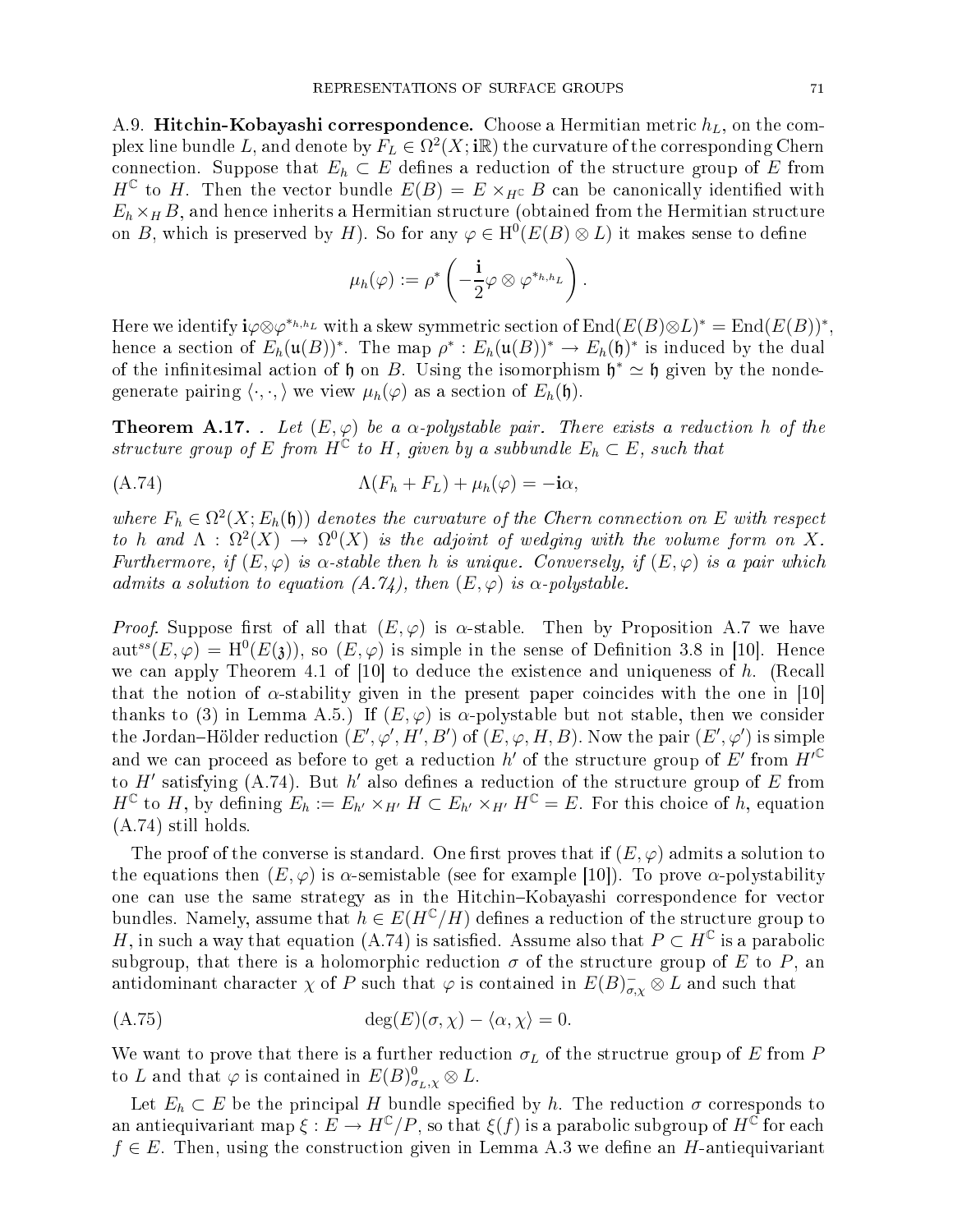map  $\psi : E_h \to \textbf{if}$  by setting  $\psi(f) = s_{\xi(f),\chi}$  for any  $f \in E_h$ . The map  $\psi$  corresponds to a section of  $E_h(i\mathfrak{h})$ , which we denote by

$$
s_{h,\sigma,\chi}\in E_h(\mathbf{if}).
$$

For details on the following notions the reader can consult [38]. Let  $\mathbb E$  be the  $C^\infty$   $H$ principal bundle underlying  $E_h$ , and let  $\mathscr A$  be the set of connections on  $\mathbb E$ . Each element of  $A \in \mathscr{A}$  defines a holomorphic structure  $\overline{\partial}_A$  on  $\mathbb{E}$ . Let also  $\mathscr{S}$  be the space of smooth sections of  $\mathbb{E} \times_H B \otimes L$ , and let  $\mathscr{G}$  be the gauge group of E. The space  $\mathscr{A} \times \mathscr{S}$  has a natural structure of infinite dimensional symplectic manifold, with respect to which the action of G is Hamiltonian and  $(A, \phi) \mapsto \mu(A, \phi) := \Lambda(F_h + F_L) + \mu_h(\phi) + i\alpha$  can be identified with a moment map for this action (see Section 4 in [38]). Furthermore,  $-i s_{h,\sigma,\chi}$  can be identified with an element in the Lie algebra of the gauge group  $\mathscr{G}$ .

We will now apply the notions of maximal weight  $\lambda$  and the function  $\lambda_t$  (see Section 2.3 in [38]). Let  $A \in \mathscr{A}$  be the element giving rise to the  $\overline{\partial}$ -operator which corresponds to the holomorphic structure  $E$ . A simple computation tells that  $(A.75)$  is equivalent to the maximal weight of  $-i s_{h,\sigma,\chi}$  on  $(\overline{\partial}_A,\varphi)$  being zero:

$$
\lambda((\overline{\partial}_A,\varphi),-\mathbf{i}s_{h,\sigma,\chi})=\lim_{t\to\infty}\lambda_t((\overline{\partial}_A,\varphi),-\mathbf{i}s_{h,\sigma,\chi})=0.
$$

Equation (A.74) is equivalent to the vanishing of the moment map of the action of  $\mathscr G$  at the pair  $(\overline{\partial}_A, \phi)$ . Hence we have  $\lambda_0((\overline{\partial}_A, \varphi), -is_{h,\sigma,\chi}) = 0$ , and since  $\lambda_t((\overline{\partial}_A, \varphi), -is_{h,\sigma,\chi})$ is nondecreasing as a function of t it follows that  $\lambda_t((\overline{\partial}_A, \varphi), -i s_{h,\sigma,\chi}) = 0$  for any t. This implies that  $e^{ts_{h,\sigma,\chi}}$  fixes the pair  $(\overline{\partial}_A,\varphi)$ . That  $\overline{\partial}_A$  is fixed implies that  $s_{h,\sigma,\chi}$  induces a holomorphic reduction  $\sigma_L$  of the structure group of  $E$  to  $L,$  and that  $\varphi$  is fixed implies that  $\varphi$  is contained in  $E(B)_{\sigma}^ \sigma_{\sigma,\chi} \otimes L.$ 

A.10. **Automorphism groups of polystable pairs.** In this section we include a result which is required for the proof of Theorem 3.12. We also find it interesting by itself and think it might be of use in other context. Let  $(E, \varphi)$  be an L-twisted pair. Let Aut $(E, \varphi)$  denote the holomorphic automorphisms of  $(E, \varphi)$ , i.e., the holomorphic gauge transformations  $g:E\to E$  such that  $\phi\circ g^{L}=\phi,$  where  $\phi:E^{L}\to B$  is the antiequivariant map corresponding to  $\varphi$  and  $g^L: E \times_X L \to E \times_X L$  is the transformation acting as g in the  $E$  factor and the identity in the  $L$  factor.

The group  $Aut(E, \varphi)$  carries a natural structure of Lie group with Lie algebra equal to  $\mathrm{aut}(E,\phi).$ 

**Lemma A.18.** Let  $(E, \varphi)$  be an  $\alpha$ -polystable pair. Then  $Aut(E, \varphi)$  is a reductive Lie group.

Proof. If  $(E, \varphi)$  is  $\alpha$ -polystable, then by Theorem A.17 there exists a reduction  $h \in$  $\Gamma(E(H^{C}/H))$  of the structure group satisfying equation (A.74). By the arguments in the proof of Theorem A.17 this an be interpreted as the vanishing of the moment map of the action of  $\mathscr G$  (the gauge group of  $E_h$ ) on  $\mathscr A \times \mathscr S$  at the point  $(A, \varphi)$ , where A is the Chern connection of E and h. It follows (see for example Proposition 1.6 in [51]) that  $Aut(E, \phi)$  is the complexification of  $Aut(E, \phi) \cap \mathscr{G}$ . Any  $g \in Aut(E, \phi) \cap \mathscr{G}$  preserves simultaneously the complex structure of  $E$  and the reduction  $h$ , hence it also preserves the Chern connection A. But the group of gauge transformations in  $\mathscr G$  preserving a given connection can be identified with a closed subgroup of the automorphisms of the fiber of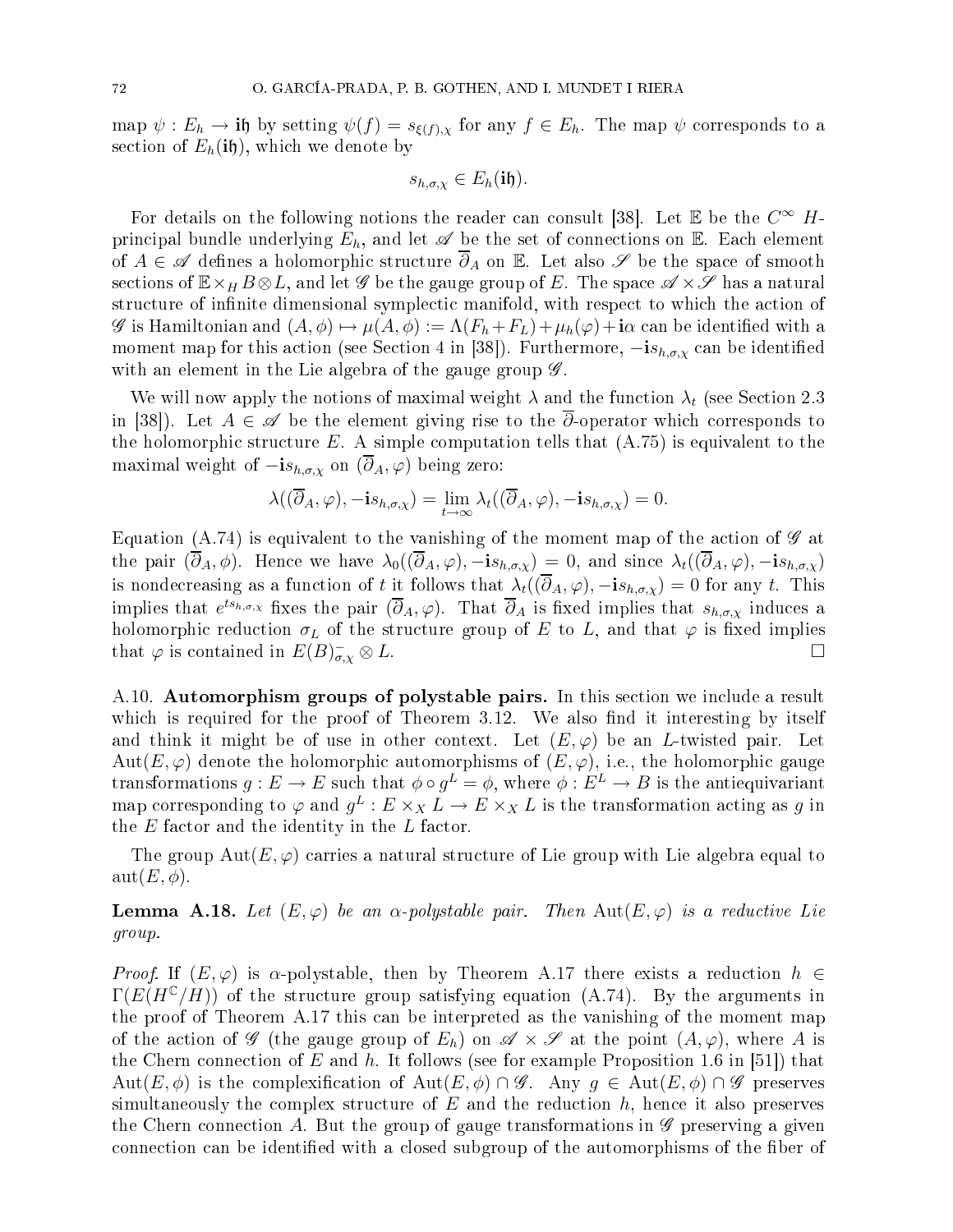$E_h$  at any given point, and consequently is a compact Lie group. Hence  $Aut(E, \phi) \cap \mathscr{G}$  is a compact Lie group, so by the previous argument  $Aut(E, \phi)$  is reductive.

Appendix B. Twisted G-Higgs pairs and simplified stability

B.1. Twisted G-Higgs pairs. Let G be a real reductive Lie group, let  $H \subset G$  be a maximal compact subgroup and let  $\mathfrak{g} = \mathfrak{h} \oplus \mathfrak{m}$  be a Cartan decomposition, so that the Lie algebra structure on  $\mathfrak g$  satisfies

$$
[\mathfrak{h},\mathfrak{h}]\subset \mathfrak{h},\qquad [\mathfrak{h},\mathfrak{m}]\subset \mathfrak{m},\qquad [\mathfrak{m},\mathfrak{m}]\subset \mathfrak{h}.
$$

The group  $H$  acts linearly on  $m$  through the adjoint representation, and this action extends to a linear holomorphic action of  $H^{\mathbb{C}}$  on  $\mathfrak{m}^{\mathbb{C}} = \mathfrak{m} \otimes \mathbb{C}$  (this is the isotropy representation). Furthermore, the Killing form on  $\mathfrak g$  induces on  $\mathfrak m^{\mathbb C}$  a Hermitian structure which is preserved by the action of  $H$ .

Let X be a compact Riemann surface and let  $L$  be a holomorphic line bundle on  $X$ . We define an L-twisted G-Higgs pair to be a pair  $(E, \varphi)$ , where E is a holomorphic  $H^{\mathbb{C}}$ principal bundle over X and  $\varphi$  is a holomorphic section of  $E(\mathfrak{m}^{\mathbb{C}}) \otimes L$ . Here  $E(\mathfrak{m}^{\mathbb{C}})$  is the  $\mathfrak{m}^\mathbb{C}\text{-}\mathrm{bundle}$  associated to  $E$  via the isotropy representation. Let  $\mathfrak z$  be the centre of  $\mathfrak h^\mathbb{C}$  and let  $\alpha \in \mathbf{if} \cap \mathbf{i}$ . The notions of  $\alpha$ -stability, semistability and polystability given in Section A.5 apply naturally to L-twisted  $G$ -Higgs pairs. A polystable L-twisted  $G$ -Higgs pair satisfies the following.

**Proposition B.1.** Let  $(E, \varphi)$  be an L-twisted G-Higgs pair which is  $\alpha$ -polystable but not  $\alpha$ -stable. Then the Jordan–Hölder reduction of  $(E,\varphi)$  is an L-twisted G'-Higgs pair for some reductive subgroup  $G' \subset G$ .

*Proof.* Recall from Section A.8 that in the Jordan-Hölder reduction  $(E', \varphi', H', (\mathfrak{m}^{\mathbb{C}})')$  of  $(E, \varphi, H, \mathfrak{m}^{\mathbb{C}})$  the subgroup  $H' \subset H$  is defined as the centralizer of a torus  $T \subset H$  and that  $(\mathfrak{m}^{\mathbb{C}})'$  is the fixed point set of T acting on  $\mathfrak{m}^{\mathbb{C}}$ . So it suffices to prove that the Lie algebra structure on  $\mathfrak{h} \oplus \mathfrak{m}$  induces a structure of Cartan pair on  $(\mathfrak{h}',(\mathfrak{m}^{\mathbb{C}})' \cap \mathfrak{m})$ . The action of T on h and m indu
es de
ompositions

$$
\mathfrak{h} = \bigoplus_{\eta \in T^{\vee}} \mathfrak{h}_{\eta} \quad \text{and} \quad \mathfrak{m} = \bigoplus_{\eta \in T^{\vee}} \mathfrak{m}_{\eta},
$$

where  $T^\vee$  denotes the group of characters of  $T$  (for which we use additive notation). Then one has, as usual,

$$
[\mathfrak{h}_{\eta},\mathfrak{h}_{\mu}]\subset \mathfrak{h}_{\eta+\mu}, \qquad [\mathfrak{h}_{\eta},\mathfrak{m}_{\mu}]\subset \mathfrak{m}_{\eta+\mu}, \qquad [\mathfrak{m}_{\eta},\mathfrak{m}_{\mu}]\subset \mathfrak{h}_{\eta+\mu}
$$

for any pair of characters  $\eta, \mu \in T^\vee$ . Taking  $\eta = \mu = 0$  and observing that  $\mathfrak{h}' = \mathfrak{h}_0$  and  $(\mathfrak{m}^{\mathbb{C}})' \cap \mathfrak{m} = \mathfrak{m}_0$ , it follows that

$$
[\mathfrak{h}',\mathfrak{h}']\subset \mathfrak{h}', \qquad [\mathfrak{h}',(\mathfrak{m}^{\mathbb{C}})'\cap \mathfrak{m}]\subset (\mathfrak{m}^{\mathbb{C}})'\cap \mathfrak{m}, \qquad [(\mathfrak{m}^{\mathbb{C}})'\cap \mathfrak{m}, (\mathfrak{m}^{\mathbb{C}})'\cap \mathfrak{m}]\subset \mathfrak{h}',
$$

so that  $\mathfrak{h}',(\mathfrak{m}^{\mathbb{C}})' \cap \mathfrak{m}$  is certainly a Cartan pair.

We can make a more precise statement: defining  $G'$  as the centralizer of  $T$  inside  $G$  we have proved that the Jordan–Hölder reduction of  $(E, \varphi)$  is an L-twisted G'-Higgs bundle.

 $\Box$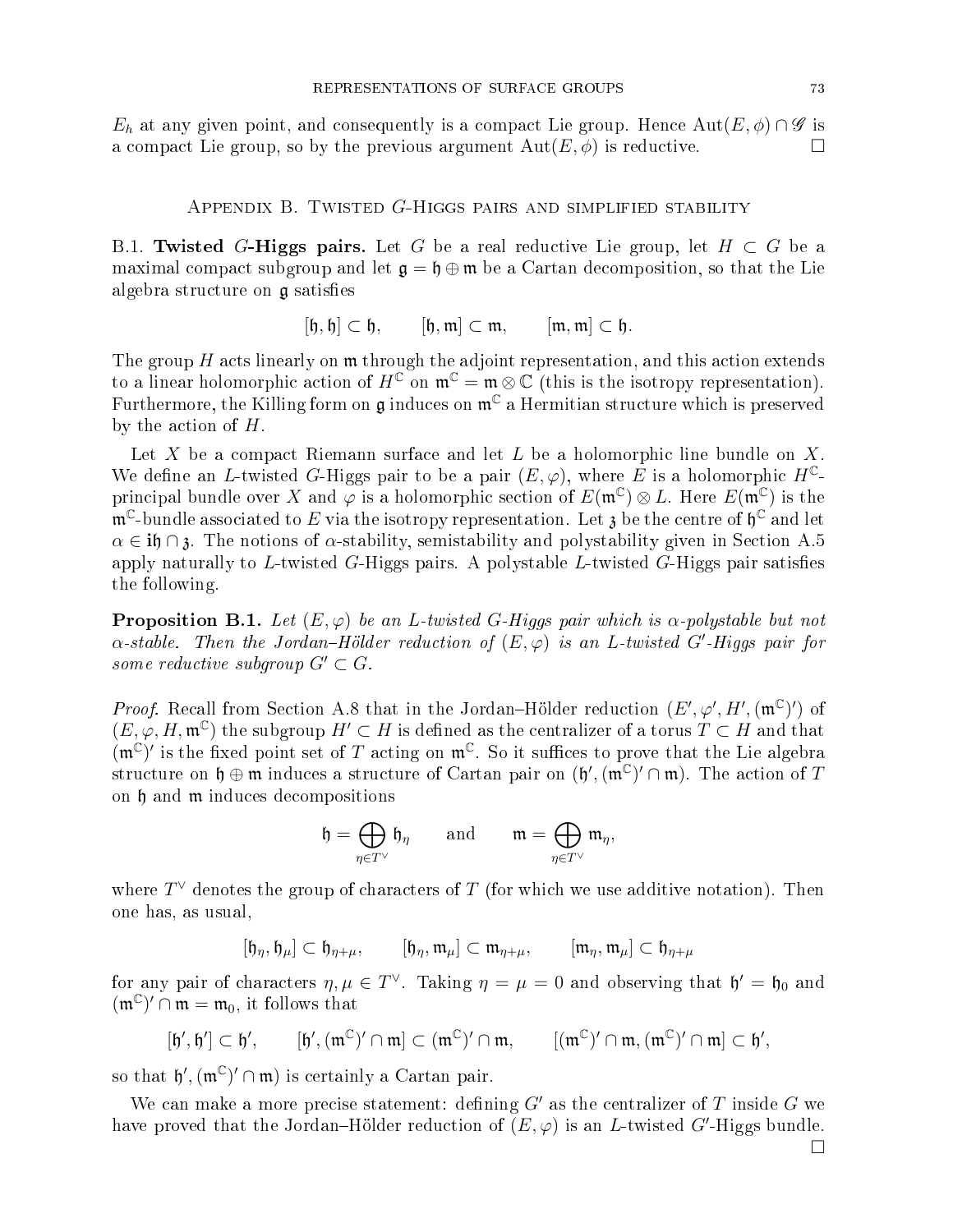B.2. L-twisted  $Sp(2n,\mathbb{R})$ -Higgs pairs. Let  $G = Sp(2n,\mathbb{R})$ . The maximal compact subgroup of G is  $H = U(n)$  and hence  $H^{\mathbb{C}} = GL(n, \mathbb{C})$ . Now, if  $\mathbb{V} = \mathbb{C}^n$  is the fundamental representation of  $GL(n, \mathbb{C})$ , then the isotropy representation space is:

$$
\mathfrak{m}^{\mathbb{C}}=S^2\mathbb{V}\oplus S^2\mathbb{V}^*.
$$

An L-twisted  $Sp(2n,\mathbb{R})$ -Higgs pair is thus a pair consisting of a rank n holomorphic vector bundle  $V$  over  $X$  and a section

$$
\varphi = (\beta, \gamma) \in H^0(L \otimes S^2 V \oplus L \otimes S^2 V^*).
$$

Let  $\alpha$  be a real number. Following Sections A.5 and A.6 (see also [10]),  $(V, \varphi)$  is said to be  $\alpha$ -semistable if for any filtration by holomorphic subbundles

$$
\mathscr{V} = (0 \subsetneq V_1 \subsetneq V_2 \subsetneq \cdots \subsetneq V_k = V),
$$

the following condition holds. For any sequence of real numbers  $\lambda = (\lambda_1 \leq \lambda_2 \leq \cdots \leq \lambda_k)$ define the subbundle

$$
N(\mathscr{V},\lambda) = \sum_{\lambda_i + \lambda_j \leq 0} L \otimes V_i \otimes_S V_j \oplus \sum_{\lambda_i + \lambda_j \geq 0} L \otimes V_{i-1}^{\perp} \otimes_S V_{j-1}^{\perp} \subset L \otimes (S^2 V \oplus S^2 V^*),
$$

where, if  $V',V''$  are subbundles of  $V,\,V'\otimes_S V''$  denotes the subbundle of  $S^2V$  induced by  $V'\otimes V''$  under the projection  $V\otimes V\to S^2 V$ . (This is the same as the bundle  $L\otimes E(B)_{\sigma,\chi}^$ of Appendix A; we use the notation  $N(\mathcal{V}, \lambda)$  for convenience.) Define also

$$
d(\mathscr{V}, \lambda, \alpha) = \lambda_k (\deg V_k - \alpha n_k) + \sum_{j=1}^{k-1} (\lambda_j - \lambda_{j+1}) (\deg V_j - \alpha n_j),
$$

where  $n_j = \text{rk } V_j$  (this expression is equal to  $\deg(E)(\sigma, \chi) - \langle \alpha, \chi \rangle$ ). Then, if  $\varphi \in$  $H^0(N(\check{\mathscr{V}},\lambda))$ , we must have

$$
d(\mathcal{V}, \lambda, \alpha) \ge 0.
$$

The pair  $(V, \varphi)$  is  $\alpha$ -stable if it is  $\alpha$ -semistable and furthermore, for any choice of  $\mathscr V$ and  $\lambda$  for which there is a  $j < k$  such that  $\lambda_j < \lambda_{j+1}$ , whenever  $\varphi \in H^0(N(\mathscr{V},\lambda))$ , we have

(B.77) 
$$
d(\mathcal{V}, \lambda, \alpha) > 0.
$$

It is well known that when  $\varphi = 0$ , the  $\alpha$ -(semi)stability is equivalent to  $\alpha = \mu(V)$  (where  $\mu(V) = \deg V/\mathrm{rk} V$  is the slope of V) and V being (semi)stable. The next two theorems give a generalization of this fact for general  $\varphi$ , providing a much simpler (semi)stability condition for quadratic pairs. It is important to notice that in the statement of the theorems, the inclusions in the filtration of  $V$  are not necessarily strict, in contrast to the original definition. The proofs of these theorems will be given in Subsections  $B.4$  and  $B.5$ .

**Theorem B.2.** Let  $(V, \varphi)$  be an L-twisted  $Sp(2n, \mathbb{R})$ -Higgs pair. The pair  $(V, \varphi)$  is  $\alpha$ semistable if and only if for any filtration of holomorphic subbundles  $0 \subset V_1 \subset V_2 \subset V$ such that

$$
(B.78) \qquad \varphi = (\beta, \gamma) \in H^0(L \otimes ((S^2V_2 + V_1 \otimes_S V) \oplus (S^2V_1^{\perp} + V_2^{\perp} \otimes_S V^*)))
$$

we have

$$
(B.79) \t\t \tdeg V - \deg V_2 - \deg V_1 \ge \alpha (n - n_2 - n_1),
$$

where  $n = \text{rk } V$ .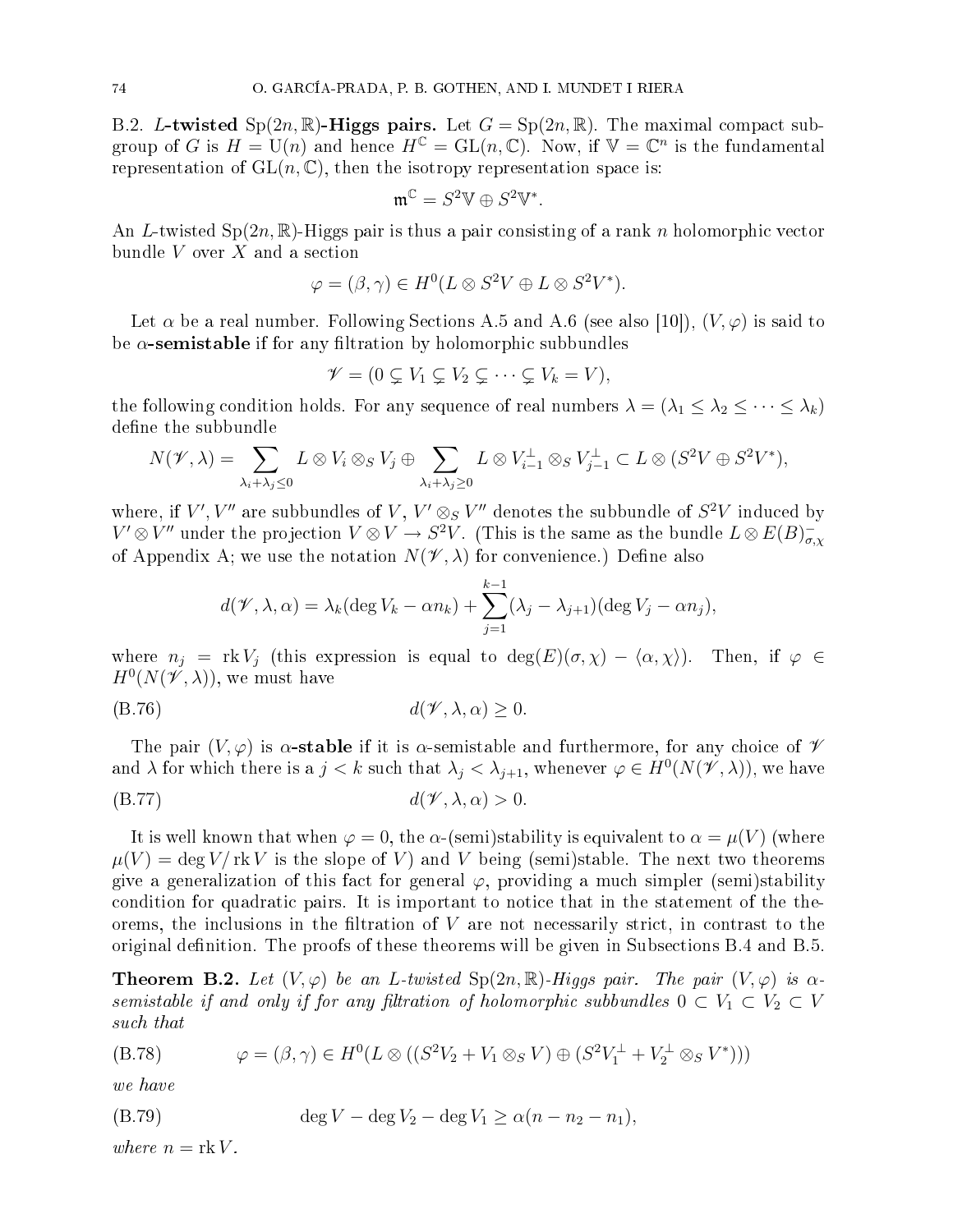Remark B.3. The statement of the Theorem also covers the case  $\varphi = 0$ , as we shall now explain. If  $0 = V_1 = V_2$ , then the condition (B.78) is equivalent to  $\beta = 0$  and the inequality (B.79) reads deg  $V \ge \alpha n$ . If  $V_1 = V_2 = V$ , then (B.78) is equivalent to  $\gamma = 0$ and the inequality (B.79) says that deg  $V \leq \alpha n$ . Consequently, if  $\varphi = (\beta, \gamma) = 0$ , then  $\alpha$ -semistability implies  $\alpha = \deg V / \operatorname{rk} V = \mu(V)$ . In this case, taking  $V_1 = 0$  and  $V_2 \subset V$ any subbundle, the condition (B.79) is equivalent to  $\mu(V_2) \leq \mu(V)$ , so V is semistable. On the other hand one can check that if V is semistable and  $\alpha = \mu(V)$ , then the condition (B.79) is satisfied for any filtration  $0 \subset V_1 \subset V_2 \subset V$ .

**Theorem B.4.** Let  $(V, \varphi)$  be an L-twisted  $Sp(2n, \mathbb{R})$ -Higgs pair. The pair  $(V, \varphi)$  is  $\alpha$ stable if and only if the following condition is satisfied. For any filtration of holomorphic subbundles  $0 \subset V_1 \subset V_2 \subset V$  such that

$$
\varphi \in H^0(L \otimes ((S^2V_2 + V_1 \otimes_S V) \oplus (S^2V_1^{\perp} + V_2^{\perp} \otimes_S V^*)))
$$

the following holds: if at least one of the subbundles  $V_1$  and  $V_2$  is proper (that is, non-zero and different from  $V$ ) then

$$
\deg V - \deg V_2 - \deg V_1 > \alpha (n - n_2 - n_1),
$$

(where  $n = \text{rk } V$ ), and in any other case

$$
\deg V - \deg V_2 - \deg V_1 \ge \alpha (n - n_2 - n_1).
$$

Remark B.5. Arguing as in Remark B.3 we deduce from the previous theorem that if  $\varphi = 0$ , then  $(V, 0)$  is  $\alpha$ -stable if and only if  $\alpha = \deg V / \operatorname{rk} V$  and V is a stable vector bundle.

B.3. Some results on convex sets. Let W be an n dimensional vector space over R. We denote the convex hull of any subset  $S \subset W$  by  $CH(S) \subset W$ . Let  $h_1, h_2, \ldots, h_l$  be elements of the dual space  $W^*$ . We assume that  $l \geq n$  and that the first n elements  $h_1, \ldots, h_n$  are a basis of  $W^*$ . Define for any  $h \in W^*$  the set

$$
\{h \le a\} = \{v \in W \mid h(v) \le a\} \subset W,
$$

and define  $\{h = a\} \subset W$  similarly.

Consider the onvex subset of W

$$
C = \bigcap_i \{h_i \le 0\}
$$

(here and below if no range is specified for the index then it is supposed to be the whole set  $\{1, \ldots, l\}$ ).

Remark B.6. The fact that  $\{h_1, \ldots, h_l\}$  span  $W^*$  is equivalent to the condition that C does not contain any positive dimensional vector subspace of W. Indeed, if  $h \in W^*$  and  $Z \subset W$  is a subspace contained in  $\{h \leq 0\}$ , then Z is contained in  $\{h = 0\}$ . Consequently any vector subspace of W contained in C has to lie in  $\bigcap_i \{h_i = 0\} = 0$ .

$$
Lemma B.7. C = CH( $\partial C$ ).
$$

*Proof.* For any  $\alpha \leq 0$  define  $C_{\alpha} = C \cap \{h_1 + \cdots + h_n = \alpha\}$ . Since for any  $x \in C$  we have  $h_i(x) \leq 0$  and furthermore  $h_1, \ldots, h_n$  is a basis of  $W^*$ , we deduce that  $C_{\alpha}$  is compact. Hence  $C_{\alpha} = \text{CH}(\partial C_{\alpha})$ . Now, take any  $x \in C$  and set  $\alpha = h_1(x) + \cdots + h_n(x)$ . Then  $x \in C_{\alpha} = \text{CH}(\partial C_{\alpha}) \subset \text{CH}(\partial C)$ . This proves the inclusion  $C \subset \text{CH}(\partial C)$ . The other inclusion follows from the fact that C is convex.  $\Box$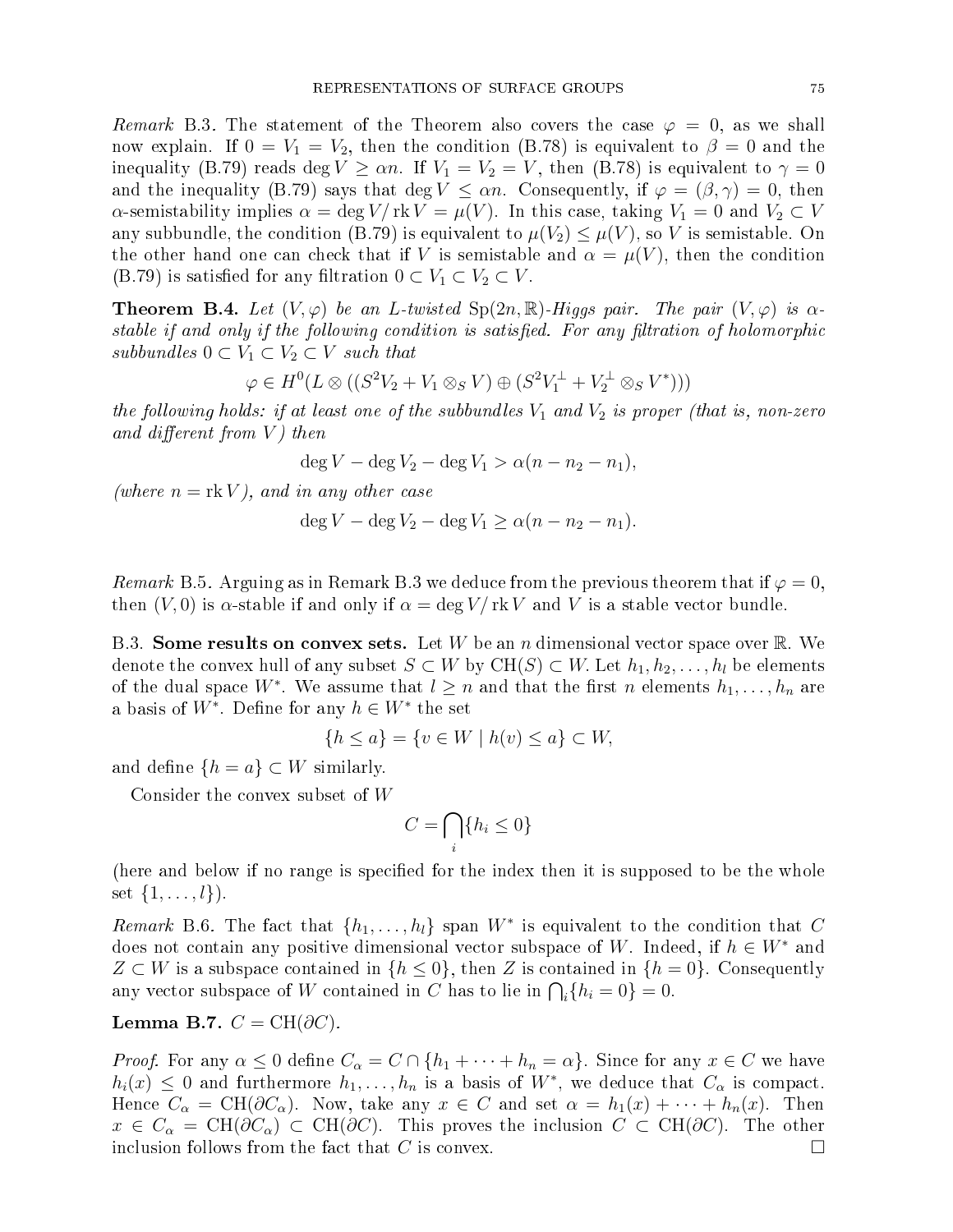Now we have  $\partial C = \bigcup_i C_i$ , where  $C_i = \{h_i = 0\} \cap C$ . On the other hand, for any i the collection of elements  $h_1, \ldots, h_l$  induce elements  $h'_1, \ldots, h'_l$  on the dual of  $\{h_i = 0\}$  which obviously span. Hence we may apply again the lemma to  $C_i$  and deduce that  $C_i = \text{CH}(\partial C_i)$ . Proceeding recursively, we deduce that  $C$  is the convex hull of the union of the sets

$$
C_I = \bigcap_{i \in I} \{h_i = 0\} \cap C
$$

where I runs over the collection of subets of  $\{1, \ldots, l\}$  satisfying

(B.80)  $|I| = n - 1$  and the vectors  $\{h_i \mid i \in I\}$  are linearly independent.

Each such subset  $C_I$  is a halfline.

**Lemma B.8.** Fix a basis  $e_1, \ldots, e_n$  of  $W$ , and denote by  $e_1^*, \ldots, e_n^*$  the dual basis. Assume that any  $h_i$  can be written either as  $e_a^* - e_b^*$  or  $\pm (e_a^* + e_b^*)$  for some indices  $a, b$  depending on i. Then for any I satisfying  $(B.80)$  there are disjoint subsets  $P, N \subset \{1, \ldots, n\}$  so that defining the element  $c_I = \sum_{i \in P} e_i - \sum_{j \in N} e_j$  we have  $C_I = \mathbb{R}_{\geq 0} c_I$ .

*Proof.* Pick some I satisfying (B.80), so that  $C_I = \bigcap_{i \in I} \{h_i = 0\}$  is one dimensional, and let  $c_I \in W$  be an element such that  $C_I = \mathbb{R}_{\geq 0} c_I$ . Write  $c_I = \sum_i \lambda_i e_i$  and take some nonzero  $\lambda \in \{\lambda_1, \ldots, \lambda_n\}.$  Define  $P_\lambda = \{j \mid \lambda_j = \lambda\}$  and  $N_\lambda = \{j \mid \overline{\lambda_j} = -\lambda\}.$  We want to prove that for any  $j \notin P_{\lambda} \cup N_{\lambda}, \lambda_j = 0$ . Suppose the contrary. Then

$$
c'_{I} = \sum_{j \in P_{\lambda} \cup N_{\lambda}} 2\lambda_{j} e_{j} + \sum_{j \notin P_{\lambda} \cup N_{\lambda}} \lambda_{j} e_{j}
$$

does not belong to  $\mathbb{R}c_I$ . However, for any pair of indices a, b we clearly have

$$
(e_a^* - e_b^*)c_I = 0 \Longrightarrow (e_a^* - e_b^*)c_I' = 0
$$
 and  $(e_a^* + e_b^*)c_I = 0 \Longrightarrow (e_a^* + e_b^*)c_I' = 0.$ 

This implies by our assumption that  $c'_I \in \bigcap_{i \in I} \{h_i = 0\} = C_I$ , in contradiction with the fact that  $C_I$  is one dimensional.

B.4. Proof of Theorem B.2. As already mentioned, when  $\varphi = 0$  the pair  $(V, 0)$  is  $\alpha$ semistable if and only if  $\alpha = \mu(V)$  and V is semistable. Thus, by Remark B.3, it suffices to consider the case  $\varphi \neq 0$ . Let  $\mathscr V$  be any filtration of V, and define

$$
\Lambda(\mathscr{V}, \varphi) = \{ \lambda \in \mathbb{R}^k \mid \lambda_1 \leq \cdots \leq \lambda_k, \ \varphi \in N(\mathscr{V}, \lambda) \}.
$$

The pair  $(V, \varphi)$  is  $\alpha$ -semistable if for any  $\lambda \in \Lambda(\mathscr{V}, \varphi)$  we have

$$
d(\mathscr{V}, \lambda, \alpha) \geq 0.
$$

But  $d(\mathscr{V}, \lambda, \alpha)$  is clearly a linear function on  $\lambda$ , so to check stability it sufficies to verify that  $d(\mathscr{V}, \lambda, \alpha) \geq 0$  for any  $\lambda$  belonging to a set  $\Lambda' \subset \mathbb{R}^k$  whose convex hull is  $\Lambda(\mathscr{V}, \varphi)$ . Define for any  $i, j$  the subbundles

$$
D_{i,j} = V_i \otimes_S V_j + V_{i-1} \otimes_S V + V \otimes_S V_{j-1} \subset S^2 V
$$

and

$$
D_{i,j}^* = V_{i-1}^{\perp} \otimes_S V_{j-1}^{\perp} + V_i^{\perp} \otimes_S V^* + V^* \otimes_S V_j^{\perp} \subset S^2 V^*.
$$

A tuple  $\lambda_1 \leq \cdots \leq \lambda_k$  belongs to  $\Lambda(\mathscr{V}, \varphi)$  if and only if these two conditions holds:

- for any *i*, *j* such that  $\beta$  is contained in  $H^0(L \otimes D_{i,j})$  but is not contained in the sum  $H^0(L \otimes D_{i-1,j}) + H^0(L \otimes D_{i,j-1}),$  we have  $\lambda_i + \lambda_j \leq 0.$
- for any  $i, j$  such that  $\gamma$  is contained in  $H^0(L \otimes D^*_{i,j})$  but is not contained in the sum  $H^0(L \otimes D^*_{i+1,j}) + H^0(L \otimes D^*_{i,j+1}),$  we have  $\lambda_i + \lambda_j \geq 0.$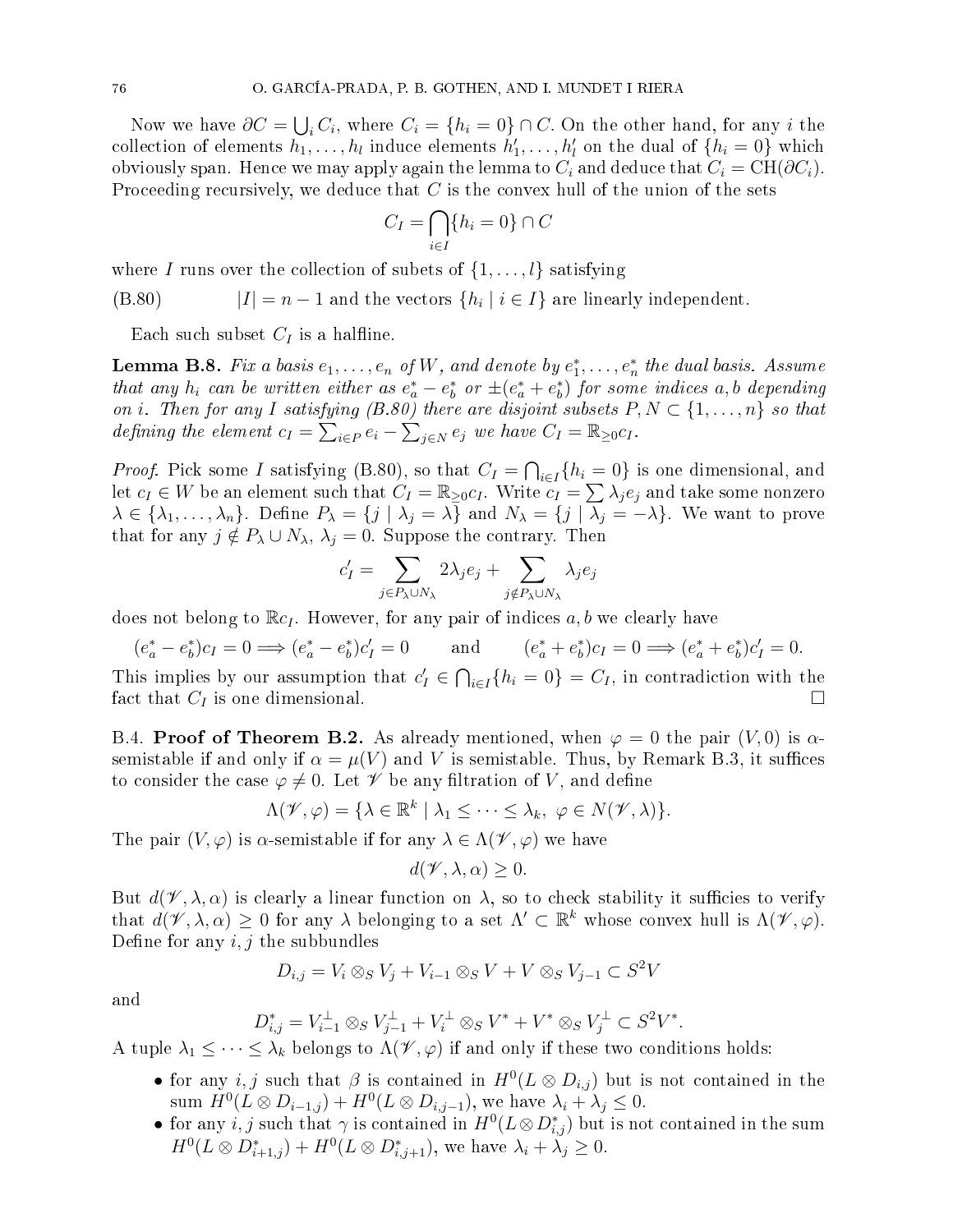Hence  $\Lambda(\mathscr{V}, \varphi) \subset \mathbb{R}^k$  is the intersection of halfspaces of the form  $\{\lambda_i - \lambda_{i+1} \leq 0\}$  and,  ${\lambda_a + \lambda_b \leq 0}$  (for at least one pair  $(a, b)$ , if  $\beta \neq 0$ ) or  ${\lambda_c + \lambda_d \geq 0}$  (for at least one pair  $(c, d)$ , if  $\gamma \neq 0$ ). Since the only nonzero vector subspace included in the set  $\Lambda = {\lambda_1 \leq \cdots \leq \lambda_k}$  is the line generated by  $(1,\ldots,1)$  and the set  $\Lambda(\mathscr{V}, \varphi)$  is contained and  $\Lambda$  and furthermore satisfies at least one equation of the form  $\lambda_a + \lambda_b \geq 0$  or  $\lambda_c + \lambda_d \leq 0$ , it follows that  $\Lambda(\mathscr{V}, \varphi)$  does not contain any nonzero vector subspace.

So by the arguments in the previous subsection  $\Lambda(\mathscr{V}, \varphi)$  is the convex hull of a collection of half lines of the form  $\mathbb{R}_{\geq 0}\lambda_I$ , and by Lemma B.8 we can assume that the coordinates of  $\lambda_I$  are 0 and  $\pm 1$ . But if  $\lambda_I \in \Lambda(\mathscr{V}, \varphi)$  we necessarily must have  $c_I =$  $(-1, \ldots, -1, 0, \ldots, 0, 1, \ldots, 1)$ , say a copies of  $-1$ , b of 0 and  $k - (a + b)$  of 1. Consider first the case when  $0 < a < a + b < k$ . Define now the filtration

$$
\mathscr{V}' = (0 \subsetneq V_a \subsetneq V_{a+b} \subsetneq V).
$$

One can easily check that

$$
d(\mathscr{V}, \lambda_I, \alpha) = d(\mathscr{V}', (-1, 0, 1), \alpha) = \deg V - \deg V_a - \deg V_{a+b} - \alpha (n - n_a - n_{a+b}),
$$
  
and that  $N(\mathscr{V}, \lambda) = L \otimes ((S^2 V_{a+b} + V_a \otimes_S V) \oplus (S^2 V_a^{\perp} + V_{a+b}^{\perp} \otimes_S V^*)).$ 

Next we need to consider the cases where one or more of the inequalities in the condition  $0 < a < a + b < k$  becomes an equality, in which case some of the inclusions in  $0 \nsubseteq V_a \nsubseteq$  $V_{a+b} \subsetneq V$  will not be strict. Since in the semistability condition one has to consider strict inclusions, a priori we should consider separately each case (so for example, if  $0 <$  $a < a + b = k$ , we consider the filtration  $0 \subsetneq V_a \subsetneq V$  with weights  $\lambda = (-1,0)$ , and so on). In the following table we list the possible degenerations (apart from the ase  $a = a + b = k = 0$ , which is impossible since  $k \geq 1$  and the corresponding form of the conditions  $\varphi \in H^0(N(\mathscr{V},\lambda))$  and  $d(\mathscr{V},\lambda,\alpha) \geq 0$ .

| Degeneration        | $\varphi \in H^0(N(\mathscr{V},\lambda))$                                                          | $d(\mathscr{V}, \lambda, c) \geq 0$                                   |
|---------------------|----------------------------------------------------------------------------------------------------|-----------------------------------------------------------------------|
| $0 = a < a + b = k$ | always satisfied                                                                                   | always satisfied                                                      |
| $0 = a = a + b < k$ | $\beta = 0$                                                                                        | $\deg V \geq \alpha n$                                                |
| $0 < a = a + b = k$ | $\gamma=0$                                                                                         | $\deg V \leq \alpha n$                                                |
| $0 < a < a + b = k$ | $\gamma \in H^0(L \otimes S^2 V_a^{\perp})$                                                        | $\deg V_a \leq \alpha n_a$                                            |
|                     | $0 < a = a + b < k \mid \varphi \in H^0(L \otimes (V_a \otimes V \oplus V_a^{\perp} \otimes V^*))$ | $\deg V - 2 \deg V_a \ge \alpha (n - 2n_a)$                           |
| $0 < a < a + b < k$ | $\beta \in H^0(L \otimes S^2 V_{a+b})$                                                             | $\deg V - \deg V_{a+b} \geq \alpha (n - n_{a+b})$                     |
|                     | $\mathbf{m}$ . $=$ $=$ $\mathbf{m}$ . $\alpha$ . $\cdots$ . $\mathbf{m}$ . $\cdots$<br>$\cdots$    | $\mathcal{C}$ is the set of $\mathcal{C}$ is the set of $\mathcal{C}$ |

TABLE B.1. Semistability conditions for degenerate filtrations

Inspecting each of these cases in turn we see that they correspond to instances of the  $\alpha$ semistability condition stated in the Theorem with some inclusions not being strict. More precisely, in each case the subbundle  $N(\mathscr{V},\lambda)$  turns out to coincide with  $L\stackrel{\sim}{\otimes} ((S^2V_{a+b} +$  $V_a \otimes_S V$   $\oplus$   $(S^2V_a^{\perp} + V_{a+b}^{\perp} \otimes_S V^*)$ ), and the degree  $d(\mathscr{V}, \lambda, \alpha)$  is equal to deg  $V - \deg V_a$  –  $\deg V_{a+b} - \alpha (n - n_a - n_{a+b}).$ 

B.5. Proof of Theorem B.4. The proof is exactly like that of Theorem B.2, except that we have to distinguish the cases in which stability implies strict inequality. We assume that  $\varphi \neq 0$ . Following the notation of Subsection B.5, these are the cases in which  $\lambda$  contains at least two different values. If  $\lambda_I = (-1, \ldots, -1, 0, \ldots, 0, 1, \ldots, 1)$  contains a copies of  $-1$ , b copies of 0 and  $k - (a + b)$  copies of 1, admitting that some of the numbers a, b or  $k - (a + b)$  is equal to 0, the condition that  $\lambda_I$  contains at least two different numbers is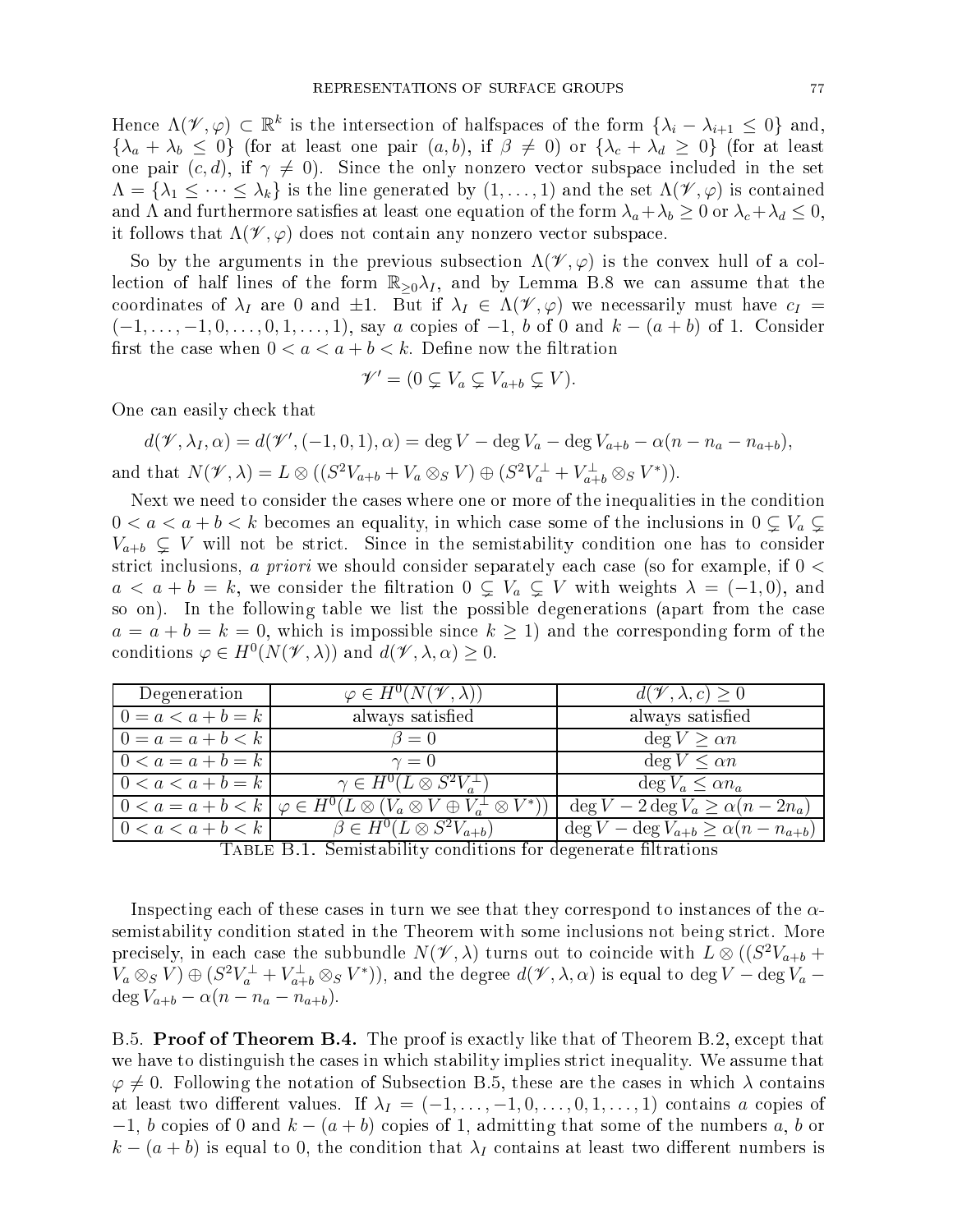equivalent to asking that at least one of the bundles  $V_a$  and  $V_{a+b}$  is a proper subbundle of V (this happens in the last three rows of Table B.1). Using the fact that  $N(\mathscr{V}, c)$  is the positive span of vectors of the form  $\lambda_I$  (because  $\varphi \neq 0$ ), the theorem follows.

B.6. Polystable  $Sp(2n,\mathbb{R})$ -Higgs pairs. Let  $\alpha$  be a real number. According to Sections A.5 and A.6, a twisted Sp(2n, R)-Higgs pair  $(V, \varphi)$  with  $\varphi = (\beta, \gamma) \in H^0(L \otimes S^2 V \oplus$  $L \otimes S^2 V^*$ ) is said to be  $\alpha$ **-polystable** if it is semistable and for any filtration by holomorphi stri
t subbundles

$$
\mathscr{V} = (0 \subsetneq V_1 \subsetneq V_2 \subsetneq \cdots \subsetneq V_k = V),
$$

and sequence of strictly increasing real numbers  $\lambda = (\lambda_1 < \cdots < \lambda_k)$  such that  $\varphi \in$  $H^0(N(\mathscr{V},\lambda))$  and  $d(\mathscr{V},\lambda,\alpha)=0$  there is a splitting of vector bundles

$$
V \simeq V_1 \oplus V_2/V_1 \oplus \cdots \oplus V_k/V_{k-1}
$$

with respect to which

$$
\beta \in H^0(\bigoplus_{\lambda_i+\lambda_j=0} L \otimes V_i/V_{i-1} \otimes_S V_j/V_{j-1})
$$

and

$$
\gamma \in H^0(\bigoplus_{\lambda_i+\lambda_j=0} L\otimes (V_i/V_{i-1})^*\otimes_S (V_j/V_{j-1})^*).
$$

This implies that if  $(V, \varphi)$  is  $\alpha$ -polystable but not  $\alpha$ -stable, then it can be decomposed as the sum of a polystable vector bundle, L-twisted  $U(p,q)$ -Higgs pairs (arising from pairs  $0 \neq \lambda_i = -\lambda_j$  with  $i \neq j$ , and lower rank twisted symplectic Higgs pairs (arising in case there is some  $\lambda_i = 0$ . Furthermore, by the results in Section A.8 each of these pieces is  $\alpha$ -polystable, so the procedure can be repeated until one reaches a decomposition all of whose pieces are  $\alpha$ -stable. Again by the results in Section A.8, such decomposition is unique up to isomorphism, and is in fact the Jordan-Hölder reduction of  $(V, \varphi)$ .

B.7. L-twisted  $Sp(2n, \mathbb{C})$ -Higgs pairs. Consider now the case  $G = Sp(2n, \mathbb{C})$ . A maximal compact subgroup of G is  $H = \text{Sp}(2n)$  and hence  $H^{\mathbb{C}}$  coincides with  $\text{Sp}(2n, \mathbb{C})$ . Now, if  $\mathbb{W} = \mathbb{C}^{2n}$  is the fundamental representation of  $\text{Sp}(2n, \mathbb{C})$  and  $\omega$  denotes the standard symplectic form on W, the isotropy representation space is

$$
\mathfrak{m}^{\mathbb{C}}=\mathfrak{sp}(\mathbb{W})=\mathfrak{sp}(\mathbb{W},\omega):=\{\xi\in\mathrm{End}(\mathbb{W})\mid\omega(\xi\cdot,\cdot)+\omega(\cdot,\xi\cdot)=0\}\subset\mathrm{End}\,\mathbb{W},
$$

so it coincides with the adjoint representation of  $Sp(2n, \mathbb{C})$  on its Lie algebra. An L-twisted  $Sp(2n,\mathbb{C})$ -Higgs pair is thus a pair consisting of a rank  $2n$  holomorphic symplectic vector bundle  $(W, \Omega)$  over X (so  $\Omega$  is a holomorphic section of  $\Lambda^2 W^*$  whose restriction to each fiber of  $W$  is nondegenerate) and a section

$$
\Phi \in H^0(L \otimes \mathfrak{sp}(W)),
$$

where  $\mathfrak{sp}(W)$  is the vector bundle whose fiber over x is given by  $\mathfrak{sp}(W_x, \Omega_x)$ .

Define for any filtration by holomorphic subbundles

$$
W = (0 = W_0 \subsetneq W_1 \subsetneq W_2 \subsetneq \cdots \subsetneq W_k = W)
$$

satisfying  $W_{k-i} = W_i^{\perp_{\Omega}}$  for any i (here  $\perp_{\Omega}$  denotes the perpendicular with respect to  $\Omega$ ) the set

$$
\Lambda(\mathcal{W}) = \{(\lambda_1, \lambda_2, \dots, \lambda_k) \in \mathbb{R}^k \mid \lambda_i \leq \lambda_{i+1} \text{ and } \lambda_{k-i+1} + \lambda_i = 0 \text{ for any } i \}.
$$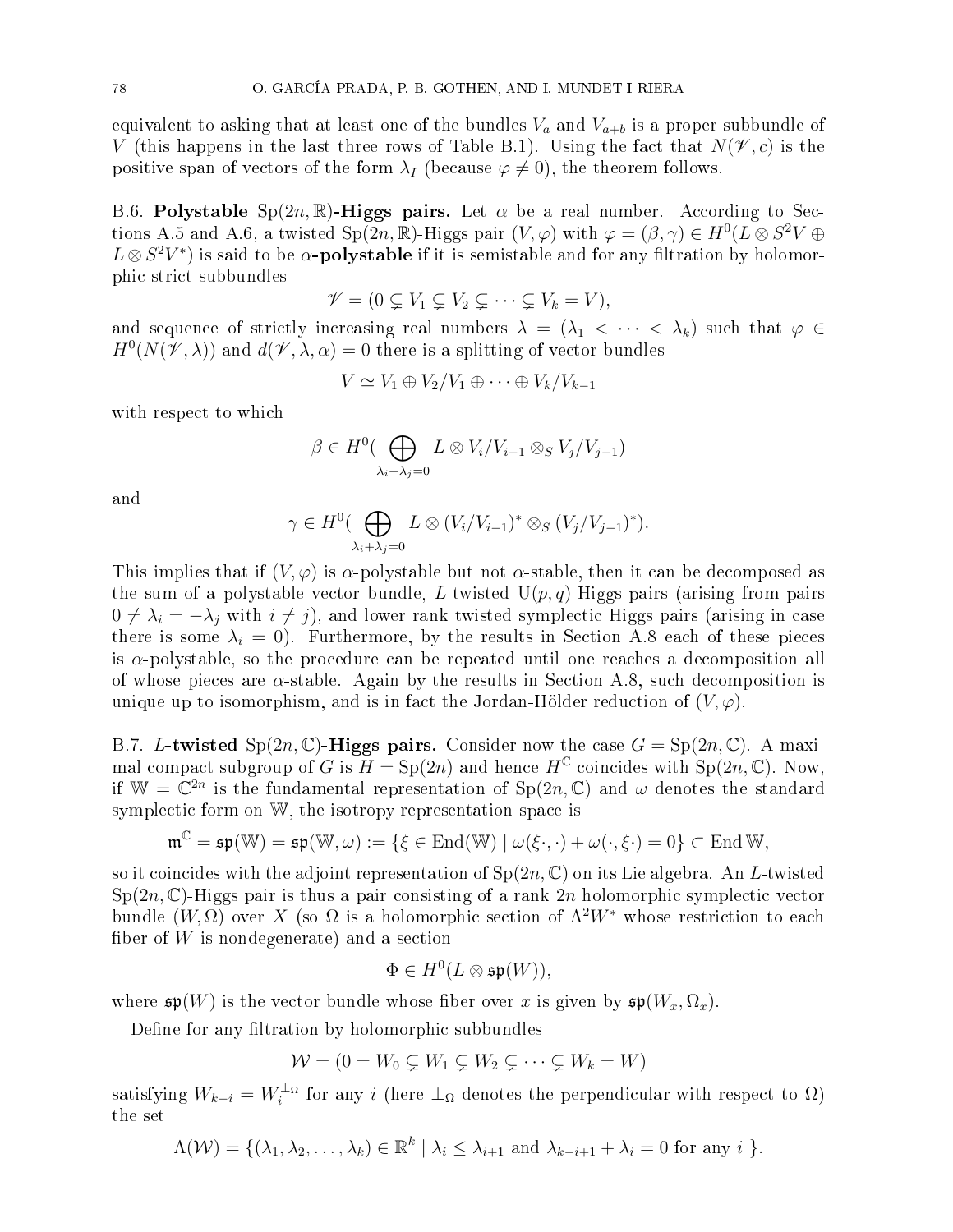For any  $\lambda \in \Lambda(\mathcal{W})$  define the following subbundle of  $L \otimes \text{End }W$ :

$$
N(\mathcal{W},\lambda)=L\otimes\mathfrak{sp}(W)\cap\sum_{\lambda_i\geq\lambda_j}L\otimes\mathrm{End}(W_i,W_j).
$$

Define also

$$
d(\mathcal{W}, \lambda) = \sum_{j=1}^{k-1} (\lambda_j - \lambda_{j+1}) \deg W_j
$$

(note that since W carries a symplectic structure we have  $W \simeq W^*$  and hence deg  $W =$  $\deg W_k = 0$ .

Following again Sections A.5 and Section A.6, the pair  $((W, \Omega), \Phi)$  is said to be

- semistable if for any filtration W as above and any  $\lambda \in \Lambda(\mathcal{W})$  such that  $\Phi \in$  $H^0(N(\mathcal{W},\lambda))$ , the following inequality holds:  $d(\mathcal{W},\lambda) \geq 0$ .
- stable if it is semistable and furthermore, for any choice of filtration W and  $\lambda \in$  $\Lambda(\mathcal{W})$  which is not identically zero (so for which there is a  $j < k$  such that  $\lambda_i <$  $\lambda_{j+1}$ , and such that  $\Phi \in H^0(N(\mathcal{W},\lambda))$ , we have  $d(\mathcal{W},\lambda) > 0$ .
- polystable if it is semistable and for any filtration W as above and  $\lambda \in \Lambda(\mathcal{W})$ satisfying  $\lambda_i < \lambda_{i+1}$  for each  $i, \psi \in H^0(N(\mathcal{W}, \lambda))$  and  $d(\mathcal{W}, \lambda) = 0$ , there is an isomorphism

$$
W \simeq W_1 \oplus W_2/W_1 \oplus \cdots \oplus W_k/W_{k-1}
$$

such that the pairing via  $\Omega$  any element of the summand  $W_i/W_{i-1}$  with an element of the summand  $W_j/W_{j-1}$  is zero unless  $i + j = k + 1$ ; furthermore, via the isomorphism above,

$$
\Phi \in H^0(\bigoplus_i L \otimes \text{Hom}(W_i/W_{i-1}, W_i/W_{i-1})).
$$

We now prove an analog of Theorems  $B.2$  and  $B.4$ , which implies that the definition of (semi)stability which we have given coincides with the usual one in the literature. Recall that if  $(W, \Omega)$  is a symplectic vector bundle, a subbundle  $W' \subset W$  is said to be isotropic if the restriction of  $\Omega$  to  $W'$  is identically zero.

**Theorem B.9.** An L-twisted  $Sp(2n, \mathbb{C})$ -Higgs pair  $((W, \Omega), \Phi)$  is semistable if and only if for any isotropic subbundle  $W' \subset W$  such that  $\Phi(W') \subset L \otimes W'$  we have  $\deg W' \leq 0$ . Furthermore,  $((W,\Omega),\Phi)$  is stable if for any nonzero and strict isotropic subbundle  $0 \neq$  $W'\subset W$  such that  $\Phi(W')\subset L\otimes W'$  we have  $\deg W'< 0$ . Finally,  $((W,\Omega),\Phi)$  is polystable if it is semistable and for any nonzero and strict isotropic subbundle  $W' \subset W$  such that  $\Phi(W') \subset L \otimes W'$  and  $\deg W' = 0$  there is another isotropic subbundle  $W'' \subset W$  such that  $\Phi(W'') \subset L \otimes W''$  and  $W = W' \oplus W''$ .

Proof. The proof follows the same ideas as the proofs of Theorems B.2 and B.4, so we just give a sketch. Take an L-twisted  $Sp(2n, \mathbb{C})$ -Higgs pair  $((W, \Omega), \Phi)$ , and assume that for any isotropic subbundle  $W'\subset W$  such that  $\Phi(W')\subset L\otimes W'$  we have  $\deg W'\leq 0.$  We want to prove that  $((W,\Omega),\Phi)$  is semistable. Choose any filtration  $W = (0 \subsetneq W_1 \subsetneq W_2 \subsetneq W_1)$  $\cdots \subsetneq W_k = W$ ) satisfying  $W_{k-i} = W_i^{\perp_{\Omega}}$  for any i. We have to understand the geometry of the onvex set

$$
\Lambda(\mathcal{W}, \Phi) = \{ \lambda \in \Lambda(\mathcal{W}) \mid \Phi \in N(\mathcal{W}, \lambda) \} \subset \mathbb{R}^k.
$$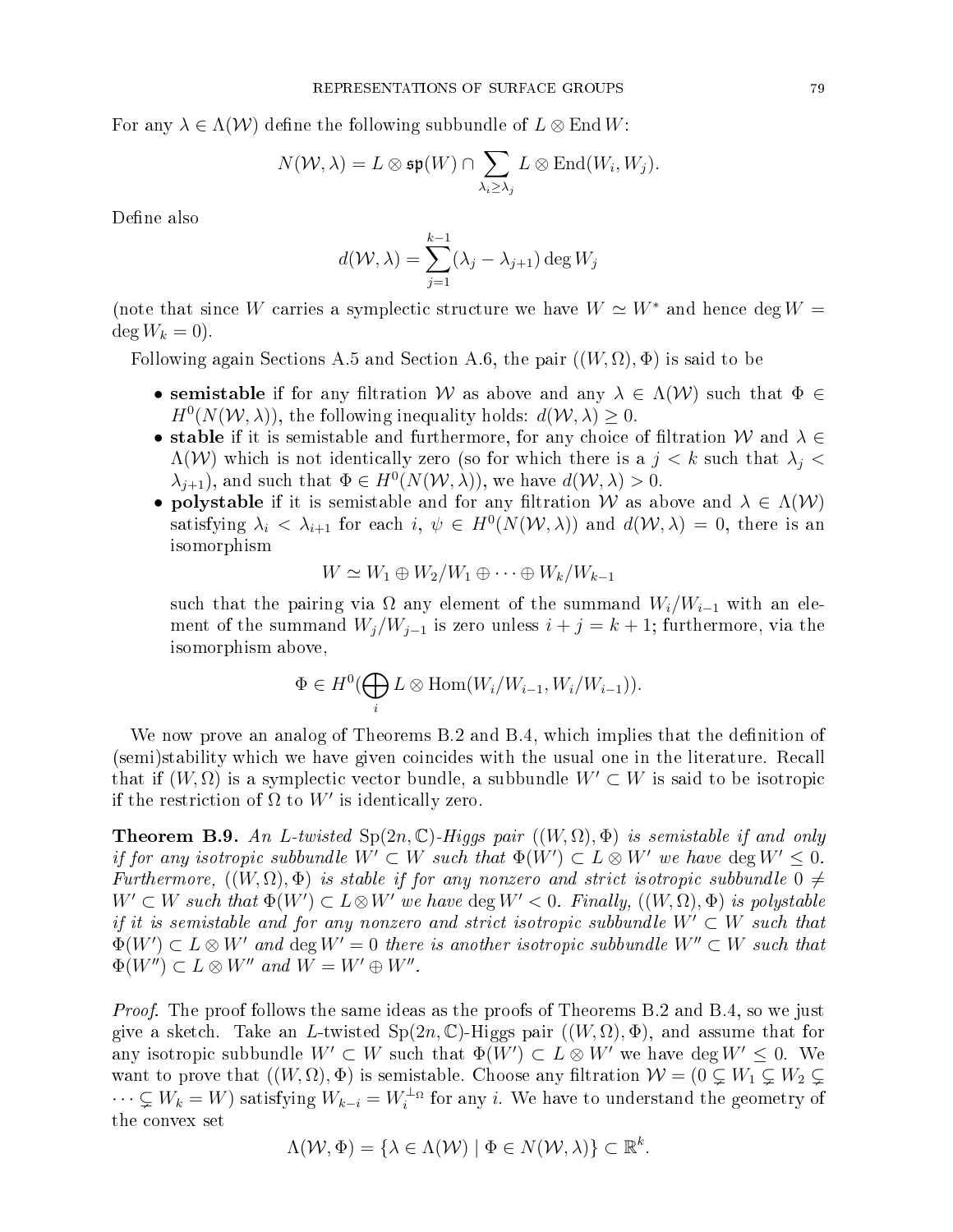Define for that  $\mathcal{J} = \{j \mid \Phi(W_j) \subset L \otimes W_j\} = \{j_1, \ldots, j_r\}$ . One checks easily that if  $\lambda = (\lambda_1, \ldots, \lambda_k) \in \Lambda(\mathcal{W})$  then

$$
(B.81) \qquad \qquad \lambda \in \Lambda(\mathcal{W}, \Phi) \Longleftrightarrow \lambda_a = \lambda_b \text{ for any } j_i \le a \le b \le j_{i+1}.
$$

We claim that the set of indices  $\mathcal J$  is symmetric:

$$
(B.82) \t j \in \mathcal{J} \Longleftrightarrow k - j \in \mathcal{J}.
$$

To check this it suffices to prove that  $\Phi(W_j) \subset L \otimes W_j$  implies that  $\Phi(W_j^{\perp \alpha}) \subset L \otimes W_j^{\perp \alpha}$ .<br>Suppose that this is not true, so that for some j we have  $\Phi W_j \subset L \otimes W_j$  and there exists some  $w \in W_j^{\perp_{\Omega}}$  such that  $\Phi w \notin L \otimes W_j^{\perp_{\Omega}}$ . Then there exists  $v \in W_j$  such that  $\Omega(v, \Phi w) \neq 0$ . However, since  $\Phi \in H^0(L \otimes \mathfrak{sp}(W))$ , we must have  $\Omega(v, \Phi w) = -\Omega(\Phi v, w)$ , and the latter vanishes because by assumption  $\Phi v$  belongs to  $W_j$ . So we have reached a ontradi
tion.

Let  $\mathcal{J}'=\{j\in\mathcal{J}\mid 2j\leq k\}$  and define for any  $j\in\mathcal{J}'$  the vector

$$
L_j = -\sum_{c \le j} e_c + \sum_{d \ge k - j + 1} e_d,
$$

where  $e_1,\ldots,e_k$  is the canonical basis of  $\mathbb{R}^k$ . It follows from (B.81) and (B.82) that  $\Lambda(\mathcal{W},\Phi)$ is the positive span of the vectors  $\{L_j \mid j \in \mathcal{J}'\}$ . Consequently, we have

$$
d(\mathcal{W}, \lambda) \ge 0 \text{ for any } \lambda \in \Lambda(\mathcal{W}, \Phi) \iff d(\mathcal{W}, L_j) \ge 0 \text{ for any } j.
$$

One computes  $d(W, L_j) = -\deg W_{k-j} - \deg W_j$ . On the other hand, since we have an exact sequence  $0 \to W_{k-j} \to W^* \to W^*_j \to 0$  (the injective arrow is given by the pairing with  $\Omega$ ) we have  $0 = \deg W^* = \deg W_{k-j} + \deg W_j^*$ , so  $\deg W_{k-j} = \deg W_j$  and consequently  $d(W, L_i) \geq 0$  is equivalent to deg  $W_i \leq 0$ , which holds by assumption. Hence  $((W, \Omega), \Phi)$ is semistable.

The converse statement, namely, that if  $((W,\Omega),\Phi)$  is semistable then for any isotropic subbundle  $W' \subset W$  such that  $\Phi(W') \subset L \otimes W'$  we have  $\deg W' \leq 0$  is immediate by applying the stability condition of the filtration  $0 \subset W' \subset W'^{\perp_{\Omega}} \subset W$ .

Finally, the proof of the second statement on stability is very similar to case of semistability, so we omit it. The statement on polystability is also straightforward.  $\Box$ 

B.8. L-twisted  $SL(n, \mathbb{C})$ -Higgs pairs. If  $G = SL(n, \mathbb{C})$  then the maximal compact subgroup of G is  $H = SU(n)$  and hence  $H^{\mathbb{C}}$  coincides with  $SL(n, \mathbb{C})$ . Now, if  $\mathbb{W} = \mathbb{C}^n$  is the fundamental representation of  $SL(n, \mathbb{C})$ , the isotropy representation space is given by the tra
eless endomorphisms of W

$$
\mathfrak{m}^{\mathbb{C}} = \mathfrak{sl}(\mathbb{W}) = \{ \xi \in \mathrm{End}(\mathbb{W}) \mid \mathrm{Tr} \, \xi = 0 \} \subset \mathrm{End} \, \mathbb{W},
$$

so it coincides again with the adjoint representation of  $SL(n, \mathbb{C})$  on its Lie algebra. An L-twisted SL $(n, \mathbb{C})$ -Higgs pair is thus a pair consisting of a rank n holomorphic vector bundle W over X endowed with a trivialization det  $W \simeq \mathscr{O}$  and a holomorphic section

$$
\Phi \in H^0(L \otimes \operatorname{End}_0 W),
$$

where  $\text{End}_{0}W$  denotes the bundle of traceless endomorphisms of W.

Define for any filtration by holomorphic subbundles

$$
W = (0 = W_0 \subsetneq W_1 \subsetneq W_2 \subsetneq \cdots \subsetneq W_k = W)
$$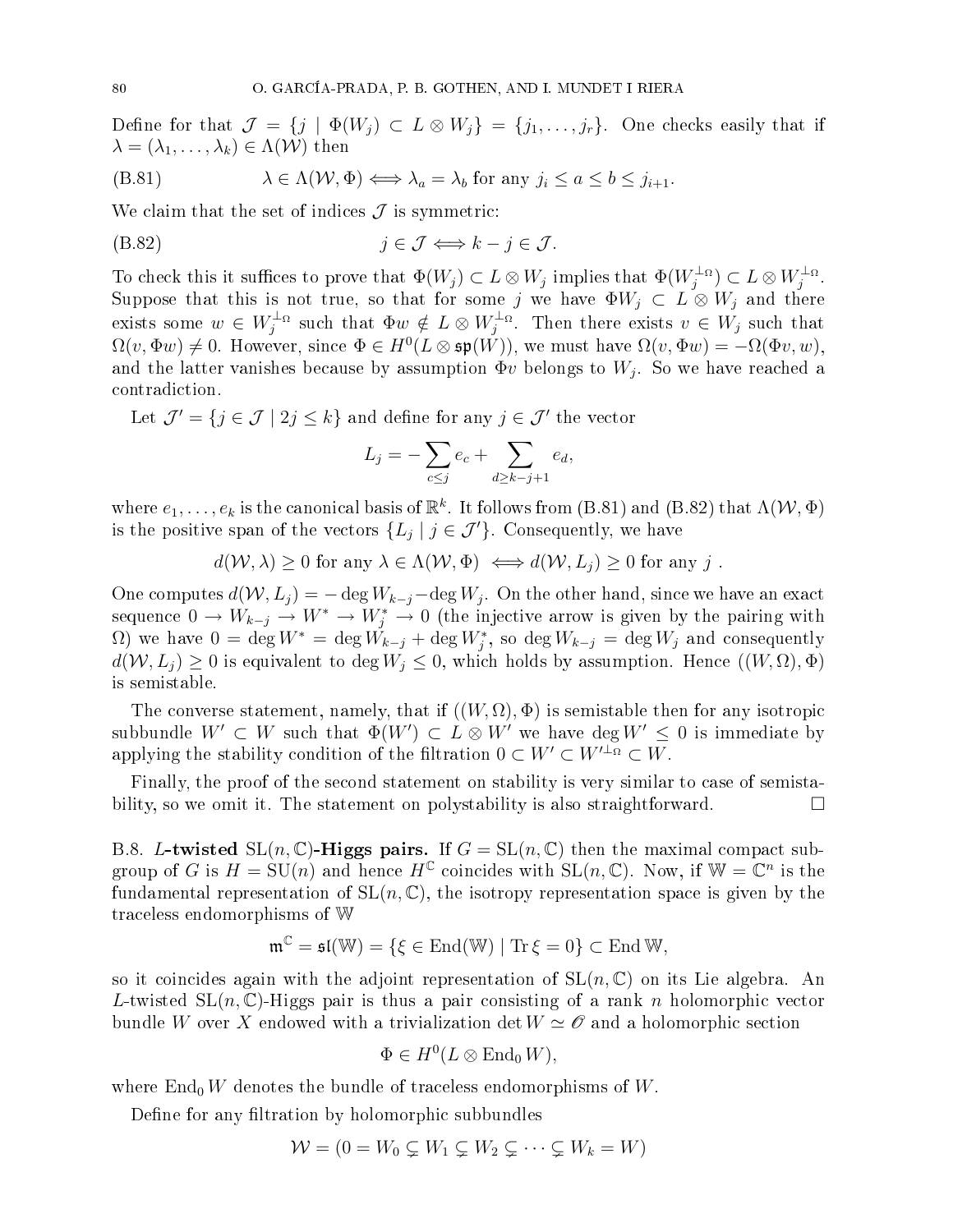the onvex set

$$
\Lambda(\mathcal{W}) = \{ (\lambda_1, \lambda_2, \dots, \lambda_k) \in \mathbb{R}^k \mid \lambda_i \leq \lambda_{i+1} \text{ for any } i \text{ and } \sum_i \text{rk } W_i(\lambda_i - \lambda_{i+1}) = 0 \}.
$$

For any  $\lambda \in \Lambda(\mathcal{W})$  define the following subbundle of  $L \otimes \text{End } W$ :

$$
N(W, \lambda) = L \otimes \text{End}_{0} W \cap \sum_{\lambda_{i} \geq \lambda_{j}} L \otimes \text{End}(W_{i}, W_{j}).
$$

Define also

$$
d(\mathcal{W}, \lambda) = \sum_{j=1}^{k-1} (\lambda_j - \lambda_{j+1}) \deg W_j
$$

(since det W is trivial we have deg  $W = \deg W_k = 0$ ).

Following again Sections A.5 and A.6,  $(W, \Phi)$  is said to be:

- semistable if for any filtration W and  $\lambda \in \Lambda(\mathcal{W})$  such that  $\Phi \in H^0(N(\mathcal{W},\lambda))$ , we have  $d(W, \lambda) \geq 0$ .
- stable if it is semistable and furthermore, for any choice of filtration W and  $\lambda \in$  $\Lambda(\mathcal{W})$  which is not identically zero (so for which there is a  $j < k$  such that  $\lambda_i <$  $\lambda_{j+1}$ , and such that  $\Phi \in H^0(N(\mathcal{W},\lambda))$ , we have  $d(\mathcal{W},\lambda) > 0$ .
- polystable if it is semistable and for any filtration W as above and  $\lambda \in \Lambda(\mathcal{W})$ satisfying  $\lambda_i < \lambda_{i+1}$  for each  $i, \psi \in H^0(N(\mathcal{W}, \lambda))$  and  $d(\mathcal{W}, \lambda) = 0$ , there is an isomorphism

$$
W \simeq W_1 \oplus W_2/W_1 \oplus \cdots \oplus W_k/W_{k-1}
$$

with respect to which

$$
\Phi \in H^0(\bigoplus_i L \otimes \text{Hom}(W_i/W_{i-1}, W_i/W_{i-1})).
$$

Again we have a result as Theorem B.9 implying that the present notions of (semi)stability oin
ide with the usual ones.

**Theorem B.10.** An L-twisted  $SL(n, \mathbb{C})$ -Higgs pair  $(W, \Phi)$  is semistable if and only if for any subbundle  $W' \subset W$  such that  $\Phi(W') \subset L \otimes W'$  we have  $\deg W' \leq 0$ . Furthermore,  $(W,\Phi)$  is stable if for any nonzero and strict subbundle  $W'\subset W$  such that  $\Phi(W')\subset L\mathop{\otimes} W'$ we have deg  $W' < 0$ . Finally,  $(W, \Phi)$  is polystable if it is semistable and for each subbundle  $W' \subset W$  such that  $\Phi(W') \subset L \otimes W'$  and  $\deg W' = 0$  there is another subbundle  $W'' \subset W$ satisfying  $\Phi(W'') \subset L \otimes W''$  and  $W = W' \oplus W''$ .

The proof of Theorem B.10 is very similar to that of Theorem B.9, so we omit it.

B.9. L-twisted  $GL(n, \mathbb{R})$ -Higgs pairs. We study now L-twisted G-Higgs pairs for  $G =$  $GL(n,\mathbb{R})$ . When  $L = K^2$ , these will be related to maximal degree  $Sp(2n,\mathbb{R})$ -Higgs bundles.

A maximal compact subgroup of  $GL(n, \mathbb{R})$  is  $H = O(n)$  and hence  $H^{\mathbb{C}} = O(n, \mathbb{C})$ . Now, if W is the standard *n*-dimensional complex vector space representation of  $O(n, \mathbb{C})$ , then the isotropy representation spa
e is:

$$
\mathfrak{m}^{\mathbb{C}} = S^2 \mathbb{W}.
$$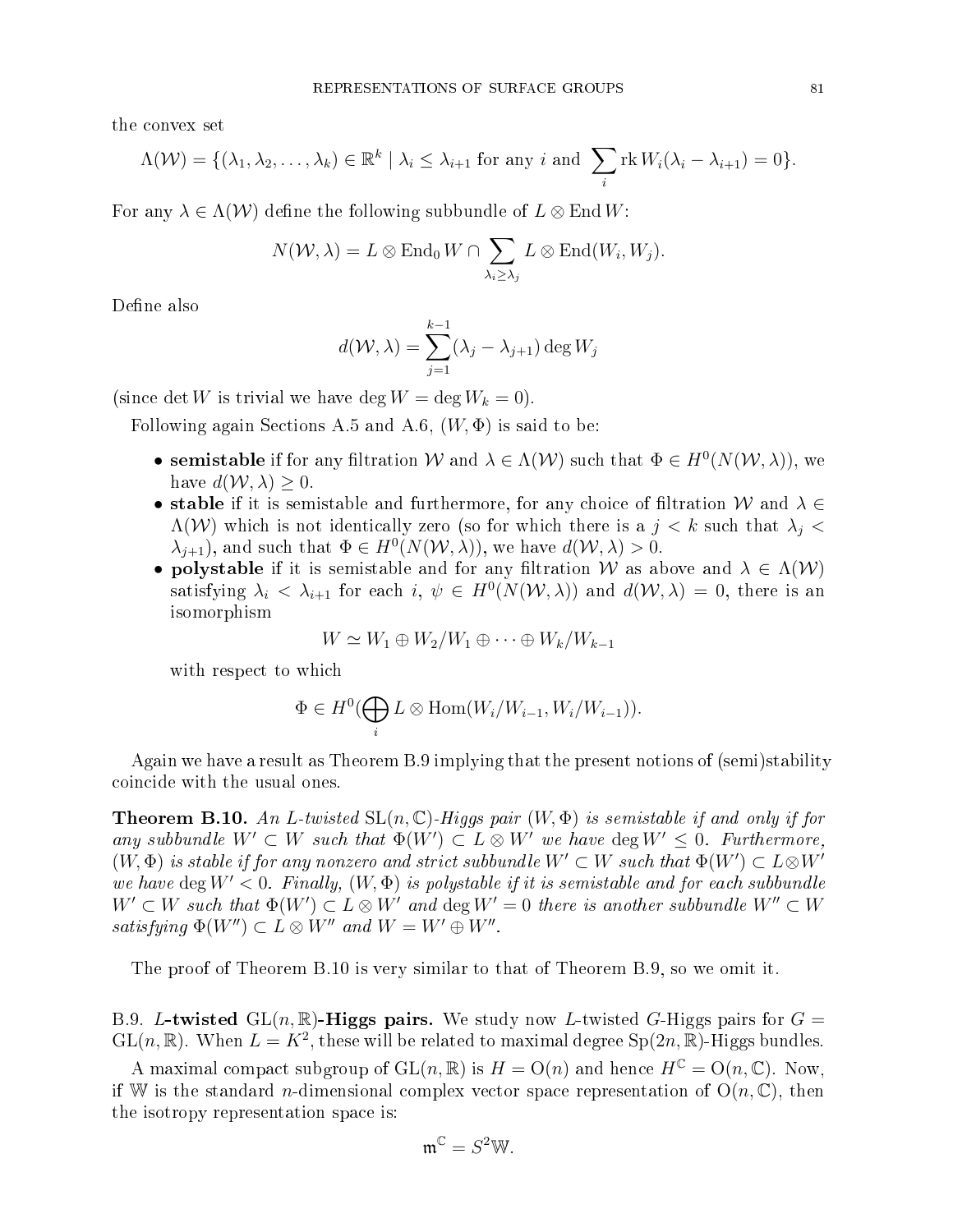An L-twisted  $GL(n,\mathbb{R})$ -Higgs pair over X is thus a pair  $((W,Q),\psi)$  consisting of a holomorphic  $O(n, \mathbb{C})$ -bundle, i.e. a rank n holomorphic vector bundle W over X equipped with a non-degenerate quadratic form  $Q$ , and a section

$$
\psi \in H^0(L \otimes S^2W).
$$

Note that when  $\psi = 0$  a twisted  $GL(n, \mathbb{R})$ -Higgs pair is simply an orthogonal bundle.

Since the centre of  $\mathfrak{o}(n)$  is trivial,  $\alpha = 0$  is the only possible value for which stability of an L-twisted  $GL(n,\mathbb{R})$ -Higgs pair is defined. The stability condition is formulated as follows.

For any filtration of vector bundles

$$
\mathcal{W} = (0 = W_0 \subsetneq W_1 \subsetneq W_2 \subsetneq \cdots \subsetneq W_k = W)
$$

of satisfying  $W_j = W_{k-j}^{\perp_Q}$  (here  $W_{k-j}^{\perp_Q}$  denotes the orthogonal complement of  $W_{k-j}$  with respect to  $Q$ ) define

$$
\Lambda(\mathcal{W}) = \{(\lambda_1, \lambda_2, \dots, \lambda_k) \in \mathbb{R}^k \mid \lambda_i \leq \lambda_{i+1} \text{ and } \lambda_i + \lambda_{k-i+1} = 0 \text{ for any } i \}.
$$

Define for any  $\lambda \in \Lambda(\mathcal{W})$  the following bundle.

$$
N(\mathcal{W}, \lambda) = \sum_{\lambda_i + \lambda_j \leq 0} L \otimes W_i \otimes_S W_j.
$$

Also we define

$$
d(\mathcal{W}, \lambda) = \sum_{j=1}^{k-1} (\lambda_j - \lambda_{j+1}) \deg W_j
$$

(note that the quadratic form  $Q$  induces an isomorphism  $W \simeq W^*$  so deg  $W = \deg W_k =$ 0).

According to Sections A.5 and A.6, an L-twisted  $GL(n,\mathbb{R})$ -Higgs pair  $(W,Q,\psi)$  is said to be

- semistable if for all filtrations W as above and all  $\lambda \in \Lambda(\mathcal{W})$  such that  $\psi \in$  $H^0(N(\mathcal{W},\lambda))$ , we have  $d(\mathcal{W},\lambda) \geq 0$ ,
- stable if it is semistable and for any choice of filtration W and nonzero  $\lambda \in \Lambda(W)$ such that  $\psi \in H^0(N(\mathcal{W},\lambda))$ , we have  $d(\mathcal{W},\lambda) > 0$ ,
- polystable if it is semistable and for any filtration W as above and  $\lambda \in \Lambda(\mathcal{W})$ satisfying  $\lambda_i < \lambda_{i+1}$  for each  $i, \psi \in H^0(N(\mathcal{W}, \lambda))$  and  $d(\mathcal{W}, \lambda) = 0$ , there is an isomorphism

$$
W \simeq W_1 \oplus W_2/W_1 \oplus \cdots \oplus W_k/W_{k-1}
$$

such that pairing via Q any element of the summand  $W_i/W_{i-1}$  with an element of the summand  $W_j/W_{j-1}$  is zero unless  $i + j = k + 1$ ; furthermore, via this isomorphism,

$$
\psi \in H^0(\bigoplus_{\lambda_i + \lambda_j = 0} L \otimes (W_i/W_{i-1}) \otimes_S (W_j/W_{j-1})).
$$

There is a simplification of the stability condition for orthogonal pairs analogous to Theorem B.2 and Theorem B.4.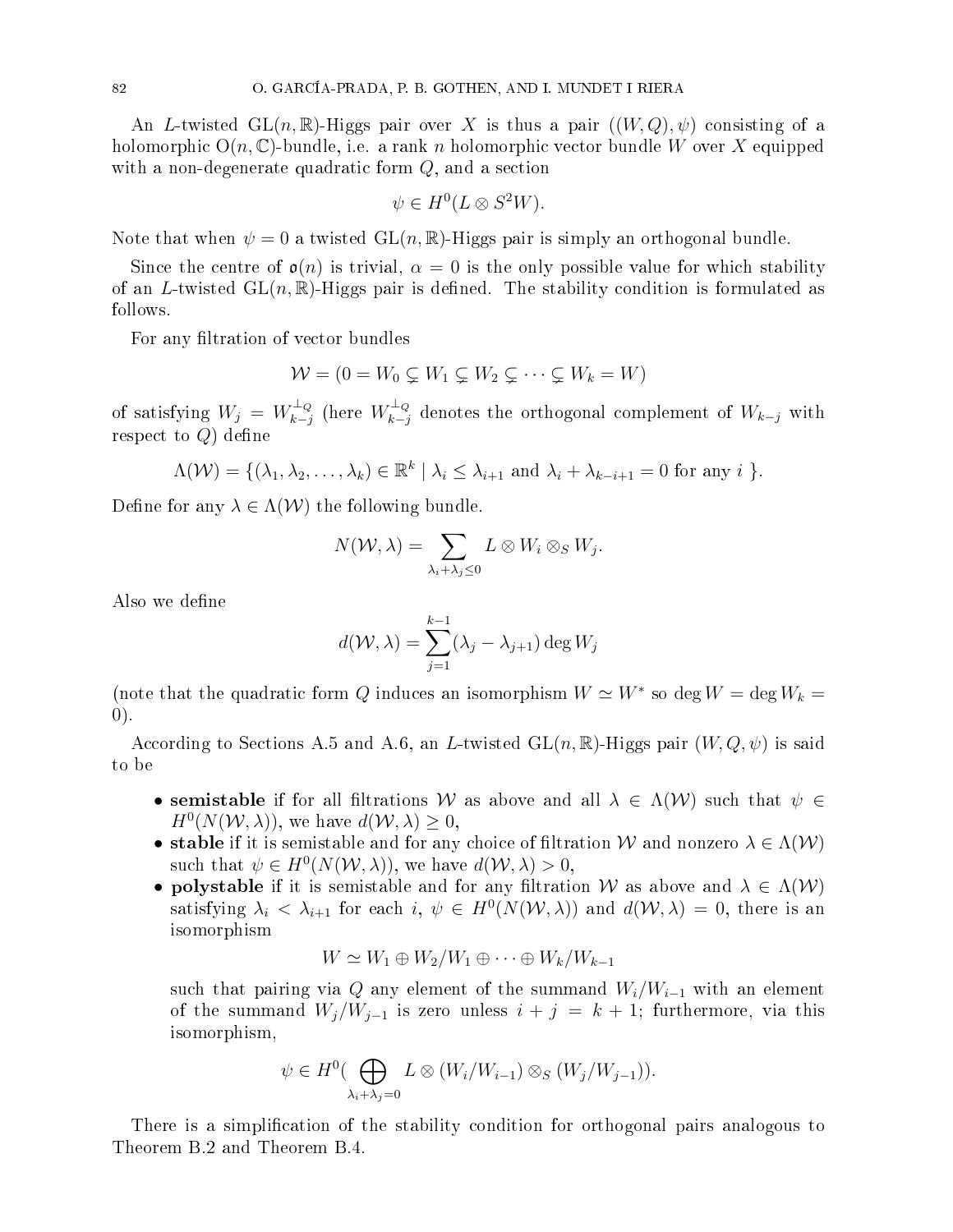**Theorem B.11.** The L-twisted  $GL(n, \mathbb{R})$ -Higgs pair  $((W, Q), \psi)$  is semistable if and only if for any isotropic subbundle  $W' \subset W$  such that  $\psi \in H^0(S^2 W'^{\perp_Q} \oplus W' \otimes_S W \otimes L)$  the inequality deg  $W' \leq 0$  holds. Furthermore,  $((W, Q), \psi)$  is stable if it is semistable and for any isotropic strict subbundle  $0 \neq W' \subset W$  such that  $\psi \in H^0(S^2 W'^{\perp_Q} \oplus W' \otimes_S W \otimes L)$ we have deg  $W' < 0$  holds. Finally,  $((W, Q), \psi)$  is polystable if it is semistable and for any isotropic strict subbundle  $0 \neq W' \subset W$  such that  $\psi \in H^0(S^2 W'^{\perp_Q} \oplus W' \otimes_S W \otimes L)$  and  $\deg W' = 0$  there is another isotropic subbundle  $W'' \subset W$  such that  $\psi \in H^0(S^2 W''^{\perp_Q} \oplus$  $W'' \otimes_S W \otimes L$  and  $W = W' \oplus W''$ .

Proof. The proof is analogous to the proofs of Theorems B.2 and B.4. Take an L-twisted  $GL(n,\mathbb{R})$ -Higgs pair  $((W,Q),\psi)$ , and assume that for any isotropic subbundle  $W' \subset W$ such that  $\psi \in H^0(S^2W'^{\perp_Q} \oplus W' \otimes_S W \otimes L)$  the inequality  $\deg W' \leq 0$  holds. We also assume that  $\psi$  is nonzero, for otherwise the result follows from the usual characterization of (semi)stability for  $SO(n, \mathbb{C})$ -principal bundles due to Ramanathan (see [41]). We want to prove that  $((W,Q), \psi)$  is semistable. Choose any filtration  $W = (0 \subsetneq W_1 \subsetneq W_2 \subsetneq \cdots \subsetneq$  $W_k = W$ ) satisfying  $W_{k-i} = W_i^{\perp_{\Omega}}$  for any *i*. Consider the convex set

$$
\Lambda(\mathcal{W}, \psi) = \{ \lambda \in \Lambda(\mathcal{W}) \mid \psi \in N(\mathcal{W}, \lambda) \} \subset \mathbb{R}^k.
$$

Define for any  $i, j$  the subbundle

$$
D_{i,j} = W_i \otimes_S W_j + W_{i-1} \otimes_S W + W \otimes_S W_{j-1} \subset S^2 W.
$$

A tuple  $\lambda = (\lambda_1, \ldots, \lambda_k) \in \Lambda(\mathcal{W})$  belongs to  $\Lambda(\mathcal{W}, \psi)$  if and only if:

for any  $i, j$  such that  $\psi$  is contained in  $H^0(L \otimes D_{i,j})$  but is not contained in the sum  $H^0(L \otimes D_{i-1,j}) + H^0(L \otimes D_{i,j-1}),$  we have  $\lambda_i + \lambda_j \leq 0.$ 

Hence  $\Lambda({\mathcal W},\psi)$  is the intersection of  $\Lambda({\mathcal W})$  with the set of points in  $\mathbb{R}^k$  satisfying a collection of inequalities of the form  $\lambda_a + \lambda_b \leq 0$  and  $\lambda_c + \lambda_d \geq 0$  (the latter follow from the restrictions  $\lambda_i + \lambda_{k-i+1} = 0$ ). Since  $\Lambda(\mathcal{W})$  does not contain any line, a fortiori  $\Lambda(\mathcal{W}, \psi)$  neither does, so (using Lemma B.8)  $\Lambda(W, \psi)$  is the convex hull of a set of half lines  $\{\mathbb{R}_{\geq 0}L_i \mid i \in \mathcal{I}\}\)$ , where  $L_i = (-1, \ldots, -1, 0, \ldots, 0, 1, \ldots, 1)$  contains i copies of  $-1$  and i copies of 1. Consequently, we have

$$
d(W, \lambda) \ge 0
$$
 for any  $\lambda \in \Lambda(W, \psi) \iff d(W, L_i) \ge 0$  for any  $i \in \mathcal{I}$ .

It follows from the definition that  $N(W, L_i) = W_i \otimes_S W + S^2 W_{k-i}$  and since  $W_{k-i} = W_i^{\perp_Q}$ the condition  $L_i \in \Lambda(W, \psi)$  can be translated into the condition

$$
\psi \in H^0(S^2W_i^{\perp_Q} \oplus W_i \otimes_S W \otimes L).
$$

One computes  $d(W, L_i) = -\deg W_{k-i} - \deg W_i$ . On the other hand, since we have an exact sequence  $0 \to W_{k-i} \to W^* \to W_i^* \to 0$  (the injective arrow is given by the pairing with the quadratic form Q) we have  $0 = \deg W^* = \deg W_{k-i} + \deg W_i^*$ , so  $\deg W_{k-i} = \deg W_i$ and consequently  $d(W, L_i) \geq 0$  is equivalent to deg  $W_i \leq 0$ , which holds by assumption. Hence  $((W, Q), \psi)$  is semistable.

The converse statement, namely, that if  $((W,Q), \psi)$  is semistable then for any isotropic subbundle  $W'\subset W$  such that  $\Phi(W')\subset L\otimes W'$  we have  $\deg W'\leq 0$  is immediate by applying the stability condition of the filtration  $0 \subset W' \subset W'^{\perp_Q} \subset W$ .

Finally, the proof of the second statement on stability is very similar to the case of semistability, so we omit it. The statement on polystability is also straightforward.  $\square$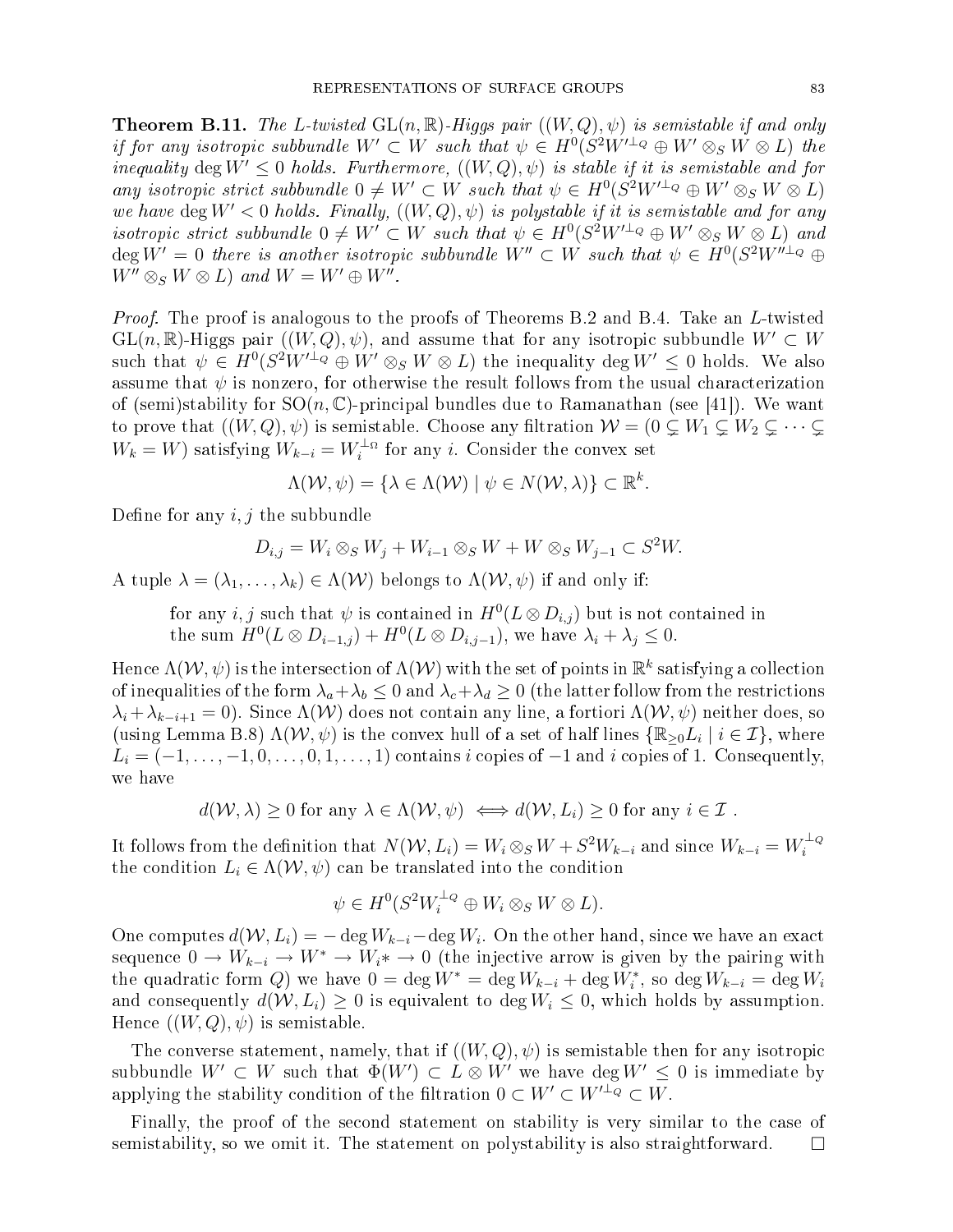Remark B.12. The condition  $\psi \in H^0(S^2W_1^{\perp_Q} \oplus W_1 \otimes_S W \otimes L)$  is equivalent to  $\tilde{\psi}(W_1) \subseteq$  $W_1 \otimes L$ , where  $\tilde{\psi} = \psi \circ Q \colon W \to W \otimes L$ . The reasoning is analogous to the proof of Corollary 4.2.

## REFERENCES

- [1] M. F. Atiyah and R. Bott, The Yang-Mills equations over Riemann surfaces, Philos. Trans. Roy. Soc. London Ser. A  $308$  (1982), 523-615.
- [2] I. Biswas and S. Ramanan, An infinitesimal study of the moduli of Hitchin pairs, J. London Math. Soc.  $(2)$  49  $(1994)$ , 219-231.
- [3] A. Borel, Groupes linéaires algébriques, Ann. of Math.  $(2)$  64 (1956), 20–82.
- [4]  $\frac{1}{2}$ , Linear algebraic groups, Second edition, Graduate Texts in Mathematics, vol. 126, Springer-Verlag, New York, 1991.
- [5] S. B. Bradlow, O. García-Prada, and P. B. Gothen, Representations of the fundamental group of a surface in  $PU(p,q)$  and holomorphic triples, C. R. Acad. Sci. Paris Sér. I Math. 333 (2001), 347-352.
- [6]  $\Box$ , Surface group representations and U(p,q)-Higgs bundles, J. Differential Geom. 64 (2003),  $111 - 170.$
- [7]  $\ldots$ , Representations of surface groups in the general linear group, Proceedings of the XII Fall Workshop on Geometry and Physi
s (H. Albuquerque, R. Caseiro, J. Clemente-Gallardo, J. M. Nunes da Costa, and J. Teles, eds.), Publicaciones de la RSME, vol. 7, 2004, pp. 83–94.
- [8]  $\Box$ , Maximal surface group representations in isometry groups of classical Hermitian symmetric spaces, Geometriae Dedicata 122 (2006), 185-213.
- [9]  $\_\_\_\_\$ , Homotopy groups of moduli spaces of representations, Topology 47 (2008), 203-224.
- [10] S. B. Bradlow, O. García-Prada, and I. Mundet i Riera, Relative Hitchin-Kobayashi correspondences  $for \ principal \ pairs, \ Quart. J. Math. 54 (2003), 171–208.$
- [11] M. Burger and A. Iozzi, *Bounded Kähler class rigidity of actions on Hermitian symmetric spaces*, Ann. Sci. École Norm. Sup. (4) **37** (2004), no. 1, 77–103.
- [12] \_\_\_\_\_, Bounded differential forms, generalized Milnor-Wood inequality and an application to deformation rigidity, Geom. Dedicata  $125$  (2007), 1-23.
- [13] M. Burger, A. Iozzi, F. Labourie, and A. Wienhard, *Maximal representations of surface groups:*  $symplectic\ Anosov structures, Pure Appl. Math. Q. 1 (2005), no. 3, 543-590.$
- [14] M. Burger, A. Iozzi, and A. Wienhard, Surface group representations with maximal Toledo invariant, C. R. Math. Acad. Sci. Paris 336 (2003), no. 5, 387-390.
- [15] \_\_\_\_\_, Surface group representations with maximal Toledo invariant, 2006, arXiv:math.DG/0605656v2.
- $[16]$  *Mermitian symmetric spaces and Kähler rigidity*, Transform. Groups 12 (2007), no. 1, 5–32.
- [17] K. Corlette, Flat G-bundles with canonical metrics, J. Differential Geom.  $28$  (1988), 361–382.
- [18] A. Domic and D. Toledo, *The Gromov norm of the Kaehler class of symmetric domains*, Math. Ann. 276  $(1987)$ ,  $425-432$ .
- [19] S. K. Donaldson, Twisted harmonic maps and the self-duality equations, Proc. London Math. Soc. (3) 55  $(1987), 127-131.$
- [20] S. K. Donaldson and P. B. Kronheimer, *The geometry of four-manifolds*, Oxford Mathematical Monographs, The Clarendon Press Oxford University Press, New York, 1990.
- [21] V. V. Fock and A. B. Goncharov, Moduli spaces of local systems and higher Teichmuller theory, Publ. Math. Inst. Hautes Études Sci.  $103$  (2006), 1-211.
- [22] T. Frankel, Fixed points and torsion on Kähler manifolds, Ann. of Math. (2) **70** (1959), 1–8.
- [23] O. García-Prada, P. B. Gothen, and V. Muñoz, Betti numbers of the moduli space of rank 3 parabolic Higgs bundles, Mem. Amer. Math. Soc. 187 (2007), no. 879, viii+80.
- [24] O. García-Prada and I. Mundet i Riera, Representations of the fundamental group of a closed oriented surface in  $Sp(4, \mathbb{R})$ , Topology 43 (2004), 831-855.
- [25] W. M. Goldman, *Discontinuous groups and the Euler class*, Ph.D. thesis, University of California, Berkeley, 1980.
- $[26]$   $\_\_\_\_\_\$ n, The symplectic nature of fundamental groups of surfaces, Adv. Math. 54 (1984), No. 2, 200225.
- $[27]$  \_\_\_\_, Representations of fundamental groups of surfaces, Springer LNM 1167, 1985, pp. 95–117.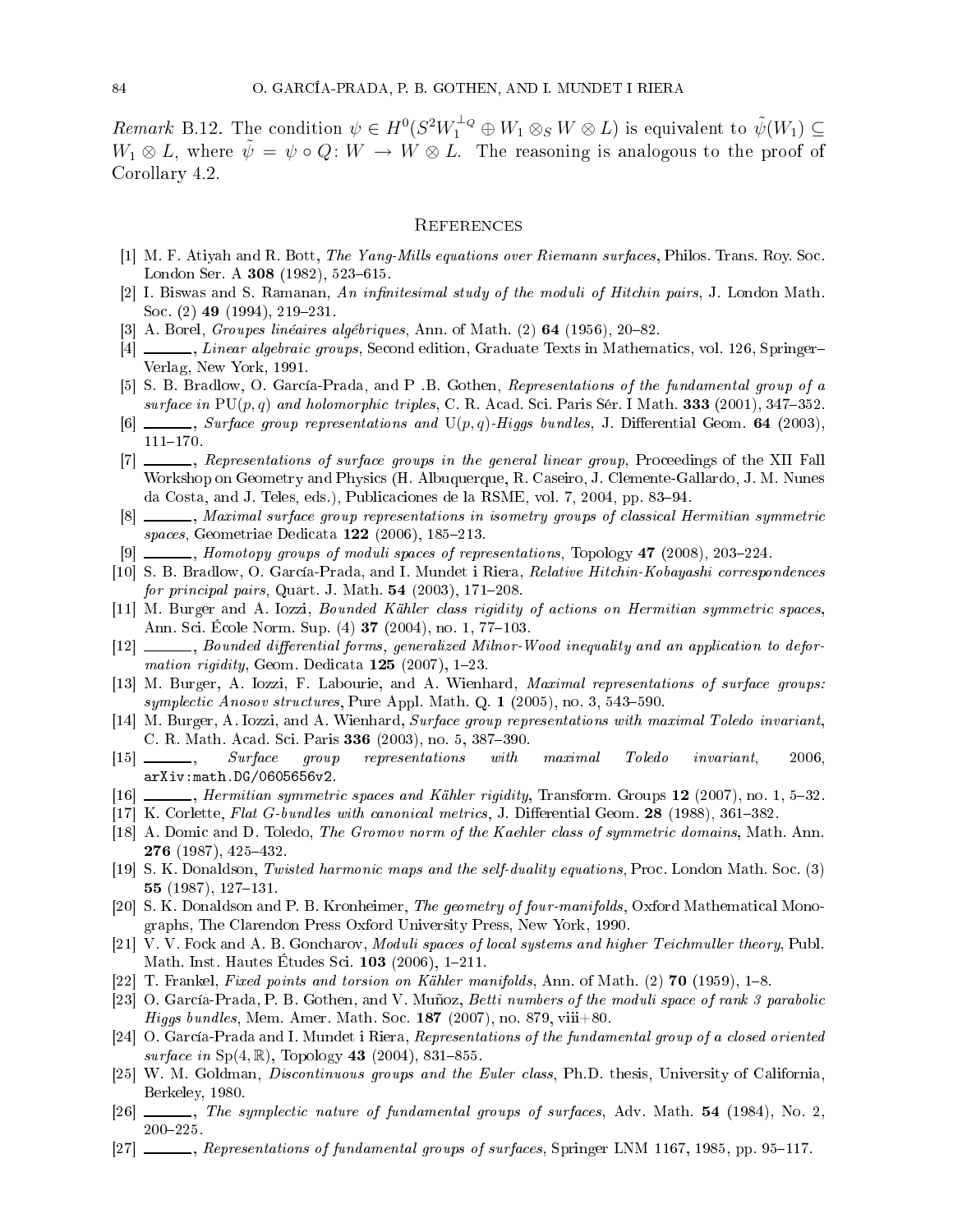- [28] \_\_\_\_, Topological components of spaces of representations, Invent. Math. 93 (1988), 557-607.
- [29] P. B. Gothen, Components of spaces of representations and stable triples, Topology 40 (2001), 823– 850.
- [30] S. Helgason, *Differential geometry, Lie groups, and symmetric spaces*, Mathematics, vol. 80, Academic Press, San Diego, 1998.
- [31] N. J. Hitchin, *The self-duality equations on a Riemann surface*, Proc. London Math. Soc. (3) 55  $(1987), 59-126.$
- $[32]$  \_\_\_\_, Lie groups and Teichmüller space, Topology 31  $(1992)$ , 449-473.
- [33] D. Huybrechts, *Fourier–Mukai transforms in algebraic geometry*, Oxford University Press, 2006.
- [34] S. Kobayashi, *Differential Geometry of Complex Vector Bundles*, Princeton University Press, 1987.
- [35] F. Labourie, Cross ratios, Anosov representations and the energy functional on Teichmüller space, Ann. Sci. École Norm. Sup. (4), to appear.
- [36] Mosov flows, surface groups and curves in projective space, Invent. Math. 165 (2006), no. 1,  $51 - 114.$
- [37] J. W. Milnor, On the existence of a connection with curvature zero, Commm. Math. Helv. 32 (1958), 215223.
- [38] I. Mundet i Riera, A Hitchin–Kobayashi correspondence for Kähler fibrations, J. Reine Angew. Math. 528  $(2000)$ , 41-80.
- [39] M. S. Narasimhan and C. S. Seshadri, Stable and unitary vector bundles on a compact Riemann  $surface, Ann. of Math. (2) 82 (1965), 540-567.$
- [40] A. G. Oliveira, Representations of surface groups in the projective general linear group, preprint (2008).
- $[41]$  A. Ramanathan, *Stable principal bundles on a compact Riemann surface*, Math. Ann. 213 (1975),  $129 - 152$ .
- [42] \_\_\_\_, Moduli for principal bundles over algebraic curves: I and II, Proc. Indian Acad. Sci. Math. Sci. 106 (1996), 301-328 and 421-449.
- [43] R.W. Richardson, Conjugacy classes of *n*-tuples in Lie algebras and algebraic groups, *Duke Math. J.* 57 $(1988)$  1-35.
- [44] A. H. W. Schmitt, *Moduli for decorated tuples for sheaves and representation spaces for quivers*, Proc. Indian Acad. Sci. Math. Sci. 115 (2005), 15-49.
- [45] \_\_\_\_, Geometric invariant theory and decorated principal bundles, Zürich Lectures in Advanced Mathematics, European Mathematical Society, 2008.
- [46] J. P. Serre, *Complex Semisimple Lie Algebras*, Springer–Verlag, 1987.
- [47] C. T. Simpson, *Constructing variations of Hodge structure using Yang-Mills theory and applications* to uniformization, J. Amer. Math. Soc.  $1$  (1988), 867–918.
- [48]  $\_\_\_\_\$  , Higgs bundles and local systems, Inst. Hautes Études Sci. Publ. Math. 75 (1992), 5–95.
- [49] \_\_\_\_, Moduli of representations of the fundamental group of a smooth projective variety I, Publ. Math., Inst. Hautes Étud. Sci. **79** (1994), 47–129.
- [50] Moduli of representations of the fundamental group of a smooth projective variety II, Publ. Math., Inst. Hautes Étud. Sci. 80 (1995), 5-79.
- [51] R. Sjamaar, Holomorphic slices, symplectic reduction and multiplicities of representations, Ann. of *Math.* (2)  $141$  (1995), 87-129.
- [52] D. Toledo, Representations of surface groups in complex hyperbolic space, J. Differential Geom. 29  $(1989), 125-133.$
- [53] V. G. Turaev, A cocycle of the symplectic first Chern class and the Maslov index, Funct. Anal. Appl. 18  $(1984)$ , 35-39.
- [54] A. Wienhard, The action of the mapping class group on maximal representations, Geom. Dedicata 120  $(2006)$ , 179-191.
- [55] J. W. Wood, Bundles with totally disconnected structure group, Comment. Math. Helv. 46 (1971), 257273.